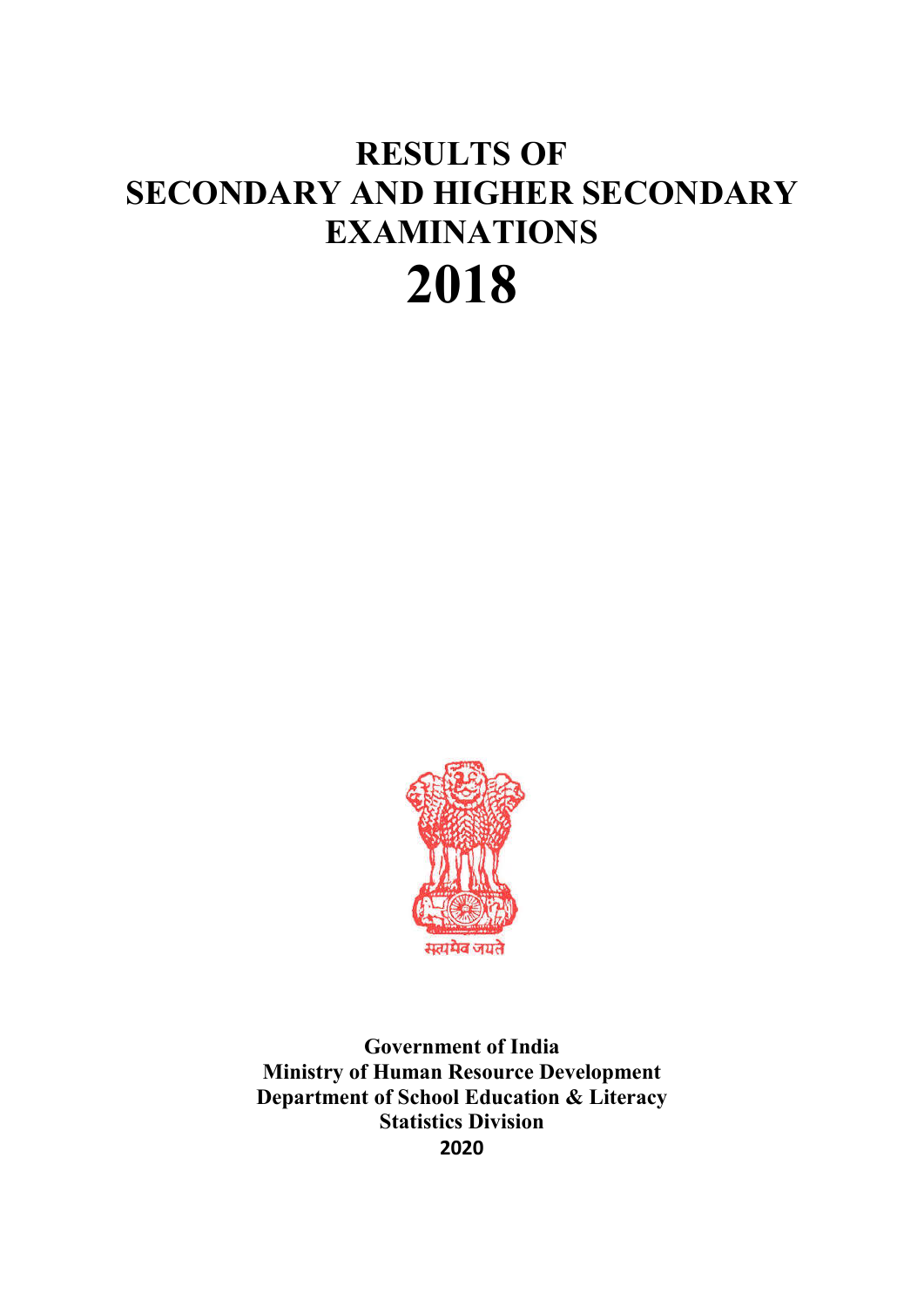PART - I

# RESULTS OF **SECONDARY** EXAMINATION -2018 (Tables & Statements)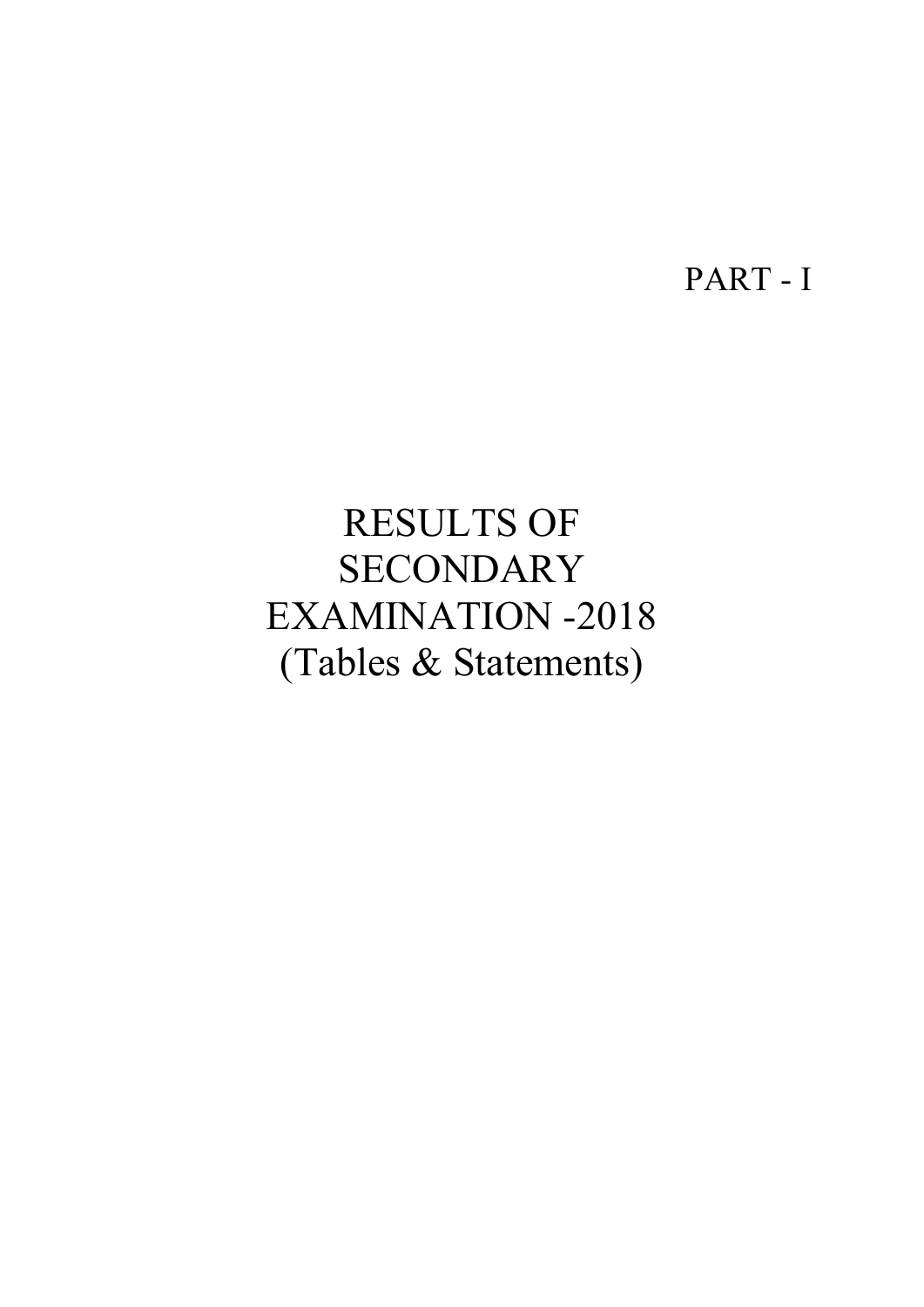#### **Table 1- Annual and Supplementary Examination Results - Regular Students - All Categories (All schools affilated under these Boards provide formal schooling)**

|                       |                                                                      | <b>Number of Students</b><br><b>Passed</b>                                                    |                |                |             |                |                |             |       |              |             |        |              |             |           |        |
|-----------------------|----------------------------------------------------------------------|-----------------------------------------------------------------------------------------------|----------------|----------------|-------------|----------------|----------------|-------------|-------|--------------|-------------|--------|--------------|-------------|-----------|--------|
| Sl. No.               | Name of the Board                                                    | <b>Appeared</b><br><b>Annual</b><br><b>Supplementary</b><br><b>Annual &amp; Supplementary</b> |                |                |             |                |                |             |       |              |             |        |              |             | Pass %age |        |
|                       |                                                                      |                                                                                               |                |                |             |                |                |             |       |              |             |        |              |             |           |        |
|                       |                                                                      | <b>Boys</b>                                                                                   | Girls          | Total          | <b>Boys</b> | Girls          | <b>Total</b>   | <b>Boys</b> | Girls | <b>Total</b> | <b>Boys</b> | Girls  | <b>Total</b> | <b>Boys</b> | Girls     | Total  |
| $\mathbf{1}$          | $\overline{2}$                                                       | $\mathcal{R}$                                                                                 | $\overline{4}$ | 5 <sup>5</sup> | 6           | $\overline{7}$ | $\overline{8}$ | 9           | 10    | 11           | 12          | 13     | 14           | 15          | 16        | 17     |
| <b>Central Boards</b> |                                                                      |                                                                                               |                |                |             |                |                |             |       |              |             |        |              |             |           |        |
| $\mathbf{1}$          | Central Board of Secondary Education,<br>New Delhi                   | 941909                                                                                        | 652171         | 1594080        | 805063      | 579341         | 1384404        | 39839       | 23577 | 63416        | 844902      | 602918 | 1447820      | 89.70%      | 92.45%    | 90.82% |
| $\overline{2}$        | Council for the Indian School<br>Certificate Examinations, New Delhi | 100122                                                                                        | 82915          | 183037         | 98390       | 82091          | 180481         |             |       |              | 98390       | 82091  | 180481       | 98.27%      | 99.01%    | 98.60% |
| 3                     | Directorate of Government<br>Examination, Andhra Pradesh             | 310054                                                                                        | 294473         | 604527         | 293167      | 278783         | 571950         |             |       |              | 293167      | 278783 | 571950       | 94.55%      | 94.67%    | 94.61% |
| 4                     | Directorate of Government<br>Examination, Telangana State            | 253792                                                                                        | 247940         | 501732         | 209226      | 211081         | 420307         |             |       |              | 209226      | 211081 | 420307       | 82.44%      | 85.13%    | 83.77% |
| 5                     | Assam Board of Secondary Education                                   | 172012                                                                                        | 181546         | 353558         | 99282       | 94567          | 193849         | 9628        | 11899 | 21527        | 108910      | 106466 | 215376       | 63.32%      | 58.64%    | 60.92% |
| 6                     | Banasthali Vidyapith, Rajasthan                                      | 20                                                                                            | 295            | 315            | 20          | 290            | 310            |             |       |              | 20          | 290    | 310          | 100.00%     | 98.31%    | 98.41% |
| $7\overline{ }$       | Bihar School Examinaiton Board, Patna                                | 663793                                                                                        | 649336         | 1313129        | 511572      | 419134         | 930706         | 23193       | 34318 | 57511        | 534765      | 453452 | 988217       | 80.56%      | 69.83%    | 75.26% |
| 8                     | Bihar State Madrasa Education Board.<br>Vidvapati Marg, Patna        | 18134                                                                                         | 38144          | 56278          | 15358       | 30219          | 45577          |             |       |              | 15358       | 30219  | 45577        | 84.69%      | 79.22%    | 80.99% |
| 9                     | Bihar Sanskrit Shiksha Board Patna                                   | 6361                                                                                          | 6387           | 12748          | 4507        | 4746           | 9253           |             |       |              | 4507        | 4746   | 9253         | 70.85%      | 74.31%    | 72.58% |
| 10                    | Chhattisgarh Board of Secondary<br>Education                         | 176121                                                                                        | 204735         | 380856         | 117185      | 142385         | 259570         | 3903        | 5024  | 8927         | 121088      | 147409 | 268497       | 68.75%      | 72.00%    | 70.50% |
| 11                    | Chhattisgarh Madarsa Board, Raipur                                   |                                                                                               |                |                |             |                |                |             |       |              |             |        |              |             |           |        |
| 12                    | Chhatisgarh Sanskriti Vidya<br>Mandalam, Raipur                      | 448                                                                                           | 255            | 703            | 421         | 231            | 652            | 9           |       | 16           | 430         | 238    | 668          | 95.98%      | 93.33%    | 95.02% |
| 13                    | Goa Board of Secondary & Higher<br><b>Secondary Education</b>        | 9766                                                                                          | 9820           | 19586          | 8885        | 9025           | 17910          | 314         | 279   | 593          | 9199        | 9304   | 18503        | 94.19%      | 94.75%    | 94.47% |
| 14                    | Gujarat Secondary & Higher Secondary<br><b>Education Board</b>       | 454321                                                                                        | 329362         | 783683         | 289255      | 239404         | 528659         | 3478        | 2770  | 6248         | 292733      | 242174 | 534907       | 64.43%      | 73.53%    | 68.26% |
| 15                    | Board of School Education Haryana                                    | 200751                                                                                        | 169187         | 369938         | 95566       | 93576          | 189142         | 2675        | 2236  | 4911         | 98241       | 95812  | 194053       | 48.94%      | 56.63%    | 52.46% |
| 16                    | H.P. Board of School Education                                       | 56395                                                                                         | 52097          | 108492         | 34253       | 34882          | 69135          | 5104        | 4308  | 9412         | 39357       | 39190  | 78547        | 69.79%      | 75.23%    | 72.40% |
| 17                    | J.K State Board of School Education                                  | 70946                                                                                         | 62136          | 133082         | 45831       | 41360          | 87191          |             |       |              | 45831       | 41360  | 87191        | 64.60%      | 66.56%    | 65.52% |
| 18                    | Iharkhand Academic Council, Ranchi                                   | 169980                                                                                        | 184791         | 354771         | 112937      | 113867         | 226804         | 4722        | 8132  | 12854        | 117659      | 121999 | 239658       | 69.22%      | 66.02%    | 67.55% |
| 19                    | Karnataka, Secondary Education<br><b>Examination Board</b>           | 377865                                                                                        | 366556         | 744421         | 283712      | 299856         | 583568         | 38864       | 29254 | 68118        | 322576      | 329110 | 651686       | 85.37%      | 89.78%    | 87.54% |
| 20                    | Kerala Board of Public Examination                                   | 223682                                                                                        | 215664         | 439346         |             |                | 431162         |             |       |              |             |        | 431162       |             |           | 98.14% |
| 21                    | Maharashtra State Board of Secondary<br>& Higher Secondary Education | 935098                                                                                        | 760876         | 1695974        | 792681      | 690716         | 1483397        | 17545       | 9289  | 26834        | 810226      | 700005 | 1510231      | 86.65%      | 92.00%    | 89.05% |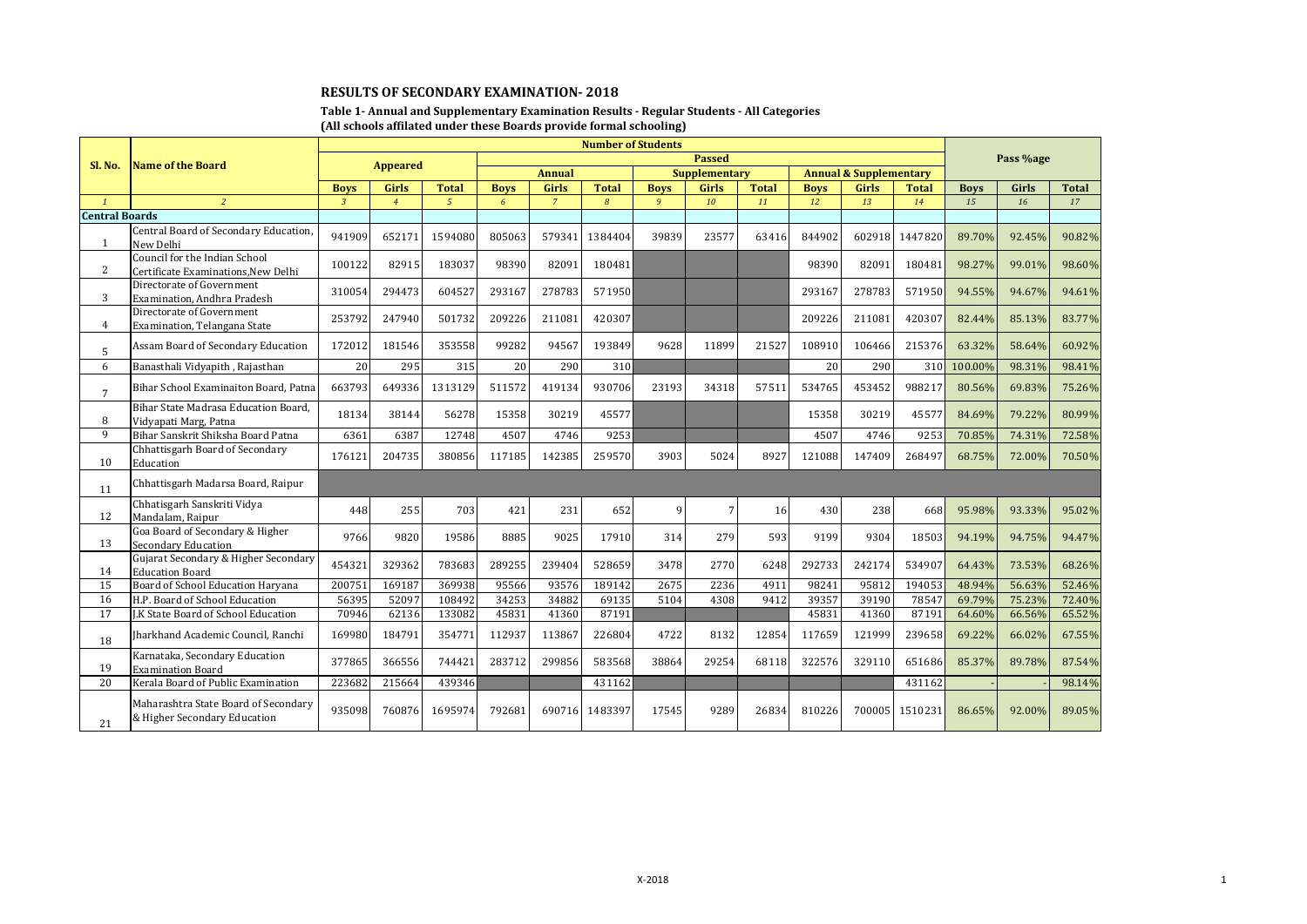#### **Table 1- Annual and Supplementary Examination Results - Regular Students - All Categories (All schools affilated under these Boards provide formal schooling)**

| Sl. No.      | <b>Name of the Board</b>                                                 |                | <b>Appeared</b> |              |             | Pass %age      |                  |                         |                      |              |             |                                   |                  |             |        |        |
|--------------|--------------------------------------------------------------------------|----------------|-----------------|--------------|-------------|----------------|------------------|-------------------------|----------------------|--------------|-------------|-----------------------------------|------------------|-------------|--------|--------|
|              |                                                                          |                |                 |              |             | <b>Annual</b>  |                  |                         | <b>Supplementary</b> |              |             | <b>Annual &amp; Supplementary</b> |                  |             |        |        |
|              |                                                                          | <b>Boys</b>    | Girls           | <b>Total</b> | <b>Boys</b> | Girls          | <b>Total</b>     | <b>Boys</b>             | Girls                | <b>Total</b> | <b>Boys</b> | Girls                             | <b>Total</b>     | <b>Boys</b> | Girls  | Total  |
| $\mathbf{1}$ | $\overline{2}$                                                           | $\overline{3}$ | $\overline{4}$  | $5^{\circ}$  | 6           | $\overline{7}$ | 8                | 9                       | 10                   | 11           | 12          | 13                                | 14               | 15          | 16     | 17     |
| 22           | Board of Secondary Education Madhya<br>Pradesh                           | 437875         | 381042          | 818917       | 280115      | 263617         | 543732           | 29157                   | 27078                | 56235        | 309272      | 290695                            | 599967           | 70.63%      | 76.29% | 73.26% |
| 23           | Board of Secondary Education,<br>Manipur                                 | 18819          | 18532           | 37351        | 13992       | 13139          | 27131            | 1737                    | 1950                 | 3687         | 15729       | 15089                             | 30818            | 83.58%      | 81.42% | 82.51% |
| 24           | Meghalaya Board of School Education                                      | 9621           | 12113           | 21734        | 8128        | 10119          | 18247            |                         |                      |              | 8128        | 10119                             | 18247            | 84.48%      | 83.54% | 83.96% |
| 25           | Mizoram Board of School Education                                        | 8261           | 9105            | 17366        | 6406        | 7007           | 13413            | 121                     | 133                  | 254          | 6527        | 7140                              | 13667            | 79.01%      | 78.42% | 78.70% |
| 26           | Nagaland Board of School Education                                       | 9069           | 9803            | 18872        | 6658        | 7200           | 13858            |                         |                      |              | 6658        | 7200                              | 13858            | 73.41%      | 73.45% | 73.43% |
| 27           | Board of Secondary Education, Odisha                                     | 274379         | 279960          | 554339       | 210129      | 217666         | 427795           | 4777                    | 4738                 | 9515         | 214906      | 222404                            | 437310           | 78.32%      | 79.44% | 78.89% |
| 28           | Punjab School Education Board                                            | 218629         | 159835          | 378464       | 110990      | 108690         | 219680           | 20337                   | 13170                | 33507        | 131327      | 121860                            | 253187           | 60.07%      | 76.24% | 66.90% |
| 29           | Board of Secondary Education,<br>Raiasthan                               | 595364         | 458665          | 1054029      | 478631      | 369541         | 848172           | 16309                   | 16319                | 32628        | 494940      | 385860                            | 880800           | 83.13%      | 84.13% | 83.57% |
| 30           | State Board of School Educaiton Tamil<br>Nadu                            | 474340         | 476057          | 950397       | 438993      | 458952         | 897945           |                         |                      |              | 438993      | 458952                            | 897945           | 92.55%      | 96.41% | 94.48% |
| 31           | Tripura Board of Secondary Education                                     | 17503          | 18423           | 35926        | 11734       | 11282          | 23016            | 727                     | 880                  | 1607         | 12461       | 12162                             | 24623            | 71.19%      | 66.02% | 68.54% |
| 32           | Madhyamik Shiksha Parishad Uttar<br>Pradesh                              | 1653551        | 1325538         | 2979089      | 1201386     | 1046873        | 2248259          | 47                      | 25                   | 72           | 1201433     | 1046898                           | 2248331          | 72.66%      | 78.98% | 75.47% |
| 33           | Uttarakhand Board of School<br>Education                                 | 70480          | 71104           | 141584       | 49661       | 57711          | 107372           |                         |                      |              | 49661       | 57711                             | 107372           | 70.46%      | 81.16% | 75.84% |
| 34           | West Bengal Board of Secondary<br>Education                              | 475363         | 616545          | 1091908      | 415913      | 473423         | 889336           |                         |                      |              | 415913      | 473423                            | 889336           | 87.49%      | 76.79% | 81.45% |
| 35           | West Bengal Board of Madrasah<br>Education                               | 14977          | 39899           | 54876        | 13077       | 28176          | 41253            |                         |                      |              | 13077       | 28176                             | 41253            | 87.31%      | 70.62% | 75.17% |
| 36           | State Madrassa Education Board,<br>Assam @                               | 1485           | 785             | 2270         | 1258        | 667            | 1925             | 5                       |                      | 5            | 1263        | 667                               | 1930             | 85.05%      | 84.97% | 85.02% |
| 37           | Aligarh Muslim University Board of<br>Secondary & Sr.Secondary Education | 926            | 730             | 1656         | 755         | 667            | 1422             | 62                      | 36                   | 98           | 817         | 703                               | 1520             | 88.23%      | 96.30% | 91.79% |
| 38           | Maharshi Patanjali Sanskrit<br>Sansthan, Bhopal (Madhya Pradesh)         | 1296           | 376             | 1672         | 529         | 201            | 730              | 308                     | 162                  | 470          | 837         | 363                               | 1200             | 64.58%      | 96.54% | 71.77% |
| 39           | Rashtriya Sanskrit Sansthan New delhi                                    | 507            | 250             | 757          | 488         | 242            | 730              |                         |                      |              | 488         | 242                               | 730              | 96.25%      | 96.80% | 96.43% |
| 40           | <b>U.P. Dayalbag Education Institute</b>                                 | 109            | 109             | 218          | 106         | 104            | 210              | $\overline{\mathbf{3}}$ | $\overline{3}$       | 6            | 109         | 107                               | 216              | 100.00%     | 98.17% | 99.08% |
| 41           | <b>UP Board of Secondary Sanskrit</b><br>Education@                      | 11829          | 4870            | 16699        | 11328       | 4673           | 16001            |                         |                      |              | 11328       | 4673                              | 16001            | 95.76%      | 95.95% | 95.82% |
| 42           | Uttarakhand Sanskriti Shiksha<br>Parishad                                | 745            | 57              | 802          | 702         | 52             | 754              |                         |                      |              | 702         | 52                                | 754              | 94.23%      | 91.23% | 94.01% |
|              | <b>Total</b>                                                             | 9436698        | 8392484         | 17829182     | 7078290     |                | 6445556 13955008 | 222864                  | 195587               | 418451       | 7301154     |                                   | 6641143 14373459 | 77.37%      | 79.13% | 80.62% |

Black cell indicates that either system does not exist or information is not available.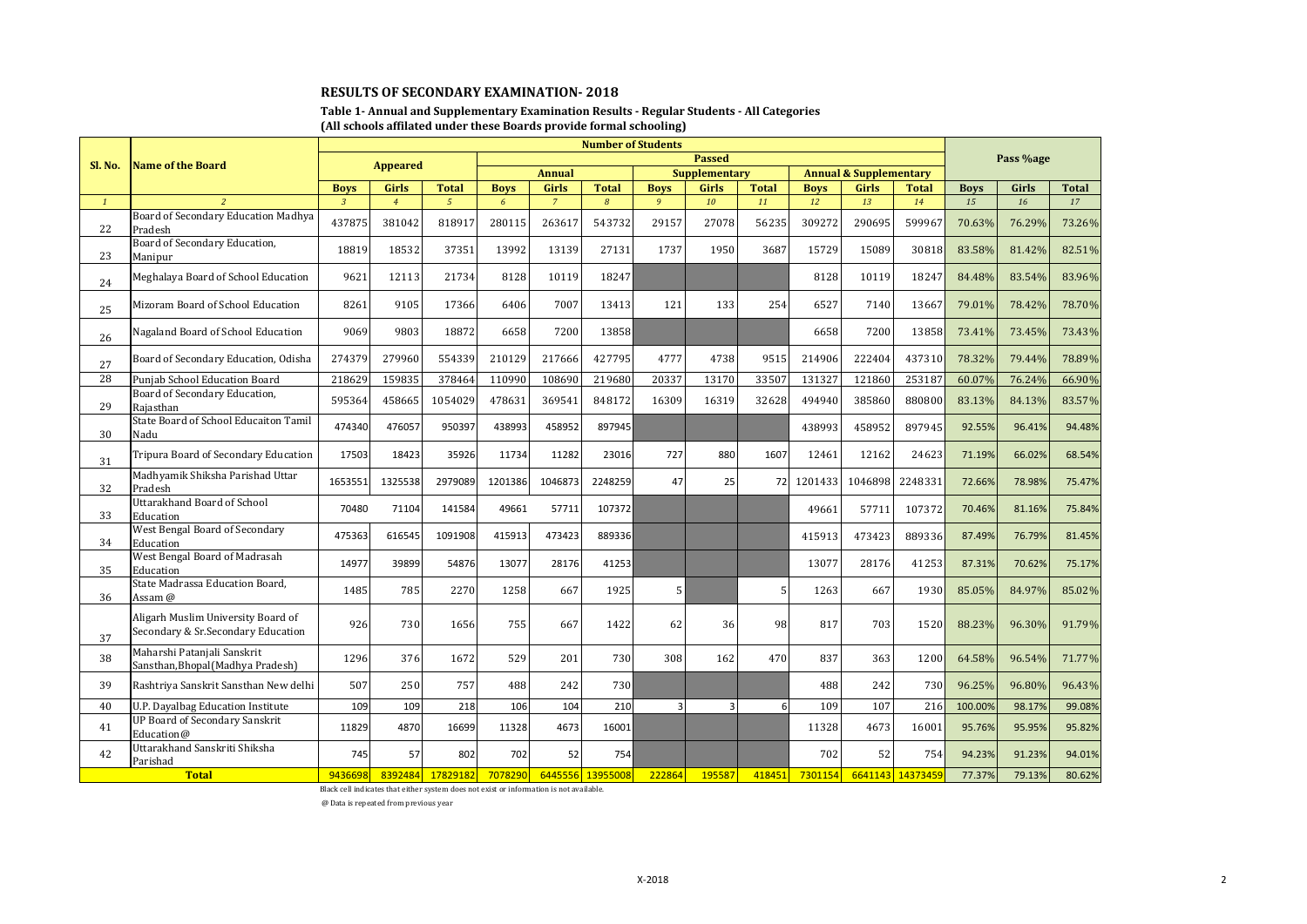# **Table 2 -Annual and Supplementary Examination Results - Private Students - All Categories**

|                       |                                                                      |                |                 |                |             |                | <b>Number of Students</b> |             |                      |              |             |                                   |              |             |           |              |
|-----------------------|----------------------------------------------------------------------|----------------|-----------------|----------------|-------------|----------------|---------------------------|-------------|----------------------|--------------|-------------|-----------------------------------|--------------|-------------|-----------|--------------|
| Sl. No.               | <b>Name of the Board</b>                                             |                | <b>Appeared</b> |                |             |                |                           |             | <b>Passed</b>        |              |             |                                   |              |             | Pass %age |              |
|                       |                                                                      |                |                 |                |             | <b>Annual</b>  |                           |             | <b>Supplementary</b> |              |             | <b>Annual &amp; Supplementary</b> |              |             |           |              |
|                       |                                                                      | <b>Boys</b>    | Girls           | <b>Total</b>   | <b>Boys</b> | <b>Girls</b>   | <b>Total</b>              | <b>Boys</b> | <b>Girls</b>         | <b>Total</b> | <b>Boys</b> | Girls                             | <b>Total</b> | <b>Boys</b> | Girls     | <b>Total</b> |
| $\mathbf{1}$          | $\overline{2}$                                                       | $\overline{3}$ | $\overline{4}$  | 5 <sup>1</sup> | 6           | $\overline{7}$ | 8                         | 9           | 10                   | 11           | 12          | 13                                | 14           | 15          | 16        | 17           |
| <b>Central Boards</b> |                                                                      |                |                 |                |             |                |                           |             |                      |              |             |                                   |              |             |           |              |
| $\mathbf{1}$          | Central Board of Secondary Education,<br>New Delhi                   | 4043           | 2873            | 6916           | 537         | 277            | 814                       | 260         | 187                  | 447          | 797         | 464                               | 1261         | 19.71%      | 16.15%    | 18.23%       |
| $\overline{2}$        | Council for the Indian School<br>Certificate Examinations, New Delhi | 241            | 109             | 350            | 133         | 65             | 198                       |             |                      |              | 133         | 65                                | 198          | 55.19%      | 59.63%    | 56.57%       |
| 3                     | Directorate of Government<br>Examination, Andhra Pradesh             | 19283          | 17598           | 36881          | 9679        | 8745           | 18424                     |             |                      |              | 9679        | 8745                              | 18424        | 50.19%      | 49.69%    | 49.96%       |
| 4                     | Directorate of Government<br>Examination, Telangana State            | 20659          | 12335           | 32994          | 6325        | 4508           | 10833                     |             |                      |              | 6325        | 4508                              | 10833        | 30.62%      | 36.55%    | 32.83%       |
| 5                     | Assam Board of Secondary Education                                   |                |                 |                |             |                |                           |             |                      |              |             |                                   |              |             |           |              |
| 6                     | Banasthali Vidyapith, Rajasthan                                      |                |                 |                |             |                |                           |             |                      |              |             |                                   |              |             |           |              |
| $\overline{7}$        | Bihar School Examinaiton Board, Patna                                | 228490         | 228206          | 456696         | 153747      | 131141         | 284888                    | 665         | 159                  | 824          | 154412      | 131300                            | 285712       | 67.58%      | 57.54%    | 62.56%       |
| 8                     | Bihar State Madrasa Education Board.<br>Vidyapati Marg, Patna        | 1536           | 1887            | 3423           | 1359        | 1531           | 2890                      |             |                      |              | 1359        | 1531                              | 2890         | 88.48%      | 81.13%    | 84.43%       |
| 9                     | Bihar Sanskrit Shiksha Board Patna                                   |                |                 |                |             |                |                           |             |                      |              |             |                                   |              |             |           |              |
| 10                    | Chhattisgarh Board of Secondary<br>Education                         | 4194           | 3380            | 7574           | 994         | 865            | 1859                      | 1848        | 1746                 | 3594         | 2842        | 2611                              | 5453         | 67.76%      | 77.25%    | 72.00%       |
| 11                    | Chhattisgarh Madarsa Board, Raipur                                   | 114            | 65              | 179            | 37          | 39             | 76                        |             |                      |              | 37          | 39                                | 76           | 32.46%      | 60.00%    | 42.46%       |
| 12                    | Chhatisgarh Sanskriti Vidya<br>Mandalam, Raipur                      | 67             | 48              | 115            | 67          | 48             | 115                       |             |                      |              | 67          | 48                                | 115I         | 100.00%     | 100.00%   | 100.00%      |
| 13                    | Goa Board of Secondary & Higher<br><b>Secondary Education</b>        | 374            | 273             | 647            | 143         | 116            | 259                       | 46          | 33                   | 79           | 189         | 149                               | 338          | 50.53%      | 54.58%    | 52.24%       |
| 14                    | Gujarat Secondary & Higher Secondary<br><b>Education Board</b>       | 20891          | 8182            | 29073          | 1019        | 866            | 1885                      | 137         | 157                  | 294          | 1156        | 1023                              | 2179         | 5.53%       | 12.50%    | 7.49%        |
| 15                    | Board of School Education Haryana                                    |                |                 |                |             |                |                           |             |                      |              |             |                                   |              |             |           |              |
| 16                    | H.P. Board of School Education                                       |                |                 |                |             |                |                           |             |                      |              |             |                                   |              |             |           |              |
| 17                    | J.K State Board of School Education                                  | 99207          | 67724           | 166931         | 43253       | 33633          | 76886                     |             |                      |              | 43253       | 33633                             | 76886        | 43.60%      | 49.66%    | 46.06%       |
| 18                    | Iharkhand Academic Council, Ranchi                                   | 38144          | 34727           | 72871          | 15667       | 12027          | 27694                     | 1845        | 2039                 | 3884         | 17512       | 14066                             | 31578        | 45.91%      | 40.50%    | 43.33%       |
| 19                    | Karnataka, Secondary Education<br><b>Examination Board</b>           | 18236          | 5159            | 23395          | 557         | 252            | 809                       | 1089        | 484                  | 1573         | 1646        | 736                               | 2382         | 9.03%       | 14.27%    | 10.18%       |
| 20                    | Kerala Board of Public Examination                                   |                |                 | 2754           |             |                | 2084                      |             |                      |              |             |                                   | 2084         |             |           | 75.67%       |
| 21                    | Maharashtra State Board of Secondary<br>& Higher Secondary Education | 30283          | 12366           | 42649          | 14862       | 7255           | 22117                     | 1303        | 504                  | 1807         | 16165       | 7759                              | 23924        | 53.38%      | 62.74%    | 56.10%       |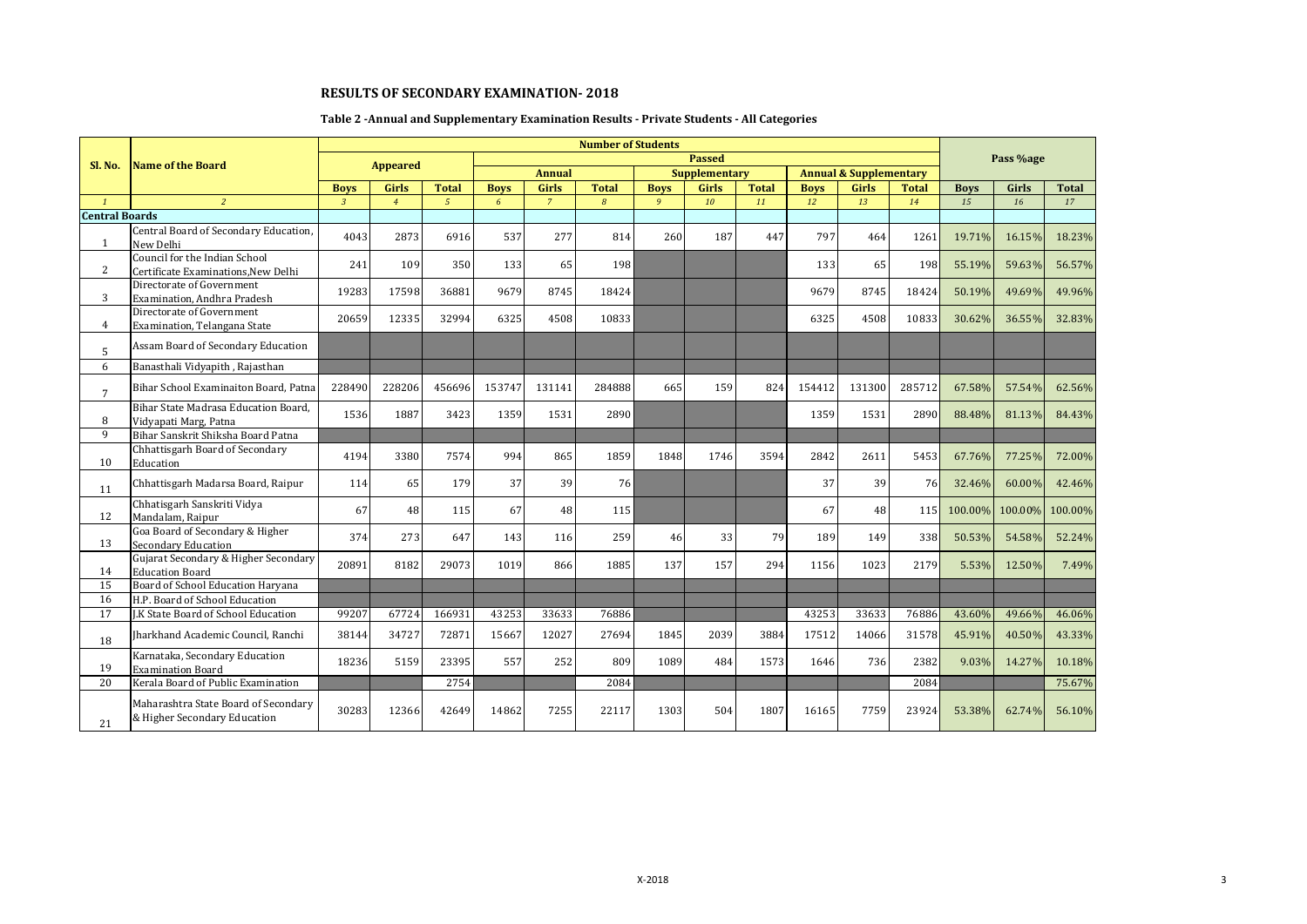#### **Table 2 -Annual and Supplementary Examination Results - Private Students - All Categories**

| Sl. No.      | <b>Name of the Board</b>                                                 |                               | <b>Appeared</b>         |                                |                  |                         |                   |                               | <b>Passed</b>        |                    |                   |                                   |                    |                   | Pass %age   |                    |
|--------------|--------------------------------------------------------------------------|-------------------------------|-------------------------|--------------------------------|------------------|-------------------------|-------------------|-------------------------------|----------------------|--------------------|-------------------|-----------------------------------|--------------------|-------------------|-------------|--------------------|
|              |                                                                          |                               |                         |                                |                  | <b>Annual</b>           |                   |                               | <b>Supplementary</b> |                    |                   | <b>Annual &amp; Supplementary</b> |                    |                   |             |                    |
| $\mathbf{1}$ | $\overline{z}$                                                           | <b>Boys</b><br>$\overline{3}$ | Girls<br>$\overline{4}$ | <b>Total</b><br>5 <sup>1</sup> | <b>Boys</b><br>6 | Girls<br>$\overline{7}$ | <b>Total</b><br>8 | <b>Boys</b><br>$\overline{9}$ | Girls<br>10          | <b>Total</b><br>11 | <b>Boys</b><br>12 | <b>Girls</b><br>13                | <b>Total</b><br>14 | <b>Boys</b><br>15 | Girls<br>16 | <b>Total</b><br>17 |
|              | Board of Secondary Education Madhya                                      |                               |                         |                                |                  |                         |                   |                               |                      |                    |                   |                                   |                    |                   |             |                    |
| 22           | Pradesh                                                                  | 167613                        | 115993                  | 283606                         | 37148            | 26779                   | 63927             | 13322                         | 11004                | 24326              | 50470             | 37783                             | 88253              | 30.11%            | 32.57%      | 31.12%             |
| 23           | Board of Secondary Education,<br>Manipur                                 | 8                             | 5                       | 13                             | $\overline{3}$   | $\overline{1}$          | 4                 | $\Omega$                      | $\mathbf{1}$         |                    | 3                 |                                   | 5                  | 37.50%            | 40.00%      | 38.46%             |
| 24           | Meghalaya Board of School Education                                      | 13283                         | 15059                   | 28342                          | 4505             | 5692                    | 10197             |                               |                      |                    | 4505              | 5692                              | 10197              | 33.92%            | 37.80%      | 35.98%             |
| 25           | Mizoram Board of School Education                                        | 161                           | 168                     | 329                            | 89               | 82                      | 171               | 2                             |                      |                    | 91                | 83                                | 174                | 56.52%            | 49.40%      | 52.89%             |
| 26           | Nagaland Board of School Education                                       | 1368                          | 1475                    | 2843                           | 229              | 248                     | 477               |                               |                      |                    | 229               | 248                               | 477                | 16.74%            | 16.81%      | 16.78%             |
| 27           | Board of Secondary Education, Odisha                                     |                               |                         |                                |                  |                         |                   |                               |                      |                    |                   |                                   |                    |                   |             |                    |
| 28           | Punjab School Education Board                                            | 17477                         | 10338                   | 27815                          | 11540            | 8134                    | 19674             |                               |                      |                    | 11540             | 8134                              | 19674              | 66.03%            | 78.68%      | 70.73%             |
| 29           | Board of Secondary Education,<br>Raiasthan                               | 2504                          | 1875                    | 4379                           | 367              | 270                     | 637               | 32                            | 33                   | 65                 | 399               | 303                               | 702                | 15.93%            | 16.16%      | 16.03%             |
| 30           | State Board of School Educaiton Tamil<br>Nadu                            | 23358                         | 10353                   | 33711                          | 4599             | 3177                    | 7776              |                               |                      |                    | 4599              | 3177                              | 7776               | 19.69%            | 30.69%      | 23.07%             |
| 31           | Tripura Board of Secondary Education                                     | 127                           | 128                     | 255                            | 2                | 4                       | 6                 |                               |                      |                    | $\overline{2}$    | $\boldsymbol{\Lambda}$            | 6                  | 1.57%             | 3.13%       | 2.35%              |
| 32           | Madhyamik Shiksha Parishad Uttar<br>Pradesh                              | 36326                         | 13352                   | 49678                          | 19816            | 8370                    | 28186             | 3                             | $\mathbf{1}$         |                    | 19819             | 8371                              | 28190              | 54.56%            | 62.69%      | 56.75%             |
| 33           | Uttarakhand Board of School<br>Education                                 | 2815                          | 1767                    | 4582                           | 884              | 750                     | 1634              |                               |                      |                    | 884               | 750                               | 1634               | 31.40%            | 42.44%      | 35.66%             |
| 34           | West Bengal Board of Secondary<br>Education                              |                               |                         |                                |                  |                         |                   |                               |                      |                    |                   |                                   |                    |                   |             |                    |
| 35           | West Bengal Board of Madrasah<br>Education                               | 959                           | 667                     | 1626                           | 869              | 522                     | 1391              |                               |                      |                    | 869               | 522                               | 1391               | 90.62%            | 78.26%      | 85.55%             |
| 36           | State Madrassa Education Board,<br>Assam @                               | 4                             |                         | $\overline{A}$                 | $\overline{4}$   |                         | 4                 |                               |                      |                    | $\overline{4}$    |                                   | $\overline{4}$     | 100.00%           |             | 100.00%            |
| 37           | Aligarh Muslim University Board of<br>Secondary & Sr.Secondary Education |                               | 329                     | 329                            |                  | 160                     | 160               |                               | 58                   | 58                 |                   | 218                               | 218                |                   | 66.26%      | 66.26%             |
| 38           | Maharshi Patanjali Sanskrit<br>Sansthan, Bhopal (Madhya Pradesh)         |                               |                         |                                |                  |                         |                   |                               |                      |                    |                   |                                   |                    |                   |             |                    |
| 39           | Rashtriya Sanskrit Sansthan New delhi                                    |                               |                         |                                |                  |                         |                   |                               |                      |                    |                   |                                   |                    |                   |             |                    |
| 40           | U.P. Dayalbag Education Institute                                        |                               |                         |                                |                  |                         |                   |                               |                      |                    |                   |                                   |                    |                   |             |                    |
| 41           | <b>UP Board of Secondary Sanskrit</b><br>Education@                      | 1128                          | 516                     | 1644                           | 917              | 423                     | 1340              |                               |                      |                    | 917               | 423                               | 1340               | 81.29%            | 81.98%      | 81.51%             |
| 42           | Uttarakhand Sanskriti Shiksha<br>Parishad                                | 46                            |                         | 48                             | 37               | $\mathcal{P}$           | 39                |                               |                      |                    | 37                |                                   | 39                 | 80.43%            | 100.00%     | 81.25%             |
|              | <b>Total</b>                                                             | 752939                        | <b>566959</b>           | 1322652                        | 329388           | 255982                  | 587454            | 20552                         | 16407                | 36959              | 349940            | 272389                            | 624413             | 46.48%            | 48.04%      | 47.21%             |

Black cell indicates that either system does not exist or information is not available.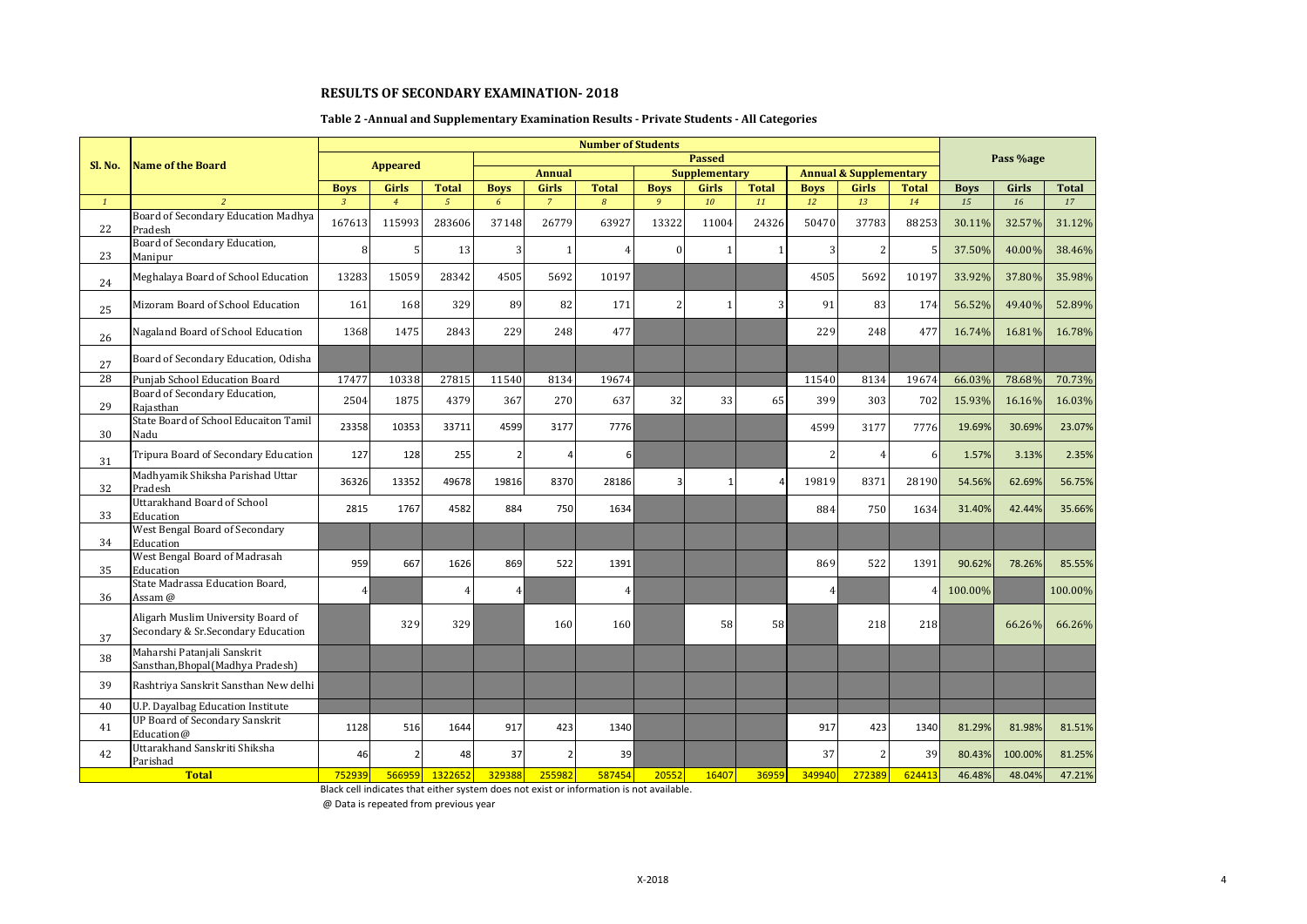# **Table 3 -Annual and Supplementary Examination Results - Regular and Private Students - All Categories**

|                       |                                                                      |              |                 |               |             |                | <b>Number of Students</b> |             |                      |              |             |                                   |              |             |           |              |
|-----------------------|----------------------------------------------------------------------|--------------|-----------------|---------------|-------------|----------------|---------------------------|-------------|----------------------|--------------|-------------|-----------------------------------|--------------|-------------|-----------|--------------|
| Sl. No.               | <b>Name of the Board</b>                                             |              |                 |               |             |                |                           |             | <b>Passed</b>        |              |             |                                   |              |             | Pass %age |              |
|                       |                                                                      |              | <b>Appeared</b> |               |             | <b>Annual</b>  |                           |             | <b>Supplementary</b> |              |             | <b>Annual &amp; Supplementary</b> |              |             |           |              |
|                       |                                                                      | <b>Boys</b>  | Girls           | <b>Total</b>  | <b>Boys</b> | Girls          | <b>Total</b>              | <b>Boys</b> | <b>Girls</b>         | <b>Total</b> | <b>Boys</b> | Girls                             | <b>Total</b> | <b>Boys</b> | Girls     | <b>Total</b> |
| $\mathbf{1}$          | $\overline{2}$                                                       | $\mathbf{3}$ | $\overline{4}$  | $\mathcal{L}$ | 6           | $\overline{7}$ | 8                         | 9           | 10                   | 11           | 12          | 13                                | 14           | 15          | 16        | 17           |
| <b>Central Boards</b> |                                                                      |              |                 |               |             |                |                           |             |                      |              |             |                                   |              |             |           |              |
| $\mathbf{1}$          | Central Board of Secondary Education,<br>New Delhi                   | 945952       | 655044          | 1600996       | 805600      | 579618         | 1385218                   | 40099       | 23764                | 63863        | 845699      | 603382                            | 1449081      | 89.40%      | 92.11%    | 90.51%       |
| $\overline{2}$        | Council for the Indian School<br>Certificate Examinations, New Delhi | 100363       | 83024           | 183387        | 98523       | 82156          | 180679                    |             |                      |              | 98523       | 82156                             | 180679       | 98.17%      | 98.95%    | 98.52%       |
| 3                     | Directorate of Government<br>Examination. Andhra Pradesh             | 329337       | 312071          | 641408        | 302846      | 287528         | 590374                    |             |                      |              | 302846      | 287528                            | 590374       | 91.96%      | 92.14%    | 92.04%       |
| 4                     | Directorate of Government<br>Examination, Telangana State            | 274451       | 260275          | 534726        | 215551      | 215589         | 431140                    | 26505       | 22158                | 48663        | 215551      | 215589                            | 431140       | 78.54%      | 82.83%    | 80.63%       |
| 5                     | Assam Board of Secondary Education                                   | 172012       | 181546          | 353558        | 99282       | 94567          | 193849                    | 9628        | 11899                | 21527        | 108910      | 106466                            | 215376       | 63.32%      | 58.64%    | 60.92%       |
| 6                     | Banasthali Vidyapith, Rajasthan                                      | 20           | 295             | 315           | 20          | 290            | 310                       |             |                      |              | 20          | 290                               | 310          | 100.00%     | 98.31%    | 98.41%       |
| $7\overline{ }$       | Bihar School Examinaiton Board, Patna                                | 892283       | 877542          | 1769825       | 665319      | 550275         | 1215594                   | 23858       | 34477                | 58335        | 689177      | 584752                            | 1273929      | 77.24%      | 66.64%    | 71.98%       |
| 8                     | Bihar State Madrasa Education Board.<br>Vidyapati Marg, Patna        | 19670        | 40031           | 59701         | 16717       | 31750          | 48467                     |             |                      |              | 16717       | 31750                             | 48467        | 84.99%      | 79.31%    | 81.18%       |
| 9                     | Bihar Sanskrit Shiksha Board Patna                                   | 6361         | 6387            | 12748         | 4507        | 4746           | 9253                      |             |                      |              | 4507        | 4746                              | 9253         | 70.85%      | 74.31%    | 72.58%       |
| 10                    | Chhattisgarh Board of Secondary<br>Education                         | 180315       | 208115          | 388430        | 118179      | 143250         | 261429                    | 5751        | 6770                 | 12521        | 123930      | 150020                            | 273950       | 68.73%      | 72.09%    | 70.53%       |
| 11                    | Chhattisgarh Madarsa Board, Raipur                                   | 114          | 65              | 179           | 37          | 39             | 76                        |             |                      |              | 37          | 39                                | 76           | 32.46%      | 60.00%    | 42.46%       |
| 12                    | Chhatisgarh Sanskriti Vidya<br>Mandalam, Raipur                      | 515          | 303             | 818           | 488         | 279            | 767                       | 9           | 7                    | 16           | 497         | 286                               | 783          | 96.50%      | 94.39%    | 95.72%       |
| 13                    | Goa Board of Secondary & Higher<br><b>Secondary Education</b>        | 10140        | 10093           | 20233         | 9028        | 9141           | 18169                     | 360         | 312                  | 672          | 9388        | 9453                              | 18841        | 92.58%      | 93.66%    | 93.12%       |
| 14                    | Gujarat Secondary & Higher Secondary<br><b>Education Board</b>       | 475212       | 337544          | 812756        | 290274      | 240270         | 530544                    | 3615        | 2927                 | 6542         | 293889      | 243197                            | 537086       | 61.84%      | 72.05%    | 66.08%       |
| 15                    | Board of School Education Harvana                                    | 200751       | 169187          | 369938        | 95566       | 93576          | 189142                    | 2675        | 2236                 | 4911         | 98241       | 95812                             | 194053       | 48.94%      | 56.63%    | 52.46%       |
| 16                    | H.P. Board of School Education                                       | 56395        | 52097           | 108492        | 34253       | 34882          | 69135                     | 5104        | 4308                 | 9412         | 39357       | 39190                             | 78547        | 69.79%      | 75.23%    | 72.40%       |
| 17                    | J.K State Board of School Education                                  | 170153       | 129860          | 300013        | 89084       | 74993          | 164077                    |             |                      |              | 89084       | 74993                             | 164077       | 52.36%      | 57.75%    | 54.69%       |
| 18                    | Iharkhand Academic Council, Ranchi                                   | 208124       | 219518          | 427642        | 128604      | 125894         | 254498                    |             |                      |              | 135171      | 136065                            | 271236       | 64.95%      | 61.98%    | 63.43%       |
| 19                    | Karnataka, Secondary Education<br><b>Examination Board</b>           | 396101       | 371715          | 767816        | 284269      | 300108         | 584377                    | 39953       | 29738                | 69691        | 324222      | 329846                            | 654068       | 81.85%      | 88.74%    | 85.19%       |
| 20                    | Kerala Board of Public Examination                                   | 223682       | 215664          | 442100        |             |                | 433246                    |             |                      |              |             |                                   | 433246       |             |           | 98.00%       |
| 21                    | Maharashtra State Board of Secondary<br>& Higher Secondary Education | 965381       | 773242          | 1738623       | 807543      | 697971         | 1505514                   | 18848       | 9793                 | 28641        | 826391      | 707764                            | 1534155      | 85.60%      | 91.53%    | 88.24%       |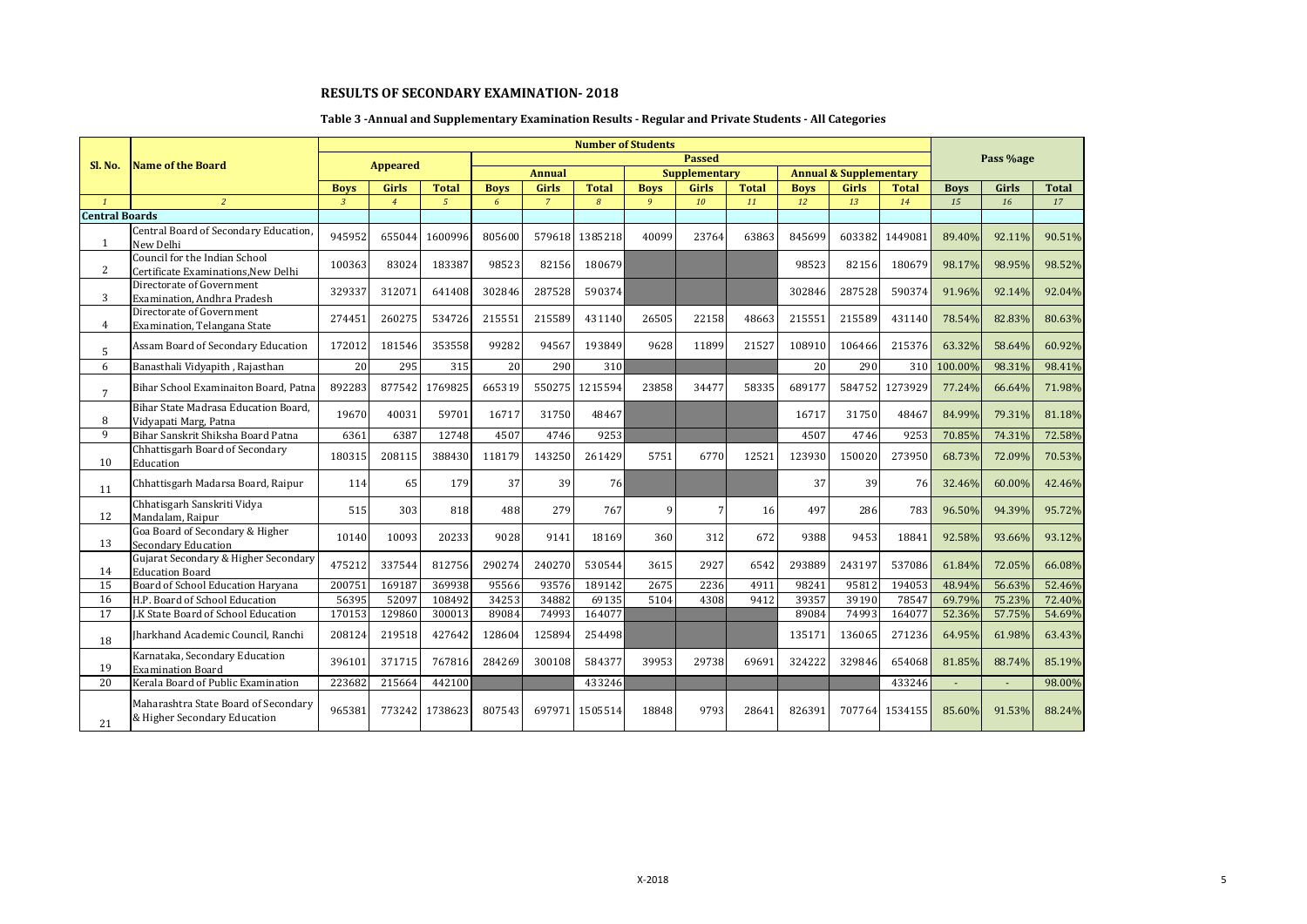#### **Table 3 -Annual and Supplementary Examination Results - Regular and Private Students - All Categories**

| Sl. No.      | <b>Name of the Board</b>                                                 | <b>Number of Students</b><br><b>Passed</b><br><b>Appeared</b><br><b>Supplementary</b><br><b>Annual &amp; Supplementary</b><br><b>Annual</b> |                |                  |             |                |                  |              |                  |              |             |         |                  |             | Pass %age |              |
|--------------|--------------------------------------------------------------------------|---------------------------------------------------------------------------------------------------------------------------------------------|----------------|------------------|-------------|----------------|------------------|--------------|------------------|--------------|-------------|---------|------------------|-------------|-----------|--------------|
|              |                                                                          |                                                                                                                                             |                |                  |             |                |                  |              |                  |              |             |         |                  |             |           |              |
|              |                                                                          | <b>Boys</b>                                                                                                                                 | Girls          | <b>Total</b>     | <b>Boys</b> | Girls          | <b>Total</b>     | <b>Boys</b>  | <b>Girls</b>     | <b>Total</b> | <b>Boys</b> | Girls   | <b>Total</b>     | <b>Boys</b> | Girls     | <b>Total</b> |
| $\mathbf{1}$ | $\overline{2}$                                                           | $\overline{3}$                                                                                                                              | $\overline{4}$ | $\mathbf{5}$     | 6           | $\overline{7}$ | $\overline{8}$   | $\mathbf{q}$ | 10 <sup>10</sup> | 11           | 12          | 13      | 14               | 15          | 16        | 17           |
| 22           | Board of Secondary Education Madhya<br>Pradesh                           | 605488                                                                                                                                      | 497035         | 1102523          | 317263      | 290396         | 607659           | 42479        | 38082            | 80561        | 359742      | 328478  | 688220           | 59.41%      | 66.09%    | 62.42%       |
| 23           | Board of Secondary Education,<br>Manipur                                 | 18827                                                                                                                                       | 18537          | 37364            | 13995       | 13140          | 27135            | 1737         | 1951             | 3688         | 15732       | 15091   | 30823            | 83.56%      | 81.41%    | 82.49%       |
| 24           | Meghalaya Board of School Education                                      | 22904                                                                                                                                       | 27172          | 50076            | 12633       | 15811          | 28444            |              |                  |              | 12633       | 15811   | 28444            | 55.16%      | 58.19%    | 56.80%       |
| 25           | Mizoram Board of School Education                                        | 8422                                                                                                                                        | 9273           | 17695            | 6495        | 7089           | 13584            | 123          | 134              | 257          | 6618        | 7223    | 13841            | 78.58%      | 77.89%    | 78.22%       |
| 26           | Nagaland Board of School Education                                       | 10437                                                                                                                                       | 11278          | 21715            | 6887        | 7448           | 14335            |              |                  |              | 6887        | 7448    | 14335            | 65.99%      | 66.04%    | 66.01%       |
| 27           | Board of Secondary Education, Odisha                                     | 274379                                                                                                                                      | 279960         | 554339           | 210129      | 217666         | 427795           | 4777         | 4738             | 9515         | 214906      | 222404  | 437310           | 78.32%      | 79.44%    | 78.89%       |
| 28           | Punjab School Education Board                                            | 236106                                                                                                                                      | 170173         | 406279           | 122530      | 116824         | 239354           | 20337        | 13170            | 33507        | 142867      | 129994  | 272861           | 60.51%      | 76.39%    | 67.16%       |
| 29           | Board of Secondary Education,<br>Raiasthan                               | 597868                                                                                                                                      | 460540         | 1058408          | 478998      | 369811         | 848809           | 16341        | 16352            | 32693        | 495339      | 386163  | 881502           | 82.85%      | 83.85%    | 83.29%       |
| 30           | State Board of School Educaiton Tamil<br>Nadu                            | 497698                                                                                                                                      | 486410         | 984108           | 443592      | 462129         | 905721           |              |                  |              | 443592      | 462129  | 905721           | 89.13%      | 95.01%    | 92.03%       |
| 31           | Tripura Board of Secondary Education                                     | 17630                                                                                                                                       | 18551          | 36181            | 11736       | 11286          | 23022            | 727          | 880              | 1607         | 12463       | 12166   | 24629            | 70.69%      | 65.58%    | 68.07%       |
| 32           | Madhyamik Shiksha Parishad Uttar<br>Pradesh                              | 1689877                                                                                                                                     | 1338890        | 3028767          | 1221202     | 1055243        | 2276445          | 50           | 26               | 76           | 1221252     | 1055269 | 2276521          | 72.27%      | 78.82%    | 75.16%       |
| 33           | Uttarakhand Board of School<br>Education                                 | 73295                                                                                                                                       | 72871          | 146166           | 50545       | 58461          | 109006           |              |                  |              | 49698       | 57713   | 107411           | 67.81%      | 79.20%    | 73.49%       |
| 34           | West Bengal Board of Secondary<br>Education                              | 475363                                                                                                                                      | 616545         | 1091908          | 415913      | 473423         | 889336           |              |                  |              | 415913      | 473423  | 889336           | 87.49%      | 76.79%    | 81.45%       |
| 35           | West Bengal Board of Madrasah<br>Education                               | 15936                                                                                                                                       | 40566          | 56502            | 13946       | 28698          | 42644            |              |                  |              | 13946       | 28698   | 42644            | 87.51%      | 70.74%    | 75.47%       |
| 36           | State Madrassa Education Board,<br>Assam @                               | 1489                                                                                                                                        | 785            | 2274             | 1262        | 667            | 1929             | 5            |                  | 5            | 1267        | 667     | 1934             | 85.09%      | 84.97%    | 85.05%       |
| 37           | Aligarh Muslim University Board of<br>Secondary & Sr.Secondary Education | 926                                                                                                                                         | 1059           | 1985             | 755         | 827            | 1582             | 62           | 94               | 156          | 817         | 921     | 1738             | 88.23%      | 86.97%    | 87.56%       |
| 38           | Maharshi Patanjali Sanskrit<br>Sansthan, Bhopal (Madhya Pradesh)         | 1296                                                                                                                                        | 376            | 1672             | 529         | 201            | 730              | 308          | 162              | 470          | 837         | 363     | 1200             | 64.58%      | 96.54%    | 71.77%       |
| 39           | Rashtriya Sanskrit Sansthan New delhi                                    | 507                                                                                                                                         | 250            | 757              | 488         | 242            | 730              |              |                  |              | 488         | 242     | 730              | 96.25%      | 96.80%    | 96.43%       |
| 40           | U.P. Dayalbag Education Institute                                        | 109                                                                                                                                         | 109            | 218              | 106         | 104            | 210              | 3            | $\overline{3}$   | 6            | 109         | 107     | 216              | 100.00%     | 98.17%    | 99.08%       |
| 41           | <b>UP Board of Secondary Sanskrit</b><br>Education@                      | 12957                                                                                                                                       | 5386           | 18343            | 12245       | 5096           | 17341            | 0            | $\Omega$         | $\Omega$     | 12245       | 5096    | 17341            | 94.50%      | 94.62%    | 94.54%       |
| 42           | Uttarakhand Sanskriti Shiksha<br>Parishad                                | 791                                                                                                                                         | 59             | 850              | 739         | 54             | 793              |              |                  |              | 739         | 54      | 793              | 93.43%      | 91.53%    | 93.29%       |
|              | <b>Total</b>                                                             | 10189637                                                                                                                                    |                | 8959443 19151834 | 7407678     |                | 6701538 14542462 | 263354       | 223981           | 487335       | 7650247     |         | 6912784 14996277 | 75.08%      | 77.16%    | 78.30%       |

Black cell indicates that either system does not exist or information is not available.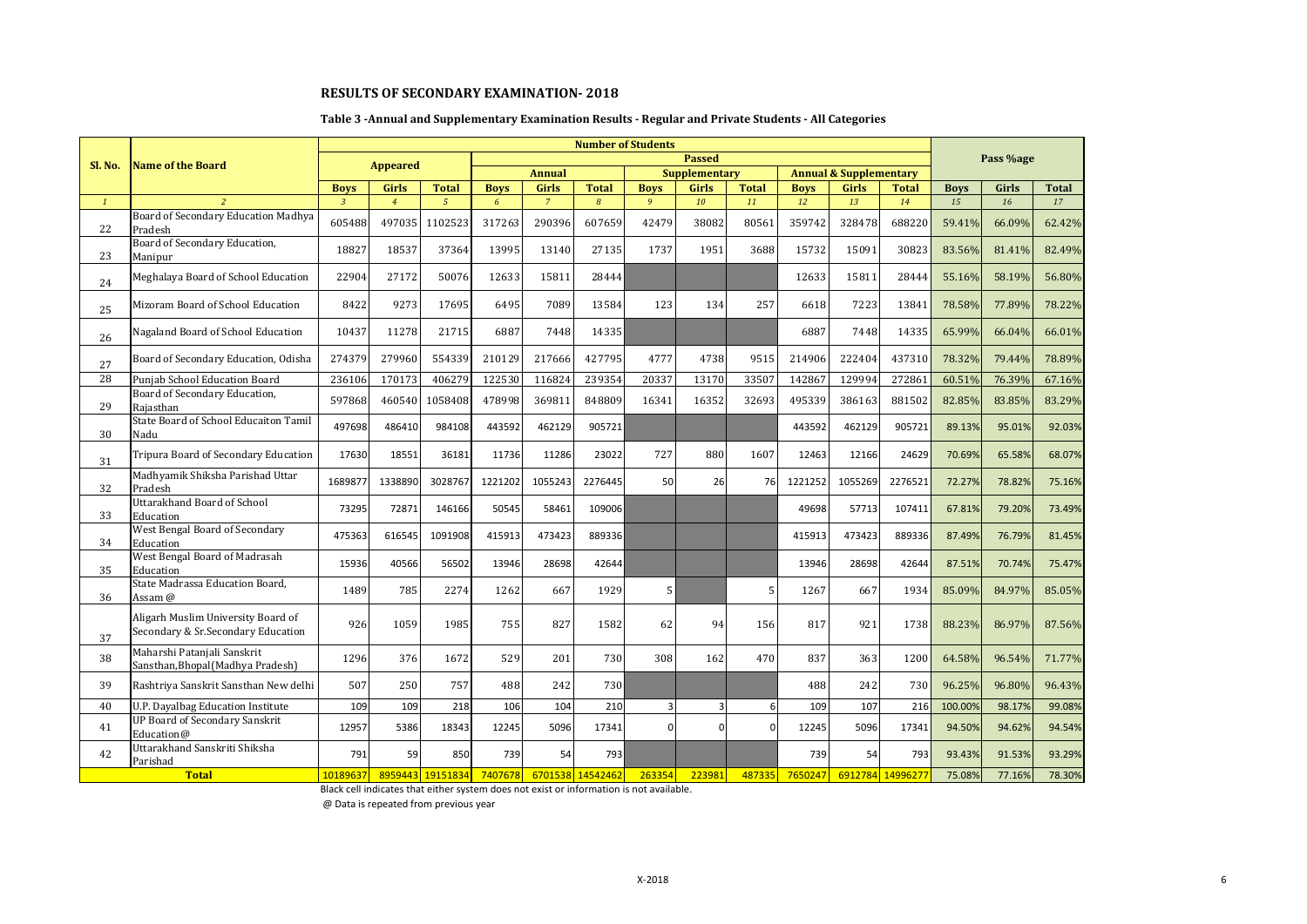# **Table 4 -Annual and Supplementary Examination Results - Regular SC Students**

|                       |                                                                      |                |                 |                |              |                | <b>Number of Students</b> |                |                                  |              |             |                                   |              |             |           |              |
|-----------------------|----------------------------------------------------------------------|----------------|-----------------|----------------|--------------|----------------|---------------------------|----------------|----------------------------------|--------------|-------------|-----------------------------------|--------------|-------------|-----------|--------------|
| Sl. No.               | <b>Name of the Board</b>                                             |                | <b>Appeared</b> |                |              |                |                           |                | <b>Passed</b>                    |              |             |                                   |              |             | Pass %age |              |
|                       |                                                                      |                |                 |                |              | <b>Annual</b>  |                           |                | <b>Supplementary</b>             |              |             | <b>Annual &amp; Supplementary</b> |              |             |           |              |
|                       |                                                                      | <b>Boys</b>    | Girls           | <b>Total</b>   | <b>Boys</b>  | Girls          | <b>Total</b>              | <b>Boys</b>    | <b>Girls</b>                     | <b>Total</b> | <b>Boys</b> | <b>Girls</b>                      | <b>Total</b> | <b>Boys</b> | Girls     | <b>Total</b> |
| $\mathbf{1}$          | $\overline{2}$                                                       | $\overline{3}$ | $\overline{4}$  | $\mathfrak{s}$ | 6            | $\overline{7}$ | 8                         | $\overline{9}$ | 10                               | 11           | 12          | 13                                | 14           | 15          | 16        | 17           |
| <b>Central Boards</b> |                                                                      |                |                 |                |              |                |                           |                |                                  |              |             |                                   |              |             |           |              |
| 1                     | Central Board of Secondary Education,<br>New Delhi                   | 72102          | 52510           | 124612         | 58788        | 43787          | 102575                    | 3766           | 2758                             | 6524         | 62554       | 46545                             | 109099       | 86.76%      | 88.64%    | 87.55%       |
| $\overline{2}$        | Council for the Indian School<br>Certificate Examinations, New Delhi | 4959           | 3909            | 8868           | 4811         | 3846           | 8657                      |                |                                  |              | 4811        | 3846                              | 8657         | 97.02%      | 98.39%    | 97.62%       |
| 3                     | Directorate of Government<br>Examination. Andhra Pradesh             | 57571          | 57358           | 114929         | 52339        | 52494          | 104833                    |                |                                  |              | 52339       | 52494                             | 104833       | 90.91%      | 91.52%    | 91.22%       |
| 4                     | Directorate of Government<br>Examination, Telangana State            | 43715          | 44404           | 88119          | 34591        | 36675          | 71266                     |                |                                  |              | 34591       | 36675                             | 71266        | 79.13%      | 82.59%    | 80.87%       |
| 5                     | Assam Board of Secondary Education                                   | 16194          | 16599           | 32793          | 8384         | 7381           | 15765                     | 1007           | 1149                             | 2156         | 9391        | 8530                              | 17921        | 57.99%      | 51.39%    | 54.65%       |
| 6                     | Banasthali Vidyapith, Rajasthan                                      |                | 8               | $\Omega$       | $\mathbf{1}$ | 8              | 9                         |                |                                  |              |             | 8                                 | q            | 100.00%     | 100.00%   | 100.00%      |
| $7\overline{ }$       | Bihar School Examinaiton Board, Patna                                | 115400         | 101145          | 216545         | 82352        | 53726          | 136078                    | 4217           | 5365                             | 9582         | 86569       | 59091                             | 145660       | 75.02%      | 58.42%    | 67.27%       |
| 8                     | Bihar State Madrasa Education Board.<br>Vidyapati Marg, Patna        | 35             | 49              | 84             | 28           | 34             | 62                        |                |                                  |              | 28          | 34                                | 62           | 80.00%      | 69.39%    | 73.81%       |
| 9                     | Bihar Sanskrit Shiksha Board Patna                                   |                |                 |                |              |                |                           |                | <b>Information not Available</b> |              |             |                                   |              |             |           |              |
| 10                    | Chhattisgarh Board of Secondary<br>Education                         | 26434          | 30184           | 56618          | 16214        | 19206          | 35420                     | 607            | 815                              | 1422         | 16821       | 20021                             | 36842        | 63.63%      | 66.33%    | 65.07%       |
| 11                    | Chhattisgarh Madarsa Board, Raipur                                   |                |                 |                |              |                |                           |                |                                  |              |             |                                   |              |             |           |              |
| 12                    | Chhatisgarh Sanskriti Vidya<br>Mandalam, Raipur                      | 126            | 85              | 211            | 121          | 80             | 201                       | 1              |                                  | 3            | 122         | 82                                | 204          | 96.83%      | 96.47%    | 96.68%       |
| 13                    | Goa Board of Secondary & Higher<br><b>Secondary Education</b>        | 121            | 146             | 267            | 109          | 135            | 244                       | $\overline{3}$ |                                  | 3            | 112         | 135                               | 247          | 92.56%      | 92.47%    | 92.51%       |
| 14                    | Gujarat Secondary & Higher Secondary<br><b>Education Board</b>       | 34020          | 26847           | 60867          | 20429        | 18505          | 38934                     | 326            | 300                              | 626          | 20755       | 18805                             | 39560        | 61.01%      | 70.05%    | 64.99%       |
| 15                    | Board of School Education Haryana                                    | 56878          | 54868           | 111746         | 21422        | 22886          | 44308                     | 698            | 695                              | 1393         | 22120       | 23581                             | 45701        | 38.89%      | 42.98%    | 40.90%       |
| 16                    | H.P. Board of School Education                                       | 16494          | 15776           | 32270          | 8906         | 9533           | 18439                     | 1604           | 1447                             | 3051         | 10510       | 10980                             | 21490        | 63.72%      | 69.60%    | 66.59%       |
| 17                    | J.K State Board of School Education                                  |                |                 |                |              |                |                           |                |                                  |              |             |                                   |              |             |           |              |
| 18                    | Jharkhand Academic Council, Ranchi                                   | 20454          | 21145           | 41599          | 12114        | 10745          | 22859                     | 442            | 926                              | 1368         | 12556       | 11671                             | 24227        | 61.39%      | 55.20%    | 58.24%       |
| 19                    | Karnataka, Secondary Education<br><b>Examination Board</b>           | 70891          | 66975           | 137866         | 49448        | 50294          | 99742                     | 8262           | 6709                             | 14971        | 57710       | 57003                             | 114713       | 81.41%      | 85.11%    | 83.21%       |
| 20                    | Kerala Board of Public Examination                                   |                |                 | 43985          |              |                | 41873                     |                |                                  |              |             |                                   | 41873        |             |           | 95.20%       |
| 21                    | Maharashtra State Board of Secondary<br>& Higher Secondary Education | 135171         | 110861          | 246032         | 107089       | 95393          | 202482                    | 3525           | 2275                             | 5800         | 110614      | 97668                             | 208282       | 81.83%      | 88.10%    | 84.66%       |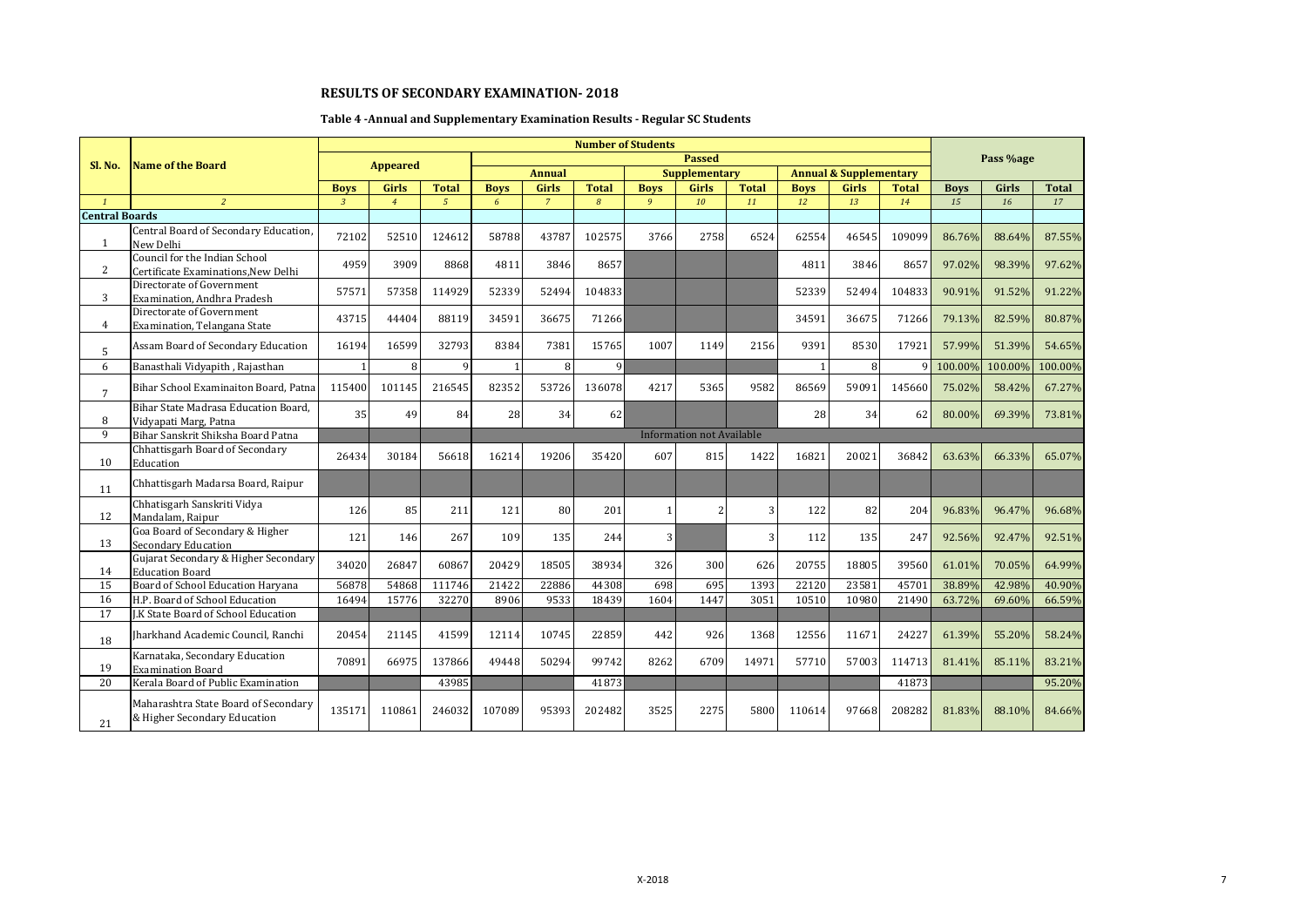#### **Table 4 -Annual and Supplementary Examination Results - Regular SC Students**

|              |                                                                          |               | <b>Number of Students</b><br><b>Passed</b> |               |             |                |               |                |                      |              |             |                                   |              |             |           |              |
|--------------|--------------------------------------------------------------------------|---------------|--------------------------------------------|---------------|-------------|----------------|---------------|----------------|----------------------|--------------|-------------|-----------------------------------|--------------|-------------|-----------|--------------|
| Sl. No.      | Name of the Board                                                        |               | <b>Appeared</b>                            |               |             |                |               |                |                      |              |             |                                   |              |             | Pass %age |              |
|              |                                                                          |               |                                            |               |             | <b>Annual</b>  |               |                | <b>Supplementary</b> |              |             | <b>Annual &amp; Supplementary</b> |              |             |           |              |
|              |                                                                          | <b>Boys</b>   | <b>Girls</b>                               | <b>Total</b>  | <b>Boys</b> | <b>Girls</b>   | <b>Total</b>  | <b>Boys</b>    | <b>Girls</b>         | <b>Total</b> | <b>Boys</b> | Girls                             | <b>Total</b> | <b>Boys</b> | Girls     | <b>Total</b> |
| $\mathbf{1}$ | $\overline{2}$                                                           | $\mathcal{R}$ | $\overline{4}$                             | $\mathcal{L}$ | 6           | $\overline{7}$ | $\mathcal{B}$ | 9              | 10                   | 11           | 12          | 13                                | 14           | 15          | 16        | 17           |
| 22           | Board of Secondary Education Madhya<br>Pradesh                           | 78914         | 60725                                      | 139639        | 46425       | 38628          | 85053         | 5260           | 4587                 | 9847         | 51685       | 43215                             | 94900        | 65.50%      | 71.17%    | 67.96%       |
| 23           | Board of Secondary Education,<br>Manipur                                 | 804           | 808                                        | 1612          | 641         | 590            | 1231          | 60             | 73                   | 133          | 701         | 663                               | 1364         | 87.19%      | 82.05%    | 84.62%       |
| 24           | Meghalaya Board of School Education                                      | 77            | 65                                         | 142           | 70          | 51             | 121           |                |                      |              | 70          | 51                                | 121          | 90.91%      | 78.46%    | 85.21%       |
| 25           | Mizoram Board of School Education                                        | 25            | 24                                         | 49            | 23          | 20             | 43            |                |                      | $\mathbf{1}$ | 23          | 21                                | 44           | 92.00%      | 87.50%    | 89.80%       |
| 26           | Nagaland Board of School Education                                       | 83            | 88                                         | 171           | 64          | 71             | 135           |                |                      |              | 64          | 71                                | 135          | 77.11%      | 80.68%    | 78.95%       |
| 27           | Board of Secondary Education, Odisha                                     | 52595         | 55036                                      | 107631        | 37086       | 38428          | 75514         |                |                      |              | 37086       | 38428                             | 75514        | 70.51%      | 69.82%    | 70.16%       |
| 28           | <b>Puniab School Education Board</b>                                     | 89826         | 73113                                      | 162939        | 39632       | 44234          | 83866         | 9425           | 7304                 | 16729        | 49057       | 51538                             | 100595       | 54.61%      | 70.49%    | 61.74%       |
| 29           | Board of Secondary Education,<br>Raiasthan                               | 111909        | 86591                                      | 198500        | 86184       | 65282          | 151466        | 3469           | 3637                 | 7106         | 89653       | 68919                             | 158572       | 80.11%      | 79.59%    | 79.89%       |
| 30           | State Board of School Educaiton Tamil<br>Nadu                            | 113121        | 118058                                     | 231179        | 99495       | 110508         | 210003        |                |                      |              | 99495       | 110508                            | 210003       | 87.95%      | 93.60%    | 90.84%       |
| 31           | Tripura Board of Secondary Education                                     | 3639          | 3701                                       | 7340          | 2615        | 2484           | 5099          | 176            | 199                  | 375          | 2791        | 2683                              | 5474         | 76.70%      | 72.49%    | 74.58%       |
| 32           | Madhyamik Shiksha Parishad Uttar<br>Pradesh                              | 365990        | 295560                                     | 661550        | 245657      | 207457         | 453114        | $\overline{7}$ |                      | 11           | 245664      | 207461                            | 453125       | 67.12%      | 70.19%    | 68.49%       |
| 33           | Uttarakhand Board of School<br>Education                                 | 20950         | 20270                                      | 41220         | 12735       | 14668          | 27403         |                |                      |              | 12735       | 14668                             | 27403        | 60.79%      | 72.36%    | 66.48%       |
| 34           | West Bengal Board of Secondary<br>Education                              | 143400        | 175174                                     | 318574        | 120541      | 126937         | 247478        |                |                      |              | 120541      | 126937                            | 247478       | 84.06%      | 72.46%    | 77.68%       |
| 35           | West Bengal Board of Madrasah<br>Education                               | 348           | 568                                        | 916           | 277         | 377            | 654           |                |                      |              | 277         | 377                               | 654          | 79.60%      | 66.37%    | 71.40%       |
| 36           | State Madrassa Education Board,<br>Assam @                               |               |                                            |               |             |                |               |                |                      |              |             |                                   |              |             |           |              |
| 37           | Aligarh Muslim University Board of<br>Secondary & Sr.Secondary Education | 11            | 6                                          | 17            | 10          | 5              | 15            |                |                      |              | 10          | 5                                 | 15           | 90.91%      | 83.33%    | 88.24%       |
| 38           | Maharshi Patanjali Sanskrit<br>Sansthan, Bhopal (Madhya Pradesh)         | 95            | 41                                         | 136           | 30          | 12             | 42            | 42             | 11                   | 53           | 72          | 23                                | 95           | 75.79%      | 56.10%    | 69.85%       |
| 39           | Rashtriya Sanskrit Sansthan New delhi                                    | 57            | 40                                         | 97            | 54          | 39             | 93            |                |                      |              | 54          | 39                                | 93           | 94.74%      | 97.50%    | 95.88%       |
| 40           | <b>U.P. Dayalbag Education Institute</b>                                 | 15            | 13                                         | 28            | 15          | 13             | 28            |                |                      |              | 15          | 13                                | 28           | 100.00%     | 100.00%   | 100.00%      |
| 41           | <b>UP Board of Secondary Sanskrit</b><br>Education@                      | 1499          | 787                                        | 2286          | 1280        | 702            | 1982          |                |                      |              | 1280        | 702                               | 1982         | 85.39%      | 89.20%    | 86.70%       |
| 42           | Uttarakhand Sanskriti Shiksha<br>Parishad                                | 24            | 10                                         | 34            | 20          | 10             | 30            |                |                      |              | 20          | 10                                | 30           | 83.33%      | 100.00%   | 88.24%       |
|              | <b>Total</b>                                                             | 1653948       | 1493547                                    | 3191480       | 1170000     | 1075244        | 2287117       | 42897          | 38257                | 81154        | 1212897     | 1113501                           | 2368271      | 73.33%      | 74.55%    | 74.21%       |

Black cell indicates that either system does not exist or information is not available.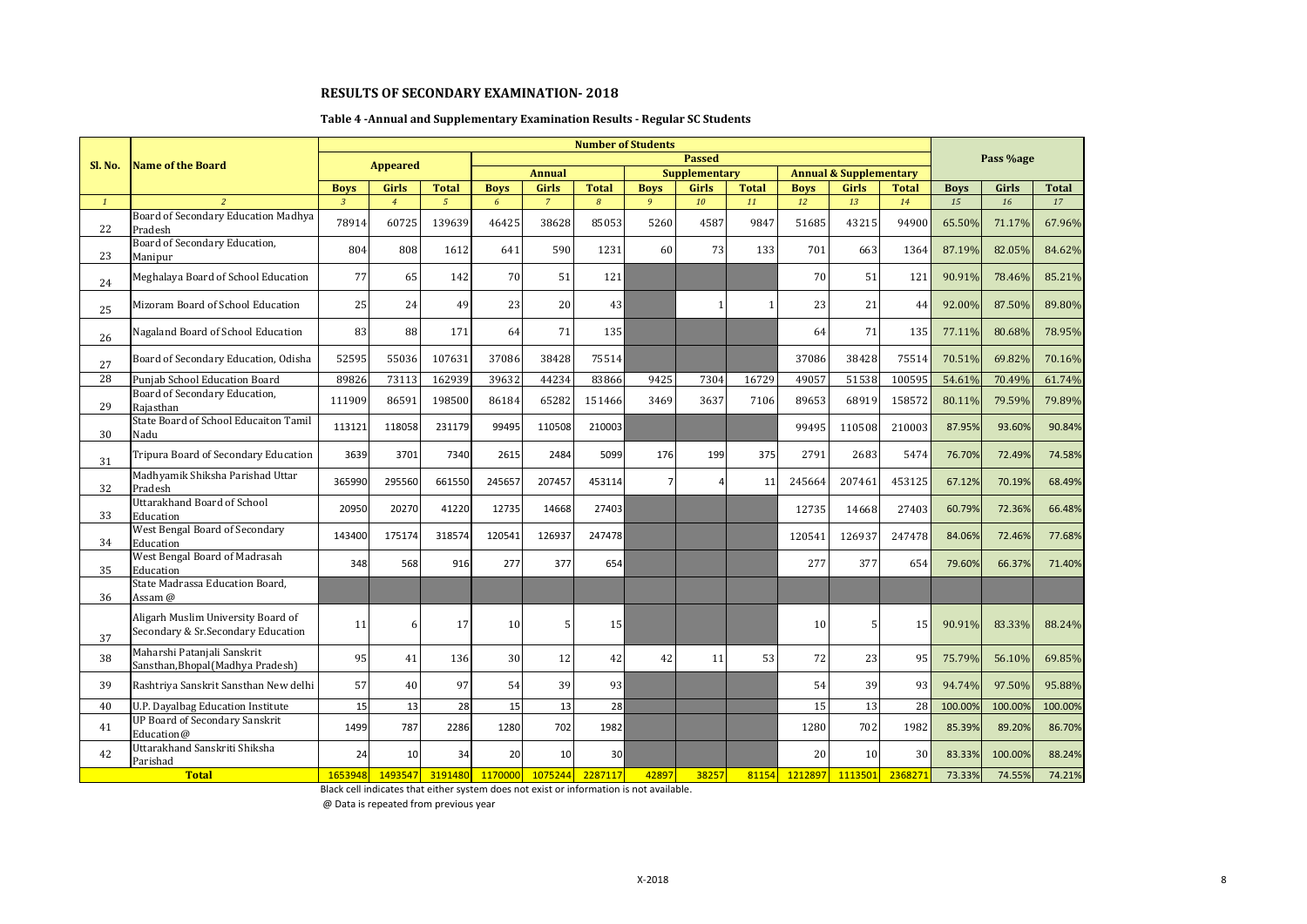# **Table 5 -Annual and Supplementary Examination Results - Private SC Students**

|                       |                                                                      |                |                 |                |              |                |                | <b>Number of Students</b> |                      |                |             |                                   |                |             |           |              |
|-----------------------|----------------------------------------------------------------------|----------------|-----------------|----------------|--------------|----------------|----------------|---------------------------|----------------------|----------------|-------------|-----------------------------------|----------------|-------------|-----------|--------------|
| Sl. No.               | <b>Name of the Board</b>                                             |                | <b>Appeared</b> |                |              |                |                |                           | <b>Passed</b>        |                |             |                                   |                |             | Pass %age |              |
|                       |                                                                      |                |                 |                |              | <b>Annual</b>  |                |                           | <b>Supplementary</b> |                |             | <b>Annual &amp; Supplementary</b> |                |             |           |              |
|                       |                                                                      | <b>Boys</b>    | <b>Girls</b>    | <b>Total</b>   | <b>Boys</b>  | Girls          | <b>Total</b>   | <b>Boys</b>               | <b>Girls</b>         | <b>Total</b>   | <b>Boys</b> | Girls                             | <b>Total</b>   | <b>Boys</b> | Girls     | <b>Total</b> |
| $\mathbf{1}$          | $\overline{2}$                                                       | $\overline{3}$ | $\overline{4}$  | $\sqrt{5}$     | 6            | $\overline{7}$ | 8              | $\overline{9}$            | 10                   | 11             | 12          | 13                                | 14             | 15          | 16        | 17           |
| <b>Central Boards</b> |                                                                      |                |                 |                |              |                |                |                           |                      |                |             |                                   |                |             |           |              |
| 1                     | Central Board of Secondary Education,<br>New Delhi                   | 336            | 236             | 572            | 33           | 20             | 53             | 17                        | 20                   | 37             | 50          | 40                                | 90             | 14.88%      | 16.95%    | 15.73%       |
| 2                     | Council for the Indian School<br>Certificate Examinations, New Delhi | 12             | $\overline{7}$  | 19             | 6            | 5              | 11             |                           |                      |                | 6           | 5                                 | 11             | 50.00%      | 71.43%    | 57.89%       |
| 3                     | Directorate of Government<br>Examination, Andhra Pradesh             | 5909           | 5421            | 11330          | 2880         | 2636           | 5516           |                           |                      |                | 2880        | 2636                              | 5516           | 48.74%      | 48.63%    | 48.68%       |
| 4                     | Directorate of Government<br>Examination, Telangana State            | 4442           | 2960            | 7402           | 1309         | 965            | 2274           |                           |                      |                | 1309        | 965                               | 2274           | 29.47%      | 32.60%    | 30.72%       |
| 5                     | Assam Board of Secondary Education                                   |                |                 |                |              |                |                |                           |                      |                |             |                                   |                |             |           |              |
| 6                     | Banasthali Vidyapith, Rajasthan                                      |                |                 |                |              |                |                |                           |                      |                |             |                                   |                |             |           |              |
| $7\overline{ }$       | Bihar School Examinaiton Board, Patna                                | 49887          | 48974           | 98861          | 32627        | 23640          | 56267          | 80                        | 21                   | 101            | 32707       | 23661                             | 56368          | 65.56%      | 48.31%    | 57.02%       |
| 8                     | Bihar State Madrasa Education Board.<br>Vidyapati Marg, Patna        |                | $\overline{2}$  | $\overline{3}$ |              | 2              | $\overline{2}$ |                           |                      |                |             | 2                                 | $\overline{2}$ | $0.00\%$    | 100.00%   | 66.67%       |
| 9                     | Bihar Sanskrit Shiksha Board Patna                                   |                |                 |                |              |                |                |                           |                      |                |             |                                   |                |             |           |              |
| 10                    | Chhattisgarh Board of Secondary<br>Education                         | 635            | 490             | 1125           | 134          | 102            | 236            | 332                       | 318                  | 650            | 466         | 420                               | 886            | 73.39%      | 85.71%    | 78.76%       |
| 11                    | Chhattisgarh Madarsa Board, Raipur                                   |                |                 |                |              |                |                |                           |                      |                |             |                                   |                |             |           |              |
| 12                    | Chhatisgarh Sanskriti Vidya<br>Mandalam, Raipur                      |                |                 |                |              |                |                |                           |                      |                |             |                                   |                |             |           |              |
| 13                    | Goa Board of Secondary & Higher<br>Secondary Education               |                | 8               | 12             | $\mathbf{1}$ | $\mathbf{1}$   | $\overline{2}$ |                           |                      | $\overline{c}$ |             | 3                                 | 4              | 25.00%      | 37.50%    | 33.33%       |
| 14                    | Gujarat Secondary & Higher Secondary<br><b>Education Board</b>       | 2214           | 1087            | 3301           | 75           | 80             | 155            | 11                        | 13                   | 24             | 86          | 93                                | 179            | 3.88%       | 8.56%     | 5.42%        |
| 15                    | Board of School Education Haryana                                    |                |                 |                |              |                |                |                           |                      |                |             |                                   |                |             |           |              |
| 16                    | H.P. Board of School Education                                       |                |                 |                |              |                |                |                           |                      |                |             |                                   |                |             |           |              |
| $\overline{17}$       | J.K State Board of School Education                                  |                |                 |                |              |                |                |                           |                      |                |             |                                   |                |             |           |              |
| 18                    | Iharkhand Academic Council, Ranchi                                   | 5150           | 4999            | 10149          | 1834         | 1379           | 3213           | 230                       | 264                  | 494            | 2064        | 1643                              | 3707           | 40.08%      | 32.87%    | 36.53%       |
| 19                    | Karnataka, Secondary Education<br><b>Examination Board</b>           | 4413           | 1378            | 5791           | 81           | 35             | 116            | 242                       | 96                   | 338            | 323         | 131                               | 454            | 7.32%       | 9.51%     | 7.84%        |
| 20                    | Kerala Board of Public Examination                                   |                |                 |                |              |                |                |                           |                      |                |             |                                   |                |             |           |              |
| 21                    | Maharashtra State Board of Secondary<br>& Higher Secondary Education | 3830           | 1928            | 5758           | 1687         | 1010           | 2697           | 178                       | 78                   | 256            | 1865        | 1088                              | 2953           | 48.69%      | 56.43%    | 51.29%       |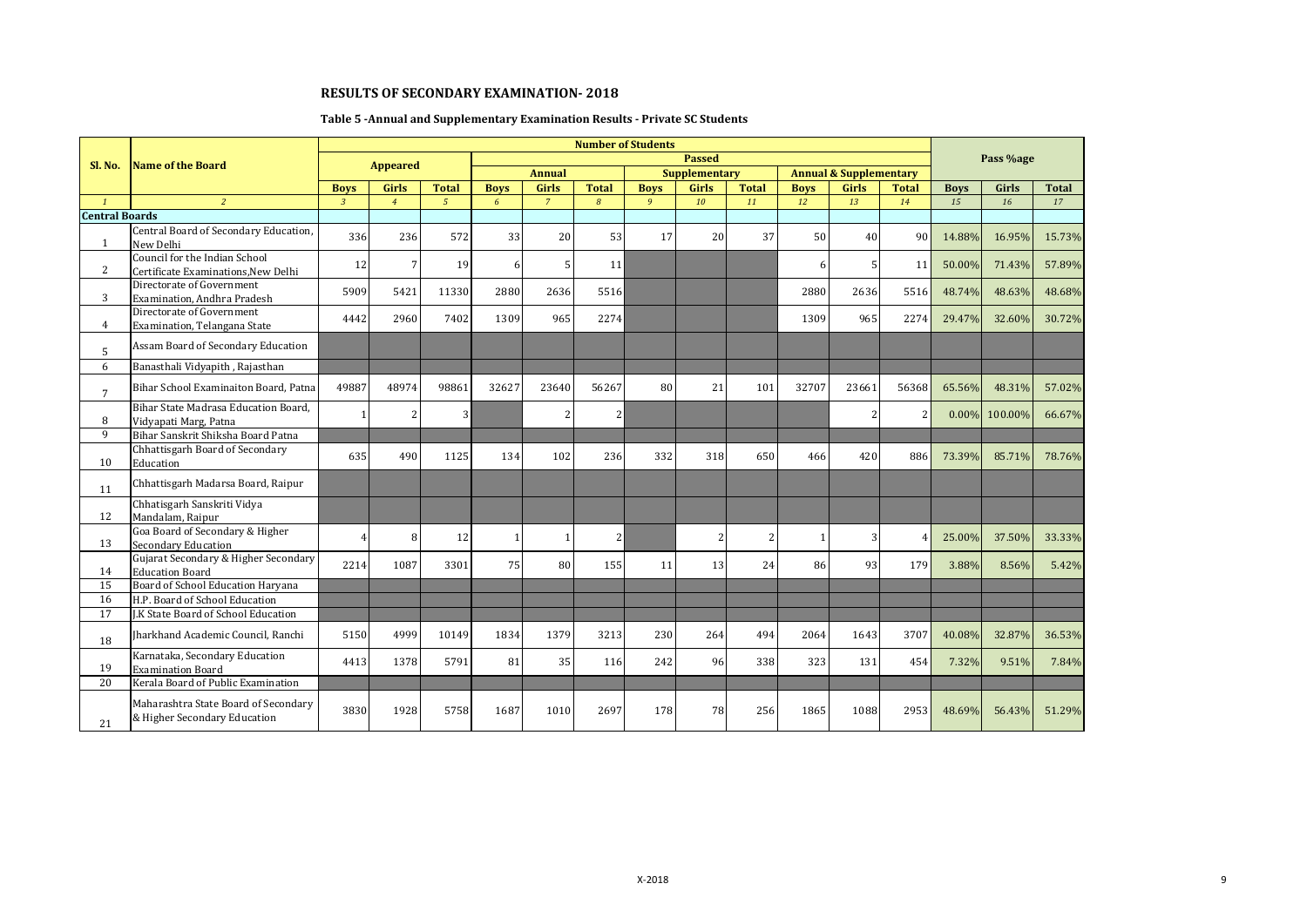#### **Table 5 -Annual and Supplementary Examination Results - Private SC Students**

|              |                                                                          | <b>Number of Students</b> |                 |                |              |                |                             |                |                      |              |              |                                   |                |             |           |              |
|--------------|--------------------------------------------------------------------------|---------------------------|-----------------|----------------|--------------|----------------|-----------------------------|----------------|----------------------|--------------|--------------|-----------------------------------|----------------|-------------|-----------|--------------|
| Sl. No.      | <b>Name of the Board</b>                                                 |                           | <b>Appeared</b> |                |              |                |                             |                | <b>Passed</b>        |              |              |                                   |                |             | Pass %age |              |
|              |                                                                          |                           |                 |                |              | <b>Annual</b>  |                             |                | <b>Supplementary</b> |              |              | <b>Annual &amp; Supplementary</b> |                |             |           |              |
|              |                                                                          | <b>Boys</b>               | Girls           | <b>Total</b>   | <b>Boys</b>  | <b>Girls</b>   | <b>Total</b>                | <b>Boys</b>    | <b>Girls</b>         | <b>Total</b> | <b>Boys</b>  | Girls                             | <b>Total</b>   | <b>Boys</b> | Girls     | <b>Total</b> |
| $\mathbf{1}$ | $\overline{2}$                                                           | $\overline{3}$            | $\overline{4}$  | $\overline{5}$ | 6            | $\overline{7}$ | $\mathcal{S}_{\mathcal{S}}$ | $\overline{9}$ | 10                   | 11           | 12           | 13                                | 14             | 15          | 16        | 17           |
| 22           | Board of Secondary Education Madhya<br>Pradesh                           | 35007                     | 24381           | 59388          | 7550         | 5315           | 12865                       | 2735           | 2364                 | 5099         | 10285        | 7679                              | 17964          | 29.38%      | 31.50%    | 30.25%       |
| 23           | Board of Secondary Education,<br>Manipur                                 |                           |                 |                |              |                |                             |                |                      |              |              |                                   |                |             |           |              |
| 24           | Meghalaya Board of School Education                                      | 48                        | 47              | 95             | 22           | 26             | 48                          |                |                      |              | 22           | 26                                | 48             | 45.83%      | 55.32%    | 50.53%       |
| 25           | Mizoram Board of School Education                                        |                           |                 |                |              |                |                             |                |                      |              |              |                                   |                |             |           |              |
| 26           | Nagaland Board of School Education                                       | 12                        | 7               | 19             | 3            |                | 3                           |                |                      |              | 3            |                                   | 3              | 25.00%      | 0.00%     | 15.79%       |
| 27           | Board of Secondary Education, Odisha                                     |                           |                 |                |              |                |                             |                |                      |              |              |                                   |                |             |           |              |
| 28           | Puniab School Education Board                                            | 3809                      | 2493            | 6302           | 2441         | 2035           | 4476                        |                |                      |              | 2441         | 2035                              | 4476           | 64.09%      | 81.63%    | 71.03%       |
| 29           | Board of Secondary Education,<br>Raiasthan                               | 511                       | 370             | 881            | 41           | 30             | 71                          | 9              | 3                    | 12           | 50           | 33                                | 83             | 9.78%       | 8.92%     | 9.42%        |
| 30           | State Board of School Educaiton Tamil<br>Nadu                            | 7366                      | 3336            | 10702          | 1239         | 807            | 2046                        |                |                      |              | 1239         | 807                               | 2046           | 16.82%      | 24.19%    | 19.12%       |
| 31           | Tripura Board of Secondary Education                                     | 11                        | 11              | 22             | $\mathbf{1}$ |                | $\mathbf{1}$                |                |                      |              | $\mathbf{1}$ |                                   | 1              | 9.09%       | 0.00%     | 4.55%        |
| 32           | Madhyamik Shiksha Parishad Uttar<br>Pradesh                              | 7201                      | 2462            | 9663           | 3548         | 1230           | 4778                        | $\mathbf{1}$   | ŋ                    | -1           | 3549         | 1230                              | 4779           | 49.28%      | 49.96%    | 49.46%       |
| 33           | <b>Uttarakhand Board of School</b><br>Education                          | 1162                      | 749             | 1911           | 332          | 304            | 636                         |                |                      |              | 332          | 304                               | 636            | 28.57%      | 40.59%    | 33.28%       |
| 34           | West Bengal Board of Secondary<br>Education                              |                           |                 |                |              |                |                             |                |                      |              |              |                                   |                |             |           |              |
| 35           | <b>West Bengal Board of Madrasah</b><br>Education                        | 91                        | 75              | 166            | 76           | 66             | 142                         |                |                      |              | 76           | 66                                | 142            | 83.52%      | 88.00%    | 85.54%       |
| 36           | State Madrassa Education Board,<br>Assam @                               |                           |                 |                |              |                |                             |                |                      |              |              |                                   |                |             |           |              |
| 37           | Aligarh Muslim University Board of<br>Secondary & Sr.Secondary Education |                           |                 |                |              |                |                             |                |                      |              |              |                                   |                |             |           |              |
| 38           | Maharshi Patanjali Sanskrit<br>Sansthan, Bhopal (Madhya Pradesh)         |                           |                 |                |              |                |                             |                |                      |              |              |                                   |                |             |           |              |
| 39           | Rashtriya Sanskrit Sansthan New delhi                                    |                           |                 |                |              |                |                             |                |                      |              |              |                                   |                |             |           |              |
| 40           | U.P. Dayalbag Education Institute                                        |                           |                 |                |              |                |                             |                |                      |              |              |                                   |                |             |           |              |
| 41           | <b>UP Board of Secondary Sanskrit</b><br>Education@                      |                           |                 |                |              |                |                             |                |                      |              |              |                                   |                |             |           |              |
| 42           | Uttarakhand Sanskriti Shiksha<br>Parishad                                |                           |                 |                | В            | 1              | Δ                           |                |                      |              | 3            |                                   | $\overline{4}$ | 100.00%     | 100.00%   | 100.00%      |
|              | <b>Total</b>                                                             | 132054                    | 101422          | 233476         | 55923        | 39689          | 95612                       | 3835           | 3179                 | 7014         | 59758        | 42868                             | 102626         | 45.25%      | 42.27%    | 43.96%       |

Black cell indicates that either system does not exist or information is not available.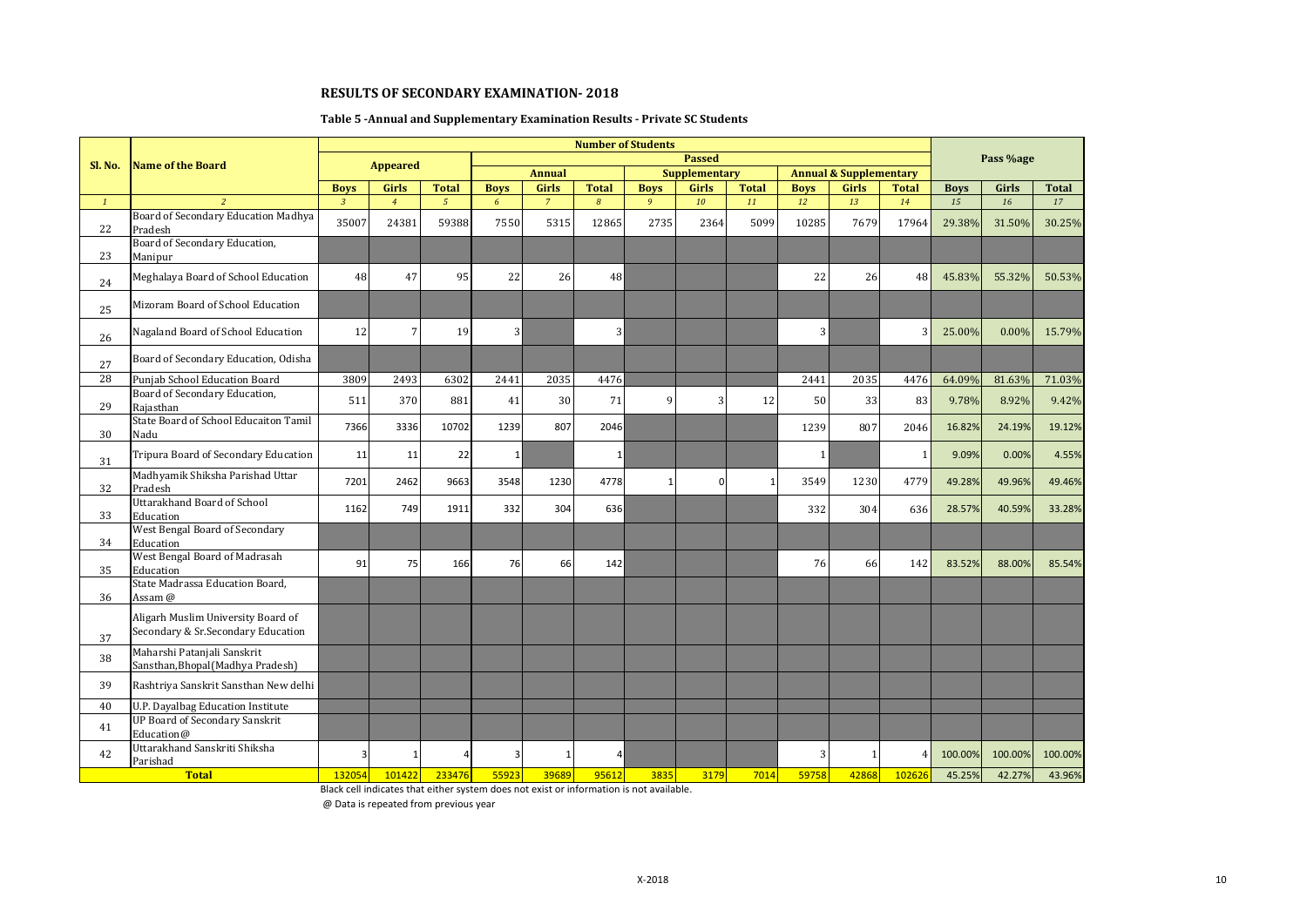# **Table 6 -Annual and Supplementary Examination Results - Regular and Private SC Students**

|                       |                                                                      |              |                 |               |              |                | <b>Number of Students</b> |              |                         |              |             |                                   |              |             |           |              |
|-----------------------|----------------------------------------------------------------------|--------------|-----------------|---------------|--------------|----------------|---------------------------|--------------|-------------------------|--------------|-------------|-----------------------------------|--------------|-------------|-----------|--------------|
| Sl. No.               | <b>Name of the Board</b>                                             |              | <b>Appeared</b> |               |              |                |                           |              | <b>Passed</b>           |              |             |                                   |              |             | Pass %age |              |
|                       |                                                                      |              |                 |               |              | <b>Annual</b>  |                           |              | <b>Supplementary</b>    |              |             | <b>Annual &amp; Supplementary</b> |              |             |           |              |
|                       |                                                                      | <b>Boys</b>  | Girls           | <b>Total</b>  | <b>Boys</b>  | Girls          | <b>Total</b>              | <b>Boys</b>  | <b>Girls</b>            | <b>Total</b> | <b>Boys</b> | Girls                             | <b>Total</b> | <b>Boys</b> | Girls     | <b>Total</b> |
| $\mathbf{1}$          | $\overline{2}$                                                       | $\mathbf{3}$ | $\overline{4}$  | $\mathcal{L}$ | 6            | $\overline{7}$ | 8                         | 9            | 10                      | 11           | 12          | 13                                | 14           | 15          | 16        | 17           |
| <b>Central Boards</b> |                                                                      |              |                 |               |              |                |                           |              |                         |              |             |                                   |              |             |           |              |
| $\mathbf{1}$          | Central Board of Secondary Education,<br>New Delhi                   | 72438        | 52746           | 125184        | 58821        | 43807          | 102628                    | 3783         | 2778                    | 6561         | 62604       | 46585                             | 109189       | 86.42%      | 88.32%    | 87.22%       |
| $\overline{2}$        | Council for the Indian School<br>Certificate Examinations, New Delhi | 4971         | 3916            | 8887          | 4817         | 3851           | 8668                      |              |                         |              | 4817        | 3851                              | 8668         | 96.90%      | 98.34%    | 97.54%       |
| 3                     | Directorate of Government<br>Examination. Andhra Pradesh             | 63480        | 62779           | 126259        | 55219        | 55130          | 110349                    |              |                         |              | 55219       | 55130                             | 110349       | 86.99%      | 87.82%    | 87.40%       |
| 4                     | Directorate of Government<br>Examination, Telangana State            | 48157        | 47364           | 95521         | 35900        | 37640          | 73540                     | 5648         | 4875                    | 10523        | 41548       | 42515                             | 84063        | 86.28%      | 89.76%    | 88.00%       |
| 5                     | Assam Board of Secondary Education                                   | 16194        | 16599           | 32793         | 8384         | 7381           | 15765                     | 1007         | 1149                    | 2156         | 9391        | 8530                              | 17921        | 57.99%      | 51.39%    | 54.65%       |
| 6                     | Banasthali Vidyapith, Rajasthan                                      |              | 8               | q             | $\mathbf{1}$ | 8              | $\mathbf{q}$              |              |                         |              |             | 8                                 |              | 100.00%     | 100.00%   | 100.00%      |
| $7\overline{ }$       | Bihar School Examinaiton Board, Patna                                | 165287       | 150119          | 315406        | 114979       | 77366          | 192345                    | 4297         | 5386                    | 9683         | 119276      | 82752                             | 202028       | 72.16%      | 55.12%    | 64.05%       |
| 8                     | Bihar State Madrasa Education Board.<br>Vidyapati Marg, Patna        | 36           | 51              | 87            | 28           | 36             | 64                        |              |                         |              | 28          | 36                                | 64           | 77.78%      | 70.59%    | 73.56%       |
| 9                     | Bihar Sanskrit Shiksha Board Patna                                   |              |                 |               |              |                |                           |              |                         |              |             |                                   |              |             |           |              |
| 10                    | Chhattisgarh Board of Secondary<br>Education                         | 27069        | 30674           | 57743         | 16348        | 19308          | 35656                     | 939          | 1133                    | 2072         | 17287       | 20441                             | 37728        | 63.86%      | 66.64%    | 65.34%       |
| 11                    | Chhattisgarh Madarsa Board, Raipur                                   |              |                 |               |              |                |                           |              |                         |              |             |                                   |              |             |           |              |
| 12                    | Chhatisgarh Sanskriti Vidya<br>Mandalam, Raipur                      | 126          | 85              | 211           | 121          | 80             | 201                       | $\mathbf{1}$ | $\overline{\mathbf{c}}$ | 3            | 122         | 82                                | 204          | 96.83%      | 96.47%    | 96.68%       |
| 13                    | Goa Board of Secondary & Higher<br><b>Secondary Education</b>        | 125          | 154             | 279           | 110          | 136            | 246                       | 3            |                         | 5            | 113         | 138                               | 251          | 90.40%      | 89.61%    | 89.96%       |
| 14                    | Gujarat Secondary & Higher Secondary<br><b>Education Board</b>       | 36234        | 27934           | 64168         | 20504        | 18585          | 39089                     | 337          | 313                     | 650          | 20841       | 18898                             | 39739        | 57.52%      | 67.65%    | 61.93%       |
| 15                    | Board of School Education Harvana                                    | 56878        | 54868           | 111746        | 21422        | 22886          | 44308                     | 698          | 695                     | 1393         | 22120       | 23581                             | 45701        | 38.89%      | 42.98%    | 40.90%       |
| 16                    | H.P. Board of School Education                                       | 16494        | 15776           | 32270         | 8906         | 9533           | 18439                     | 1604         | 1447                    | 3051         | 10510       | 10980                             | 21490        | 63.72%      | 69.60%    | 66.59%       |
| 17                    | J.K State Board of School Education                                  |              |                 |               |              |                |                           |              |                         |              |             |                                   |              |             |           |              |
| 18                    | Iharkhand Academic Council, Ranchi                                   | 25604        | 26144           | 51748         | 13948        | 12124          | 26072                     | 672          | 1190                    | 1862         | 14620       | 13314                             | 27934        | 57.10%      | 50.93%    | 53.98%       |
| 19                    | Karnataka, Secondary Education<br><b>Examination Board</b>           | 75304        | 68353           | 143657        | 49529        | 50329          | 99858                     | 8504         | 6805                    | 15309        | 58033       | 57134                             | 115167       | 77.06%      | 83.59%    | 80.17%       |
| 20                    | Kerala Board of Public Examination                                   |              |                 | 43985         |              |                | 41873                     |              |                         |              |             |                                   | 41873        |             |           | 95.20%       |
| 21                    | Maharashtra State Board of Secondary<br>& Higher Secondary Education | 139001       | 112789          | 251790        | 108776       | 96403          | 205179                    | 3703         | 2353                    | 6056         | 112479      | 98756                             | 211235       | 80.92%      | 87.56%    | 83.89%       |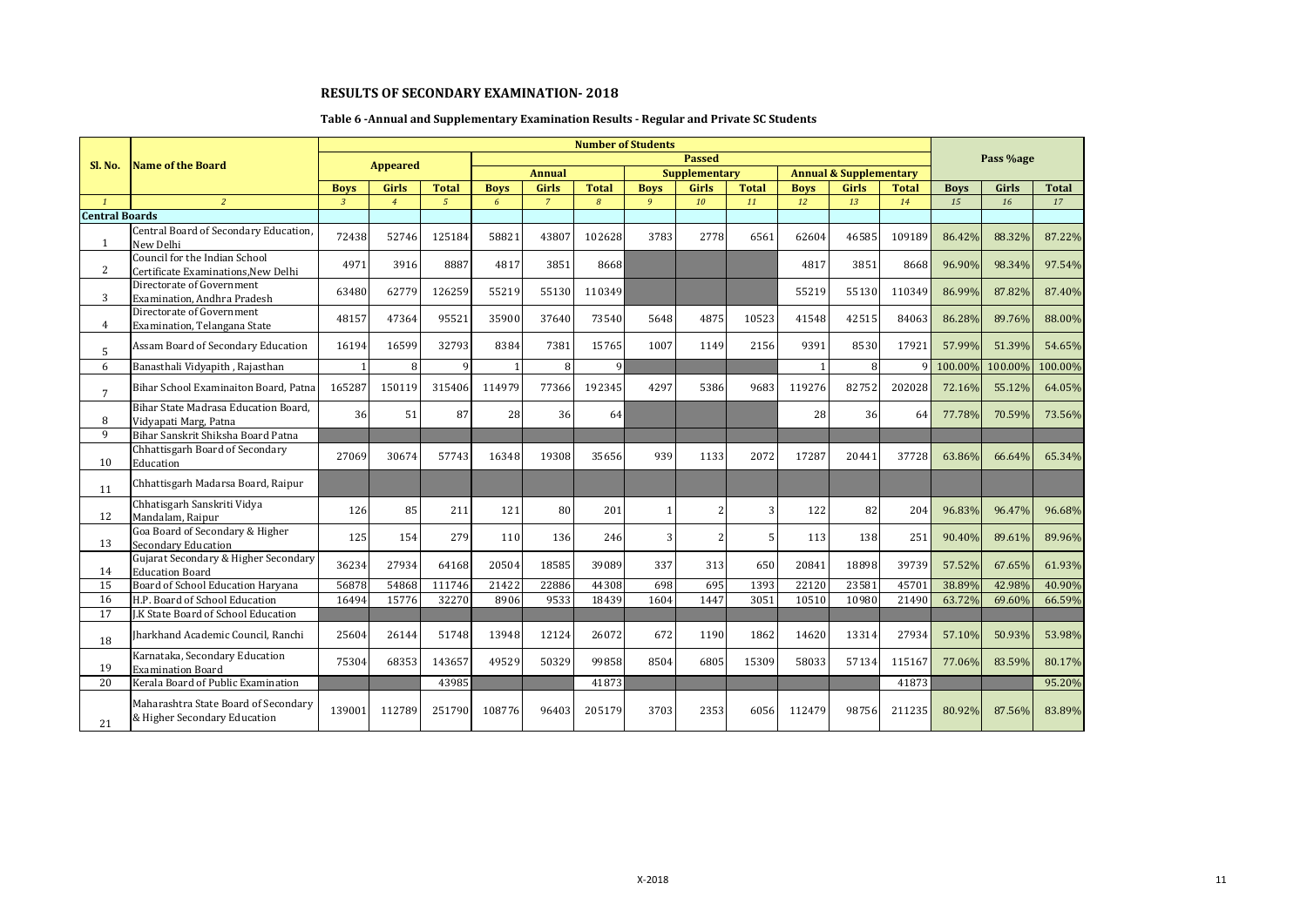#### **Table 6 -Annual and Supplementary Examination Results - Regular and Private SC Students**

| Sl. No.         | <b>Name of the Board</b>                                                 |                | <b>Appeared</b> |               |             |                |                |             | <b>Passed</b>        |              |             |                                   |              |             | Pass %age |              |
|-----------------|--------------------------------------------------------------------------|----------------|-----------------|---------------|-------------|----------------|----------------|-------------|----------------------|--------------|-------------|-----------------------------------|--------------|-------------|-----------|--------------|
|                 |                                                                          |                |                 |               |             | <b>Annual</b>  |                |             | <b>Supplementary</b> |              |             | <b>Annual &amp; Supplementary</b> |              |             |           |              |
|                 |                                                                          | <b>Boys</b>    | <b>Girls</b>    | <b>Total</b>  | <b>Boys</b> | Girls          | <b>Total</b>   | <b>Boys</b> | <b>Girls</b>         | <b>Total</b> | <b>Boys</b> | Girls                             | <b>Total</b> | <b>Boys</b> | Girls     | <b>Total</b> |
| $1\overline{ }$ | $\overline{2}$                                                           | $\overline{3}$ | $\overline{4}$  | $\mathcal{L}$ | 6           | $\overline{7}$ | $\overline{8}$ | 9           | 10                   | 11           | 12          | 13                                | 14           | 15          | 16        | 17           |
| 22              | Board of Secondary Education Madhya<br>Pradesh                           | 113921         | 85106           | 199027        | 53975       | 43943          | 97918          | 7995        | 6951                 | 14946        | 61970       | 50894                             | 112864       | 54.40%      | 59.80%    | 56.71%       |
| 23              | Board of Secondary Education,<br>Manipur                                 | 804            | 808             | 1612          | 641         | 590            | 1231           | 60          | 73                   | 133          | 701         | 663                               | 1364         | 87.19%      | 82.05%    | 84.62%       |
| 24              | Meghalaya Board of School Education                                      | 125            | 112             | 237           | 92          | 77             | 169            |             |                      |              | 92          | 77                                | 169          | 73.60%      | 68.75%    | 71.31%       |
| 25              | Mizoram Board of School Education                                        | 25             | 24              | 49            | 23          | 20             | 43             |             |                      | $\mathbf{1}$ | 23          | 21                                | 44           | 92.00%      | 87.50%    | 89.80%       |
| 26              | Nagaland Board of School Education                                       | 95             | 95              | 190           | 67          | 71             | 138            |             |                      |              | 67          | 71                                | 138          | 70.53%      | 74.74%    | 72.63%       |
| 27              | Board of Secondary Education, Odisha                                     | 52595          | 55036           | 107631        | 37086       | 38428          | 75514          |             |                      |              | 37086       | 38428                             | 75514        | 70.51%      | 69.82%    | 70.16%       |
| 28              | Punjab School Education Board                                            | 93635          | 75606           | 169241        | 42073       | 46269          | 88342          | 9425        | 7304                 | 16729        | 51498       | 53573                             | 105071       | 55.00%      | 70.86%    | 62.08%       |
| 29              | Board of Secondary Education,<br>Rajasthan                               | 112420         | 86961           | 199381        | 86225       | 65312          | 151537         | 3478        | 3640                 | 7118         | 89703       | 68952                             | 158655       | 79.79%      | 79.29%    | 79.57%       |
| 30              | State Board of School Educaiton Tamil<br>Nadu                            | 120487         | 121394          | 241881        | 100734      | 111315         | 212049         |             |                      |              | 100734      | 111315                            | 212049       | 83.61%      | 91.70%    | 87.67%       |
| 31              | Tripura Board of Secondary Education                                     | 3650           | 3712            | 7362          | 2616        | 2484           | 5100           | 176         | 199                  | 375          | 2792        | 2683                              | 5475         | 76.49%      | 72.28%    | 74.37%       |
| 32              | Madhyamik Shiksha Parishad Uttar<br>Pradesh                              | 373191         | 298022          | 671213        | 249205      | 208687         | 457892         | 8           |                      | 12           | 249213      | 208691                            | 457904       | 66.78%      | 70.03%    | 68.22%       |
| 33              | <b>Uttarakhand Board of School</b><br>Education                          | 22112          | 21019           | 43131         | 13067       | 14972          | 28039          |             |                      |              | 13067       | 14972                             | 28039        | 59.09%      | 71.23%    | 65.01%       |
| 34              | West Bengal Board of Secondary<br>Education                              | 143400         | 175174          | 318574        | 120541      | 126937         | 247478         |             |                      |              | 120541      | 126937                            | 247478       | 84.06%      | 72.46%    | 77.68%       |
| 35              | West Bengal Board of Madrasah<br>Education                               | 439            | 643             | 1082          | 353         | 443            | 796            |             |                      |              | 353         | 443                               | 796          | 80.41%      | 68.90%    | 73.57%       |
| 36              | State Madrassa Education Board,<br>Assam @                               |                |                 |               |             |                |                |             |                      |              |             |                                   |              |             |           |              |
| 37              | Aligarh Muslim University Board of<br>Secondary & Sr.Secondary Education | 11             | 6               | 17            | 10          | 5              | 15             |             |                      |              | 10          | 5                                 | 15           | 90.91%      | 83.33%    | 88.24%       |
| 38              | Maharshi Patanjali Sanskrit<br>Sansthan, Bhopal (Madhya Pradesh)         | 95             | 41              | 136           | 30          | 12             | 42             | 42          | 11                   | 53           | 72          | 23                                | 95           | 75.79%      | 56.10%    | 69.85%       |
| 39              | Rashtriya Sanskrit Sansthan New delhi                                    | 57             | 40              | 97            | 54          | 39             | 93             |             |                      |              | 54          | 39                                | 93           | 94.74%      | 97.50%    | 95.88%       |
| 40              | U.P. Dayalbag Education Institute                                        | 15             | 13              | 28            | 15          | 13             | 28             |             |                      |              | 15          | 13                                | 28           | 100.00%     | 100.00%   | 100.00%      |
| 41              | <b>UP Board of Secondary Sanskrit</b><br>Education@                      | 1562           | 847             | 2409          | 1324        | 755            | 2079           |             |                      |              | 1324        | 755                               | 2079         | 84.76%      | 89.14%    | 86.30%       |
| 42              | Uttarakhand Sanskriti Shiksha<br>Parishad                                | 27             | 11              | 38            | 23          | 11             | 34             |             |                      |              | 23          | 11                                | 34           | 85.19%      | 100.00%   | 89.47%       |
|                 | <b>Total</b>                                                             | 1786065        | 1595029         | 3425079       | 1225967     | 1114986        | 2382826        | 52380       | 46311                | 98691        | 1278347     | 1161297                           | 2481517      | 71.57%      | 72.81%    | 72.45%       |

Black cell indicates that either system does not exist or information is not available.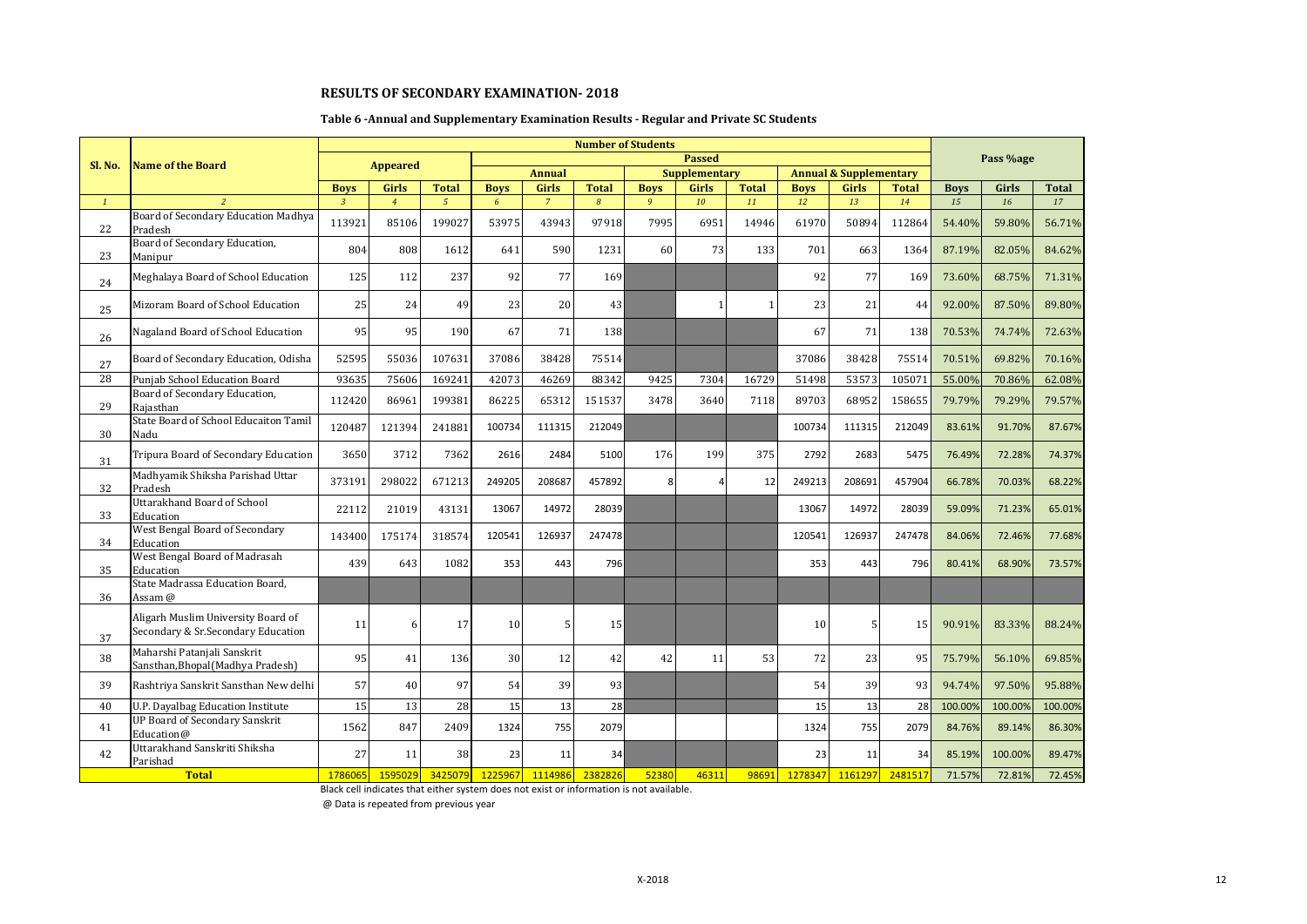# **Table 7 -Annual and Supplementary Examination Results - Regular ST Students**

|                       |                                                                      |                |                 |                |             |                |              | <b>Number of Students</b> |                      |              |             |                                   |              |             |           |              |
|-----------------------|----------------------------------------------------------------------|----------------|-----------------|----------------|-------------|----------------|--------------|---------------------------|----------------------|--------------|-------------|-----------------------------------|--------------|-------------|-----------|--------------|
| Sl. No.               | <b>Name of the Board</b>                                             |                | <b>Appeared</b> |                |             |                |              |                           | <b>Passed</b>        |              |             |                                   |              |             | Pass %age |              |
|                       |                                                                      |                |                 |                |             | <b>Annual</b>  |              |                           | <b>Supplementary</b> |              |             | <b>Annual &amp; Supplementary</b> |              |             |           |              |
|                       |                                                                      | <b>Boys</b>    | Girls           | <b>Total</b>   | <b>Boys</b> | <b>Girls</b>   | <b>Total</b> | <b>Boys</b>               | <b>Girls</b>         | <b>Total</b> | <b>Boys</b> | Girls                             | <b>Total</b> | <b>Boys</b> | Girls     | <b>Total</b> |
| $\mathbf{1}$          | $\overline{2}$                                                       | $\overline{3}$ | $\overline{4}$  | 5 <sup>5</sup> | 6           | $\overline{7}$ | 8            | $\overline{9}$            | 10                   | 11           | 12          | 13                                | 14           | 15          | 16        | 17           |
| <b>Central Boards</b> |                                                                      |                |                 |                |             |                |              |                           |                      |              |             |                                   |              |             |           |              |
| $\mathbf{1}$          | Central Board of Secondary Education,<br>New Delhi                   | 32148          | 26643           | 58791          | 22426       | 18348          | 40774        | 1958                      | 1751                 | 3709         | 24384       | 20099                             | 44483        | 75.85%      | 75.44%    | 75.66%       |
| $\overline{2}$        | Council for the Indian School<br>Certificate Examinations, New Delhi | 3034           | 2877            | 5911           | 2946        | 2814           | 5760         |                           |                      |              | 2946        | 2814                              | 5760         | 97.10%      | 97.81%    | 97.45%       |
| 3                     | Directorate of Government<br>Examination, Andhra Pradesh             | 14539          | 15012           | 29551          | 13364       | 13677          | 27041        |                           |                      |              | 13364       | 13677                             | 27041        | 91.92%      | 91.11%    | 91.51%       |
| 4                     | Directorate of Government<br>Examination, Telangana State            | 26129          | 24169           | 50298          | 20151       | 18466          | 38617        |                           |                      |              | 20151       | 18466                             | 38617        | 77.12%      | 76.40%    | 76.78%       |
| 5                     | Assam Board of Secondary Education                                   | 34375          | 35224           | 69599          | 18747       | 17682          | 36429        | 2215                      | 2579                 | 4794         | 20962       | 20261                             | 41223        | 60.98%      | 57.52%    | 59.23%       |
| 6                     | Banasthali Vidyapith, Rajasthan                                      |                | 8               | $\mathsf{R}$   |             | 8              | 8            |                           |                      |              |             | 8                                 | 8            |             | 100.00%   | 100.00%      |
| $7\overline{ }$       | Bihar School Examinaiton Board, Patna                                | 13983          | 13511           | 27494          | 10207       | 8344           | 18551        | 332                       | 519                  | 851          | 10539       | 8863                              | 19402        | 75.37%      | 65.60%    | 70.57%       |
| 8                     | Bihar State Madrasa Education Board.<br>Vidyapati Marg, Patna        |                |                 |                |             |                |              |                           |                      |              |             |                                   |              |             |           |              |
| 9                     | Bihar Sanskrit Shiksha Board Patna                                   |                |                 |                |             |                |              |                           |                      |              |             |                                   |              |             |           |              |
| 10                    | Chhattisgarh Board of Secondary<br>Education                         | 47678          | 58122           | 105800         | 32465       | 39906          | 72371        | 967                       | 1341                 | 2308         | 33432       | 41247                             | 74679        | 70.12%      | 70.97%    | 70.59%       |
| 11                    | Chhattisgarh Madarsa Board, Raipur                                   |                |                 |                |             |                |              |                           |                      |              |             |                                   |              |             |           |              |
| 12                    | Chhatisgarh Sanskriti Vidya<br>Mandalam, Raipur                      | 184            | 109             | 293            | 178         | 103            | 281          | 1                         |                      | 2            | 179         | 104                               | 283          | 97.28%      | 95.41%    | 96.59%       |
| 13                    | Goa Board of Secondary & Higher<br><b>Secondary Education</b>        | 1109           | 1150            | 2259           | 1005        | 1054           | 2059         | 42                        | 45                   | 87           | 1047        | 1099                              | 2146         | 94.41%      | 95.57%    | 95.00%       |
| 14                    | Gujarat Secondary & Higher Secondary<br><b>Education Board</b>       | 59004          | 53558           | 112562         | 28843       | 31200          | 60043        | 388                       | 449                  | 837          | 29231       | 31649                             | 60880        | 49.54%      | 59.09%    | 54.09%       |
| 15                    | Board of School Education Haryana                                    |                |                 |                |             |                |              |                           |                      |              |             |                                   |              |             |           |              |
| 16                    | H.P. Board of School Education                                       | 3474           | 3294            | 6768           | 2198        | 2276           | 4474         | 337                       | 260                  | 597          | 2535        | 2536                              | 5071         | 72.97%      | 76.99%    | 74.93%       |
| 17                    | J.K State Board of School Education                                  |                |                 |                |             |                |              |                           |                      |              |             |                                   |              |             |           |              |
| 18                    | Jharkhand Academic Council, Ranchi                                   | 37831          | 42660           | 80491          | 23438       | 24363          | 47801        | 902                       | 1645                 | 2547         | 24340       | 26008                             | 50348        | 64.34%      | 60.97%    | 62.55%       |
| 19                    | Karnataka, Secondary Education<br><b>Examination Board</b>           | 26583          | 25049           | 51632          | 18940       | 19490          | 38430        | 2873                      | 2243                 | 5116         | 21813       | 21733                             | 43546        | 82.06%      | 86.76%    | 84.34%       |
| 20                    | Kerala Board of Public Examination                                   |                |                 | 8108           |             |                | 7055         |                           |                      |              |             |                                   | 7055         |             |           | 87.01%       |
| 21                    | Maharashtra State Board of Secondary<br>& Higher Secondary Education | 84507          | 68420           | 152927         | 65085       | 56419          | 121504       | 1568                      | 1072                 | 2640         | 66653       | 57491                             | 124144       | 78.87%      | 84.03%    | 81.18%       |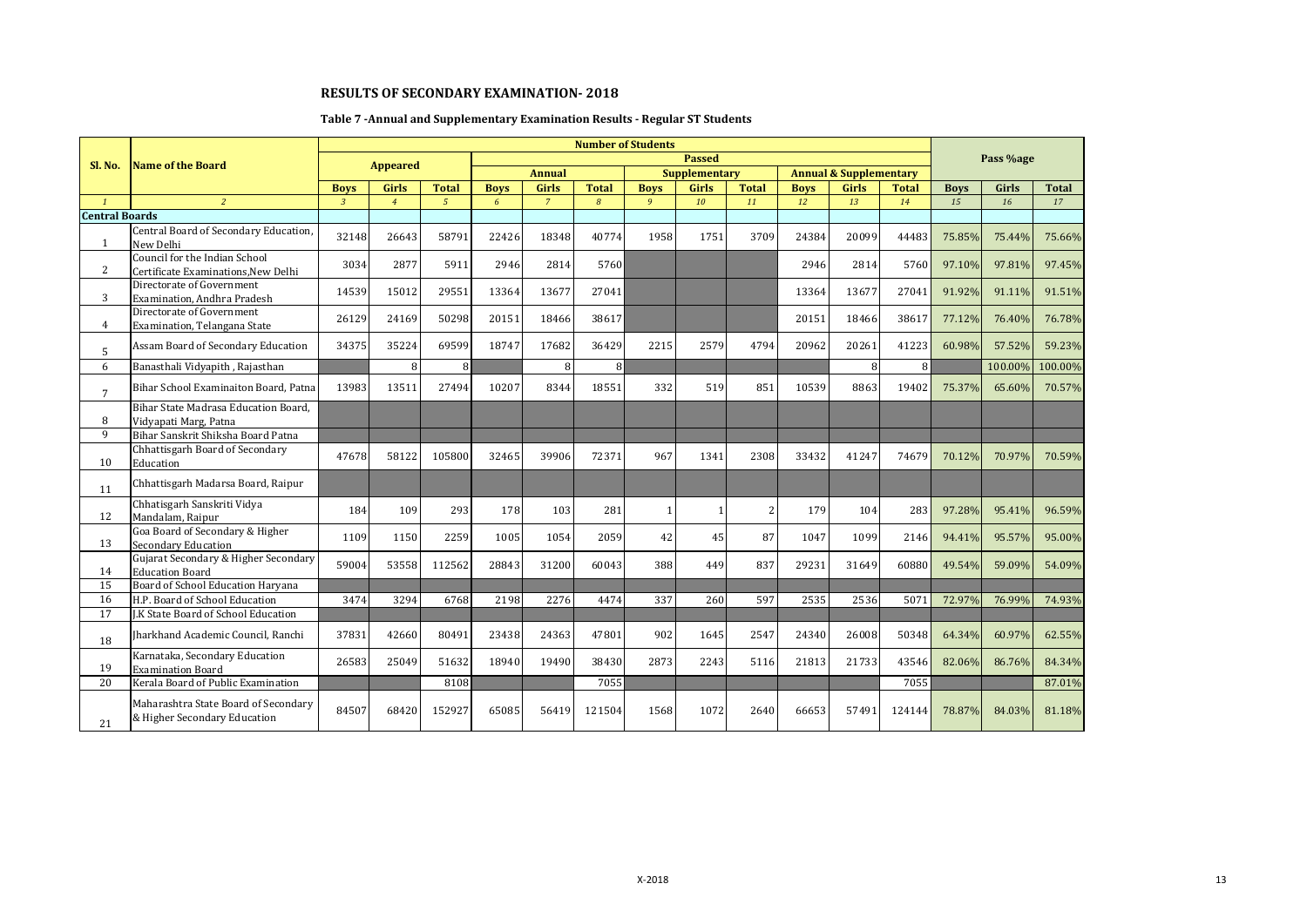#### **Table 7 -Annual and Supplementary Examination Results - Regular ST Students**

|              |                                                                          |                |                 |                |                |                |                | <b>Number of Students</b> |                      |              |                |                                   |              |             |           |              |
|--------------|--------------------------------------------------------------------------|----------------|-----------------|----------------|----------------|----------------|----------------|---------------------------|----------------------|--------------|----------------|-----------------------------------|--------------|-------------|-----------|--------------|
| Sl. No.      | Name of the Board                                                        |                | <b>Appeared</b> |                |                |                |                |                           | <b>Passed</b>        |              |                |                                   |              |             | Pass %age |              |
|              |                                                                          |                |                 |                |                | <b>Annual</b>  |                |                           | <b>Supplementary</b> |              |                | <b>Annual &amp; Supplementary</b> |              |             |           |              |
|              |                                                                          | <b>Boys</b>    | Girls           | <b>Total</b>   | <b>Boys</b>    | Girls          | <b>Total</b>   | <b>Boys</b>               | <b>Girls</b>         | <b>Total</b> | <b>Boys</b>    | Girls                             | <b>Total</b> | <b>Boys</b> | Girls     | <b>Total</b> |
| $\mathbf{1}$ | $\overline{2}$                                                           | $\overline{3}$ | $\overline{4}$  | $\mathfrak{s}$ | 6              | $\overline{7}$ | $\overline{8}$ | 9                         | 10                   | 11           | 12             | 13                                | 14           | 15          | 16        | 17           |
| 22           | Board of Secondary Education Madhya<br>Pradesh                           | 61436          | 64686           | 126122         | 37784          | 38955          | 76739          | 4576                      | 5545                 | 10121        | 42360          | 44500                             | 86860        | 68.95%      | 68.79%    | 68.87%       |
| 23           | Board of Secondary Education,<br>Manipur                                 | 7127           | 7263            | 14390          | 5266           | 5119           | 10385          | 746                       | 875                  | 1621         | 6012           | 5994                              | 12006        | 84.36%      | 82.53%    | 83.43%       |
| 24           | Meghalaya Board of School Education                                      | 8531           | 11010           | 19541          | 7129           | 9149           | 16278          |                           |                      |              | 7129           | 9149                              | 16278        | 83.57%      | 83.10%    | 83.30%       |
| 25           | Mizoram Board of School Education                                        | 8150           | 8961            | 17111          | 6312           | 6900           | 13212          | 121                       | 126                  | 247          | 6433           | 7026                              | 13459        | 78.93%      | 78.41%    | 78.66%       |
| 26           | Nagaland Board of School Education                                       | 8070           | 8840            | 16910          | 5853           | 6420           | 12273          |                           |                      |              | 5853           | 6420                              | 12273        | 72.53%      | 72.62%    | 72.58%       |
| 27           | Board of Secondary Education, Odisha                                     | 58000          | 61832           | 119832         | 40914          | 45102          | 86016          |                           |                      |              | 40914          | 45102                             | 86016        | 70.54%      | 72.94%    | 71.78%       |
| 28           | Punjab School Education Board                                            | 64             | 33              | 97             | 31             | 21             | 52             | 8                         |                      | 9            | 39             | 22                                | 61           | 60.94%      | 66.67%    | 62.89%       |
| 29           | Board of Secondary Education,<br>Raiasthan                               | 74018          | 64425           | 138443         | 54659          | 45662          | 100321         | 2549                      | 2689                 | 5238         | 57208          | 48351                             | 105559       | 77.29%      | 75.05%    | 76.25%       |
| 30           | State Board of School Educaiton Tamil<br>Nadu                            | 4649           | 4741            | 9390           | 4095           | 4305           | 8400           |                           |                      |              | 4095           | 4305                              | 8400         | 88.08%      | 90.80%    | 89.46%       |
| 31           | Tripura Board of Secondary Education                                     | 5095           | 5425            | 10520          | 2324           | 1989           | 4313           | 189                       | 200                  | 389          | 2513           | 2189                              | 4702         | 49.32%      | 40.35%    | 44.70%       |
| 32           | Madhyamik Shiksha Parishad Uttar<br>Pradesh                              | 13003          | 9471            | 22474          | 8593           | 6418           | 15011          | $\mathbf{1}$              | n                    | -1           | 8594           | 6418                              | 15012        | 66.09%      | 67.76%    | 66.80%       |
| 33           | Uttarakhand Board of School<br>Education                                 | 2386           | 2507            | 4893           | 1592           | 1970           | 3562           |                           |                      |              | 1592           | 1970                              | 3562         | 66.72%      | 78.58%    | 72.80%       |
| 34           | West Bengal Board of Secondary<br>Education                              | 28339          | 37081           | 65420          | 20856          | 22511          | 43367          |                           |                      |              | 20856          | 22511                             | 43367        | 73.59%      | 60.71%    | 66.29%       |
| 35           | West Bengal Board of Madrasah<br>Education                               | 109            | 188             | 297            | 89             | 108            | 197            |                           |                      |              | 89             | 108                               | 197          | 81.65%      | 57.45%    | 66.33%       |
| 36           | State Madrassa Education Board,<br>Assam @                               |                |                 |                |                |                |                |                           |                      |              |                |                                   |              |             |           |              |
| 37           | Aligarh Muslim University Board of<br>Secondary & Sr.Secondary Education |                |                 |                |                |                |                |                           |                      |              |                |                                   |              |             |           |              |
| 38           | Maharshi Patanjali Sanskrit<br>Sansthan, Bhopal (Madhya Pradesh)         | 58             | 15              | 73             | 17             | 3              | 20             | 25                        | 11                   | 36           | 42             | 14                                | 56           | 72.41%      | 93.33%    | 76.71%       |
| 39           | Rashtriya Sanskrit Sansthan New delhi                                    | 10             | 6               | 16             | 10             | 6              | 16             |                           |                      |              | 10             | 6                                 | <b>16</b>    | 100.00%     | 100.00%   | 100.00%      |
| 40           | <b>U.P. Dayalbag Education Institute</b>                                 | 15             | 22              | 37             | 15             | 19             | 34             |                           |                      |              | 15             | 20                                | 35           | 100.00%     | 90.91%    | 94.59%       |
| 41           | <b>UP Board of Secondary Sanskrit</b><br>Education@                      | 5              | $\Omega$        |                | $\overline{4}$ | $\Omega$       | 4              |                           |                      |              | $\overline{4}$ | $\Omega$                          | 4            | 80.00%      | 0.00%     | 80.00%       |
| 42           | Uttarakhand Sanskriti Shiksha<br>Parishad                                | 9              |                 |                | 9              |                | 9              |                           |                      |              | 9              |                                   | q            | 100.00%     |           | 100.00%      |
|              | <b>Total</b>                                                             | 663652         | 656312          | 1328072        | 455545         | 448807         | 911407         | 19798                     | 21353                | 41151        | 475343         | 470160                            | 952558       | 71.63%      | 71.64%    | 71.72%       |

Black cell indicates that either system does not exist or information is not available.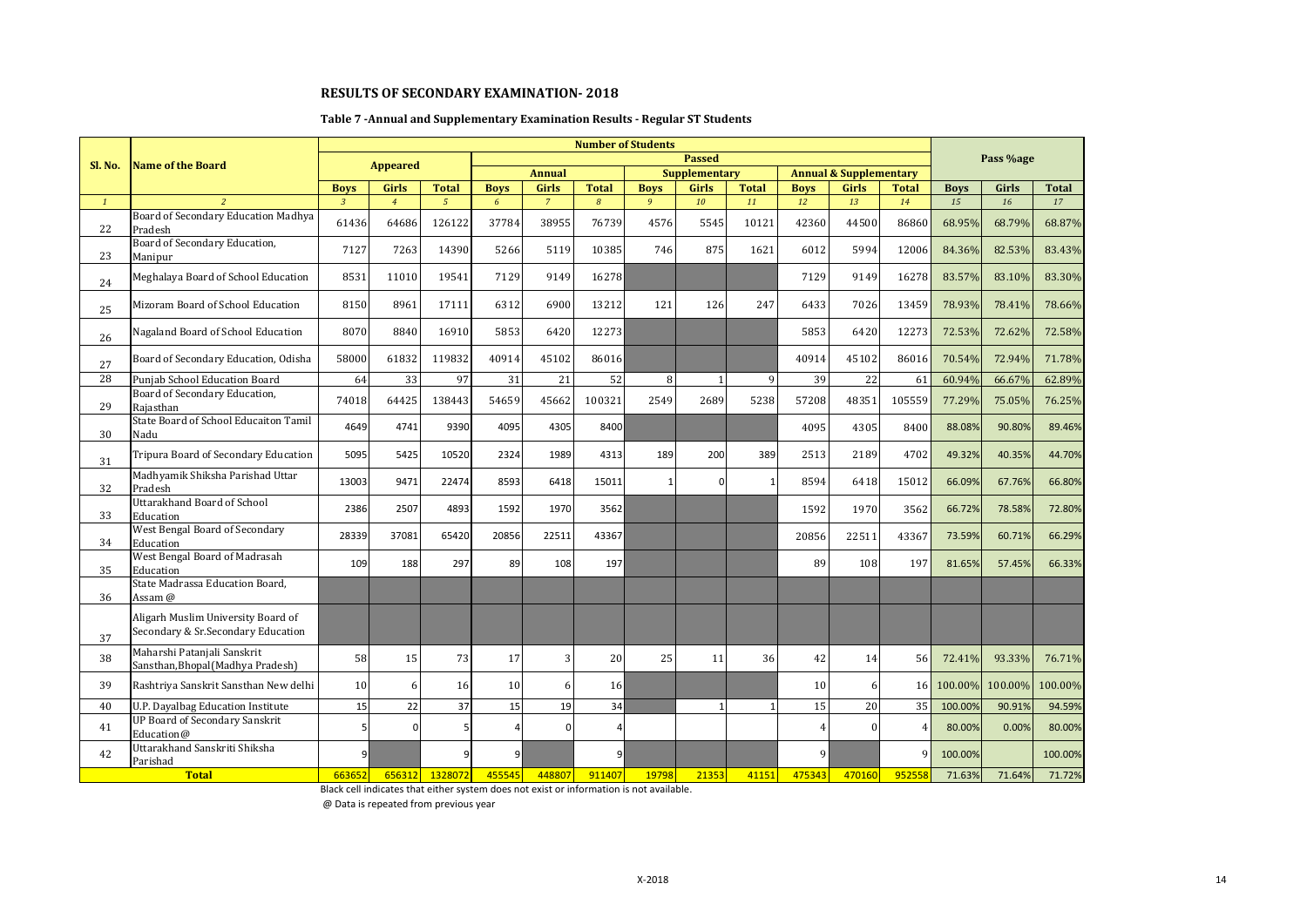# **Table 8 -Annual and Supplementary Examination Results - Private ST Students**

|                       |                                                                      |                |                 |                |             |                 |                 | <b>Number of Students</b> |                      |              |             |                                   |              |             |           |              |
|-----------------------|----------------------------------------------------------------------|----------------|-----------------|----------------|-------------|-----------------|-----------------|---------------------------|----------------------|--------------|-------------|-----------------------------------|--------------|-------------|-----------|--------------|
| Sl. No.               | <b>Name of the Board</b>                                             |                | <b>Appeared</b> |                |             |                 |                 |                           | <b>Passed</b>        |              |             |                                   |              |             | Pass %age |              |
|                       |                                                                      |                |                 |                |             | <b>Annual</b>   |                 |                           | <b>Supplementary</b> |              |             | <b>Annual &amp; Supplementary</b> |              |             |           |              |
|                       |                                                                      | <b>Boys</b>    | <b>Girls</b>    | <b>Total</b>   | <b>Boys</b> | <b>Girls</b>    | <b>Total</b>    | <b>Boys</b>               | <b>Girls</b>         | <b>Total</b> | <b>Boys</b> | Girls                             | <b>Total</b> | <b>Boys</b> | Girls     | <b>Total</b> |
| $\mathbf{1}$          | $\overline{2}$                                                       | $\overline{3}$ | $\overline{4}$  | $\mathfrak{s}$ | 6           | $\overline{7}$  | 8               | $\overline{9}$            | 10                   | 11           | 12          | 13                                | 14           | 15          | 16        | 17           |
| <b>Central Boards</b> |                                                                      |                |                 |                |             |                 |                 |                           |                      |              |             |                                   |              |             |           |              |
| $\mathbf{1}$          | Central Board of Secondary Education,<br>New Delhi                   | 384            | 350             | 734            | 13          | 6               | 19              | 11                        |                      | 18           | 24          | 13                                | 37           | 6.25%       | 3.71%     | 5.04%        |
| $\overline{2}$        | Council for the Indian School<br>Certificate Examinations, New Delhi | 16             | 13              | 29             | 11          | $7\overline{ }$ | 18 <sup>l</sup> |                           |                      |              | 11          | 7                                 | 18           | 68.75%      | 53.85%    | 62.07%       |
| 3                     | Directorate of Government<br>Examination, Andhra Pradesh             | 1414           | 1487            | 2901           | 767         | 882             | 1649            |                           |                      |              | 767         | 882                               | 1649         | 54.24%      | 59.31%    | 56.84%       |
| 4                     | Directorate of Government<br>Examination, Telangana State            | 2212           | 1777            | 3989           | 597         | 534             | 1131            |                           |                      |              | 597         | 534                               | 1131         | 26.99%      | 30.05%    | 28.35%       |
| 5                     | Assam Board of Secondary Education                                   |                |                 |                |             |                 |                 |                           |                      |              |             |                                   |              |             |           |              |
| 6                     | Banasthali Vidyapith, Rajasthan                                      |                |                 |                |             |                 |                 |                           |                      |              |             |                                   |              |             |           |              |
| $7\overline{ }$       | Bihar School Examinaiton Board, Patna                                | 3667           | 3581            | 7248           | 2249        | 1646            | 3895            | 6                         |                      | q            | 2255        | 1649                              | 3904         | 61.49%      | 46.05%    | 53.86%       |
| 8                     | Bihar State Madrasa Education Board.<br>Vidyapati Marg, Patna        |                |                 |                |             |                 |                 |                           |                      |              |             |                                   |              |             |           |              |
| 9                     | Bihar Sanskrit Shiksha Board Patna                                   |                |                 |                |             |                 |                 |                           |                      |              |             |                                   |              |             |           |              |
| 10                    | Chhattisgarh Board of Secondary<br>Education                         | 971            | 951             | 1922           | 257         | 236             | 493             | 360                       | 410                  | 770          | 617         | 646                               | 1263         | 63.54%      | 67.93%    | 65.71%       |
| 11                    | Chhattisgarh Madarsa Board, Raipur                                   |                |                 |                |             |                 |                 |                           |                      |              |             |                                   |              |             |           |              |
| 12                    | Chhatisgarh Sanskriti Vidya<br>Mandalam, Raipur                      | 23             | 20              | 43             | 23          | 20              | 43              |                           |                      |              | 23          | 20                                |              | 43 100.00%  | 100.00%   | 100.00%      |
| 13                    | Goa Board of Secondary & Higher<br>Secondary Education               | 47             | 26              | 73             | 20          | 12              | 32              | 8                         |                      | 10           | 28          | 14                                | 42           | 59.57%      | 53.85%    | 57.53%       |
| 14                    | Gujarat Secondary & Higher Secondary<br><b>Education Board</b>       | 1987           | 742             | 2729           | 80          | 44              | 124             | 9                         |                      | 15           | 89          | 50                                | 139          | 4.48%       | 6.74%     | 5.09%        |
| 15                    | Board of School Education Haryana                                    |                |                 |                |             |                 |                 |                           |                      |              |             |                                   |              |             |           |              |
| 16                    | H.P. Board of School Education                                       |                |                 |                |             |                 |                 |                           |                      |              |             |                                   |              |             |           |              |
| $\overline{17}$       | <b>I.K State Board of School Education</b>                           |                |                 |                |             |                 |                 |                           |                      |              |             |                                   |              |             |           |              |
| 18                    | Jharkhand Academic Council, Ranchi                                   | 10880          | 10961           | 21841          | 4184        | 3519            | 7703            | 465                       | 606                  | 1071         | 4649        | 4125                              | 8774         | 42.73%      | 37.63%    | 40.17%       |
| 19                    | Karnataka, Secondary Education<br><b>Examination Board</b>           | 1308           | 380             | 1688           | 28          | 8               | 36              | 80                        | 35                   | 115          | 108         | 43                                | 151          | 8.26%       | 11.32%    | 8.95%        |
| 20                    | Kerala Board of Public Examination                                   |                |                 |                |             |                 |                 |                           |                      |              |             |                                   |              |             |           |              |
| 21                    | Maharashtra State Board of Secondary<br>& Higher Secondary Education | 1377           | 659             | 2036           | 684         | 375             | 1059            | 26                        | 21                   | 47           | 710         | 396                               | 1106         | 51.56%      | 60.09%    | 54.32%       |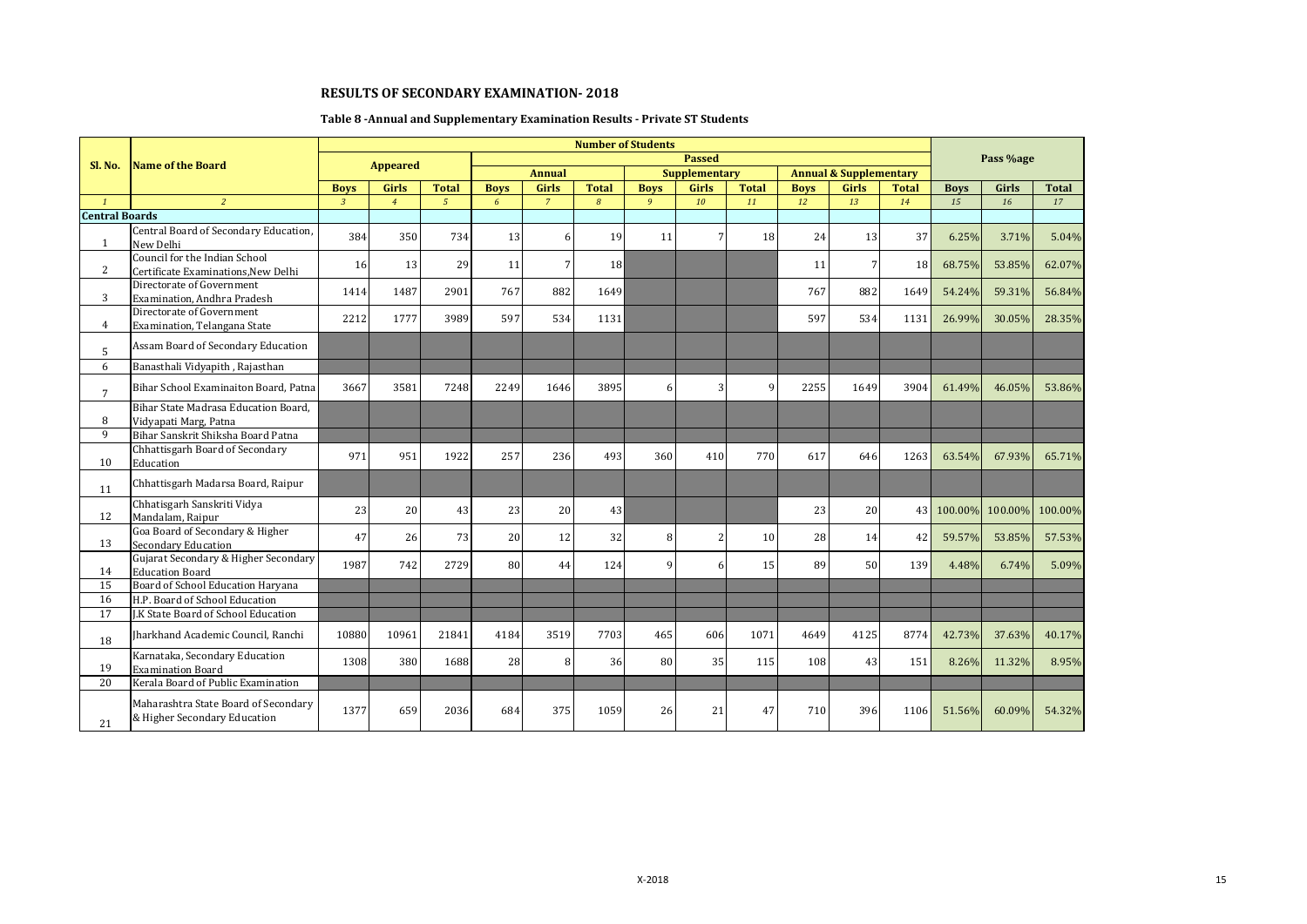#### **Table 8 -Annual and Supplementary Examination Results - Private ST Students**

|              |                                                                          |                |                 |                |              |                |                | <b>Number of Students</b> |                      |                          |             |                                   |                |             |           |              |
|--------------|--------------------------------------------------------------------------|----------------|-----------------|----------------|--------------|----------------|----------------|---------------------------|----------------------|--------------------------|-------------|-----------------------------------|----------------|-------------|-----------|--------------|
| Sl. No.      | <b>Name of the Board</b>                                                 |                | <b>Appeared</b> |                |              |                |                |                           | <b>Passed</b>        |                          |             |                                   |                |             | Pass %age |              |
|              |                                                                          |                |                 |                |              | <b>Annual</b>  |                |                           | <b>Supplementary</b> |                          |             | <b>Annual &amp; Supplementary</b> |                |             |           |              |
|              |                                                                          | <b>Boys</b>    | Girls           | <b>Total</b>   | <b>Boys</b>  | <b>Girls</b>   | <b>Total</b>   | <b>Boys</b>               | <b>Girls</b>         | <b>Total</b>             | <b>Boys</b> | Girls                             | <b>Total</b>   | <b>Boys</b> | Girls     | <b>Total</b> |
| $\mathbf{1}$ | $\overline{2}$                                                           | $\overline{3}$ | $\overline{4}$  | $5^{\circ}$    | 6            | $\overline{7}$ | $\mathcal{B}$  | 9                         | 10                   | 11                       | 12          | 13                                | 14             | 15          | 16        | 17           |
| 22           | Board of Secondary Education Madhya<br>Pradesh                           | 37448          | 28861           | 66309          | 7491         | 5616           | 13107          | 2909                      | 2478                 | 5387                     | 10400       | 8094                              | 18494          | 27.77%      | 28.04%    | 27.89%       |
| 23           | Board of Secondary Education,<br>Manipur                                 | $\overline{4}$ |                 | 5              | 3            | $\overline{0}$ | $\overline{3}$ |                           |                      |                          | 3           | $\Omega$                          | 3              | 75.00%      | 0.00%     | 60.00%       |
| 24           | Meghalaya Board of School Education                                      | 10475          | 11878           | 22353          | 2902         | 3629           | 6531           |                           |                      |                          | 2902        | 3629                              | 6531           | 27.70%      | 30.55%    | 29.22%       |
| 25           | Mizoram Board of School Education                                        | 161            | 165             | 326            | 89           | 82             | 171            | $\overline{2}$            |                      | 3                        | 91          | 83                                | 174            | 56.52%      | 50.30%    | 53.37%       |
| 26           | Nagaland Board of School Education                                       | 1269           | 1384            | 2653           | 211          | 231            | 442            |                           |                      |                          | 211         | 231                               | 442            | 16.63%      | 16.69%    | 16.66%       |
| 27           | Board of Secondary Education, Odisha                                     |                |                 |                |              |                |                |                           |                      |                          |             |                                   |                |             |           |              |
| 28           | Puniab School Education Board                                            | 2              | $\overline{2}$  | $\overline{4}$ | 2            | $\overline{c}$ | $\overline{4}$ |                           |                      |                          | 2           | 2                                 | $\overline{4}$ | 100.00%     | 100.00%   | 100.00%      |
| 29           | Board of Secondary Education,<br>Rajasthan                               | 134            | 112             | 246            | 7            | 9              | 16             | 2                         | $\Omega$             | $\overline{\mathcal{L}}$ | 9           | q                                 | 18             | 6.72%       | 8.04%     | 7.32%        |
| 30           | State Board of School Educaiton Tamil<br>Nadu                            | 232            | 115             | 347            | 39           | 31             | 70             |                           |                      |                          | 39          | 31                                | 70             | 16.81%      | 26.96%    | 20.17%       |
| 31           | Tripura Board of Secondary Education                                     | 16             | 29              | 45             |              |                |                |                           |                      |                          |             |                                   |                |             |           |              |
| 32           | Madhyamik Shiksha Parishad Uttar<br>Pradesh                              | 306            | 121             | 427            | 146          | 64             | 210            | $\mathbf 0$               | 0                    | n                        | 146         | 64                                | 210            | 47.71%      | 52.89%    | 49.18%       |
| 33           | <b>Uttarakhand Board of School</b><br>Education                          | 64             | 45              | 109            | 17           | 23             | 40             |                           |                      |                          | 17          | 23                                | 40             | 26.56%      | 51.11%    | 36.70%       |
| 34           | West Bengal Board of Secondary<br>Education                              |                |                 |                |              |                |                |                           |                      |                          |             |                                   |                |             |           |              |
| 35           | West Bengal Board of Madrasah<br>Education                               | 20             | 25              | 45             | 18           | 20             | 38             |                           |                      |                          | 18          | 20                                | 38             | 90.00%      | 80.00%    | 84.44%       |
| 36           | State Madrassa Education Board,<br>Assam @                               |                |                 |                |              |                |                |                           |                      |                          |             |                                   |                |             |           |              |
| 37           | Aligarh Muslim University Board of<br>Secondary & Sr.Secondary Education |                |                 |                |              |                |                |                           |                      |                          |             |                                   |                |             |           |              |
| 38           | Maharshi Patanjali Sanskrit<br>Sansthan, Bhopal (Madhya Pradesh)         |                |                 |                |              |                |                |                           |                      |                          |             |                                   |                |             |           |              |
| 39           | Rashtriya Sanskrit Sansthan New delhi                                    |                |                 |                |              |                |                |                           |                      |                          |             |                                   |                |             |           |              |
| 40           | U.P. Dayalbag Education Institute                                        |                |                 |                |              |                |                |                           |                      |                          |             |                                   |                |             |           |              |
| 41           | <b>UP Board of Secondary Sanskrit</b><br>Education@                      |                |                 |                |              |                |                |                           |                      |                          |             |                                   |                |             |           |              |
| 42           | Uttarakhand Sanskriti Shiksha<br>Parishad                                | $\mathcal{P}$  |                 | $\overline{2}$ | $\mathbf{1}$ |                | 1              |                           |                      |                          | 1           |                                   | 1              | 50.00%      |           | 50.00%       |
|              | <b>Total</b>                                                             | 74419          | 63685           | 138104         | 19839        | 16996          | 36835          | 3878                      | 3569                 | 7447                     | 23717       | 20565                             | 44282          | 31.87%      | 32.29%    | 32.06%       |

Black cell indicates that either system does not exist or information is not available.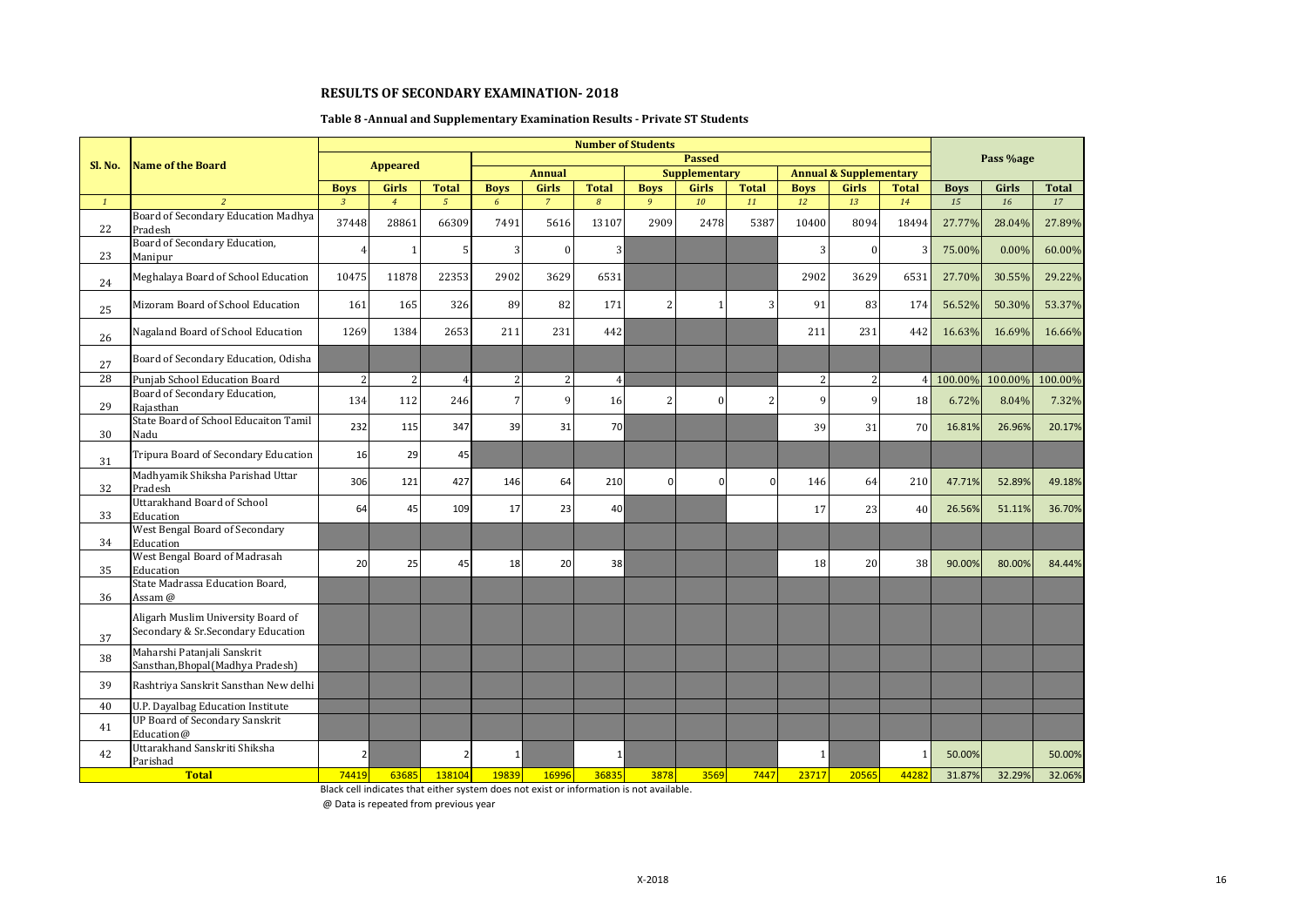# **Table 9 -Annual and Supplementary Examination Results - Regular and Private ST Students**

|                       |                                                                      |              |                 |                |             |                |              | <b>Number of Students</b> |               |              |             |                                   |              |             |           |              |
|-----------------------|----------------------------------------------------------------------|--------------|-----------------|----------------|-------------|----------------|--------------|---------------------------|---------------|--------------|-------------|-----------------------------------|--------------|-------------|-----------|--------------|
| Sl. No.               | <b>Name of the Board</b>                                             |              | <b>Appeared</b> |                |             |                |              |                           | <b>Passed</b> |              |             |                                   |              |             | Pass %age |              |
|                       |                                                                      |              |                 |                |             | <b>Annual</b>  |              |                           | Supplementary |              |             | <b>Annual &amp; Supplementary</b> |              |             |           |              |
|                       |                                                                      | <b>Boys</b>  | Girls           | <b>Total</b>   | <b>Boys</b> | <b>Girls</b>   | <b>Total</b> | <b>Boys</b>               | <b>Girls</b>  | <b>Total</b> | <b>Boys</b> | Girls                             | <b>Total</b> | <b>Boys</b> | Girls     | <b>Total</b> |
| $\mathbf{1}$          | $\overline{2}$                                                       | $\mathbf{3}$ | $\overline{4}$  | 5 <sup>5</sup> | 6           | $\overline{7}$ | 8            | 9                         | 10            | 11           | 12          | 13                                | 14           | 15          | 16        | 17           |
| <b>Central Boards</b> |                                                                      |              |                 |                |             |                |              |                           |               |              |             |                                   |              |             |           |              |
| $\mathbf{1}$          | Central Board of Secondary Education,<br>New Delhi                   | 32532        | 26993           | 59525          | 22439       | 18354          | 40793        | 1969                      | 1758          | 3727         | 24408       | 20112                             | 44520        | 75.03%      | 74.51%    | 74.79%       |
| $\overline{2}$        | Council for the Indian School<br>Certificate Examinations, New Delhi | 3050         | 2890            | 5940           | 2957        | 2821           | 5778         |                           |               |              | 2957        | 2821                              | 5778         | 96.95%      | 97.61%    | 97.27%       |
| 3                     | Directorate of Government<br>Examination. Andhra Pradesh             | 15953        | 16499           | 32452          | 14131       | 14559          | 28690        |                           |               |              | 14131       | 14559                             | 28690        | 88.58%      | 88.24%    | 88.41%       |
| 4                     | Directorate of Government<br>Examination, Telangana State            | 28341        | 25946           | 54287          | 20748       | 19000          | 39748        | 3032                      | 2932          | 5964         | 23780       | 21932                             | 45712        | 83.91%      | 84.53%    | 84.20%       |
| 5                     | Assam Board of Secondary Education                                   | 34375        | 35224           | 69599          | 18747       | 17682          | 36429        | 2215                      | 2579          | 4794         | 20962       | 20261                             | 41223        | 60.98%      | 57.52%    | 59.23%       |
| 6                     | Banasthali Vidyapith, Rajasthan                                      |              | 8               |                |             | 8              | 8            |                           |               |              |             | 8                                 | 8            |             | 100.00%   | 100.00%      |
| $7\overline{ }$       | Bihar School Examinaiton Board, Patna                                | 17650        | 17092           | 34742          | 12456       | 9990           | 22446        | 338                       | 522           | 860          | 12794       | 10512                             | 23306        | 72.49%      | 61.50%    | 67.08%       |
| 8                     | Bihar State Madrasa Education Board,<br>Vidyapati Marg, Patna        |              |                 |                |             |                |              |                           |               |              |             |                                   |              |             |           |              |
| 9                     | Bihar Sanskrit Shiksha Board Patna                                   |              |                 |                |             |                |              |                           |               |              |             |                                   |              |             |           |              |
| 10                    | Chhattisgarh Board of Secondary<br>Education                         | 48649        | 59073           | 107722         | 32722       | 40142          | 72864        | 1327                      | 1751          | 3078         | 34049       | 41893                             | 75942        | 69.99%      | 70.92%    | 70.50%       |
| 11                    | Chhattisgarh Madarsa Board, Raipur                                   |              |                 |                |             |                |              |                           |               |              |             |                                   |              |             |           |              |
| 12                    | Chhatisgarh Sanskriti Vidya<br>Mandalam, Raipur                      | 207          | 129             | 336            | 201         | 123            | 324          | $\mathbf{1}$              |               | 2            | 202         | 124                               | 326          | 97.58%      | 96.12%    | 97.02%       |
| 13                    | Goa Board of Secondary & Higher<br><b>Secondary Education</b>        | 1156         | 1176            | 2332           | 1025        | 1066           | 2091         | 50                        | 47            | 97           | 1075        | 1113                              | 2188         | 92.99%      | 94.64%    | 93.83%       |
| 14                    | Gujarat Secondary & Higher Secondary<br><b>Education Board</b>       | 60991        | 54300           | 115291         | 28923       | 31244          | 60167        | 397                       | 455           | 852          | 29320       | 31699                             | 61019        | 48.07%      | 58.38%    | 52.93%       |
| 15                    | Board of School Education Harvana                                    |              |                 |                |             |                |              |                           |               |              |             |                                   |              |             |           |              |
| 16                    | H.P. Board of School Education                                       | 3474         | 3294            | 6768           | 2198        | 2276           | 4474         | 337                       | 260           | 597          | 2535        | 2536                              | 5071         | 72.97%      | 76.99%    | 74.93%       |
| 17                    | J.K State Board of School Education                                  |              |                 |                |             |                |              |                           |               |              |             |                                   |              |             |           |              |
| 18                    | Jharkhand Academic Council, Ranchi                                   | 48711        | 53621           | 102332         | 27622       | 27882          | 55504        | 1367                      | 2251          | 3618         | 28989       | 30133                             | 59122        | 59.51%      | 56.20%    | 57.77%       |
| 19                    | Karnataka, Secondary Education<br><b>Examination Board</b>           | 27891        | 25429           | 53320          | 18968       | 19498          | 38466        | 2953                      | 2278          | 5231         | 21921       | 21776                             | 43697        | 78.60%      | 85.63%    | 81.95%       |
| 20                    | Kerala Board of Public Examination                                   |              |                 | 8108           |             |                | 7055         |                           |               |              |             |                                   | 7055         |             |           | 87.01%       |
| 21                    | Maharashtra State Board of Secondary<br>& Higher Secondary Education | 85884        | 69079           | 154963         | 65769       | 56794          | 122563       | 1594                      | 1093          | 2687         | 67363       | 57887                             | 125250       | 78.43%      | 83.80%    | 80.83%       |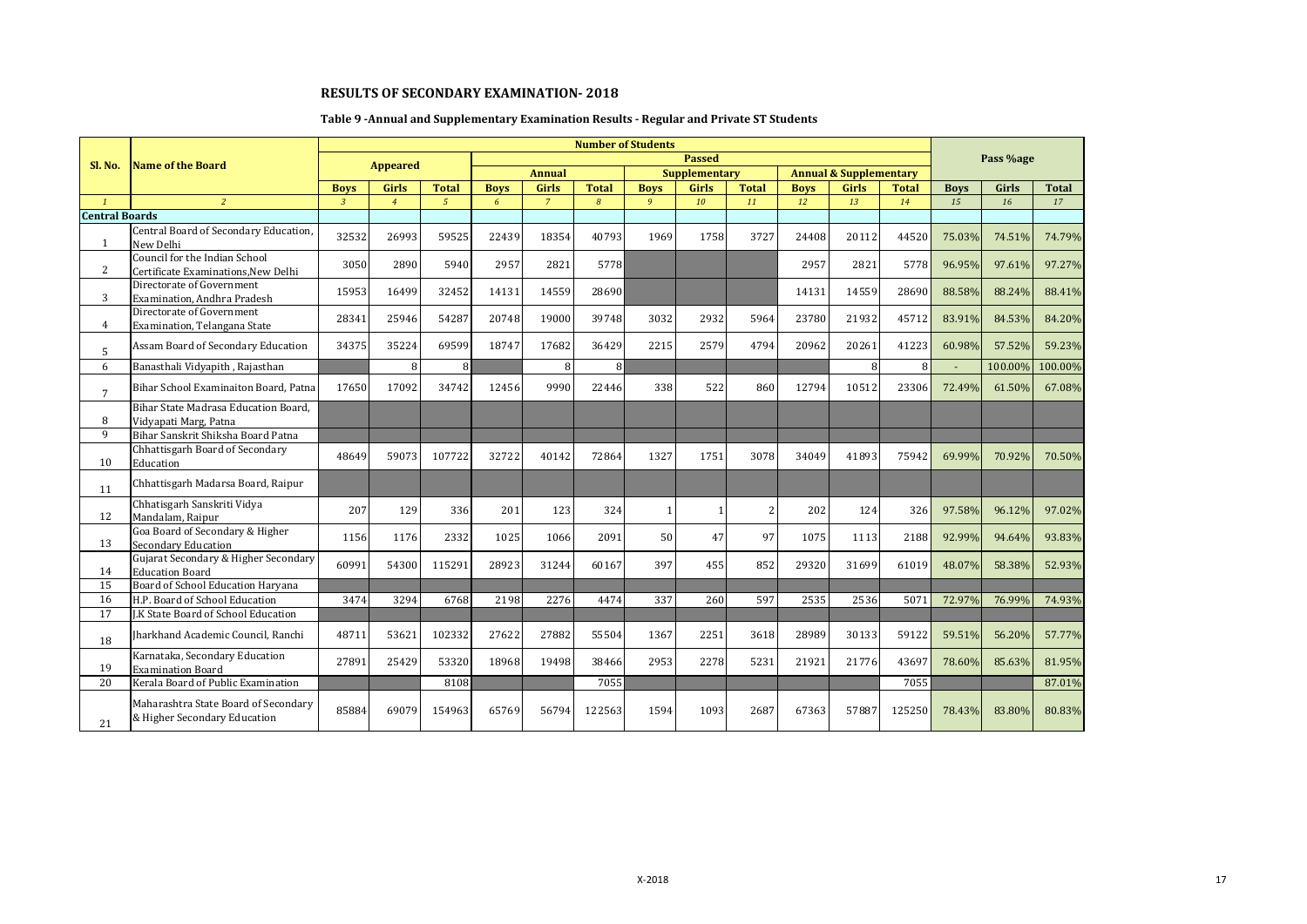#### **Table 9 -Annual and Supplementary Examination Results - Regular and Private ST Students**

|                 |                                                                          |                |                 |                |             |                | <b>Number of Students</b> |              |                      |              |             |                                   |                 |             |           |              |
|-----------------|--------------------------------------------------------------------------|----------------|-----------------|----------------|-------------|----------------|---------------------------|--------------|----------------------|--------------|-------------|-----------------------------------|-----------------|-------------|-----------|--------------|
| Sl. No.         | <b>Name of the Board</b>                                                 |                | <b>Appeared</b> |                |             |                |                           |              | <b>Passed</b>        |              |             |                                   |                 |             | Pass %age |              |
|                 |                                                                          |                |                 |                |             | <b>Annual</b>  |                           |              | <b>Supplementary</b> |              |             | <b>Annual &amp; Supplementary</b> |                 |             |           |              |
|                 |                                                                          | <b>Boys</b>    | <b>Girls</b>    | <b>Total</b>   | <b>Boys</b> | Girls          | <b>Total</b>              | <b>Boys</b>  | <b>Girls</b>         | <b>Total</b> | <b>Boys</b> | Girls                             | <b>Total</b>    | <b>Boys</b> | Girls     | <b>Total</b> |
| $1\overline{ }$ | $\overline{2}$                                                           | $\overline{3}$ | $\overline{4}$  | 5 <sup>5</sup> | 6           | $\overline{7}$ | $\overline{8}$            | 9            | 10                   | 11           | 12          | 13                                | 14              | 15          | 16        | 17           |
| 22              | Board of Secondary Education Madhya<br>Pradesh                           | 98884          | 93547           | 192431         | 45275       | 44571          | 89846                     | 7485         | 8023                 | 15508        | 52760       | 52594                             | 105354          | 53.36%      | 56.22%    | 54.75%       |
| 23              | Board of Secondary Education,<br>Manipur                                 | 7131           | 7264            | 14395          | 5269        | 5119           | 10388                     | 746          | 875                  | 1621         | 6015        | 5994                              | 12009           | 84.35%      | 82.52%    | 83.42%       |
| 24              | Meghalaya Board of School Education                                      | 19006          | 22888           | 41894          | 10031       | 12778          | 22809                     |              |                      |              | 10031       | 12778                             | 22809           | 52.78%      | 55.83%    | 54.44%       |
| 25              | Mizoram Board of School Education                                        | 8311           | 9126            | 17437          | 6401        | 6982           | 13383                     | 123          | 127                  | 250          | 6524        | 7109                              | 13633           | 78.50%      | 77.90%    | 78.18%       |
| 26              | Nagaland Board of School Education                                       | 9339           | 10224           | 19563          | 6064        | 6651           | 12715                     |              |                      |              | 6064        | 6651                              | 12715           | 64.93%      | 65.05%    | 65.00%       |
| 27              | Board of Secondary Education, Odisha                                     | 58000          | 61832           | 119832         | 40914       | 45102          | 86016                     |              |                      |              | 40914       | 45102                             | 86016           | 70.54%      | 72.94%    | 71.78%       |
| 28              | Punjab School Education Board                                            | 8556           | 6849            | 15405          | 5037        | 5080           | 10117                     | 827          | 555                  | 1382         | 41          | 24                                | 65              | 0.48%       | 0.35%     | 0.42%        |
| 29              | Board of Secondary Education,<br>Rajasthan                               | 74152          | 64537           | 138689         | 54666       | 45671          | 100337                    | 2551         | 2689                 | 5240         | 57217       | 48360                             | 105577          | 77.16%      | 74.93%    | 76.12%       |
| 30              | State Board of School Educaiton Tamil<br>Nadu                            | 4881           | 4856            | 9737           | 4134        | 4336           | 8470                      |              |                      |              | 4134        | 4336                              | 8470            | 84.70%      | 89.29%    | 86.99%       |
| 31              | Tripura Board of Secondary Education                                     | 5111           | 5454            | 10565          | 2324        | 1989           | 4313                      | 189          | 200                  | 389          | 2513        | 2189                              | 4702            | 49.17%      | 40.14%    | 44.51%       |
| 32              | Madhyamik Shiksha Parishad Uttar<br>Pradesh                              | 13309          | 9592            | 22901          | 8739        | 6482           | 15221                     | $\mathbf{1}$ |                      | 1            | 8740        | 6482                              | 15222           | 65.67%      | 67.58%    | 66.47%       |
| 33              | <b>Uttarakhand Board of School</b><br>Education                          | 2450           | 2552            | 5002           | 1609        | 1993           | 3602                      |              |                      |              | 1609        | 1993                              | 3602            | 65.67%      | 78.10%    | 72.01%       |
| 34              | West Bengal Board of Secondary<br>Education                              | 28339          | 37081           | 65420          | 20856       | 22511          | 43367                     |              |                      |              | 20856       | 22511                             | 43367           | 73.59%      | 60.71%    | 66.29%       |
| 35              | West Bengal Board of Madrasah<br>Education                               | 129            | 213             | 342            | 107         | 128            | 235                       |              |                      |              | 107         | 128                               | 235             | 82.95%      | 60.09%    | 68.71%       |
| 36              | State Madrassa Education Board,<br>Assam @                               |                |                 |                |             |                |                           |              |                      |              |             |                                   |                 |             |           |              |
| 37              | Aligarh Muslim University Board of<br>Secondary & Sr.Secondary Education |                |                 |                |             |                |                           |              |                      |              |             |                                   |                 |             |           |              |
| 38              | Maharshi Patanjali Sanskrit<br>Sansthan, Bhopal (Madhya Pradesh)         | 58             | 15              | 73             | 17          | 3              | 20                        | 25           | 11                   | 36           | 42          | 14                                | 56              | 72.41%      | 93.33%    | 76.71%       |
| 39              | Rashtriya Sanskrit Sansthan New delhi                                    | 10             | 6               | 16             | 10          | 6              | 16                        |              |                      |              | 10          | 6                                 | 16 <sup>1</sup> | 100.00%     | 100.00%   | 100.00%      |
| 40              | U.P. Dayalbag Education Institute                                        | 15             | 22              | 37             | 15          | 19             | 34                        |              |                      |              | 15          | 20                                | 35              | 100.00%     | 90.91%    | 94.59%       |
| 41              | <b>UP Board of Secondary Sanskrit</b><br>Education@                      |                |                 |                |             |                |                           |              |                      |              |             |                                   |                 |             |           |              |
| 42              | Uttarakhand Sanskriti Shiksha<br>Parishad                                | 11             |                 | 11             | 10          |                | 10                        |              |                      |              | 10          |                                   | 10              | 90.91%      |           | 90.91%       |
|                 | <b>Total</b>                                                             | 746556         | 726811          | 1481475        | 480384      | 470860         | 958299                    | 27527        | 28407                | 55934        | 502088      | 493657                            | 1002800         | 67.25%      | 67.92%    | 67.69%       |

Black cell indicates that either system does not exist or information is not available.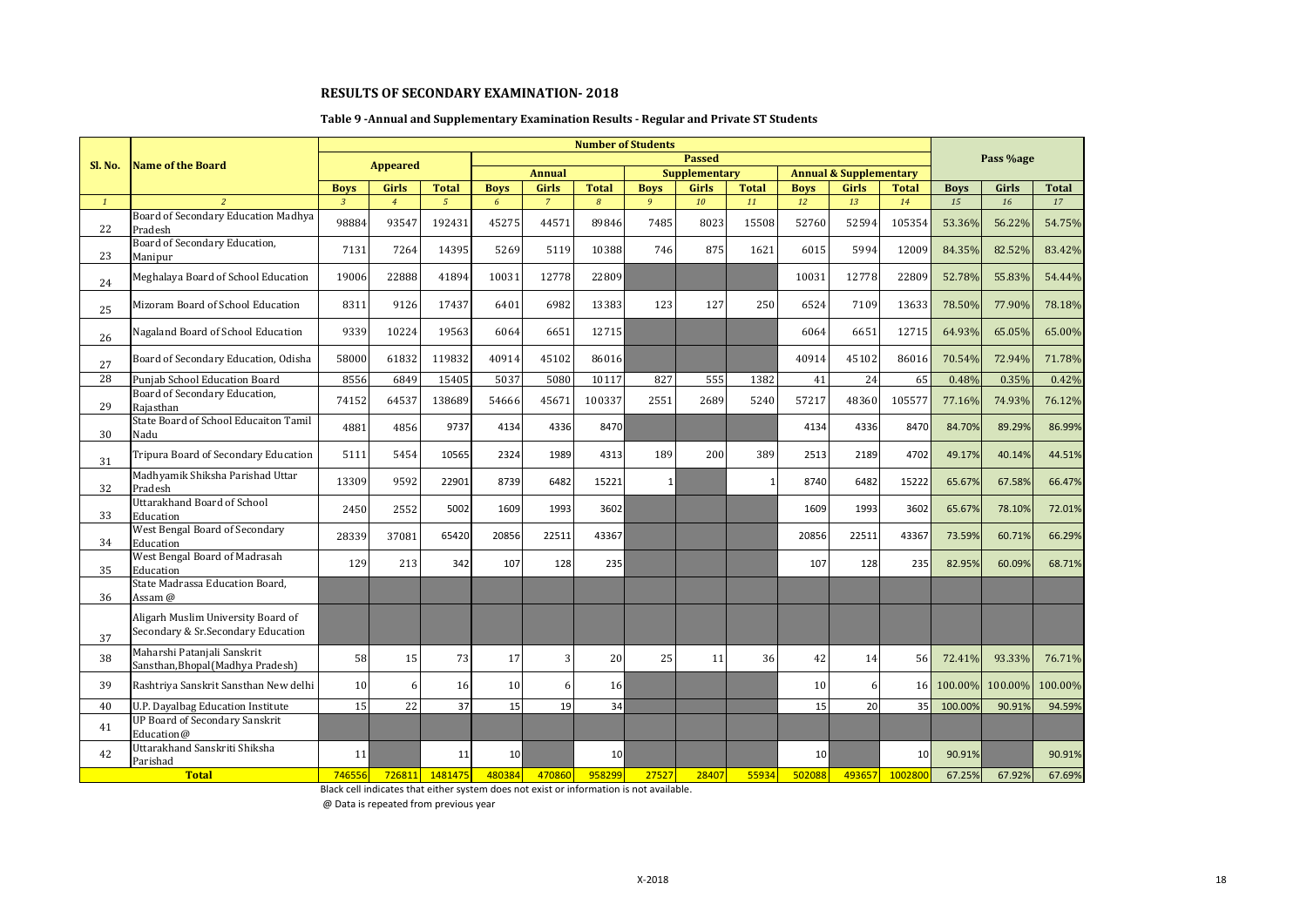# **Table 10 -Annual and Supplementary Examination Results - Percentage-wise-All Categories**

|                       |                                                                      |              | <b>Total Number of Students Passed</b> |                |             | Out of the Total, Number of Students passed with<br>marks |                  |             | Percentage of Students passed with marks |              |
|-----------------------|----------------------------------------------------------------------|--------------|----------------------------------------|----------------|-------------|-----------------------------------------------------------|------------------|-------------|------------------------------------------|--------------|
| Sl. No.               | Name of the Board                                                    |              |                                        |                |             | 60% & above                                               |                  |             | 60% & above                              |              |
|                       |                                                                      | <b>Boys</b>  | Girls                                  | <b>Total</b>   | <b>Boys</b> | Girls                                                     | <b>Total</b>     | <b>Boys</b> | Girls                                    | <b>Total</b> |
| $\mathbf{1}$          | 2                                                                    | $\mathbf{3}$ | $\overline{4}$                         | 5 <sup>5</sup> | 6           | $\overline{7}$                                            | $\boldsymbol{8}$ | 12          | 13                                       | 14           |
| <b>Central Boards</b> |                                                                      |              |                                        |                |             |                                                           |                  |             |                                          |              |
| 1                     | Central Board of Secondary Education,<br>New Delhi                   | 845699       | 603382                                 | 1449081        | 516080      | 418369                                                    | 934449           | 61.02       | 69.34                                    | 64.49        |
| 2                     | Council for the Indian School<br>Certificate Examinations, New Delhi | 98523        | 82156                                  | 180679         | 87474       | 76294                                                     | 163768           | 88.79       | 92.86                                    | 90.64        |
| 3                     | Directorate of Government<br>Examination, Andhra Pradesh             | 302846       | 287528                                 | 590374         | 287987      | 275551                                                    | 563538           | 95.09       | 95.83                                    | 95.45        |
| 4                     | Directorate of Government<br>Examination, Telangana State            | 215551       | 215589                                 | 431140         |             |                                                           |                  |             |                                          |              |
| 5                     | Assam Board of Secondary Education                                   | 108910       | 106466                                 | 215376         | 32442       | 29812                                                     | 62254            | 29.79       | 28.00                                    | 28.90        |
| 6                     | Banasthali Vidyapith, Rajasthan                                      | 20           | 290                                    | 310            |             | 246                                                       | 255              | 45.00       | 84.83                                    | 82.26        |
| $\overline{7}$        | Bihar School Examinaiton Board, Patna                                | 689177       | 584752                                 | 1273929        | 138986      | 87331                                                     | 226317           | 20.17       | 14.93                                    | 17.77        |
| 8                     | Bihar State Madrasa Education Board.<br>Vidyapati Marg, Patna        | 16717        | 31750                                  | 48467          | 467         | 726                                                       | 1193             | 2.79        | 2.29                                     | 2.46         |
| 9                     | Bihar Sanskrit Shiksha Board Patna                                   | 4507         | 4746                                   | 9253           | 140         | 104                                                       | 244              | 3.11        | 2.19                                     | 2.64         |
| 10                    | Chhattisgarh Board of Secondary<br>Education                         | 123930       | 150020                                 | 273950         | 42439       | 54514                                                     | 96953            | 34.24       | 36.34                                    | 35.39        |
| 11                    | Chhattisgarh Madarsa Board, Raipur                                   | 37           | 39                                     | 76             |             |                                                           |                  |             |                                          |              |
| 12                    | Chhatisgarh Sanskriti Vidya<br>Mandalam, Raipur                      | 497          | 286                                    | 783            | 88          | 69                                                        | 157              | 17.71       | 24.13                                    | 20.05        |
| 13                    | Goa Board of Secondary & Higher<br>Secondary Education               | 9388         | 9453                                   | 18841          | 4313        | 5727                                                      | 10040            | 45.94       | 60.58                                    | 53.29        |
| 14                    | Gujarat Secondary & Higher Secondary<br><b>Education Board</b>       | 293889       | 243197                                 | 537086         | 132842      | 121924                                                    | 254766           | 45.20       | 50.13                                    | 47.43        |
| 15                    | Board of School Education Haryana                                    | 98241        | 95812                                  | 194053         | 66998       | 71857                                                     | 138855           | 68.20       | 75.00                                    | 71.56        |
| 16                    | H.P. Board of School Education                                       | 39357        | 39190                                  | 78547          | 26303       | 30765                                                     | 57068            | 66.83       | 78.50                                    | 72.65        |
| 17                    | J.K State Board of School Education                                  | 89084        | 74993                                  | 164077         | 22845       | 22238                                                     | 45083            | 25.64       | 29.65                                    | 27.48        |
| 18                    | Jharkhand Academic Council, Ranchi                                   | 135171       | 136065                                 | 271236         | 17661       | 15537                                                     | 33198            | 13.07       | 11.42                                    | 12.24        |
| 19                    | Karnataka, Secondary Education<br><b>Examination Board</b>           | 324222       | 329846                                 | 654068         | 212730      | 254464                                                    | 467194           | 65.61       | 77.15                                    | 71.43        |
| 20                    | Kerala Board of Public Examination                                   |              |                                        | 433246         |             |                                                           | 154447           |             |                                          | 35.65        |
| 21                    | Maharashtra State Board of Secondary<br>& Higher Secondary Education | 826391       | 707764                                 | 1534155        | 466008      | 480854                                                    | 946862           | 56.39       | 67.94                                    | 61.72        |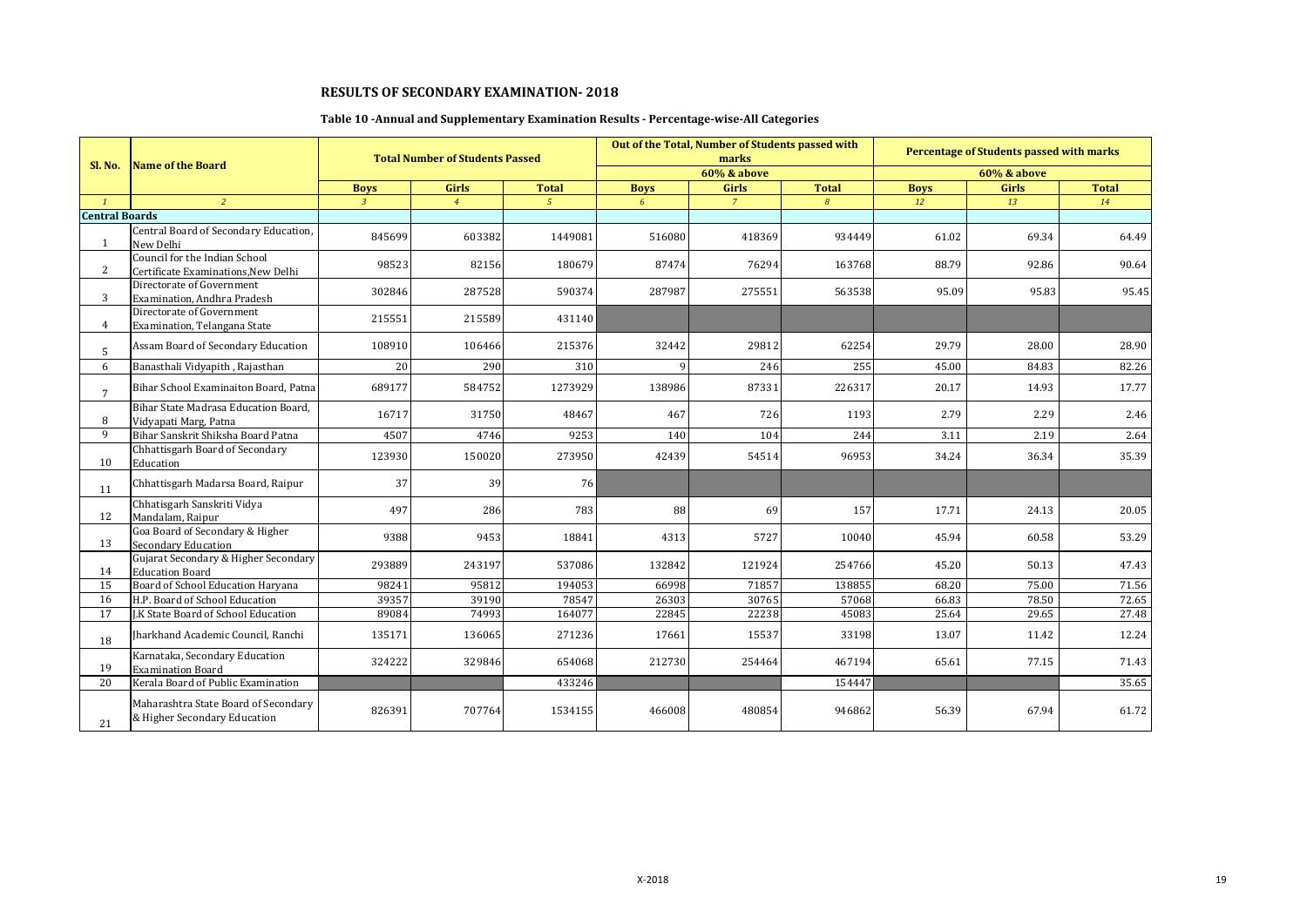#### **Table 10 -Annual and Supplementary Examination Results - Percentage-wise-All Categories**

|              | <b>Name of the Board</b>                                                 |                | <b>Total Number of Students Passed</b> |                |                | Out of the Total, Number of Students passed with<br>marks |                |             | Percentage of Students passed with marks |              |
|--------------|--------------------------------------------------------------------------|----------------|----------------------------------------|----------------|----------------|-----------------------------------------------------------|----------------|-------------|------------------------------------------|--------------|
| Sl. No.      |                                                                          |                |                                        |                |                | <b>60% &amp; above</b>                                    |                |             | 60% & above                              |              |
|              |                                                                          | <b>Boys</b>    | Girls                                  | <b>Total</b>   | <b>Boys</b>    | Girls                                                     | <b>Total</b>   | <b>Boys</b> | Girls                                    | <b>Total</b> |
| $\mathbf{1}$ | $\overline{2}$                                                           | $\overline{3}$ | $\overline{4}$                         | $\overline{5}$ | 6 <sup>1</sup> | $\overline{7}$                                            | $\overline{8}$ | 12          | 13                                       | 14           |
| 22           | Board of Secondary Education Madhya<br>Pradesh                           | 359742         | 328478                                 | 688220         | 143626         | 143814                                                    | 287440         | 39.92       | 43.78                                    | 41.77        |
| 23           | Board of Secondary Education,<br>Manipur                                 | 15732          | 15091                                  | 30823          | 5852           | 5701                                                      | 11553          | 37.20       | 37.78                                    | 37.48        |
| 24           | Meghalaya Board of School Education                                      | 12633          | 15811                                  | 28444          | 2803           | 3634                                                      | 6437           | 22.19       | 22.98                                    | 22.63        |
| 25           | Mizoram Board of School Education                                        | 6618           | 7223                                   | 13841          | 2225           | 2580                                                      | 4805           | 33.62       | 35.72                                    | 34.72        |
| 26           | Nagaland Board of School Education                                       | 6887           | 7448                                   | 14335          | 2801           | 3573                                                      | 6374           | 40.67       | 47.97                                    | 44.46        |
| 27           | Board of Secondary Education, Odisha                                     | 214906         | 222404                                 | 437310         | 59993          | 64201                                                     | 124194         | 27.92       | 28.87                                    | 28.40        |
| 28           | Punjab School Education Board                                            | 142867         | 129994                                 | 272861         | 45178          | 67835                                                     | 113013         | 31.62       | 52.18                                    | 41.42        |
| 29           | Board of Secondary Education,<br>Raiasthan                               | 495339         | 386163                                 | 881502         | 170070         | 139041                                                    | 309111         | 34.33       | 36.01                                    | 35.07        |
| 30           | State Board of School Educaiton Tamil<br>Nadu                            | 443592         | 462129                                 | 905721         | 252537         | 324905                                                    | 577442         | 56.93       | 70.31                                    | 63.75        |
| 31           | Tripura Board of Secondary Education                                     | 12463          | 12166                                  | 24629          |                |                                                           |                |             |                                          |              |
| 32           | Madhyamik Shiksha Parishad Uttar<br>Pradesh                              | 1221252        | 1055269                                | 2276521        | 666497         | 665025                                                    | 1331522        | 54.57       | 63.02                                    | 58.49        |
| 33           | Uttarakhand Board of School<br>Education                                 | 49698          | 57713                                  | 107411         | 15855          | 21924                                                     | 37779          | 31.90       | 37.99                                    | 35.17        |
| 34           | West Bengal Board of Secondary<br>Education                              | 415913         | 473423                                 | 889336         | 63597          | 54933                                                     | 118530         | 15.29       | 11.60                                    | 13.33        |
| 35           | West Bengal Board of Madrasah<br>Education                               | 13946          | 28698                                  | 42644          | 1518           | 2013                                                      | 3531           | 10.88       | 7.01                                     | 8.28         |
| 36           | State Madrassa Education Board,<br>Assam @                               | 1267           | 667                                    | 1934           |                |                                                           |                |             |                                          |              |
| 37           | Aligarh Muslim University Board of<br>Secondary & Sr.Secondary Education | 817            | 921                                    | 1738           | 525            | 454                                                       | 979            | 64.26       | 49.29                                    | 56.33        |
| 38           | Maharshi Patanjali Sanskrit<br>Sansthan, Bhopal (Madhya Pradesh)         | 837            | 363                                    | 1200           |                |                                                           |                |             |                                          |              |
| 39           | Rashtriya Sanskrit Sansthan New delhi                                    | 488            | 242                                    | 730            | 189            | 121                                                       | 310            | 38.73       | 50.00                                    | 42.47        |
| 40           | U.P. Dayalbag Education Institute                                        | 109            | 107                                    | 216            | 85             | 96                                                        | 181            | 77.98       | 89.72                                    | 83.80        |
| 41           | <b>UP Board of Secondary Sanskrit</b><br>Education@                      | 12245          | 5096                                   | 17341          | 6530           | 3080                                                      | 9610           | 53.33       | 60.44                                    | 55.42        |
| 42           | Uttarakhand Sanskriti Shiksha<br>Parishad                                | 739            | 54                                     | 793            | 180            |                                                           | 187            | 24.36       | 12.96                                    | 23.58        |
|              | <b>Total</b>                                                             | 7650247        | 6912784                                | 14996277       | 3495873        | 3449319                                                   | 7099639        | 47.11       | 51.61                                    | 48.84        |

Black cell indicates that either system does not exist or information is not available.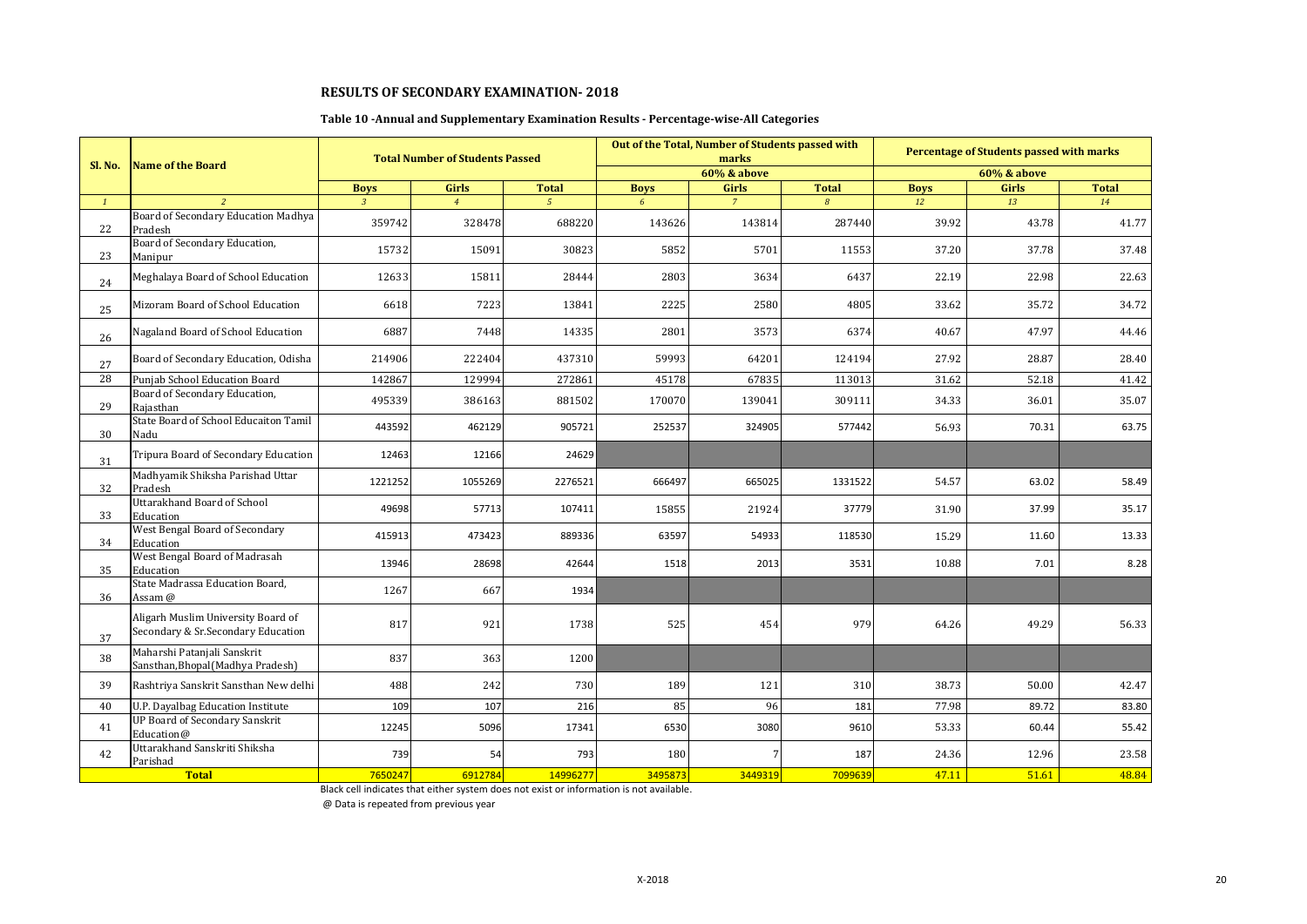# **Table 11 -Annual and Supplementary Examination Results - Percentage-wise-SC Students**

|                       | <b>Name of the Board</b>                                             |              | <b>Total Number of Students Passed</b> |                |             | Out of the Total, Number of Students passed with<br>marks |                  |                | Percentage of Students passed with marks |              |
|-----------------------|----------------------------------------------------------------------|--------------|----------------------------------------|----------------|-------------|-----------------------------------------------------------|------------------|----------------|------------------------------------------|--------------|
| Sl. No.               |                                                                      |              |                                        |                |             | <b>60% &amp; above</b>                                    |                  |                | 60% & above                              |              |
|                       |                                                                      | <b>Boys</b>  | Girls                                  | <b>Total</b>   | <b>Boys</b> | Girls                                                     | <b>Total</b>     | <b>Boys</b>    | Girls                                    | <b>Total</b> |
| $\mathbf{1}$          | $\overline{2}$                                                       | $\mathbf{3}$ | $\overline{4}$                         | 5 <sup>5</sup> | 6           | $\overline{7}$                                            | $\boldsymbol{8}$ | 12             | 13                                       | 14           |
| <b>Central Boards</b> |                                                                      |              |                                        |                |             |                                                           |                  |                |                                          |              |
| 1                     | Central Board of Secondary Education,<br>New Delhi                   | 62604        | 46585                                  | 109189         | 32852       | 26224                                                     | 59076            | 52.48          | 56.29                                    | 54.10        |
| 2                     | Council for the Indian School<br>Certificate Examinations, New Delhi | 4817         | 3851                                   | 8668           | 3991        | 3321                                                      | 7312             | 82.85          | 86.24                                    | 84.36        |
| 3                     | Directorate of Government<br>Examination, Andhra Pradesh             | 55219        | 55130                                  | 110349         | 50734       | 51471                                                     | 102205           | 91.88          | 93.36                                    | 92.62        |
| 4                     | Directorate of Government<br>Examination, Telangana State            | 41548        | 42515                                  | 84063          |             |                                                           |                  |                |                                          |              |
| 5                     | Assam Board of Secondary Education                                   | 9391         | 8530                                   | 17921          | 2230        | 1862                                                      | 4092             | 23.75          | 21.83                                    | 22.83        |
| 6                     | Banasthali Vidyapith, Rajasthan                                      |              | 8                                      | $\Omega$       |             |                                                           |                  | 100.00         | 62.50                                    | 66.67        |
| $\overline{7}$        | Bihar School Examinaiton Board, Patna                                | 119276       | 82752                                  | 202028         | 15324       | 7254                                                      | 22578            | 12.85          | 8.77                                     | 11.18        |
| 8                     | Bihar State Madrasa Education Board.<br>Vidyapati Marg, Patna        | 28           | 36                                     | 64             | $\Omega$    | $\theta$                                                  |                  | $\overline{a}$ |                                          | $\sim$       |
| 9                     | Bihar Sanskrit Shiksha Board Patna                                   |              |                                        |                |             |                                                           |                  |                |                                          |              |
| 10                    | Chhattisgarh Board of Secondary<br>Education                         | 17287        | 20441                                  | 37728          | 5728        | 6881                                                      | 12609            | 33.13          | 33.66                                    | 33.42        |
| 11                    | Chhattisgarh Madarsa Board, Raipur                                   |              |                                        |                |             |                                                           |                  |                |                                          |              |
| 12                    | Chhatisgarh Sanskriti Vidya<br>Mandalam, Raipur                      | 122          | 82                                     | 204            | 12          | 19                                                        | 31               | 9.84           | 23.17                                    | 15.20        |
| 13                    | Goa Board of Secondary & Higher<br>Secondary Education               | 113          | 138                                    | 251            | 40          | 74                                                        | 114              | 35.40          | 53.62                                    | 45.42        |
| 14                    | Gujarat Secondary & Higher Secondary<br><b>Education Board</b>       | 20841        | 18898                                  | 39739          | 8347        | 8295                                                      | 16642            | 40.05          | 43.89                                    | 41.88        |
| 15                    | Board of School Education Haryana                                    | 22120        | 23581                                  | 45701          | 11970       | 14086                                                     | 26056            | 54.11          | 59.73                                    | 57.01        |
| 16                    | H.P. Board of School Education                                       | 10510        | 10980                                  | 21490          | 6329        | 8015                                                      | 14344            | 60.22          | 73.00                                    | 66.75        |
| 17                    | J.K State Board of School Education                                  |              |                                        |                |             |                                                           |                  |                |                                          |              |
| 18                    | Jharkhand Academic Council, Ranchi                                   | 14620        | 13314                                  | 27934          | 1292        | 874                                                       | 2166             | 8.84           | 6.56                                     | 7.75         |
| 19                    | Karnataka, Secondary Education<br><b>Examination Board</b>           | 58033        | 57134                                  | 115167         | 34932       | 39421                                                     | 74353            | 60.19          | 69.00                                    | 64.56        |
| 20                    | Kerala Board of Public Examination                                   |              |                                        | 41873          |             |                                                           |                  |                |                                          |              |
| 21                    | Maharashtra State Board of Secondary<br>& Higher Secondary Education | 112479       | 98756                                  | 211235         | 53915       | 59010                                                     | 112925           | 47.93          | 59.75                                    | 53.46        |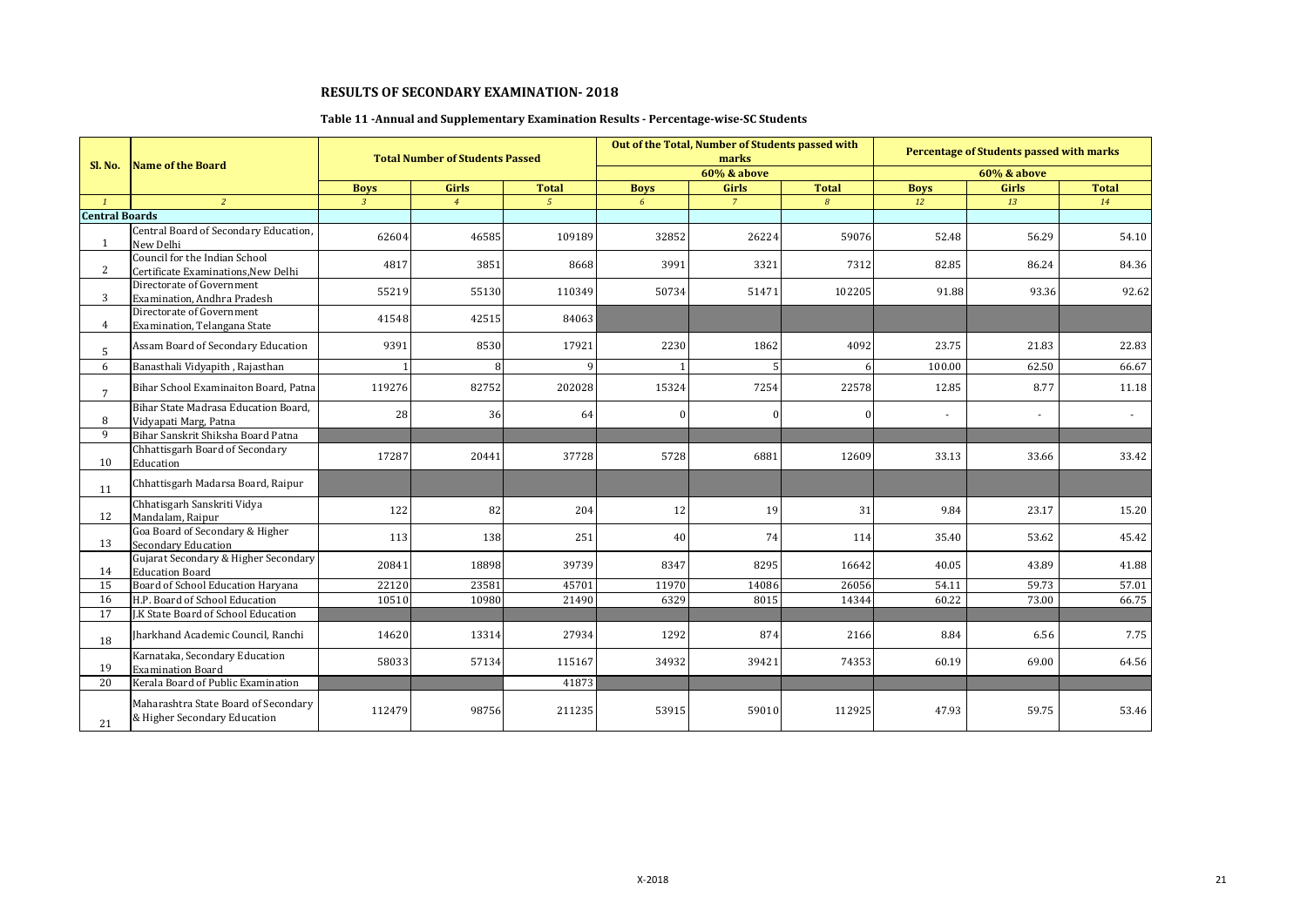#### **Table 11 -Annual and Supplementary Examination Results - Percentage-wise-SC Students**

|              |                                                                          |                | <b>Total Number of Students Passed</b> |              |             | Out of the Total, Number of Students passed with<br>marks |              |             | <b>Percentage of Students passed with marks</b> |              |
|--------------|--------------------------------------------------------------------------|----------------|----------------------------------------|--------------|-------------|-----------------------------------------------------------|--------------|-------------|-------------------------------------------------|--------------|
| Sl. No.      | <b>Name of the Board</b>                                                 |                |                                        |              |             | <b>60% &amp; above</b>                                    |              |             | <b>60% &amp; above</b>                          |              |
|              |                                                                          | <b>Boys</b>    | <b>Girls</b>                           | <b>Total</b> | <b>Boys</b> | Girls                                                     | <b>Total</b> | <b>Boys</b> | Girls                                           | <b>Total</b> |
| $\mathbf{1}$ | $\overline{z}$                                                           | $\overline{3}$ | $\overline{4}$                         | $5^{\circ}$  | 6           | $\overline{7}$                                            | 8            | 12          | 13                                              | 14           |
| 22           | Board of Secondary Education Madhya<br>Pradesh                           | 61970          | 50894                                  | 112864       | 22460       | 18859                                                     | 41319        | 36.24       | 37.06                                           | 36.61        |
| 23           | Board of Secondary Education,<br>Manipur                                 | 701            | 663                                    | 1364         | 319         | 280                                                       | 599          | 45.51       | 42.23                                           | 43.91        |
| 24           | Meghalaya Board of School Education                                      | 92             | 77                                     | 169          | 36          | 26                                                        | 62           | 39.13       | 33.77                                           | 36.69        |
| 25           | Mizoram Board of School Education                                        | 23             | 21                                     | 44           | 14          | q                                                         | 23           | 60.87       | 42.86                                           | 52.27        |
| 26           | Nagaland Board of School Education                                       | 67             | 71                                     | 138          | 33          | 37                                                        | 70           | 49.25       | 52.11                                           | 50.72        |
| 27           | Board of Secondary Education, Odisha                                     | 37086          | 38428                                  | 75514        | 8020        | 8566                                                      | 16586        | 21.63       | 22.29                                           | 21.96        |
| 28           | Punjab School Education Board                                            | 51498          | 53573                                  | 105071       | 12434       | 22555                                                     | 34989        | 24.14       | 42.10                                           | 33.30        |
| 29           | Board of Secondary Education,<br>Rajasthan                               | 89703          | 68952                                  | 158655       | 25366       | 18796                                                     | 44162        | 28.28       | 27.26                                           | 27.84        |
| 30           | State Board of School Educaiton Tamil<br>Nadu                            | 100734         | 111315                                 | 212049       | 43687       | 63070                                                     | 106757       | 43.37       | 56.66                                           | 50.35        |
| 31           | Tripura Board of Secondary Education                                     | 2792           | 2683                                   | 5475         |             |                                                           |              |             |                                                 |              |
| 32           | Madhyamik Shiksha Parishad Uttar<br>Pradesh                              | 249213         | 208691                                 | 457904       | 120685      | 112432                                                    | 233117       | 48.43       | 53.87                                           | 50.91        |
| 33           | <b>Uttarakhand Board of School</b><br>Education                          | 13067          | 14972                                  | 28039        | 2845        | 3913                                                      | 6758         | 21.77       | 26.14                                           | 24.10        |
| 34           | West Bengal Board of Secondary<br>Education                              | 120541         | 126937                                 | 247478       | 11603       | 8780                                                      | 20383        | 9.63        | 6.92                                            | 8.24         |
| 35           | West Bengal Board of Madrasah<br>Education                               | 353            | 443                                    | 796          | 12          | 10                                                        | 22           | 3.40        | 2.26                                            | 2.76         |
| 36           | State Madrassa Education Board,<br>Assam @                               |                |                                        |              |             |                                                           |              |             |                                                 |              |
| 37           | Aligarh Muslim University Board of<br>Secondary & Sr.Secondary Education | 10             | 5                                      | 15           |             |                                                           |              |             |                                                 |              |
| 38           | Maharshi Patanjali Sanskrit<br>Sansthan, Bhopal (Madhya Pradesh)         | 72             | 23                                     | 95           |             |                                                           |              |             |                                                 |              |
| 39           | Rashtriya Sanskrit Sansthan New delhi                                    | 54             | 39                                     | 93           | q           | 4                                                         | 13           | 16.67       | 10.26                                           | 13.98        |
| 40           | U.P. Dayalbag Education Institute                                        | 15             | 13                                     | 28           | 11          | 11                                                        | 22           | 73.33       | 84.62                                           | 78.57        |
| 41           | <b>UP Board of Secondary Sanskrit</b><br>Education@                      | 1324           | 755                                    | 2079         | 550         | 680                                                       | 1230         | 41.54       | 90.07                                           | 59.16        |
| 42           | Uttarakhand Sanskriti Shiksha<br>Parishad                                | 23             | 11                                     | 34           |             |                                                           |              | 17.39       | 9.09                                            | 14.71        |
|              | <b>Total</b>                                                             | 1278347        | 1161297                                | 2481517      | 475785      | 484841                                                    | 960626       | 38.56       | 43.44                                           | 40.16        |

Black cell indicates that either system does not exist or information is not available.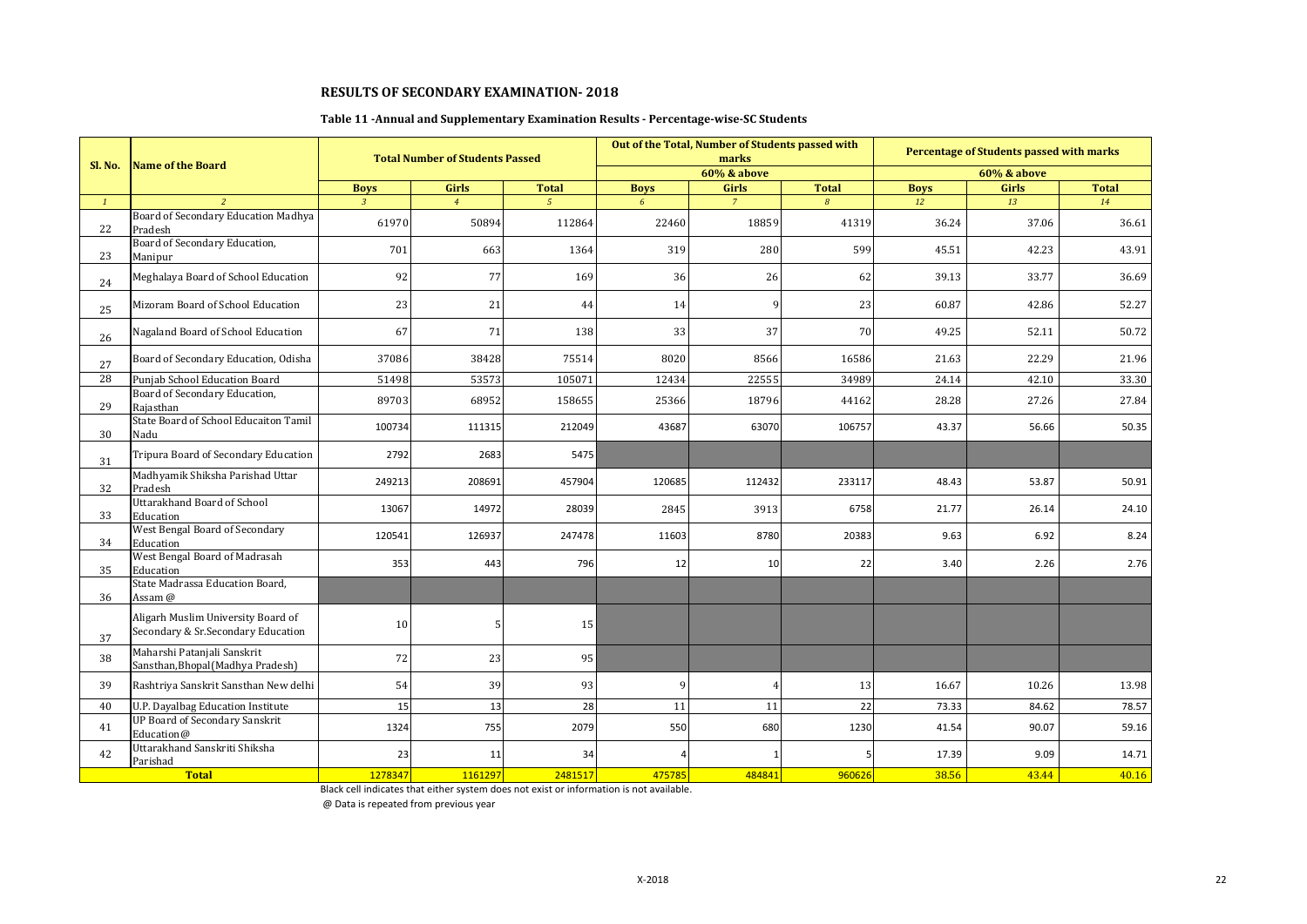# **Table 12 -Annual and Supplementary Examination Results - Percentage-wise-ST Students**

|                       |                                                                      |              | <b>Total Number of Students Passed</b> |              |                 | Out of the Total, Number of Students passed with<br>marks |                  |             | <b>Percentage of Students passed with marks</b> |              |
|-----------------------|----------------------------------------------------------------------|--------------|----------------------------------------|--------------|-----------------|-----------------------------------------------------------|------------------|-------------|-------------------------------------------------|--------------|
| <b>Sl. No.</b>        | <b>Name of the Board</b>                                             |              |                                        |              |                 | <b>60% &amp; above</b>                                    |                  |             | 60% & above                                     |              |
|                       |                                                                      | <b>Boys</b>  | <b>Girls</b>                           | <b>Total</b> | <b>Boys</b>     | <b>Girls</b>                                              | <b>Total</b>     | <b>Boys</b> | <b>Girls</b>                                    | <b>Total</b> |
| $\mathbf{1}$          | $\overline{2}$                                                       | $\mathbf{3}$ | $\overline{4}$                         | $5^{\circ}$  | $6\overline{6}$ | $\overline{7}$                                            | $\boldsymbol{s}$ | 12          | 13                                              | 14           |
| <b>Central Boards</b> |                                                                      |              |                                        |              |                 |                                                           |                  |             |                                                 |              |
| $\mathbf{1}$          | Central Board of Secondary Education,<br>New Delhi                   | 24408        | 20112                                  | 44520        | 11820           | 10239                                                     | 22059            | 48.43       | 50.91                                           | 49.55        |
| $\overline{2}$        | Council for the Indian School<br>Certificate Examinations, New Delhi | 2957         | 2821                                   | 5778         | 2174            | 2296                                                      | 4470             | 73.52       | 81.39                                           | 77.36        |
| 3                     | Directorate of Government<br>Examination, Andhra Pradesh             | 14131        | 14559                                  | 28690        | 12968           | 13376                                                     | 26344            | 91.77       | 91.87                                           | 91.82        |
| 4                     | Directorate of Government<br>Examination, Telangana State            | 23780        | 21932                                  | 45712        |                 |                                                           |                  |             |                                                 |              |
| 5                     | Assam Board of Secondary Education                                   | 20962        | 20261                                  | 41223        | 4395            | 3934                                                      | 8329             | 20.97       | 19.42                                           | 20.20        |
| 6                     | Banasthali Vidyapith, Rajasthan                                      |              | 8                                      | $\mathbf{R}$ |                 |                                                           |                  |             | 62.50                                           | 62.50        |
| $\overline{7}$        | Bihar School Examinaiton Board, Patna                                | 12794        | 10512                                  | 23306        | 2126            | 1342                                                      | 3468             | 16.62       | 12.77                                           | 14.88        |
| 8                     | Bihar State Madrasa Education Board,<br>Vidyapati Marg, Patna        |              |                                        |              |                 |                                                           |                  |             |                                                 |              |
| 9                     | Bihar Sanskrit Shiksha Board Patna                                   |              |                                        |              |                 |                                                           |                  |             |                                                 |              |
| 10                    | Chhattisgarh Board of Secondary<br>Education                         | 34049        | 41893                                  | 75942        | 9639            | 12104                                                     | 21743            | 28.31       | 28.89                                           | 28.63        |
| 11                    | Chhattisgarh Madarsa Board, Raipur                                   |              |                                        |              |                 |                                                           |                  |             |                                                 |              |
| 12                    | Chhatisgarh Sanskriti Vidya<br>Mandalam, Raipur                      | 202          | 124                                    | 326          | 24              | 17                                                        | 41               | 11.88       | 13.71                                           | 12.58        |
| 13                    | Goa Board of Secondary & Higher<br>Secondary Education               | 1075         | 1113                                   | 2188         | 422             | 606                                                       | 1028             | 39.26       | 54.45                                           | 46.98        |
| 14                    | Gujarat Secondary & Higher Secondary<br><b>Education Board</b>       | 29320        | 31699                                  | 61019        | 7469            | 9164                                                      | 16633            | 25.47       | 28.91                                           | 27.26        |
| 15                    | Board of School Education Haryana                                    |              |                                        |              |                 |                                                           |                  |             |                                                 |              |
| 16                    | H.P. Board of School Education                                       | 2535         | 2536                                   | 5071         | 1544            | 1826                                                      | 3370             | 60.91       | 72.00                                           | 66.46        |
| 17                    | J.K State Board of School Education                                  |              |                                        |              |                 |                                                           |                  |             |                                                 |              |
| 18                    | Jharkhand Academic Council, Ranchi                                   | 28989        | 30133                                  | 59122        | 2843            | 2528                                                      | 5371             | 9.81        | 8.39                                            | 9.08         |
| 19                    | Karnataka, Secondary Education<br><b>Examination Board</b>           | 21921        | 21776                                  | 43697        | 13321           | 15545                                                     | 28866            | 60.77       | 71.39                                           | 66.06        |
| 20                    | Kerala Board of Public Examination                                   |              |                                        | 7055         |                 |                                                           |                  |             |                                                 |              |
| 21                    | Maharashtra State Board of Secondary<br>& Higher Secondary Education | 67363        | 57887                                  | 125250       | 28997           | 29056                                                     | 58053            | 43.05       | 50.19                                           | 46.35        |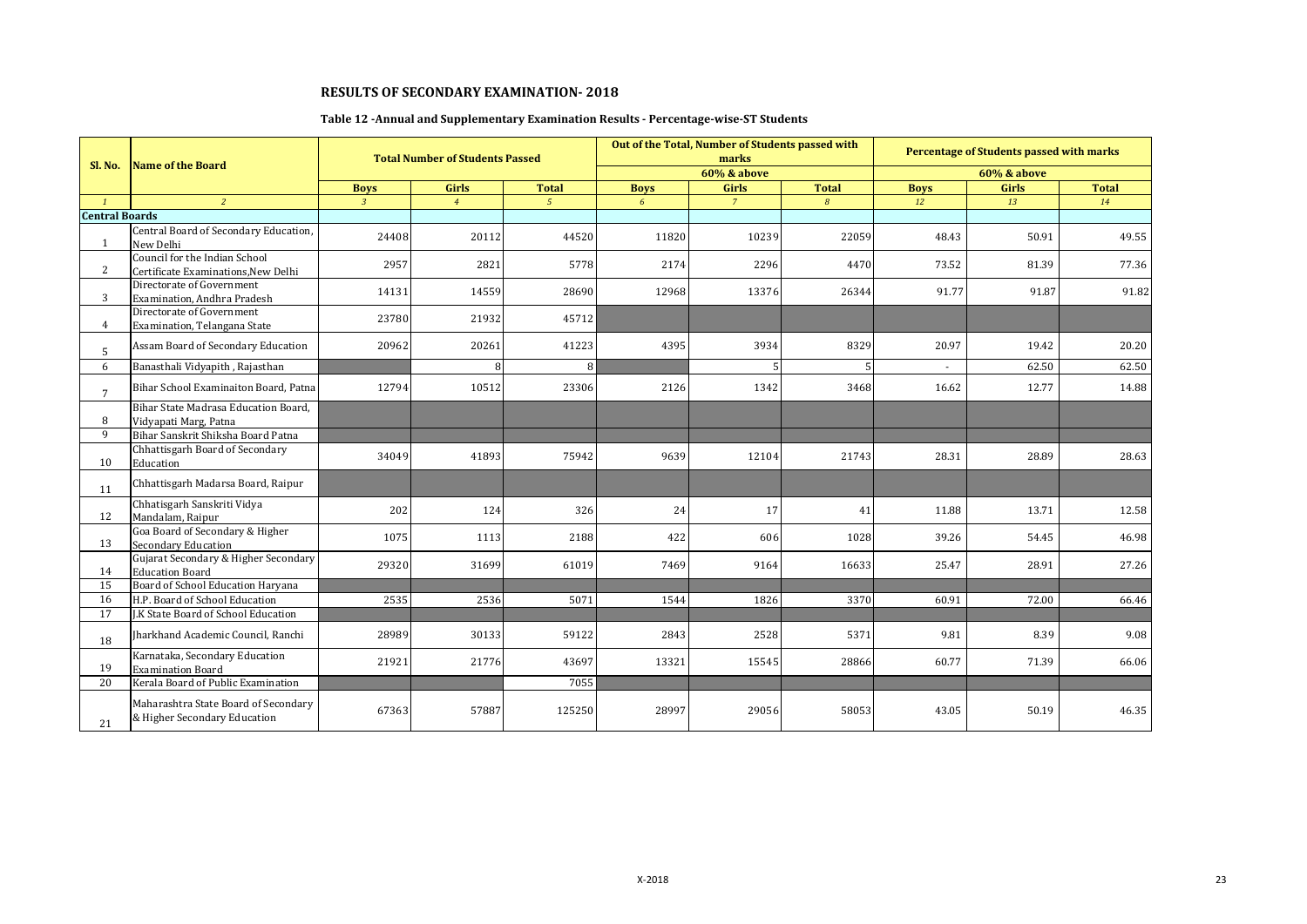# **Table 12 -Annual and Supplementary Examination Results - Percentage-wise-ST Students**

|              |                                                                          |                | <b>Total Number of Students Passed</b> |                |                | Out of the Total, Number of Students passed with<br>marks |              |             | <b>Percentage of Students passed with marks</b> |              |
|--------------|--------------------------------------------------------------------------|----------------|----------------------------------------|----------------|----------------|-----------------------------------------------------------|--------------|-------------|-------------------------------------------------|--------------|
| Sl. No.      | <b>Name of the Board</b>                                                 |                |                                        |                |                | <b>60% &amp; above</b>                                    |              |             | <b>60% &amp; above</b>                          |              |
|              |                                                                          | <b>Boys</b>    | Girls                                  | <b>Total</b>   | <b>Boys</b>    | Girls                                                     | <b>Total</b> | <b>Boys</b> | Girls                                           | <b>Total</b> |
| $\mathbf{1}$ | $\overline{2}$                                                           | $\overline{3}$ | $\overline{4}$                         | 5 <sup>1</sup> | 6 <sup>1</sup> | $\overline{7}$                                            | 8            | 12          | 13                                              | 14           |
| 22           | Board of Secondary Education Madhya<br>Pradesh                           | 52760          | 52594                                  | 105354         | 14241          | 13832                                                     | 28073        | 26.99       | 26.30                                           | 26.65        |
| 23           | Board of Secondary Education,<br>Manipur                                 | 6015           | 5994                                   | 12009          | 1754           | 1870                                                      | 3624         | 29.16       | 31.20                                           | 30.18        |
| 24           | Meghalaya Board of School Education                                      | 10031          | 12778                                  | 22809          | 2364           | 3146                                                      | 5510         | 23.57       | 24.62                                           | 24.16        |
| 25           | Mizoram Board of School Education                                        | 6524           | 7109                                   | 13633          | 2173           | 2524                                                      | 4697         | 33.31       | 35.50                                           | 34.45        |
| 26           | Nagaland Board of School Education                                       | 6064           | 6651                                   | 12715          | 2385           | 3122                                                      | 5507         | 39.33       | 46.94                                           | 43.31        |
| 27           | Board of Secondary Education, Odisha                                     | 40914          | 45102                                  | 86016          | 6070           | 6986                                                      | 13056        | 14.84       | 15.49                                           | 15.18        |
| 28           | Punjab School Education Board                                            | 41             | 24                                     | 65             | 13             | 16                                                        | 29           | 31.71       | 66.67                                           | 44.62        |
| 29           | Board of Secondary Education,<br>Raiasthan                               | 57217          | 48360                                  | 105577         | 13068          | 9506                                                      | 22574        | 22.84       | 19.66                                           | 21.38        |
| 30           | State Board of School Educaiton Tamil<br>Nadu                            | 4134           | 4336                                   | 8470           | 1657           | 1970                                                      | 3627         | 40.08       | 45.43                                           | 42.82        |
| 31           | Tripura Board of Secondary Education                                     | 2513           | 2189                                   | 4702           |                |                                                           |              |             |                                                 |              |
| 32           | Madhyamik Shiksha Parishad Uttar<br>Pradesh                              | 8740           | 6482                                   | 15222          | 4359           | 3422                                                      | 7781         | 49.87       | 52.79                                           | 51.12        |
| 33           | Uttarakhand Board of School<br>Education                                 | 1609           | 1993                                   | 3602           | 505            | 693                                                       | 1198         | 31.39       | 34.77                                           | 33.26        |
| 34           | West Bengal Board of Secondary<br>Education                              | 20856          | 22511                                  | 43367          | 952            | 762                                                       | 1714         | 4.56        | 3.39                                            | 3.95         |
| 35           | West Bengal Board of Madrasah<br>Education                               | 107            | 128                                    | 235            | 4              |                                                           | q            | 3.74        | 3.91                                            | 3.83         |
| 36           | State Madrassa Education Board,<br>Assam @                               |                |                                        |                |                |                                                           |              |             |                                                 |              |
| 37           | Aligarh Muslim University Board of<br>Secondary & Sr.Secondary Education |                |                                        |                |                |                                                           |              |             |                                                 |              |
| 38           | Maharshi Patanjali Sanskrit<br>Sansthan, Bhopal (Madhya Pradesh)         | 42             | 14                                     | 56             |                |                                                           |              |             |                                                 |              |
| 39           | Rashtriya Sanskrit Sansthan New delhi                                    | 10             | 6                                      | 16             | 2              | $\overline{\mathcal{L}}$                                  |              | 20.00       | 33.33                                           | 25.00        |
| 40           | U.P. Dayalbag Education Institute                                        | 15             | 20                                     | 35             | 11             | 16                                                        | 27           | 73.33       | 80.00                                           | 77.14        |
| 41           | <b>UP Board of Secondary Sanskrit</b><br>Education@                      |                | n                                      |                | 3              | <sup>0</sup>                                              |              | 75.00       |                                                 | 75.00        |
| 42           | Uttarakhand Sanskriti Shiksha<br>Parishad                                | 10             |                                        | 10             |                |                                                           |              | 10.00       |                                                 | 10.00        |
|              | <b>Total</b>                                                             | 502092         | 493657                                 | 1002804        | 147304         | 149910                                                    | 297214       | 30.96       | 31.93                                           | 31.44        |

Black cell indicates that either system does not exist or information is not available.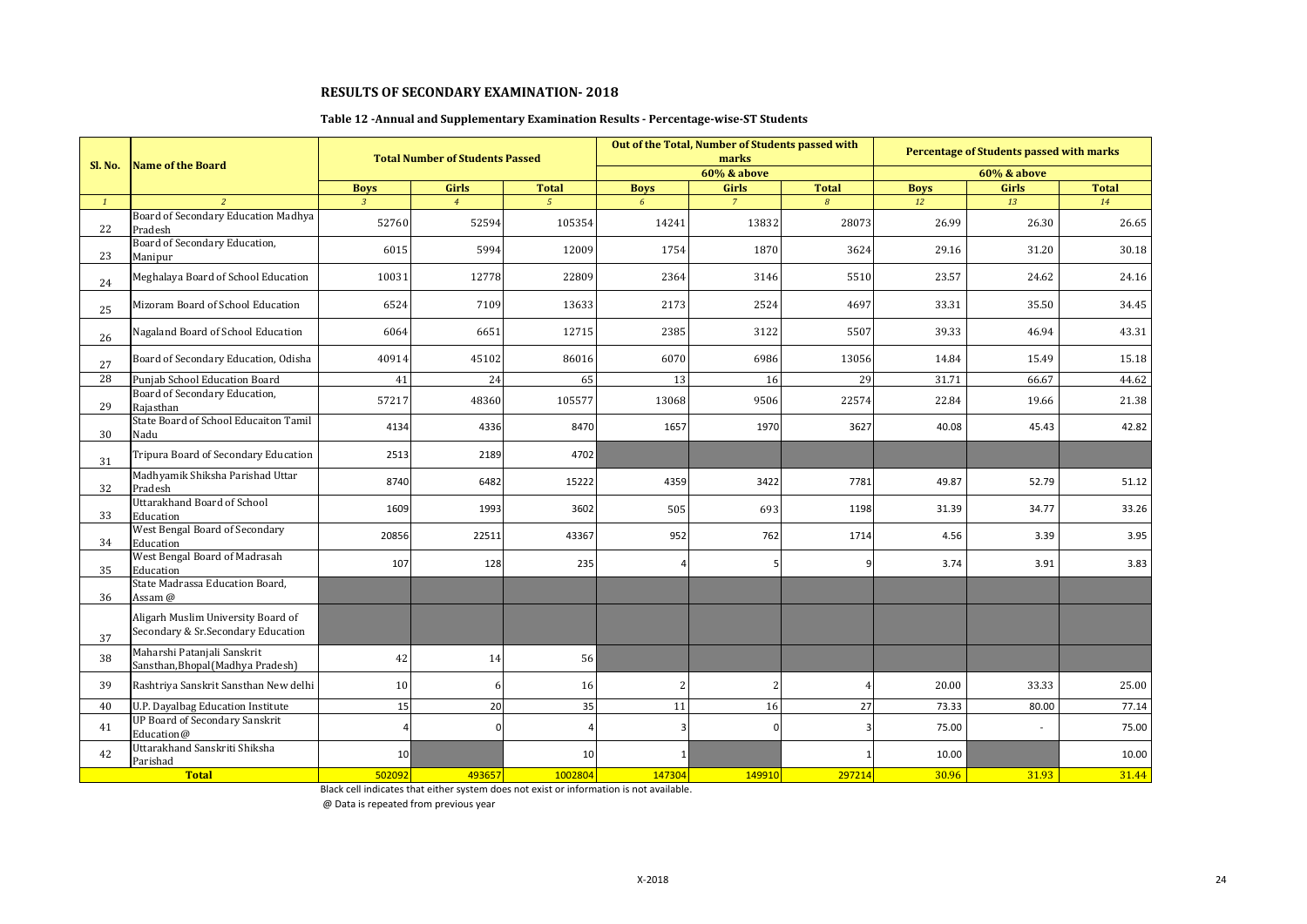|                | <b>RESULTS OF SECONDARY EXAMINATION-2018</b>      |                                         |                                            |               |             |                |              |             |                    |              |  |  |  |
|----------------|---------------------------------------------------|-----------------------------------------|--------------------------------------------|---------------|-------------|----------------|--------------|-------------|--------------------|--------------|--|--|--|
|                |                                                   | <b>Table 13 A- Open Schooling Board</b> |                                            |               |             |                |              |             |                    |              |  |  |  |
| Sl. No.        | <b>Name of the Board</b>                          |                                         | <b>Number of Students - All Categories</b> |               |             |                |              |             |                    |              |  |  |  |
|                |                                                   | <b>Appeared</b>                         |                                            |               |             | <b>Passed</b>  |              |             | <b>Passed %age</b> |              |  |  |  |
|                |                                                   | <b>Boys</b>                             | <b>Girls</b>                               | <b>Total</b>  | <b>Boys</b> | <b>Girls</b>   | <b>Total</b> | <b>Boys</b> | <b>Girls</b>       | <b>Total</b> |  |  |  |
| $\mathbf{1}$   | 2 <sup>1</sup>                                    | $\mathfrak{Z}$                          | $\overline{4}$                             | $\mathcal{L}$ | 6           | $\overline{7}$ | 8            | 9           | 10                 | 11           |  |  |  |
|                | Andhra Pradesh Open School Society                | 35758                                   | 16159                                      | 51917         | 26989       | 13283          | 40272        | 75.48       | 82.20              | 77.57        |  |  |  |
| $\overline{2}$ | Telangana Open School Society,<br>Hyderabad       | 37664                                   | 15433                                      | 53097         | 10803       | 5718           | 16521        | 28.68       | 37.05              | 31.11        |  |  |  |
| 3              | Chhattisgarh State Open School                    | 54484                                   | 43458                                      | 97942         | 28229       | 24740          | 52969        | 51.81       | 56.93              | 54.08        |  |  |  |
| 4              | Rajasthan State Open School                       | 28933                                   | 25179                                      | 54112         | 21644       | 21212          | 42856        | 74.81       | 84.24              | 79.20        |  |  |  |
| 5              | MP State Open School Education board,<br>Bhopal @ | 62532                                   | 41689                                      | 104221        | 26482       | 17655          | 44137        | 42.35       | 42.35              | 42.35        |  |  |  |
| 6              | National Institute of Open Schooling              | 195137                                  | 96353                                      | 291490        | 73010       | 35590          | 108600       | 37.41       | 36.94              | 37.26        |  |  |  |
| 7              | Open School Board, Punjab                         | 41458                                   | 12694                                      | 54152         | 12012       | 5366           | 17378        | 28.97       | 42.27              | 32.09        |  |  |  |
| 8              | West Bengal Council of Rabindra Open<br>Schooling | 8634                                    | 9919                                       | 18553         | 2363        | 3067           | 5430         | 27.37       | 30.92              | 29.27        |  |  |  |
|                | <b>Total</b>                                      | 464600                                  | 260884                                     | 725484        | 201532      | 126631         | 328163       | 43.38       | 48.54              | 45.23        |  |  |  |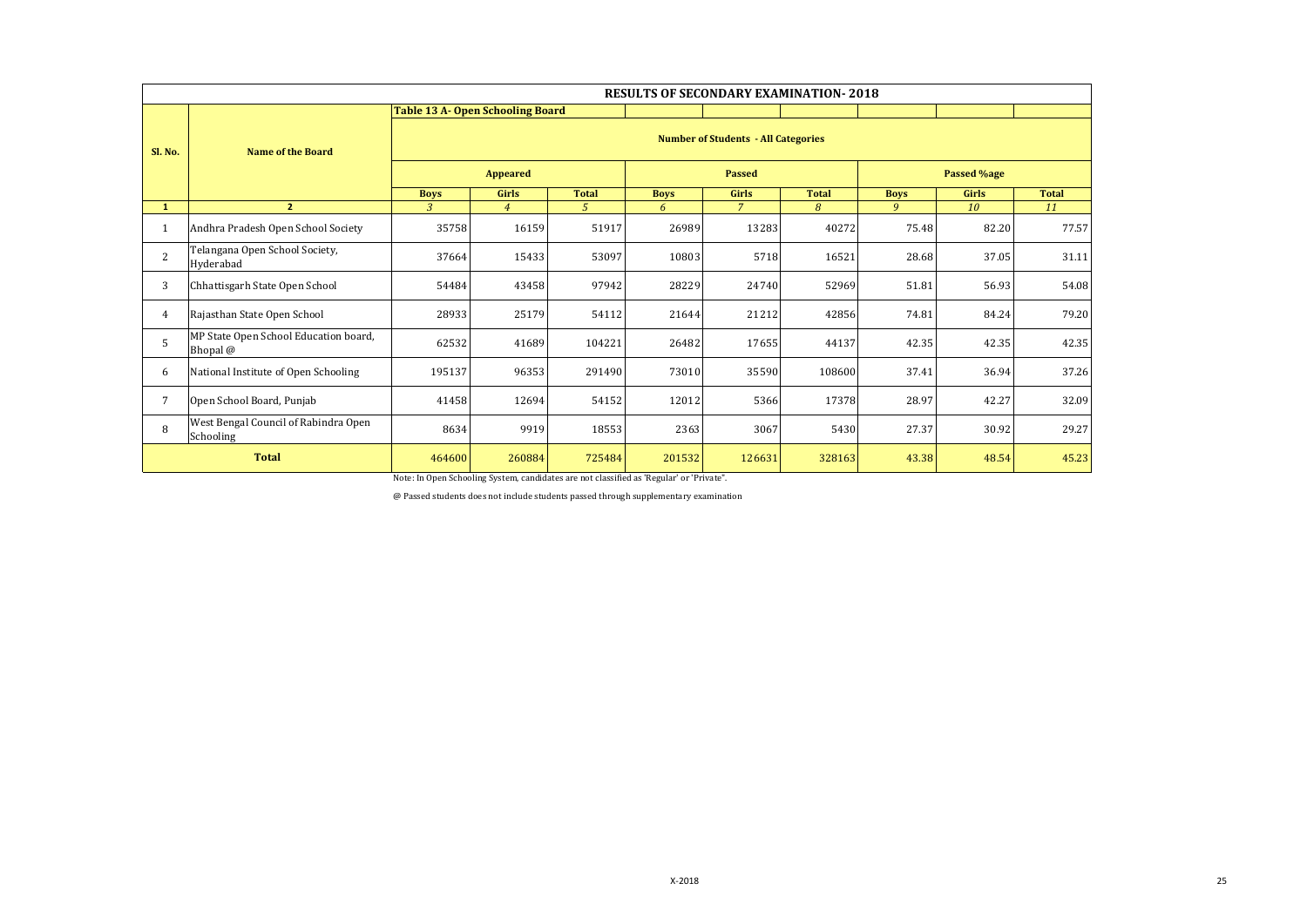|                |                                                   | Table 13 B- Open Schooling Board - Students' performance |                |              |                                                                       | <b>All Categories</b>          |                |                                                         |              |              |  |
|----------------|---------------------------------------------------|----------------------------------------------------------|----------------|--------------|-----------------------------------------------------------------------|--------------------------------|----------------|---------------------------------------------------------|--------------|--------------|--|
| Sl. No.        | <b>Name of the Board</b>                          | <b>Total numder of Students Passed</b>                   |                |              | Out of the Total, Number of Students passed with<br>marks 60% & above |                                |                | Percentage of Students passed with marks 60%<br>& above |              |              |  |
|                |                                                   | <b>Boys</b>                                              | <b>Girls</b>   | <b>Total</b> | <b>Boys</b>                                                           | <b>Girls</b><br>$\overline{7}$ | <b>Total</b>   | <b>Boys</b>                                             | <b>Girls</b> | <b>Total</b> |  |
| $\mathbf{1}$   | $\overline{2}$                                    | 3                                                        | $\overline{4}$ | 5.           | 6                                                                     |                                | $\overline{R}$ | 9                                                       | 10           | 11           |  |
| 1              | Andhra Pradesh Open School Society                | 26989                                                    | 13283          | 40272        | 12460                                                                 | 7143                           | 19603          | 46.17                                                   | 53.78        | 48.68        |  |
| $\overline{2}$ | Telangana Open School Society,<br>Hyderabad       | 10803                                                    | 5718           | 16521        | 589                                                                   | 488                            | 1077           | 5.45                                                    | 8.53         | 6.52         |  |
| 3              | Chhattisgarh State Open School                    | 28229                                                    | 24740          | 52969        | 1542                                                                  | 1225                           | 2767           | 5.46                                                    | 4.95         | 5.22         |  |
| 4              | Rajasthan State Open School                       | 21644                                                    | 21212          | 42856        | 1657                                                                  | 1743                           | 3400           | 7.66                                                    | 8.22         | 7.93         |  |
| 5              | MP State Open School Education board,<br>Bhopal @ | 26482                                                    | 17655          | 44137        | 287                                                                   | 254                            | 541            | 1.08                                                    | 1.44         | 1.23         |  |
| 6              | National Institute of Open Schooling              | 73010                                                    | 35590          | 108600       | 24102                                                                 | 11659                          | 35761          | 33.01                                                   | 32.76        | 32.93        |  |
| 7              | Open School Board, Punjab                         | 12012                                                    | 5366           | 17378        | 481                                                                   | 577                            | 1058           | 4.00                                                    | 10.75        | 6.09         |  |
| 8              | West Bengal Council of Rabindra Open<br>Schooling | 2363                                                     | 3067           | 5430         | 481                                                                   | 577                            | 1058           | 20.36                                                   | 18.81        | 19.48        |  |
|                | <b>Total</b>                                      |                                                          | 126631         | 328163       | 41599                                                                 | 23666                          | 65265          | 20.64                                                   | 18.69        | 19.89        |  |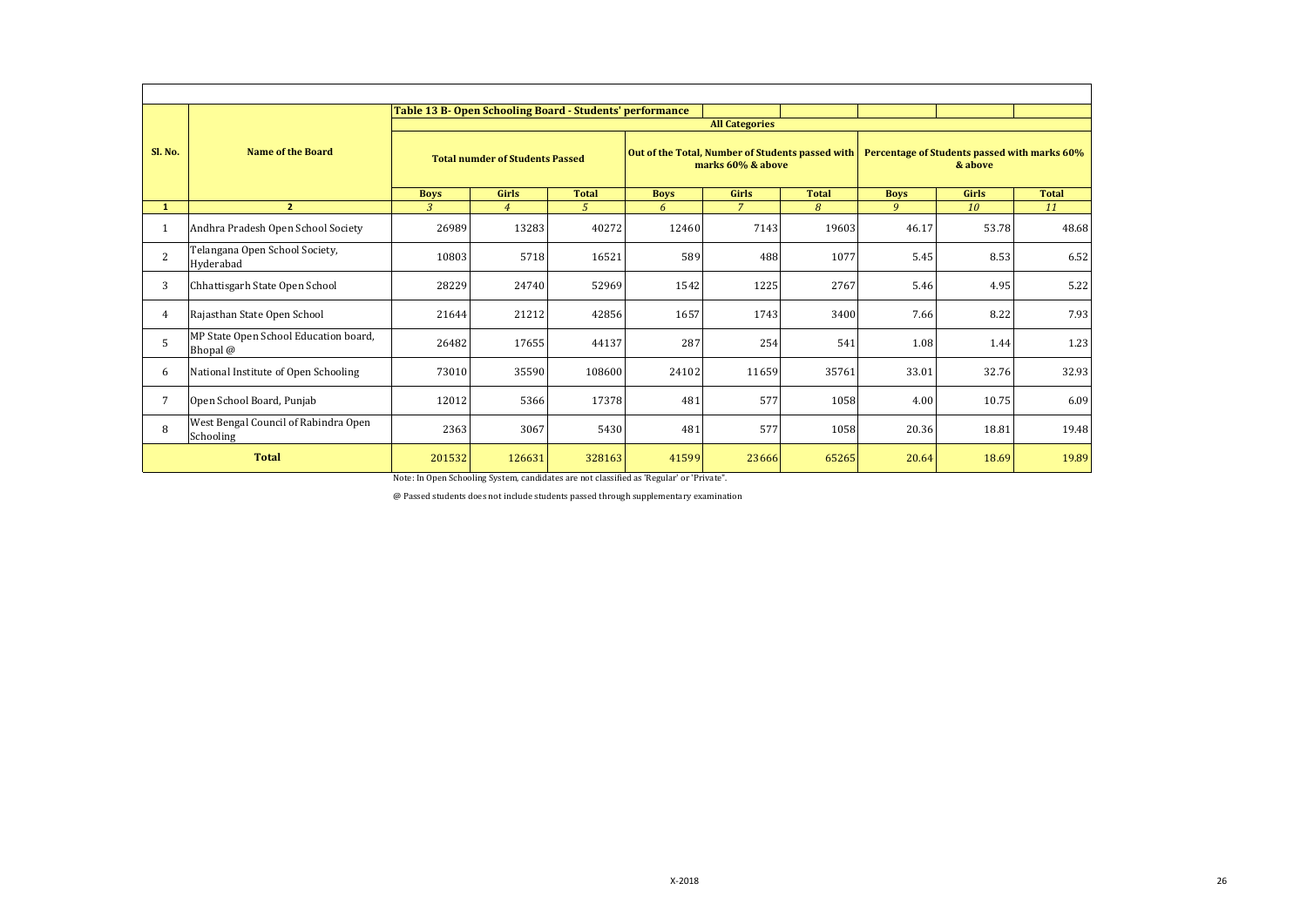|                |                                                   | <b>RESULTS OF SECONDARY EXAMINATION-2018</b> |                                            |              |             |                                         |              |             |              |              |  |  |
|----------------|---------------------------------------------------|----------------------------------------------|--------------------------------------------|--------------|-------------|-----------------------------------------|--------------|-------------|--------------|--------------|--|--|
|                |                                                   |                                              |                                            |              |             | <b>Table 14 A- Open Schooling Board</b> |              |             |              |              |  |  |
| Sl. No.        | <b>Name of the Board</b>                          |                                              | <b>Number of Students - Schedule Caste</b> |              |             |                                         |              |             |              |              |  |  |
|                |                                                   |                                              | <b>Appeared</b>                            |              |             | <b>Passed</b>                           |              |             | Passed %age  |              |  |  |
|                |                                                   | <b>Boys</b>                                  | <b>Girls</b>                               | <b>Total</b> | <b>Boys</b> | Girls                                   | <b>Total</b> | <b>Boys</b> | <b>Girls</b> | <b>Total</b> |  |  |
| $\mathbf{1}$   | $\mathbf{2}$                                      | 3                                            | $\overline{4}$                             | 5            | 6           | $\overline{7}$                          | 8            | 9           | 10           | 11           |  |  |
| 1              | Andhra Pradesh Open School Society                | 8361                                         | 3993                                       | 12354        | 6200        | 3206                                    | 9406         | 74.15       | 80.29        | 76.14        |  |  |
| $\overline{c}$ | Telangana Open School Society,<br>Hyderabad       | 7056                                         | 3592                                       | 10648        | 2187        | 1381                                    | 3568         | 30.99       | 38.45        | 33.51        |  |  |
| 3              | Chhattisgarh State Open School                    | 8198                                         | 6757                                       | 14955        | 4227        | 3832                                    | 8059         | 51.56       | 56.71        | 53.89        |  |  |
| 4              | Rajasthan State Open School                       | 4860                                         | 2838                                       | 7698         | 3506        | 2539                                    | 6045         | 72.14       | 89.46        | 78.53        |  |  |
| 5              | MP State Open School Education board,<br>Bhopal @ | 14990                                        | 7504                                       | 22494        | 4766        | 3001                                    | 7767         | 31.79       | 39.99        | 34.53        |  |  |
| 6              | National Institute of Open Schooling              | 19973                                        | 8520                                       | 28493        | 7056        | 3350                                    | 10406        | 35.33       | 39.32        | 36.52        |  |  |
| 7              | Open School Board, Punjab                         | 10463                                        | 3536                                       | 13999        | 2684        | 1416                                    | 4100         | 25.65       | 40.05        | 29.29        |  |  |
| 8              | West Bengal Council of Rabindra Open<br>Schooling | 1273                                         | 1246                                       | 2519         | 301         | 377                                     | 678          | 23.64       | 30.26        | 26.92        |  |  |
| <b>Total</b>   |                                                   | 75174                                        | 37986                                      | 113160       | 30927       | 19102                                   | 50029        | 41.14       | 50.29        | 44.21        |  |  |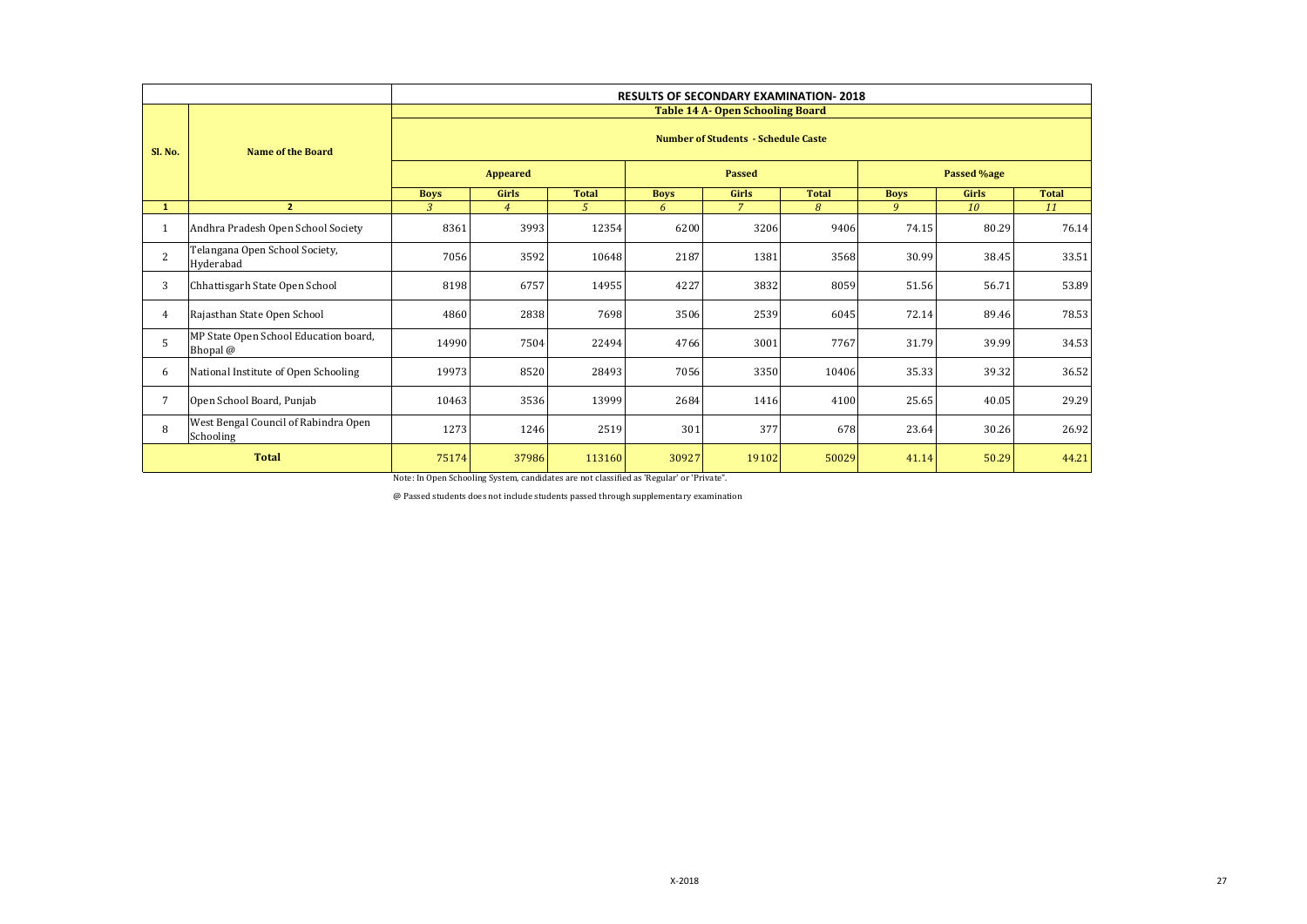|                 |                                                   |                                        |                |       | Table 14 B- Open Schooling Board Students' performance                |                       |              |                                                         |              |              |
|-----------------|---------------------------------------------------|----------------------------------------|----------------|-------|-----------------------------------------------------------------------|-----------------------|--------------|---------------------------------------------------------|--------------|--------------|
|                 |                                                   |                                        |                |       |                                                                       | <b>Schedule Caste</b> |              |                                                         |              |              |
| Sl. No.         | <b>Name of the Board</b>                          | <b>Total numder of Students Passed</b> |                |       | Out of the Total, Number of Students passed with<br>marks 60% & above |                       |              | Percentage of Students passed with marks 60%<br>& above |              |              |
|                 |                                                   |                                        |                |       | <b>Boys</b>                                                           | <b>Girls</b>          | <b>Total</b> | <b>Boys</b>                                             | <b>Girls</b> | <b>Total</b> |
| $\mathbf{1}$    | $\overline{2}$                                    | $\overline{3}$                         | $\overline{4}$ | 5     | 6                                                                     | $7\overline{ }$       | 8            | 9                                                       | 10           | 11           |
| 1               | Andhra Pradesh Open School Society                | 6200                                   | 3206           | 9406  | 2759                                                                  | 1638                  | 4397         | 44.50                                                   | 51.09        | 46.75        |
| $\overline{2}$  | Telangana Open School Society,<br>Hyderabad       | 2187                                   | 1381           | 3568  | 99                                                                    | 81                    | 180          | 4.53                                                    | 5.87         | 5.04         |
| 3               | Chhattisgarh State Open School                    | 4227                                   | 3832           | 8059  | 213                                                                   | 199                   | 412          | 5.04                                                    | 5.19         | 5.11         |
| 4               | Rajasthan State Open School                       | 3506                                   | 2539           | 6045  | 120                                                                   | 134                   | 254          | 3.42                                                    | 5.28         | 4.20         |
| 5               | MP State Open School Education board,<br>Bhopal @ | 4766                                   | 3001           | 7767  | 51                                                                    | 43                    | 94           | 1.07                                                    | 1.43         | 1.21         |
| 6               | National Institute of Open Schooling              | 7056                                   | 3350           | 10406 | 1930                                                                  | 872                   | 2802         | 27.35                                                   | 26.03        | 26.93        |
| $7\overline{ }$ | Open School Board, Punjab                         | 2684                                   | 1416           | 4100  | 104                                                                   | 131                   | 235          | 3.87                                                    | 9.25         | 5.73         |
| 8               | West Bengal Council of Rabindra Open<br>Schooling | 301                                    | 377            | 678   |                                                                       |                       |              |                                                         |              |              |
|                 | <b>Total</b>                                      |                                        | 19102          | 50029 | 5276                                                                  | 3098                  | 8374         | 17.06                                                   | 16.22        | 16.74        |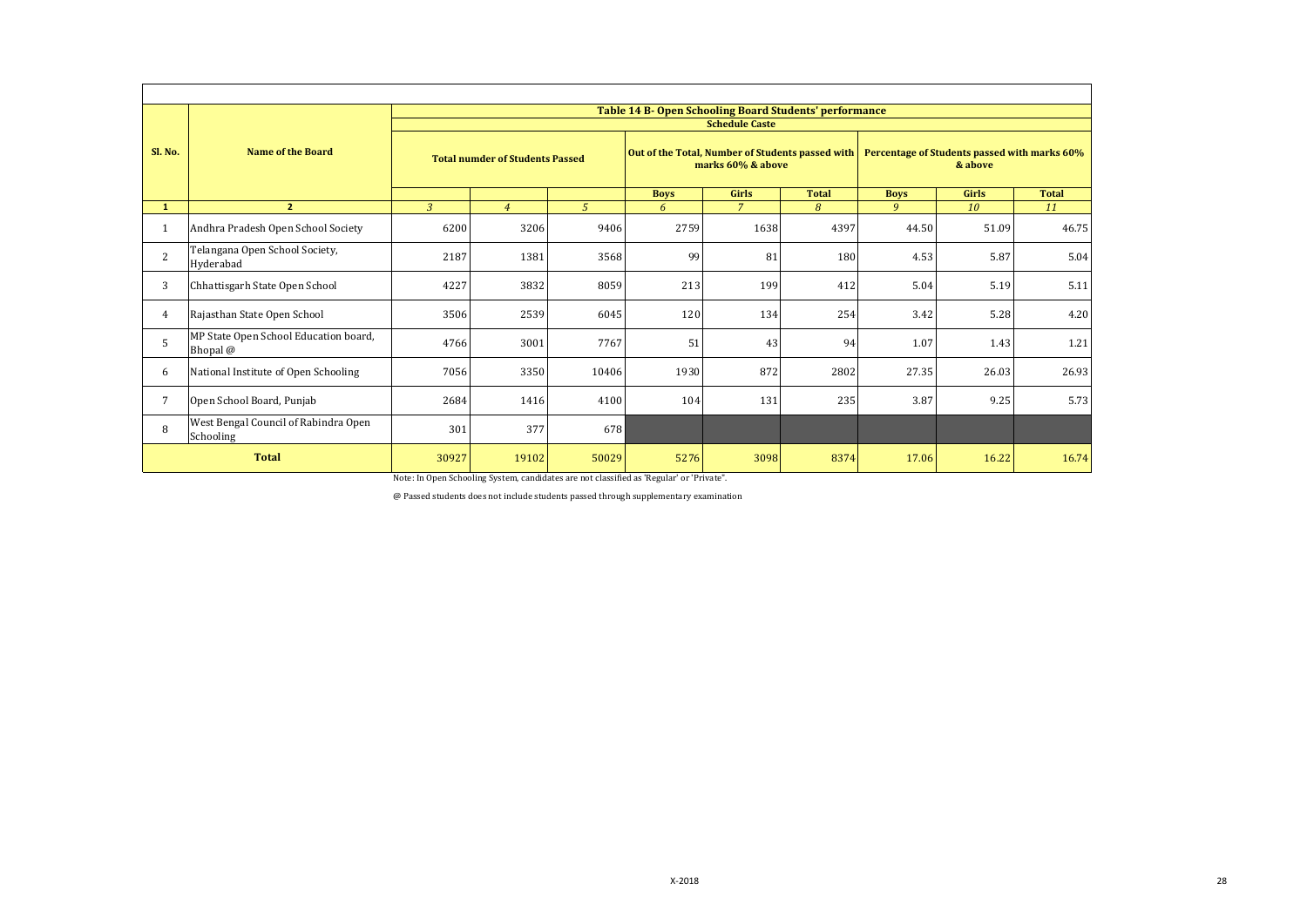|              |                                                   | <b>RESULTS OF SECONDARY EXAMINATION-2018</b> |                                            |              |                |                                         |              |             |              |              |  |  |  |
|--------------|---------------------------------------------------|----------------------------------------------|--------------------------------------------|--------------|----------------|-----------------------------------------|--------------|-------------|--------------|--------------|--|--|--|
|              |                                                   |                                              |                                            |              |                | <b>Table 15 A- Open Schooling Board</b> |              |             |              |              |  |  |  |
| Sl. No.      | <b>Name of the Board</b>                          |                                              | <b>Number of Students - Schedule Tribe</b> |              |                |                                         |              |             |              |              |  |  |  |
|              |                                                   | <b>Appeared</b>                              |                                            |              |                | <b>Passed</b>                           |              |             | Passed %age  |              |  |  |  |
|              |                                                   | <b>Boys</b>                                  | Girls                                      | <b>Total</b> | <b>Boys</b>    | <b>Girls</b>                            | <b>Total</b> | <b>Boys</b> | <b>Girls</b> | <b>Total</b> |  |  |  |
| $\mathbf{1}$ | 2 <sup>7</sup>                                    | 3                                            | $\overline{4}$                             | 5            | 6              | $\overline{7}$                          | 8            | 9           | 10           | 11           |  |  |  |
| 1            | Andhra Pradesh Open School Society                | 2518                                         | 1300                                       | 3818         | 1928           | 1042                                    | 2970         | 76.57       | 80.15        | 77.79        |  |  |  |
| 2            | Telangana Open School Society,<br>Hyderabad       | 4158                                         | 1650                                       | 5808         | 1216           | 467                                     | 1683         | 29.24       | 28.30        | 28.98        |  |  |  |
| 3            | Chhattisgarh State Open School                    | 13689                                        | 12851                                      | 26540        | 6984           | 6939                                    | 13923        | 51.02       | 54.00        | 52.46        |  |  |  |
| 4            | Rajasthan State Open School                       | 3214                                         | 2295                                       | 5509         | 2421           | 2103                                    | 4524         | 75.33       | 91.63        | 82.12        |  |  |  |
| 5            | MP State Open School Education board,<br>Bhopal @ | 8129                                         | 8337                                       | 16466        | 3442           | 3531                                    | 6973         | 42.34       | 42.35        | 42.35        |  |  |  |
| 6            | National Institute of Open Schooling              | 12745                                        | 10435                                      | 23180        | 4373           | 3679                                    | 8052         | 34.31       | 35.26        | 34.74        |  |  |  |
| 7            | Open School Board, Punjab                         | 18                                           |                                            | 19           | $\overline{4}$ |                                         |              | 22.22       |              | 21.05        |  |  |  |
| 8            | West Bengal Council of Rabindra Open<br>Schooling | 447                                          | 684                                        | 1131         | 64             | 102                                     | 166          | 14.32       | 14.91        | 14.68        |  |  |  |
|              | <b>Total</b>                                      |                                              | 37553                                      | 82471        | 20432          | 17863                                   | 38295        | 45.49       | 47.57        | 46.43        |  |  |  |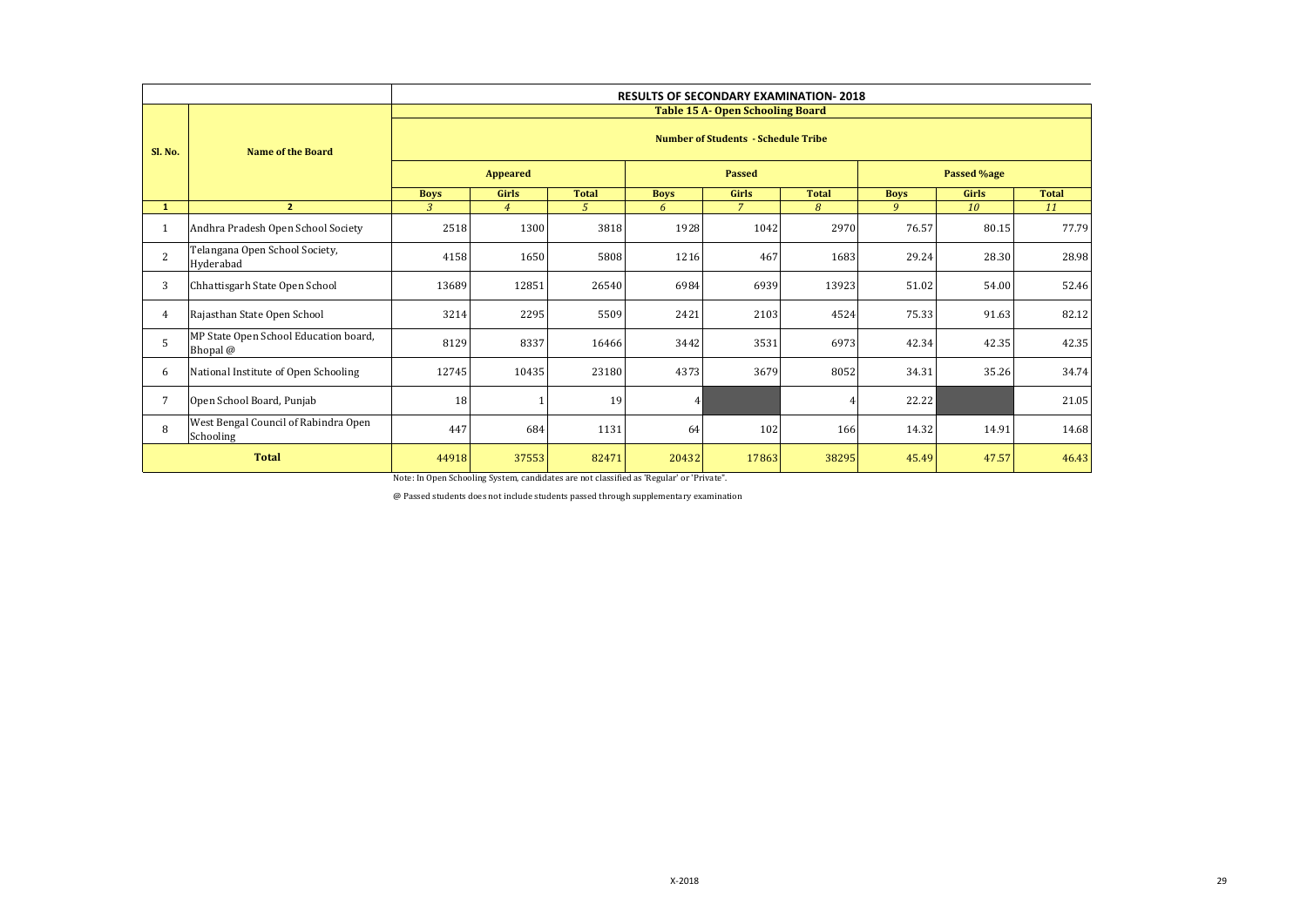|                 |                                                   |                                        |                |               | Table 15 B- Open Schooling Board Students' performance                |                       |              |                                                         |              |              |
|-----------------|---------------------------------------------------|----------------------------------------|----------------|---------------|-----------------------------------------------------------------------|-----------------------|--------------|---------------------------------------------------------|--------------|--------------|
|                 |                                                   |                                        |                |               |                                                                       | <b>Schedule Tribe</b> |              |                                                         |              |              |
| Sl. No.         | <b>Name of the Board</b>                          | <b>Total numder of Students Passed</b> |                |               | Out of the Total, Number of Students passed with<br>marks 60% & above |                       |              | Percentage of Students passed with marks 60%<br>& above |              |              |
|                 |                                                   |                                        |                |               | <b>Boys</b>                                                           | <b>Girls</b>          | <b>Total</b> | <b>Boys</b>                                             | <b>Girls</b> | <b>Total</b> |
| $\mathbf{1}$    | $\overline{2}$                                    | $\overline{3}$                         | $\overline{4}$ | $\mathcal{L}$ | 6                                                                     | $\overline{7}$        | 8            | 9                                                       | 10           | 11           |
| 1               | Andhra Pradesh Open School Society                | 1928                                   | 1042           | 2970          | 1028                                                                  | 611                   | 1639         | 53.3                                                    | 58.6         | 55.2         |
| 2               | Telangana Open School Society,<br>Hyderabad       | 1216                                   | 467            | 1683          | 92                                                                    | 45                    | 137          | 7.6                                                     | 9.6          | 8.1          |
| 3               | Chhattisgarh State Open School                    | 6984                                   | 6939           | 13923         | 543                                                                   | 457                   | 1000         | 7.8                                                     | 6.6          | 7.2          |
| $\overline{4}$  | Rajasthan State Open School                       | 2421                                   | 2103           | 4524          | 74                                                                    | 60                    | 134          | 3.1                                                     | 2.9          | 3.0          |
| 5               | MP State Open School Education board,<br>Bhopal @ | 3442                                   | 3531           | 6973          | 38                                                                    | 33                    | 71           | 1.1                                                     | 0.9          | 1.0          |
| 6               | National Institute of Open Schooling              | 4373                                   | 3679           | 8052          | 1123                                                                  | 931                   | 2054         | 25.7                                                    | 25.3         | 25.5         |
| $7\overline{ }$ | Open School Board, Punjab                         | 4                                      |                |               |                                                                       |                       |              | 25.0                                                    |              | 25.0         |
| 8               | West Bengal Council of Rabindra Open<br>Schooling | 64                                     | 102            | 166           |                                                                       |                       |              |                                                         |              |              |
|                 | <b>Total</b>                                      |                                        | 17863          | 38295         | 2899                                                                  | 2137                  | 5036         | 14.19                                                   | 11.96        | 13.15        |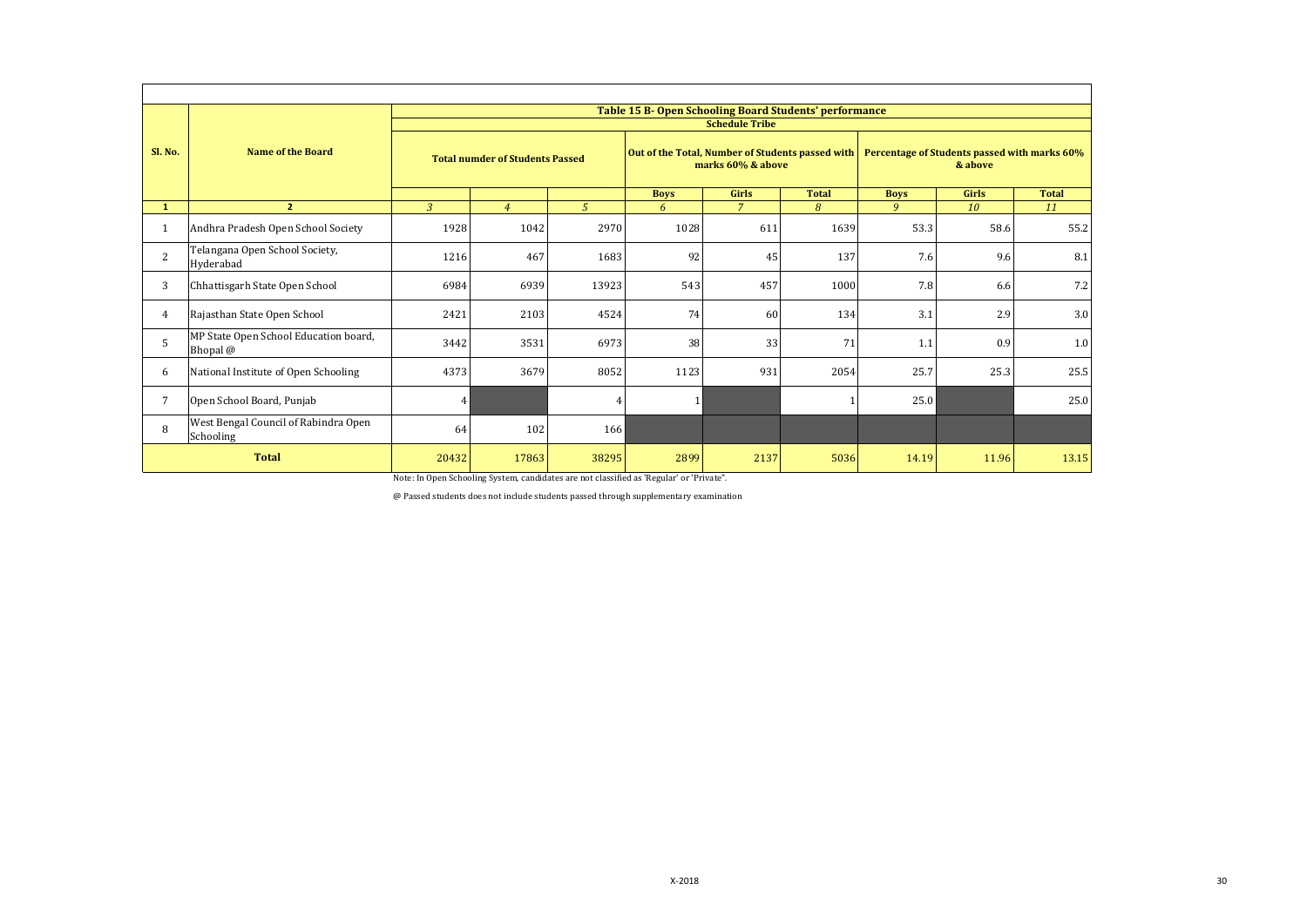|               |                |             |                 | <b>Number of Students</b> |             |              |              |
|---------------|----------------|-------------|-----------------|---------------------------|-------------|--------------|--------------|
| Year          | Coverage (No.  |             |                 | <b>All Categories</b>     |             |              |              |
|               | of Boards)     |             | <b>Appeared</b> | <b>Passed</b>             |             |              |              |
|               |                | <b>Boys</b> | <b>Girls</b>    | <b>Total</b>              | <b>Boys</b> | <b>Girls</b> | <b>Total</b> |
| $\mathcal{I}$ | $\overline{c}$ | 3           | $\overline{4}$  | 5                         | 6           |              | 8            |
| 2010          | 34             | 9374906     | 7351211         | 16726117                  | 6862354     | 5687118      | 12549472     |
| 2011          | 34             | 9799667     | 7818871         | 17623309                  | 7183560     | 6013853      | 13199625     |
| 2012          | 34             | 9939916     | 8086742         | 18026658                  | 7430776     | 6334551      | 13765327     |
| 2013          | 35             | 10507044    | 8617208         | 19124252                  | 8037590     | 6932924      | 14970514     |
| 2014          | 35             | 10229689    | 8625318         | 18855007                  | 8041716     | 7053738      | 15095454     |
| 2015          | 35             | 10078588    | 8708092         | 18786680                  | 7830993     | 7038908      | 14869901     |
| 2016          | 42             | 10446940    | 8948878         | 19395818                  | 8118493     | 7140555      | 15259048     |
| 2017          | 41             | 10348879    | 8980409         | 19329288                  | 7875107     | 7008989      | 14884096     |
| 2018          | 42             | 10189637    | 8959443         | 19151834                  | 7650247     | 6912784      | 14996277     |

# **Table 16 - SECONDARY EXAMINATION RESULTS DURING 2010 - 2018 (CENTRAL/STATE BOARDS)**

# **Table 17 -SECONDARY EXAMINATION RESULTS DURING 2010 - 2018 (OPEN SCHOOL BOARDS)**

|      |                |             |                 | <b>Number of Students</b> |             |              |              |
|------|----------------|-------------|-----------------|---------------------------|-------------|--------------|--------------|
| Year | Coverage (No.  |             |                 | <b>All Categories</b>     |             |              |              |
|      | of Boards)     |             | <b>Appeared</b> | <b>Passed</b>             |             |              |              |
|      |                | <b>Boys</b> | <b>Girls</b>    | <b>Total</b>              | <b>Boys</b> | <b>Girls</b> | <b>Total</b> |
|      | $\overline{2}$ | 3           | 4               | 5                         | 6           |              | 8            |
| 2010 | 6              | 309135      | 214714          | 523849                    | 166883      | 106029       | 272912       |
| 2011 | 6              | 318896      | 219066          | 537962                    | 187686      | 117295       | 304981       |
| 2012 | 6              | 347228      | 200891          | 548119                    | 217754      | 128039       | 345793       |
| 2013 | 6              | 397611      | 212752          | 610363                    | 220126      | 128848       | 348974       |
| 2014 | 6              | 372178      | 239081          | 611259                    | 179739      | 118181       | 297920       |
| 2015 | 6              | 213979      | 157478          | 371457                    | 137173      | 97881        | 235054       |
| 2016 | 7              | 373506      | 240632          | 614138                    | 148004      | 105116       | 253120       |
| 2017 | 7              | 416151      | 230386          | 646537                    | 153640      | 97756        | 251396       |
| 2018 | 8              | 464600      | 260884          | 725484                    | 201532      | 126631       | 328163       |

# **Table 18 - SECONDARY EXAMINATION RESULTS DURING 2010 - 2018 (ALL BOARDS)**

|              |                |             |                 | <b>Number of Students</b> |             |                |              |
|--------------|----------------|-------------|-----------------|---------------------------|-------------|----------------|--------------|
| Year         | Coverage (No.  |             |                 | <b>All Categories</b>     |             |                |              |
|              | of Boards)     |             | <b>Appeared</b> | <b>Passed</b>             |             |                |              |
|              |                | <b>Boys</b> | <b>Girls</b>    | <b>Total</b>              | <b>Boys</b> | <b>Girls</b>   | <b>Total</b> |
| $\mathbf{1}$ | $\overline{2}$ | 3           | $\overline{4}$  | 5.                        | 6           | $\overline{7}$ | 8            |
| 2010         | 40             | 9684041     | 7565925         | 17249966                  | 7029237     | 5793147        | 12822384     |
| 2011         | 40             | 10118563    | 8037937         | 18161271                  | 7371246     | 6131148        | 13504606     |
| 2012         | 40             | 10287144    | 8287633         | 18574777                  | 7648530     | 6462590        | 14111120     |
| 2013         | 41             | 10904655    | 8829960         | 19734615                  | 8257716     | 7061772        | 15319488     |
| 2014         | 41             | 10601867    | 8864399         | 19466266                  | 8221455     | 7171919        | 15393374     |
| 2015         | 41             | 10292567    | 8865570         | 19158137                  | 7968166     | 7136789        | 15104955     |
| 2016         | 49             | 10820446    | 9189510         | 20009956                  | 8266497     | 7245671        | 15512168     |
| 2017         | 48             | 10765030    | 9210795         | 19975825                  | 8028747     | 7106745        | 15135492     |
| 2018         | 50             | 10654237    | 9220327         | 19877318                  | 7851779     | 7039415        | 15324440     |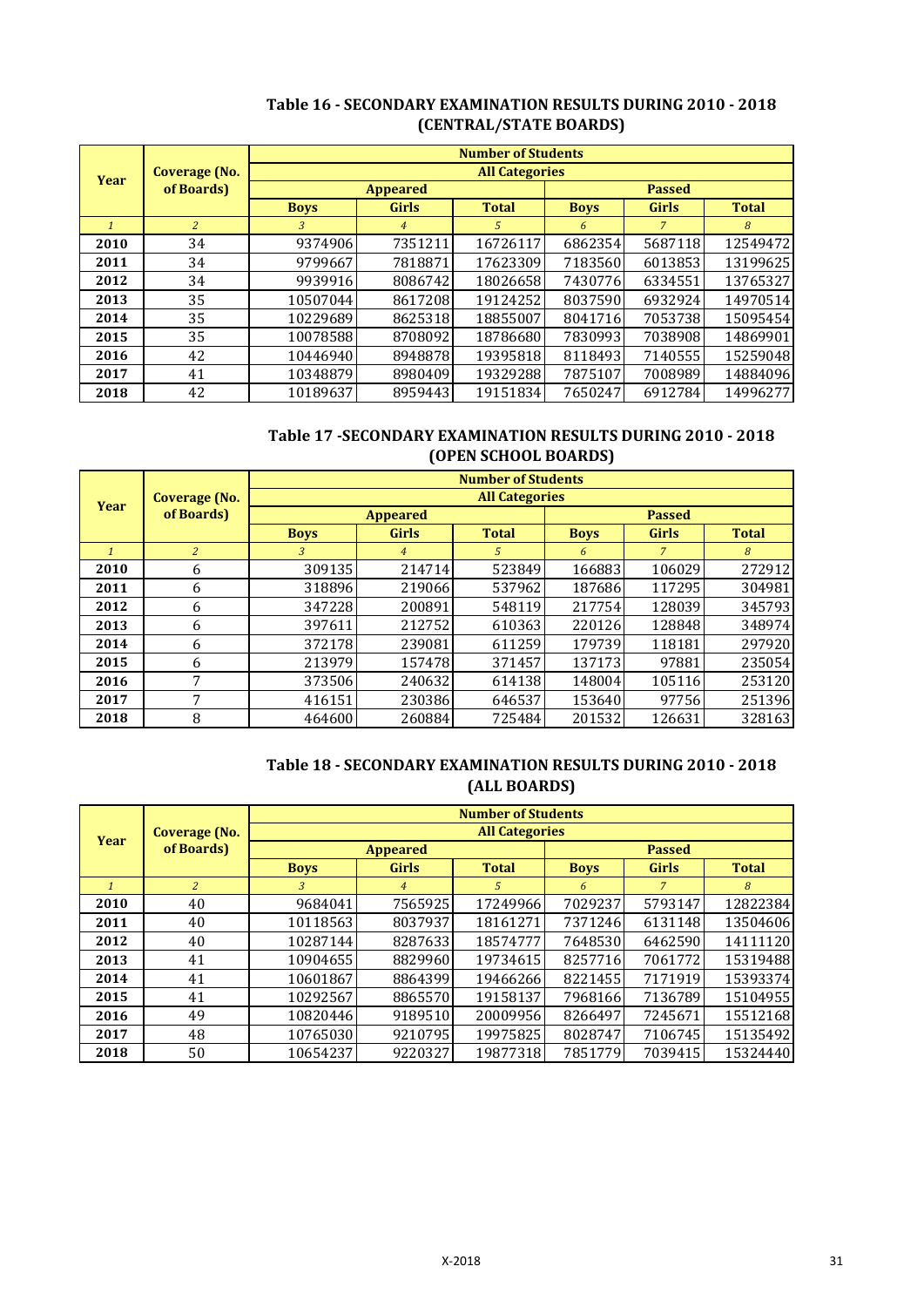|              |                |             |                 | <b>Number of Students</b> |               |              |              |  |
|--------------|----------------|-------------|-----------------|---------------------------|---------------|--------------|--------------|--|
| Year         | Coverage (No.  |             |                 | <b>Scheduled Caste</b>    |               |              |              |  |
|              | of Boards)     |             | <b>Appeared</b> |                           | <b>Passed</b> |              |              |  |
|              |                | <b>Boys</b> | <b>Girls</b>    | <b>Total</b>              | <b>Boys</b>   | <b>Girls</b> | <b>Total</b> |  |
| $\mathbf{1}$ | $\overline{2}$ | 9           | 10              | 11                        | 12            | 13           | 14           |  |
| 2010         | 34             | 1517853     | 1169643         | 2687496                   | 1020344       | 834309       | 1854653      |  |
| 2011         | 34             | 1687903     | 1379568         | 3067471                   | 1150634       | 977953       | 2128587      |  |
| 2012         | 34             | 1596559     | 1285426         | 2881985                   | 1097023       | 932159       | 2029182      |  |
| 2013         | 35             | 1765636     | 1459662         | 3225298                   | 1232058       | 1076244      | 2308302      |  |
| 2014         | 35             | 1756049     | 1485264         | 3241313                   | 1268455       | 1124169      | 2392586      |  |
| 2015         | 35             | 1728900     | 1495210         | 3224110                   | 1244282       | 1119501      | 2363783      |  |
| 2016         | 42             | 1840866     | 1590816         | 3431682                   | 1324673       | 1187053      | 2511726      |  |
| 2017         | 41             | 1821719     | 1619061         | 3440780                   | 1268786       | 1163597      | 2432383      |  |
| 2018         | 42             | 1786065     | 1595029         | 3425079                   | 1278347       | 1161297      | 2481517      |  |

# **Table 16 - SECONDARY EXAMINATION RESULTS DURING 2010 - 2018 (CENTRAL/STATE BOARDS)**

# **Table 17 -SECONDARY EXAMINATION RESULTS DURING 2010 - 2018 (OPEN SCHOOL BOARDS)**

|              |                |             |                 | <b>Number of Students</b> |               |              |              |  |
|--------------|----------------|-------------|-----------------|---------------------------|---------------|--------------|--------------|--|
| <b>Year</b>  | Coverage (No.  |             |                 | <b>Scheduled Caste</b>    |               |              |              |  |
|              | of Boards)     |             | <b>Appeared</b> |                           | <b>Passed</b> |              |              |  |
|              |                | <b>Boys</b> | <b>Girls</b>    | <b>Total</b>              | <b>Boys</b>   | <b>Girls</b> | <b>Total</b> |  |
| $\mathbf{1}$ | $\overline{2}$ | 9           | 10              | 11                        | 12            | 13           | 14           |  |
| 2010         | 6              | 44666       | 27770           | 72436                     | 23557         | 13670        | 37227        |  |
| 2011         | 6              | 54250       | 33662           | 87912                     | 30472         | 18269        | 48741        |  |
| 2012         | 6              | 56716       | 29791           | 86507                     | 35086         | 18274        | 53360        |  |
| 2013         | 6              | 60124       | 29784           | 89908                     | 33032         | 16829        | 49861        |  |
| 2014         | 6              | 52681       | 33237           | 85918                     | 26293         | 18021        | 44352        |  |
| 2015         | 6              | 33829       | 23828           | 57657                     | 22432         | 16629        | 39061        |  |
| 2016         | 7              | 117348      | 65224           | 182572                    | 47203         | 28752        | 75955        |  |
| 2017         | 7              | 62764       | 36693           | 99457                     | 22025         | 15076        | 37101        |  |
| 2018         | 8              | 75174       | 37986           | 113160                    | 30927         | 19102        | 50029        |  |

# **Table 18 - SECONDARY EXAMINATION RESULTS DURING 2010 - 2018 (ALL BOARDS)**

|              |                |             |                 | <b>Number of Students</b> |               |              |              |  |
|--------------|----------------|-------------|-----------------|---------------------------|---------------|--------------|--------------|--|
| <b>Year</b>  | Coverage (No.  |             |                 | <b>Scheduled Caste</b>    |               |              |              |  |
|              | of Boards)     |             | <b>Appeared</b> |                           | <b>Passed</b> |              |              |  |
|              |                | <b>Boys</b> | <b>Girls</b>    | <b>Total</b>              | <b>Boys</b>   | <b>Girls</b> | <b>Total</b> |  |
| $\mathbf{1}$ | $\overline{2}$ | 9           | 10              | 11                        | 12            | 13           | 14           |  |
| 2010         | 40             | 1562519     | 1197413         | 2759932                   | 1043901       | 847979       | 1891880      |  |
| 2011         | 40             | 1742153     | 1413230         | 3155383                   | 1181106       | 996222       | 2177328      |  |
| 2012         | 40             | 1653275     | 1315217         | 2968492                   | 1132109       | 950433       | 2082542      |  |
| 2013         | 41             | 1825760     | 1489446         | 3315206                   | 1265090       | 1093073      | 2358163      |  |
| 2014         | 41             | 1808730     | 1518501         | 3327231                   | 1294748       | 1142190      | 2436938      |  |
| 2015         | 41             | 1762729     | 1519038         | 3281767                   | 1266714       | 1136130      | 2402844      |  |
| 2016         | 49             | 1958214     | 1656040         | 3614254                   | 1371876       | 1215805      | 2587681      |  |
| 2017         | 48             | 1884483     | 1655754         | 3540237                   | 1290811       | 1178673      | 2469484      |  |
| 2018         | 50             | 1861239     | 1633015         | 3538239                   | 1309274       | 1180399      | 2531546      |  |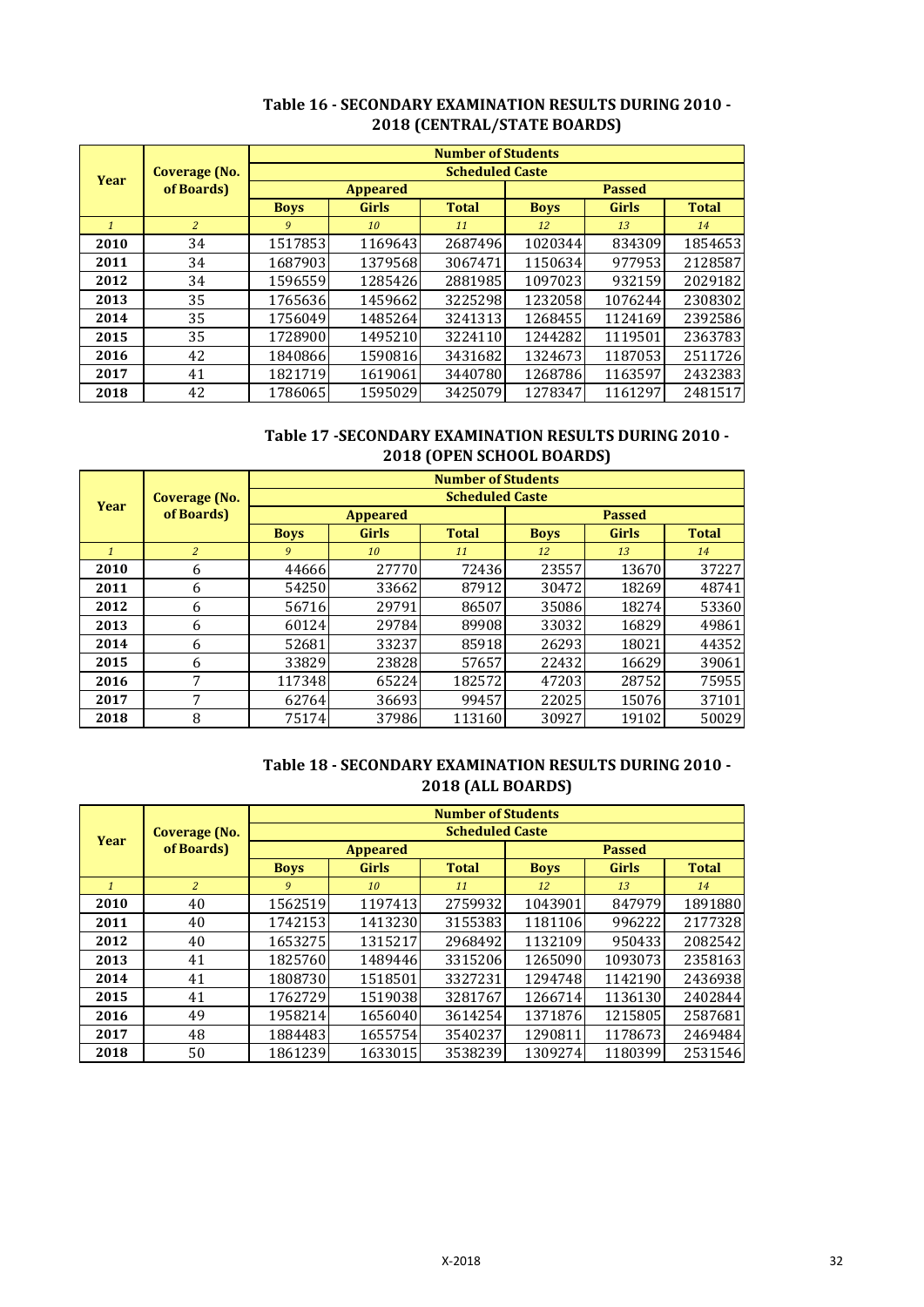| Year | Coverage (No.<br>of Boards) | <b>Number of Students</b><br><b>Scheduled Tribe</b> |                |              |             |              |              |    |
|------|-----------------------------|-----------------------------------------------------|----------------|--------------|-------------|--------------|--------------|----|
|      |                             |                                                     |                |              |             |              |              |    |
|      |                             | <b>Boys</b>                                         | <b>Girls</b>   | <b>Total</b> | <b>Boys</b> | <b>Girls</b> | <b>Total</b> |    |
|      |                             | $\mathbf{1}$                                        | $\overline{2}$ | 15           | 16          | 17           | 18           | 19 |
| 2010 | 34                          | 613490                                              | 476366         | 1089856      | 382583      | 293139       | 675722       |    |
| 2011 | 34                          | 661275                                              | 531300         | 1192575      | 415430      | 332993       | 748423       |    |
| 2012 | 34                          | 638691                                              | 547182         | 1185873      | 395747      | 334876       | 730623       |    |
| 2013 | 35                          | 745569                                              | 656963         | 1402532      | 480652      | 426303       | 906955       |    |
| 2014 | 35                          | 757751                                              | 694604         | 1452355      | 501712      | 450920       | 952632       |    |
| 2015 | 35                          | 756299                                              | 711597         | 1467896      | 491790      | 449720       | 941510       |    |
| 2016 | 42                          | 779133                                              | 734656         | 1513789      | 507673      | 476877       | 984550       |    |
| 2017 | 41                          | 760652                                              | 734458         | 1495110      | 510976      | 493145       | 1004121      |    |
| 2018 | 42                          | 746556                                              | 726811         | 1481475      | 502088      | 493657       | 1002800      |    |

# **Table 16 - SECONDARY EXAMINATION RESULTS DURING 2010 - 2018 (CENTRAL/STATE BOARDS)**

# **Table 17 -SECONDARY EXAMINATION RESULTS DURING 2010 - 2018 (OPEN SCHOOL BOARDS)**

| Year         | Coverage (No.<br>of Boards) | <b>Number of Students</b> |              |              |               |              |              |  |
|--------------|-----------------------------|---------------------------|--------------|--------------|---------------|--------------|--------------|--|
|              |                             | <b>Scheduled Tribe</b>    |              |              |               |              |              |  |
|              |                             | <b>Appeared</b>           |              |              | <b>Passed</b> |              |              |  |
|              |                             | <b>Boys</b>               | <b>Girls</b> | <b>Total</b> | <b>Boys</b>   | <b>Girls</b> | <b>Total</b> |  |
| $\mathbf{1}$ | $\overline{c}$              | 15                        | 16           | 17           | 18            | 19           | 20           |  |
| 2010         | 6                           | 29962                     | 25670        | 55632        | 14045         | 12019        | 26064        |  |
| 2011         | 6                           | 36915                     | 31149        | 68064        | 22923         | 16365        | 39288        |  |
| 2012         | 6                           | 39167                     | 28097        | 67264        | 21215         | 17900        | 39115        |  |
| 2013         | 6                           | 41501                     | 34982        | 76483        | 22331         | 19759        | 42090        |  |
| 2014         | 6                           | 43762                     | 40573        | 84335        | 20411         | 18876        | 39287        |  |
| 2015         | 6                           | 27689                     | 25193        | 53213        | 18160         | 16443        | 34603        |  |
| 2016         | 7                           | 52907                     | 38349        | 91256        | 20222         | 14997        | 35219        |  |
| 2017         | 7                           | 43692                     | 36302        | 79994        | 17229         | 15876        | 33105        |  |
| 2018         | 8                           | 44918                     | 37553        | 82471        | 20432         | 17863        | 38295        |  |

# **Table 18 - SECONDARY EXAMINATION RESULTS DURING 2010 - 2018 (ALL BOARDS)**

| Year         | Coverage (No.<br>of Boards) | <b>Number of Students</b> |              |              |               |              |              |  |
|--------------|-----------------------------|---------------------------|--------------|--------------|---------------|--------------|--------------|--|
|              |                             | <b>Scheduled Tribe</b>    |              |              |               |              |              |  |
|              |                             | <b>Appeared</b>           |              |              | <b>Passed</b> |              |              |  |
|              |                             | <b>Boys</b>               | <b>Girls</b> | <b>Total</b> | <b>Boys</b>   | <b>Girls</b> | <b>Total</b> |  |
| $\mathbf{1}$ | 2                           | 15                        | 16           | 17           | 18            | 19           | 20           |  |
| 2010         | 40                          | 643452                    | 502036       | 1145488      | 396628        | 305158       | 701786       |  |
| 2011         | 40                          | 698190                    | 562449       | 1260639      | 438353        | 349358       | 787711       |  |
| 2012         | 40                          | 677858                    | 575279       | 1253137      | 416962        | 352776       | 769738       |  |
| 2013         | 41                          | 787070                    | 691945       | 1479015      | 502983        | 446062       | 949045       |  |
| 2014         | 41                          | 801513                    | 735177       | 1536690      | 522123        | 469796       | 991919       |  |
| 2015         | 41                          | 783988                    | 736790       | 1521109      | 509950        | 466163       | 976113       |  |
| 2016         | 49                          | 832040                    | 773005       | 1605045      | 527895        | 491874       | 1019769      |  |
| 2017         | 48                          | 804344                    | 770760       | 1575104      | 528205        | 509021       | 1037226      |  |
| 2018         | 50                          | 791474                    | 764364       | 1563946      | 522520        | 511520       | 1041095      |  |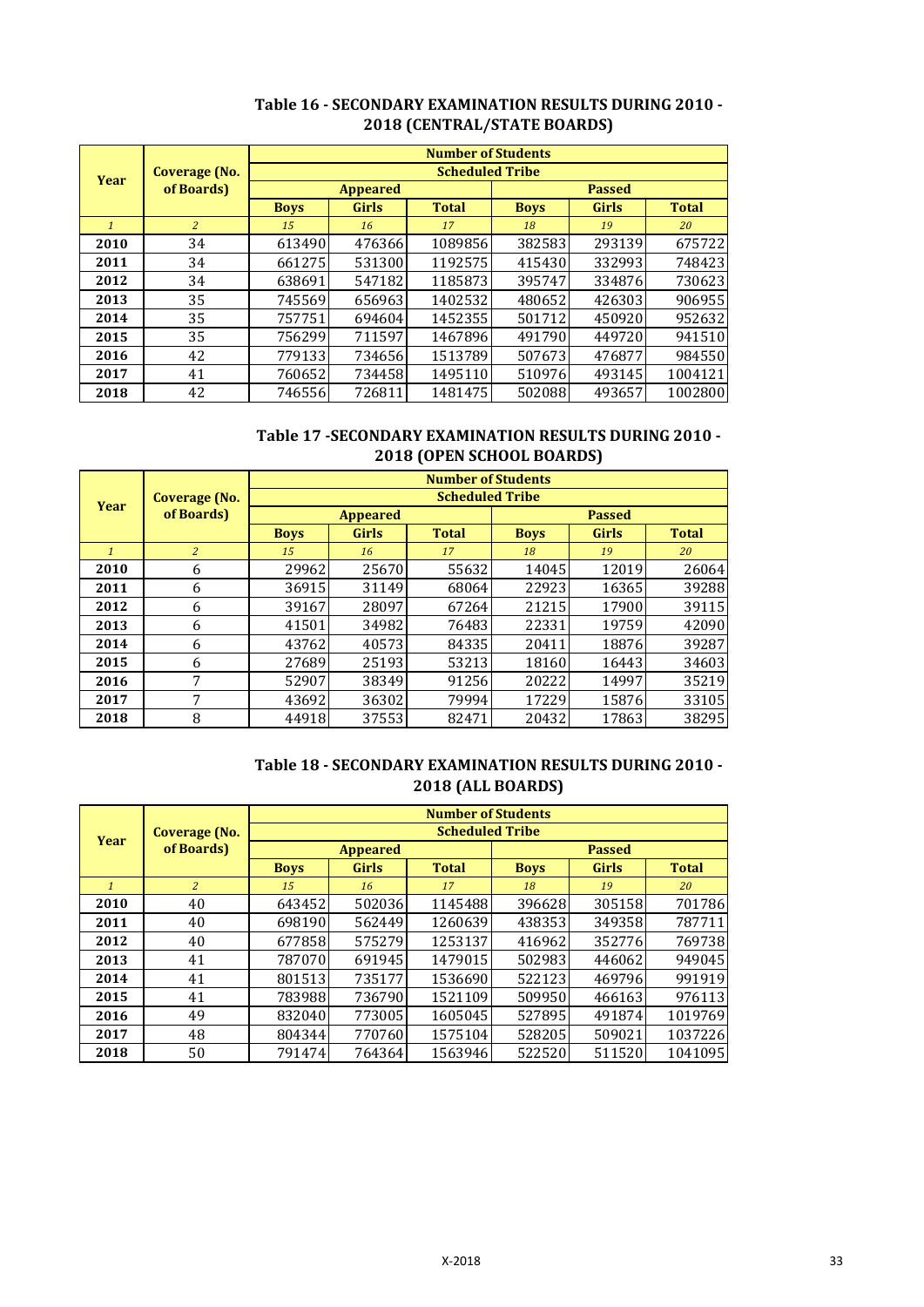PART - II

# RESULTS OF HIGHER SECONDARY EXAMINATION - 2018 (Tables & Statements)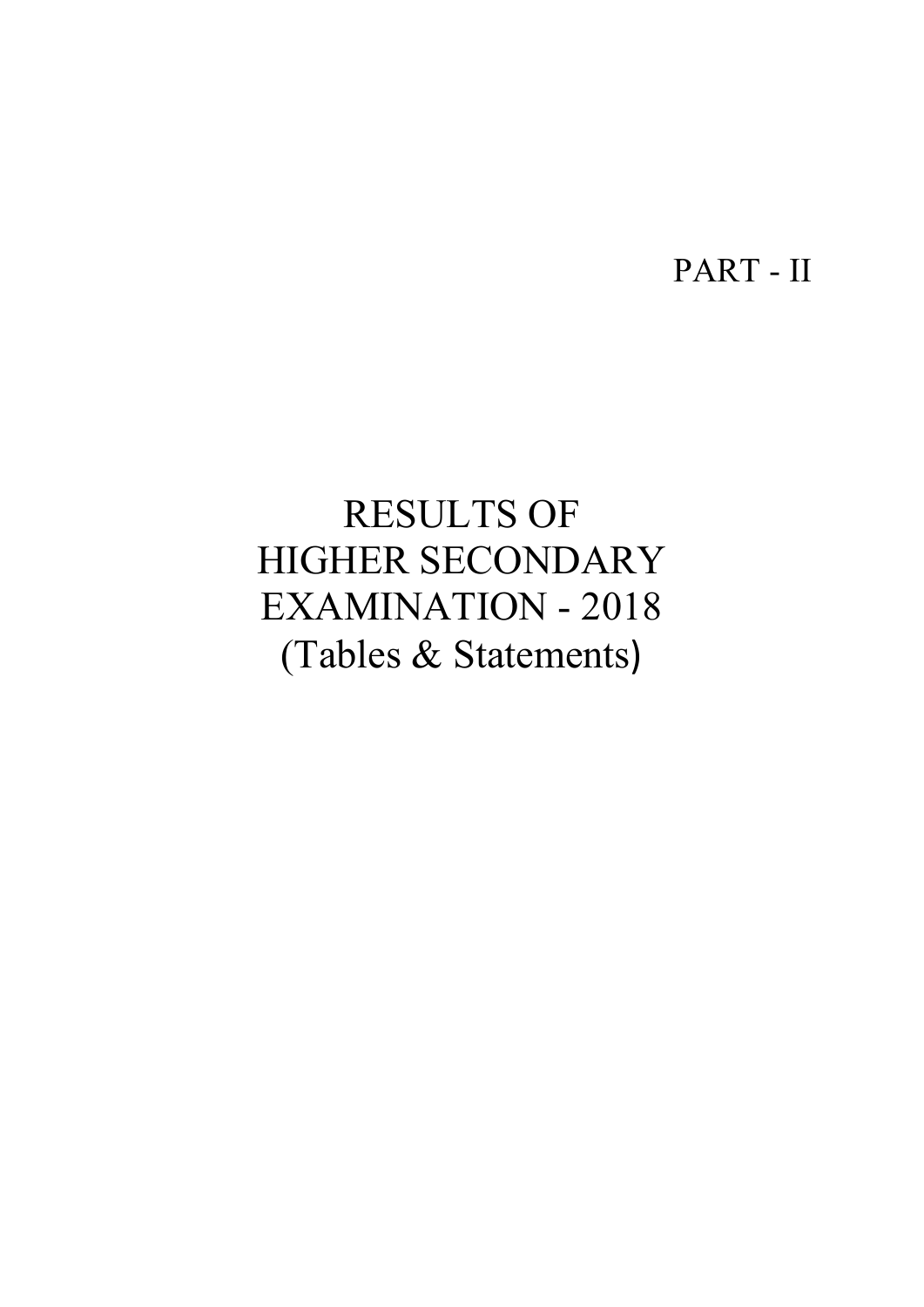### **Table 1- Annual and Supplementary Examination Results - Regular Students - All Categories (All schools affiliated under these Boards provide formal schooling )**

|                 |                                                                      |                |                 |                |             |                | <b>Number of Students</b> |             |                      |              |             |                                   |              |             |           |              |
|-----------------|----------------------------------------------------------------------|----------------|-----------------|----------------|-------------|----------------|---------------------------|-------------|----------------------|--------------|-------------|-----------------------------------|--------------|-------------|-----------|--------------|
| Sl. No.         | <b>Name of the Board</b>                                             |                | <b>Appeared</b> |                |             |                |                           |             | <b>Passed</b>        |              |             |                                   |              |             | Pass %age |              |
|                 |                                                                      |                |                 |                |             | <b>Annual</b>  |                           |             | <b>Supplementary</b> |              |             | <b>Annual &amp; Supplementary</b> |              |             |           |              |
|                 |                                                                      | <b>Boys</b>    | <b>Girls</b>    | <b>Total</b>   | <b>Boys</b> | <b>Girls</b>   | <b>Total</b>              | <b>Boys</b> | <b>Girls</b>         | <b>Total</b> | <b>Boys</b> | <b>Girls</b>                      | <b>Total</b> | <b>Boys</b> | Girls     | <b>Total</b> |
| $\mathcal{I}$   |                                                                      | $\overline{3}$ | $\overline{4}$  | $\overline{5}$ | 6           | $\overline{7}$ | $\overline{8}$            | 9           | 10                   | 11           | 12          | 13                                | 14           | 15          | 16        | 17           |
| $\mathbf{1}$    | Central Board of Secondary Education<br>New Delhi                    | 609020         | 468845          | 1077865        | 490427      | 418907         | 909334                    | 22182       | 12479                | 34661        | 512609      | 431386                            | 943995       | 84.17%      | 92.01%    | 87.58%       |
| 2               | Council for the Indian School<br>Certificate Examinations, New Delhi | 41541          | 37387           | 78928          | 39670       | 36579          | 76249                     |             |                      |              | 39670       | 36579                             | 76249        | 95.50%      | 97.84%    | 96.61%       |
| 3               | Andhra Pradesh, Board of<br><b>Intermediate Education</b>            | 233569         | 237070          | 470639         | 161185      | 182289         | 343474                    |             |                      |              | 161185      | 182289                            | 343474       | 69.01%      | 76.89%    | 72.98%       |
| 4               | Telangana State Board of Intermediate<br>Education                   | 209280         | 220112          | 429392         | 127445      | 161200         | 288645                    | 27318       | 21815                | 49133        | 154763      | 183015                            | 337778       | 73.95%      | 83.15%    | 78.66%       |
| 5               | Assam Higher Secondary Education<br>Council                          | 108039         | 108574          | 216613         | 87121       | 89539          | 176660                    |             |                      |              | 87121       | 89539                             | 176660       | 80.64%      | 82.47%    | 81.56%       |
| 6               | Banasthali Vidyapith, Rajasthan                                      | 22             | 567             | 589            | 22          | 561            | 583                       |             |                      |              | 22          | 561                               | 583          | 100.00%     | 98.94%    | 98.98%       |
| $7\overline{ }$ | Bihar School Examination Board.<br>Patna                             | 702122         | 474412          | 1176534        | 250292      | 190262         | 440554                    | 100819      | 71796                | 172615       | 351111      | 262058                            | 613169       | 50.01%      | 55.24%    | 52.12%       |
| 8               | Bihar State Madrasa Education Board,<br>Vidyapati Marg, Patna        | 13774          | 27514           | 41288          | 13210       | 26448          | 39658                     |             |                      |              | 13210       | 26448                             | 39658        | 95.91%      | 96.13%    | 96.05%       |
| 9               | Bihar Sanskrit Shiksha Board, Patna                                  | 6361           | 6387            | 12748          | 4507        | 4746           | 9253                      |             |                      |              | 4507        | 4746                              | 9253         | 70.85%      | 74.31%    | 72.58%       |
| 10              | Chhattisgarh Board of Secondary<br>Education                         | 124204         | 134430          | 258634         | 95222       | 108583         | 203805                    | 5513        | 7021                 | 12534        | 100735      | 115604                            | 216339       | 81.10%      | 86.00%    | 83.65%       |
| 11              | Chhattisgarh Madarsa Board, Raipur                                   |                |                 |                |             |                |                           |             |                      |              |             |                                   |              |             |           |              |
| 12              | Chhatisgarh Sanskriti Vidya<br>Mandalam, Raipur                      | 304            | 298             | 602            | 270         | 260            | 530                       | 17          | 8                    | 25           | 287         | 268                               | 555          | 94.41%      | 89.93%    | 92.19%       |
| 13              | Goa Board of Secondary & Higher<br><b>Secondary Education</b>        | 8307           | 9368            | 17675          | 6943        | 8323           | 15266                     | 548         | 496                  | 1044         | 7491        | 8819                              | 16310        | 90.18%      | 94.14%    | 92.28%       |
| 14              | Gujarat Secondary & Higher<br><b>Secondary Education Board</b>       | 260973         | 209722          | 470695         | 172955      | 156836         | 329791                    | 11806       | 10441                | 22247        | 184761      | 167277                            | 352038       | 70.80%      | 79.76%    | 74.79%       |
| 15              | Board of School Education Haryana                                    | 126815         | 99121           | 225936         | 72877       | 72457          | 145334                    | 8185        | 6222                 | 14407        | 81062       | 78679                             | 159741       | 63.92%      | 79.38%    | 70.70%       |
| 16              | H.P. Board of School Education                                       | 50902          | 46372           | 97274          | 34326       | 34757          | 69083                     | 5681        | 4488                 | 10169        | 40007       | 39245                             | 79252        | 78.60%      | 84.63%    | 81.47%       |
| 17              | The Jammu & Kashmir State Board of<br><b>School Education</b>        | 64247          | 58720           | 122967         | 32599       | 32892          | 65491                     |             |                      |              | 32599       | 32892                             | 65491        | 50.74%      | 56.01%    | 53.26%       |
| 18              | Jharkhand Academic Council, Ranchi                                   | 135026         | 131452          | 266478         | 86021       | 95647          | 181668                    | 11549       | 11939                | 23488        | 97570       | 107586                            | 205156       | 72.26%      | 81.84%    | 76.99%       |
| 19              | Department of Pre-University<br>Education, Karnataka                 | 250324         | 284169          | 534493         | 156971      | 208329         | 365300                    | 21789       | 20235                | 42024        | 178760      | 228564                            | 407324       | 71.41%      | 80.43%    | 76.21%       |
| 20              | Kerala Higher Secondary Board                                        | 173072         | 197636          | 370708         | 132327      | 178751         | 311078                    | 5419        | 3115                 | 8534         | 137746      | 181866                            | 319612       | 79.59%      | 92.02%    | 86.22%       |
| 21              | Maharashtra State Board of Secondary<br>& Higher Secondary Education | 794464         | 633816          | 1428280        | 660216      | 580379         | 1240595                   | 14284       | 6575                 | 20859        | 674500      | 586954                            | 1261454      | 84.90%      | 92.61%    | 88.32%       |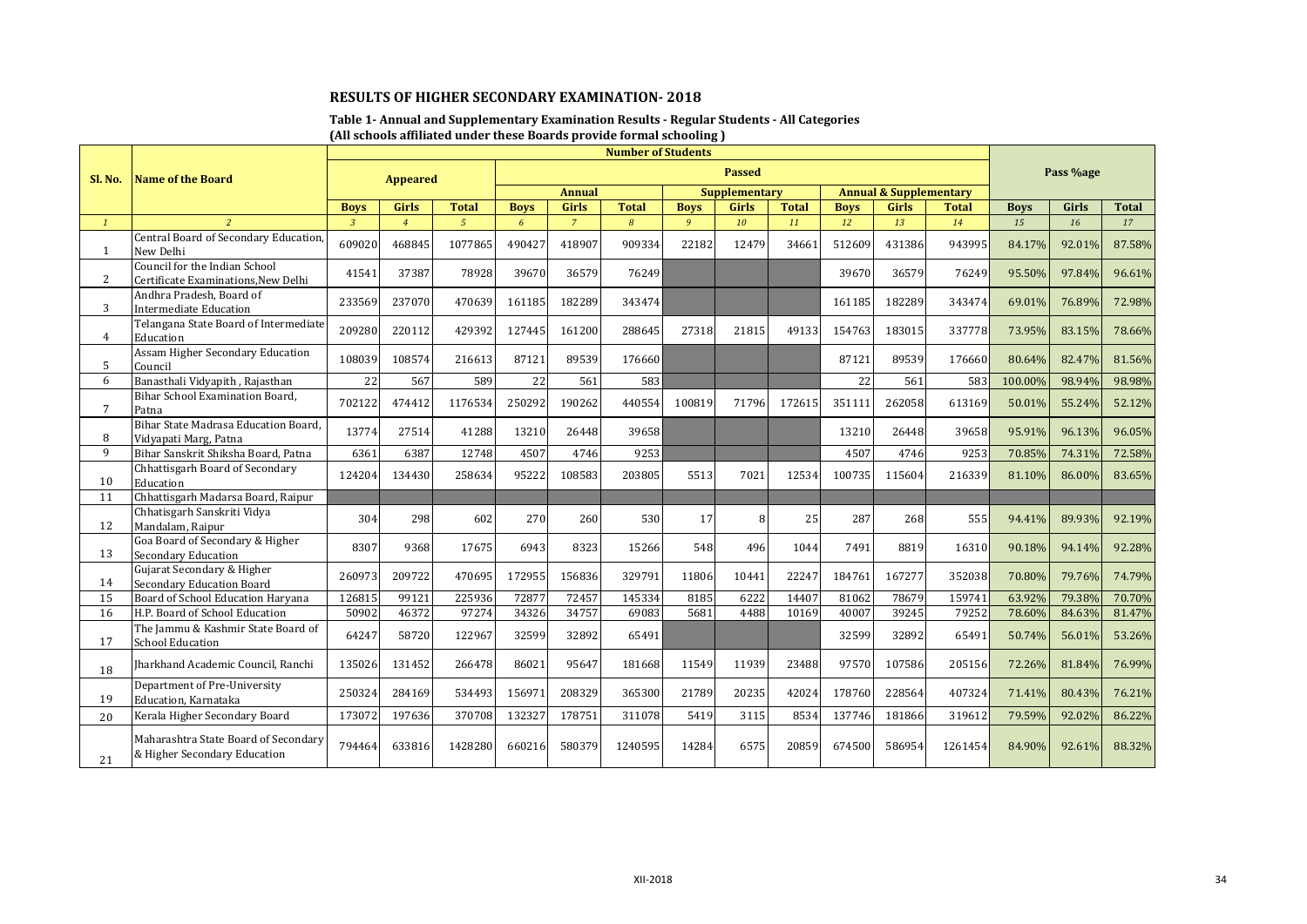#### **Table 1- Annual and Supplementary Examination Results - Regular Students - All Categories (All schools affiliated under these Boards provide formal schooling )**

|              |                                                                          |                |                 |                                          |             |                | <b>Number of Students</b> |                |                      |                |                        |                                   |              |             |           |              |
|--------------|--------------------------------------------------------------------------|----------------|-----------------|------------------------------------------|-------------|----------------|---------------------------|----------------|----------------------|----------------|------------------------|-----------------------------------|--------------|-------------|-----------|--------------|
| Sl. No.      | <b>Name of the Board</b>                                                 |                | <b>Appeared</b> |                                          |             |                |                           |                | <b>Passed</b>        |                |                        |                                   |              |             | Pass %age |              |
|              |                                                                          |                |                 |                                          |             | <b>Annual</b>  |                           |                | <b>Supplementary</b> |                |                        | <b>Annual &amp; Supplementary</b> |              |             |           |              |
|              |                                                                          | <b>Boys</b>    | <b>Girls</b>    | <b>Total</b>                             | <b>Boys</b> | <b>Girls</b>   | <b>Total</b>              | <b>Boys</b>    | <b>Girls</b>         | <b>Total</b>   | <b>Boys</b>            | <b>Girls</b>                      | <b>Total</b> | <b>Boys</b> | Girls     | <b>Total</b> |
| $\mathbf{1}$ | 2                                                                        | $\overline{3}$ | $\overline{4}$  | $\overline{5}$                           | 6           | $\overline{7}$ | $\mathcal{B}$             | $\overline{9}$ | 10                   | 11             | 12                     | 13                                | 14           | 15          | 16        | 17           |
| 22           | Board of Secondary Education,<br>Madhya Pradesh                          | 319129         | 276182          | 595311                                   | 205520      | 199783         | 405303                    | 27944          | 25713                | 53657          | 233464                 | 225496                            | 458960       | 73.16%      | 81.65%    | 77.10%       |
| 23           | Council of Higher Secondary<br><b>Education</b> , Manipur                | 13097          | 12356           | 25453                                    | 9117        | 8706           | 17823                     | 1590           | 1644                 | 3234           | 10707                  | 10350                             | 21057        | 81.75%      | 83.76%    | 82.73%       |
| 24           | Meghalaya Board of School Education                                      | 10977          | 13017           | 23994                                    | 8482        | 10940          | 19422                     |                |                      |                | 8482                   | 10940                             | 19422        | 77.27%      | 84.04%    | 80.95%       |
| 25           | Mizoram Board of School Education                                        | 5375           | 5784            | 11159                                    | 4404        | 4735           | 9139                      | 49             | 57                   | 106            | 4453                   | 4792                              | 9245         | 82.85%      | 82.85%    | 82.85%       |
| 26           | Nagaland Board of School Education                                       | 6211           | 7026            | 13237                                    | 4840        | 5995           | 10835                     |                |                      |                | 4840                   | 5995                              | 10835        | 77.93%      | 85.33%    | 81.85%       |
| 27           | <b>Council of Higher Secondary</b><br>Education. Odisha                  |                |                 | 360252                                   | 121814      | 134182         | 255996                    |                |                      |                | 121814                 | 134182                            | 255996       |             |           | 71.06%       |
| 28           | Punjab School Education Board                                            | 167260         | 131168          | 298428                                   | 98781       | 101405         | 200186                    | 17924          | 10586                | 28510          | 116705                 | 111991                            | 228696       | 69.77%      | 85.38%    | 76.63%       |
| 29           | Board of Secondary Education,<br>Rajasthan                               | 470899         | 328975          | 799874                                   | 412475      | 303726         | 716201                    | 12127          | 7746                 | 19873          | 424602                 | 311472                            | 736074       | 90.17%      | 94.68%    | 92.02%       |
| 30           | State Board of School Educaiton Tamil<br>Nadu                            | 400179         | 460255          | 860434                                   | 350936      | 433145         | 784081                    |                |                      |                | 350936                 | 433145                            | 784081       | 87.69%      | 94.11%    | 91.13%       |
| 31           | Tripura Board of Secondary Education                                     | 13147          | 11733           | 24880                                    | 9184        | 8936           | 18120                     | 191            | 180                  | 371            | 9375                   | 9116                              | 18491        | 71.31%      | 77.70%    | 74.32%       |
| 32           | Madhyamik Shiksha Parishad Uttar<br>Pradesh                              |                | 1350495 1155394 | 2505889                                  | 906154      | 904426         | 1810580                   |                |                      |                | 906154                 | 904426                            | 1810580      | 67.10%      | 78.28%    | 72.25%       |
| 33           | <b>Uttarakhand Board of School</b><br>Education                          | 60213          | 62995           | 123208                                   | 46501       | 52896          | 99397                     |                |                      |                | 46501                  | 52896                             | 99397        | 77.23%      | 83.97%    | 80.67%       |
| 34           | West Bengal council of Higher<br><b>Secondary Education</b>              | 347654         | 396921          | 744575                                   | 296288      | 327311         | 623599                    |                |                      |                | 296288                 | 327311                            | 623599       | 85.22%      | 82.46%    | 83.75%       |
| 35           | West Bengal Board of Madrasah<br>Education                               | 2152           | 1560            | 3712                                     | 1964        | 1203           | 3167                      |                |                      |                | 1964                   | 1203                              | 3167         | 91.26%      | 77.12%    | 85.32%       |
| 36           | Aligarh Muslim University Board of<br>Secondary & Sr.Secondary Education | 1458           | 1154            | 2612                                     | 1282        | 1125           | 2407                      | 76             | 17                   | 93             | 1358                   | 1142                              | 2500         | 93.14%      | 98.96%    | 95.71%       |
| 37           | Maharshi Patanjali Sanskrit<br>Sansthan, Bhopal (Madhya Pradesh)         | 783            | 224             | 1007                                     | 508         | 121            | 629                       |                |                      |                | 508                    | 121                               | 629          | 64.88%      | 54.02%    | 62.46%       |
| 38           | Rashtriya Sanskrit Sansthan New<br>Delhi                                 | 842            | 491             | 1333                                     | 821         | 482            | 1303                      |                |                      |                | 821                    | 482                               | 1303         | 97.51%      | 98.17%    | 97.75%       |
| 39           | U.P. Dayalbag Education Institute                                        | 133            | 159             | 292                                      | 130         | 154            | 284                       | $\overline{1}$ | $\overline{2}$       | $\overline{3}$ | 131                    | 156                               | 287          | 98.50%      | 98.11%    | 98.29%       |
| 40           | <b>UP</b> Madhyamik sanskrit Shiksha<br>Parishad@                        | 8699           | 4583            | 13282                                    | 8328        | 4251           | 12579                     |                |                      |                | 8328                   | 4251                              | 12579        | 95.74%      | 92.76%    | 94.71%       |
| 41           | Uttarakhand Sanskriti Shiksha<br>Parishad                                | 776            | 53              | 829                                      | 753         | 49             | 802                       |                |                      |                | 753                    | 49                                | 802          | 97.04%      | 92.45%    | 96.74%       |
|              | <b>Total</b>                                                             |                |                 | 7091845 6256002 13708099 5112888 5091316 |             |                | 10204204                  | 295012         | 222575               |                | 517587 5407900 5313891 |                                   | 10721791     | 76.26%      | 84.94%    | 78.22%       |

*Black cell indicates that either system does not exist or information is not available.*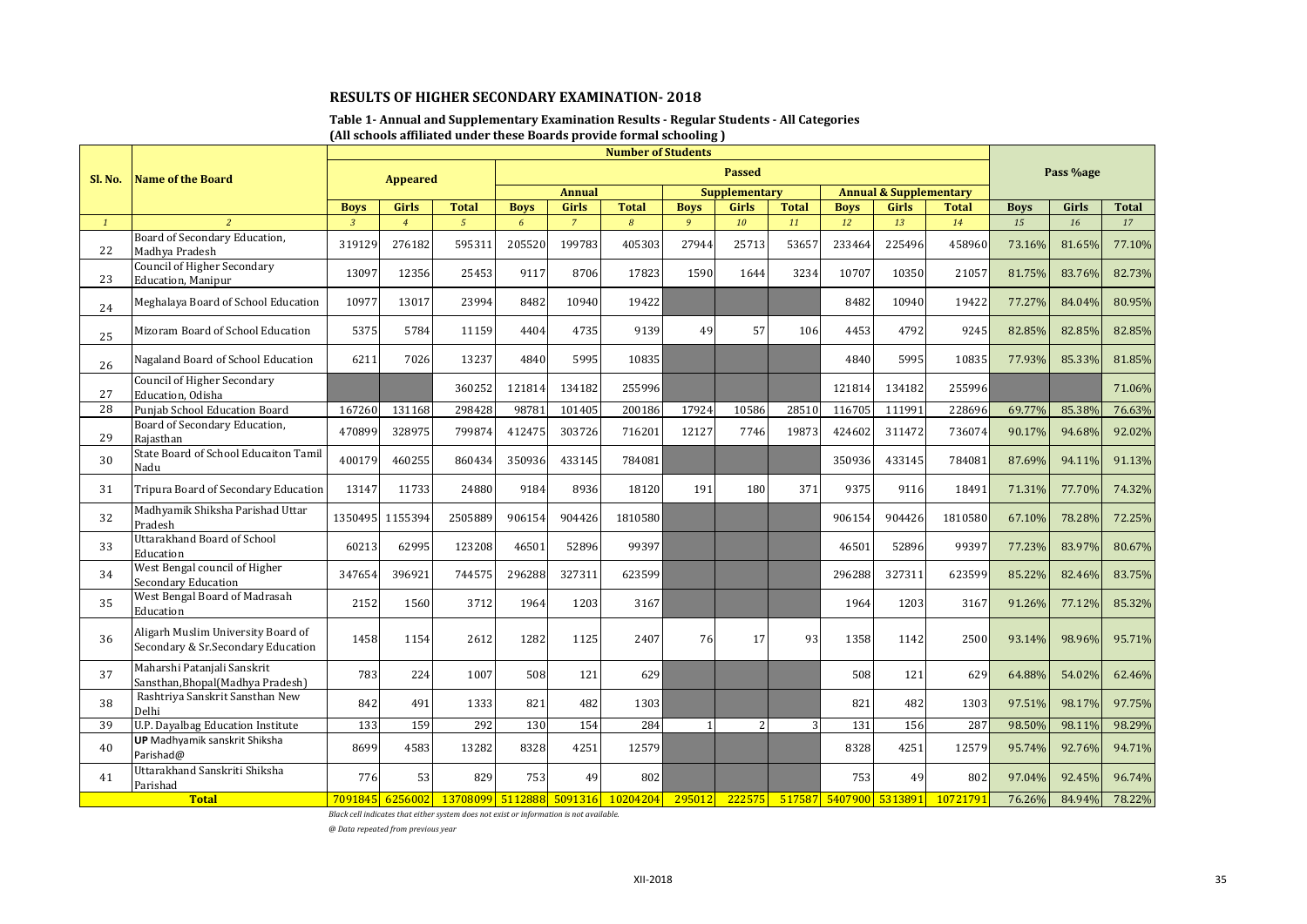## **Table 2 -Annual and Supplementary Examination Results - Private Students - All Categories**

|              |                                                                      |                |                 |                |             |                | <b>Number of Students</b> |             |                      |              |             |                                   |              |             |           |              |
|--------------|----------------------------------------------------------------------|----------------|-----------------|----------------|-------------|----------------|---------------------------|-------------|----------------------|--------------|-------------|-----------------------------------|--------------|-------------|-----------|--------------|
| Sl. No.      | <b>Name of the Board</b>                                             |                | <b>Appeared</b> |                |             |                |                           |             | <b>Passed</b>        |              |             |                                   |              |             | Pass %age |              |
|              |                                                                      |                |                 |                |             | <b>Annual</b>  |                           |             | <b>Supplementary</b> |              |             | <b>Annual &amp; Supplementary</b> |              |             |           |              |
|              |                                                                      | <b>Boys</b>    | <b>Girls</b>    | <b>Total</b>   | <b>Boys</b> | <b>Girls</b>   | <b>Total</b>              | <b>Boys</b> | <b>Girls</b>         | <b>Total</b> | <b>Boys</b> | <b>Girls</b>                      | <b>Total</b> | <b>Boys</b> | Girls     | <b>Total</b> |
| $\mathbf{1}$ |                                                                      | $\overline{3}$ | $\overline{4}$  | $\mathfrak{s}$ | 6           | $\overline{7}$ | $\overline{8}$            | 9           | 10                   | 11           | 12          | 13                                | 14           | 15          | 16        | 17           |
| 1            | Central Board of Secondary Education,<br>New Delhi                   | 19699          | 9208            | 28907          | 6181        | 3248           | 9429                      | 1560        | 844                  | 2404         | 7741        | 4092                              | 11833        | 39.30%      | 44.44%    | 40.93%       |
| 2            | Council for the Indian School<br>Certificate Examinations, New Delhi | 1509           | 443             | 1952           | 1232        | 365            | 1597                      |             |                      |              | 1232        | 365                               | 1597         | 81.64%      | 82.39%    | 81.81%       |
| 3            | Andhra Pradesh, Board of<br><b>Intermediate Education</b>            | 28854          | 17576           | 46430          | 7862        | 5635           | 13497                     |             |                      |              | 7862        | 5635                              | 13497        | 27.25%      | 32.06%    | 29.07%       |
| $4^{\circ}$  | Telangana State Board of Intermediate<br>Education                   | 50109          | 28861           | 78970          | 11865       | 8738           | 20603                     | 7882        | 4467                 | 12349        | 19747       | 13205                             | 32952        | 39.41%      | 45.75%    | 41.73%       |
| 5            | Assam Higher Secondary Education<br>Council                          | 20360          | 13943           | 34303          | 10063       | 6834           | 16897                     |             |                      |              | 10063       | 6834                              | 16897        | 49.43%      | 49.01%    | 49.26%       |
| 6            | Banasthali Vidyapith, Rajasthan                                      |                |                 |                |             |                |                           |             |                      |              |             |                                   |              |             |           |              |
| 7            | Bihar School Examination Board,<br>Patna                             | 7094           | 8242            | 15336          | 4440        | 4830           | 9270                      |             |                      |              | 4440        | 4830                              | 9270         | 62.59%      | 58.60%    | 60.45%       |
| 8            | Bihar State Madrasa Education Board.<br>Vidyapati Marg, Patna        | 841            | 1357            | 2198           | 814         | 1299           | 2113                      |             |                      |              | 814         | 1299                              | 2113         | 96.79%      | 95.73%    | 96.13%       |
| 9            | Bihar Sanskrit Shiksha Board, Patna                                  |                |                 |                |             |                |                           |             |                      |              |             |                                   |              |             |           |              |
| 10           | Chhattisgarh Board of Secondary<br>Education                         | 6610           | 4202            | 10812          | 2340        | 1712           | 4052                      | 1831        | 1566                 | 3397         | 4171        | 3278                              | 7449         | 63.10%      | 78.01%    | 68.90%       |
| 11           | Chhattisgarh Madarsa Board, Raipur                                   | 43             | 60              | 103            | 25          | 43             | 68                        |             |                      |              | 25          | 43                                | 68           | 58.14%      | 71.67%    | 66.02%       |
| 12           | Chhatisgarh Sanskriti Vidya<br>Mandalam, Raipur                      | 12             | $7\overline{ }$ | 19             | 12          |                | 19                        |             |                      |              | 12          | 7                                 | 19           | 100.00%     | 100.00%   | 100.00%      |
| 13           | Goa Board of Secondary & Higher<br><b>Secondary Education</b>        | 403            | 285             | 688            | 170         | 145            | 315                       | 48          | 38                   | 86           | 218         | 183                               | 401          | 54.09%      | 64.21%    | 58.28%       |
| 14           | Gujarat Secondary & Higher<br><b>Secondary Education Board</b>       | 29767          | 14190           | 43957          | 5396        | 4749           | 10145                     | 1816        | 1313                 | 3129         | 7212        | 6062                              | 13274        | 24.23%      | 42.72%    | 30.20%       |
| 15           | Board of School Education Haryana                                    |                |                 |                |             |                |                           |             |                      |              |             |                                   |              |             |           |              |
| 16           | H.P. Board of School Education                                       |                |                 |                |             |                |                           |             |                      |              |             |                                   |              |             |           |              |
| 17           | The Jammu & Kashmir State Board of<br><b>School Education</b>        | 65662          | 45791           | 111453         | 16863       | 12993          | 29856                     |             |                      |              | 16863       | 12993                             | 29856        | 25.68%      | 28.37%    | 26.79%       |
| 18           | Iharkhand Academic Council, Ranchi                                   | 31209          | 16987           | 48196          | 14890       | 8780           | 23670                     | 3754        | 2211                 | 5965         | 18644       | 10991                             | 29635        | 59.74%      | 64.70%    | 61.49%       |
| 19           | Department of Pre-University<br>Education, Karnataka                 | 99274          | 51964           | 151238         | 26059       | 17425          | 43484                     | 13384       | 8426                 | 21810        | 39443       | 25851                             | 65294        | 39.73%      | 49.75%    | 43.17%       |
| 20           | Kerala Higher Secondary Board                                        | 42019          | 25937           | 67956          | 11937       | 13624          | 25561                     | 1490        | 1400                 | 2890         | 13427       | 15024                             | 28451        | 31.95%      | 57.92%    | 41.87%       |
| 21           | Maharashtra State Board of Secondary<br>& Higher Secondary Education | 34786          | 14727           | 49513          | 22781       | 10765          | 33546                     | 939         | 334                  | 1273         | 23720       | 11099                             | 34819        | 68.19%      | 75.36%    | 70.32%       |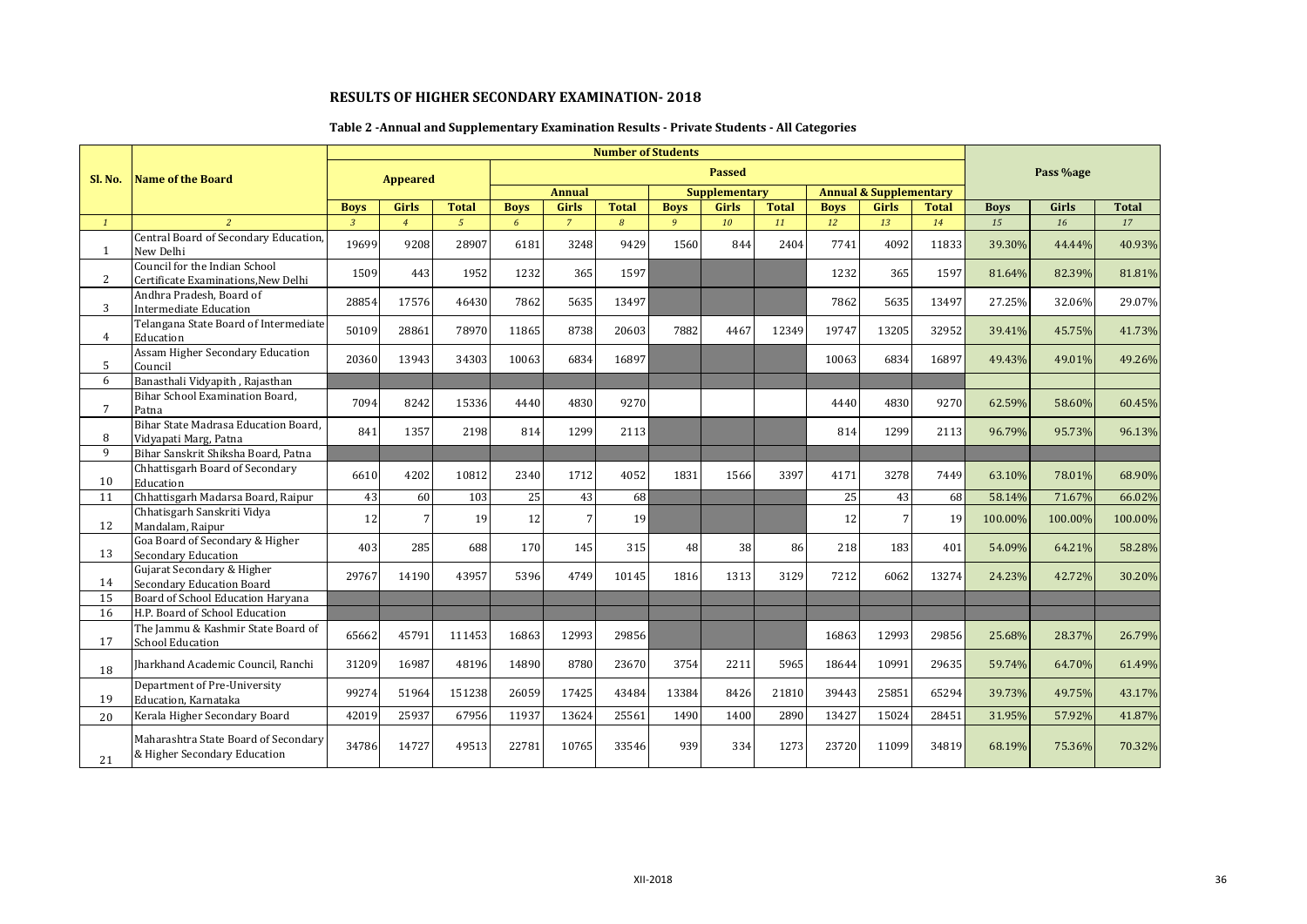## **Table 2 -Annual and Supplementary Examination Results - Private Students - All Categories**

|                 |                                                                          |                |                 |                |             |                | <b>Number of Students</b> |                |                          |                |             |                                   |              |             |           |              |
|-----------------|--------------------------------------------------------------------------|----------------|-----------------|----------------|-------------|----------------|---------------------------|----------------|--------------------------|----------------|-------------|-----------------------------------|--------------|-------------|-----------|--------------|
| Sl. No.         | <b>Name of the Board</b>                                                 |                | <b>Appeared</b> |                |             |                |                           |                | <b>Passed</b>            |                |             |                                   |              |             | Pass %age |              |
|                 |                                                                          |                |                 |                |             | <b>Annual</b>  |                           |                | <b>Supplementary</b>     |                |             | <b>Annual &amp; Supplementary</b> |              |             |           |              |
|                 |                                                                          | <b>Boys</b>    | Girls           | <b>Total</b>   | <b>Boys</b> | Girls          | <b>Total</b>              | <b>Boys</b>    | <b>Girls</b>             | <b>Total</b>   | <b>Boys</b> | <b>Girls</b>                      | <b>Total</b> | <b>Boys</b> | Girls     | <b>Total</b> |
| $\mathbf{1}$    | $\overline{2}$                                                           | $\overline{3}$ | $\overline{4}$  | $\overline{5}$ | 6           | $\overline{7}$ | 8                         | $\overline{9}$ | 10                       | 11             | 12          | 13                                | 14           | 15          | 16        | 17           |
| 22              | Board of Secondary Education,<br>Madhya Pradesh                          | 92802          | 55854           | 148656         | 24529       | 16370          | 40899                     | 9053           | 6348                     | 15401          | 33582       | 22718                             | 56300        | 36.19%      | 40.67%    | 37.87%       |
| 23              | Council of Higher Secondary<br><b>Education</b> , Manipur                | 1192           | 932             | 2124           | 439         | 327            | 766                       | 175            | 150                      | 325            | 614         | 477                               | 1091         | 51.51%      | 51.18%    | 51.37%       |
| 24              | Meghalaya Board of School Education                                      | 2419           | 2450            | 4869           | 1047        | 1384           | 2431                      |                |                          |                | 1047        | 1384                              | 2431         | 43.28%      | 56.49%    | 49.93%       |
| 25              | Mizoram Board of School Education                                        | 174            | 88              | 262            | 74          | 51             | 125                       | 3              |                          | 3              | 77          | 51                                | 128          | 44.25%      | 57.95%    | 48.85%       |
| 26              | Nagaland Board of School Education                                       | 1196           | 848             | 2044           | 379         | 295            | 674                       |                |                          |                | 379         | 295                               | 674          | 31.69%      | 34.79%    | 32.97%       |
| 27              | <b>Council of Higher Secondary</b><br>Education. Odisha                  |                |                 |                |             |                |                           |                |                          |                |             |                                   |              |             |           |              |
| $\overline{28}$ | Punjab School Education Board                                            | 27593          | 14881           | 42474          | 17924       | 10586          | 28510                     |                |                          |                | 17924       | 10586                             | 28510        | 64.96%      | 71.14%    | 67.12%       |
| 29              | Board of Secondary Education,<br>Rajasthan                               | 9796           | 4054            | 13850          | 2921        | 1179           | 4100                      | 274            | 311                      | 585            | 3195        | 1490                              | 4685         | 32.62%      | 36.75%    | 33.83%       |
| 30              | State Board of School Educaiton Tamil<br>Nadu                            | 21469          | 14093           | 35562          | 3484        | 4087           | 7571                      |                |                          |                | 3484        | 4087                              | 7571         | 16.23%      | 29.00%    | 21.29%       |
| 31              | Tripura Board of Secondary Education                                     | 236            | 248             | 484            | 116         | 165            | 281                       | 2              | $\overline{\mathcal{L}}$ | $\overline{4}$ | 118         | 167                               | 285          | 50.00%      | 67.34%    | 58.88%       |
| 32              | Madhyamik Shiksha Parishad Uttar<br>Pradesh                              | 62024          | 36180           | 98204          | 45252       | 30218          | 75470                     |                |                          |                | 45252       | 30218                             | 75470        | 72.96%      | 83.52%    | 76.85%       |
| 33              | <b>Uttarakhand Board of School</b><br>Education                          | 4189           | 2696            | 6885           | 1830        | 1524           | 3354                      |                |                          |                | 1830        | 1524                              | 3354         | 43.69%      | 56.53%    | 48.71%       |
| 34              | West Bengal council of Higher<br><b>Secondary Education</b>              | 27686          | 32634           | 60320          | 18597       | 21320          | 39917                     |                |                          |                | 18597       | 21320                             | 39917        | 67.17%      | 65.33%    | 66.18%       |
| 35              | West Bengal Board of Madrasah<br>Education                               |                |                 |                |             |                |                           |                |                          |                |             |                                   |              |             |           |              |
| 36              | Aligarh Muslim University Board of<br>Secondary & Sr.Secondary Education | 189            | 237             | 426            | 120         | 198            | 318                       | 11             | <b>16</b>                | 27             | 131         | 214                               | 345          | 69.31%      | 90.30%    | 80.99%       |
| 37              | Maharshi Patanjali Sanskrit<br>Sansthan, Bhopal (Madhya Pradesh)         |                |                 |                |             |                |                           |                |                          |                |             |                                   |              |             |           |              |
| 38              | Rashtriya Sanskrit Sansthan New<br>Delhi                                 |                |                 |                |             |                |                           |                |                          |                |             |                                   |              |             |           |              |
| 39              | <b>U.P. Dayalbag Education Institute</b>                                 |                |                 |                |             |                |                           |                |                          |                |             |                                   |              |             |           |              |
| 40              | <b>UP</b> Madhyamik sanskrit Shiksha<br>Parishad@                        | 877            | 428             | 1305           | 704         | 416            | 1120                      |                |                          |                | 704         | 416                               | 1120         | 80.27%      | 97.20%    | 85.82%       |
| 41              | Uttarakhand Sanskriti Shiksha<br>Parishad                                | 42             | 10              | 52             | 34          | q              | 43                        |                |                          |                | 34          |                                   | 43           | 80.95%      | 90.00%    | 82.69%       |
|                 | <b>Total</b>                                                             | 690135         | 419413          | 1109548        | 260380      | 189321         | 449701                    | 42222          | 27426                    | 69648          | 302602      | 216747                            | 519349       | 43.85%      | 51.68%    | 46.81%       |

*Black cell indicates that either system does not exist or information is not available.*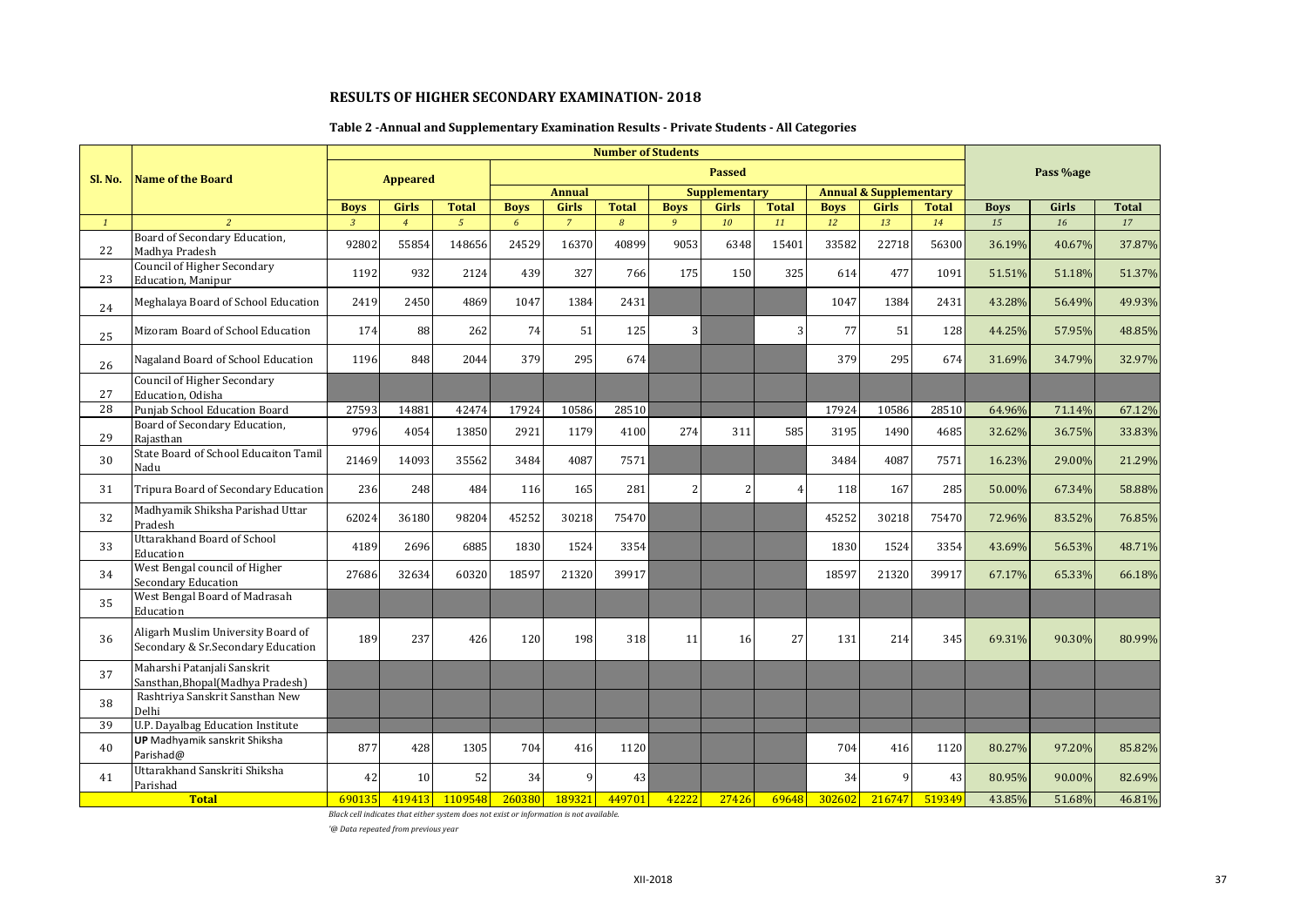## **Table 3 -Annual and Supplementary Examination Results - Regular and Private Students - All Categories**

|                 |                                                                      |                |                 |               |             |                | <b>Number of Students</b> |                |                      |              |             |                                   |              |             |           |              |
|-----------------|----------------------------------------------------------------------|----------------|-----------------|---------------|-------------|----------------|---------------------------|----------------|----------------------|--------------|-------------|-----------------------------------|--------------|-------------|-----------|--------------|
| Sl. No.         | Name of the Board                                                    |                | <b>Appeared</b> |               |             |                |                           |                | <b>Passed</b>        |              |             |                                   |              |             | Pass %age |              |
|                 |                                                                      |                |                 |               |             | <b>Annual</b>  |                           |                | <b>Supplementary</b> |              |             | <b>Annual &amp; Supplementary</b> |              |             |           |              |
|                 |                                                                      | <b>Boys</b>    | <b>Girls</b>    | <b>Total</b>  | <b>Boys</b> | <b>Girls</b>   | <b>Total</b>              | <b>Boys</b>    | <b>Girls</b>         | <b>Total</b> | <b>Boys</b> | <b>Girls</b>                      | <b>Total</b> | <b>Boys</b> | Girls     | <b>Total</b> |
| $\mathbf{1}$    | $\overline{2}$                                                       | $\overline{3}$ | $\overline{4}$  | $\mathcal{L}$ | 6           | $\overline{7}$ | 8                         | $\overline{9}$ | 10                   | 11           | 12          | 13                                | 14           | 15          | 16        | 17           |
| 1               | Central Board of Secondary Education,<br>New Delhi                   | 628719         | 478053          | 1106772       | 496608      | 422155         | 918763                    | 23742          | 13323                | 37065        | 520350      | 435478                            | 955828       | 82.76%      | 91.09%    | 86.36%       |
| 2               | Council for the Indian School<br>Certificate Examinations, New Delhi | 43050          | 37830           | 80880         | 40902       | 36944          | 77846                     |                |                      |              | 40902       | 36944                             | 77846        | 95.01%      | 97.66%    | 96.25%       |
| 3               | Andhra Pradesh, Board of<br><b>Intermediate Education</b>            | 262423         | 254646          | 517069        | 169047      | 187924         | 356971                    | 34225          | 24174                | 58399        | 203272      | 212098                            | 415370       | 77.46%      | 83.29%    | 80.33%       |
| $4^{\circ}$     | Telangana State Board of Intermediate<br>Education                   | 259389         | 248973          | 508362        | 139310      | 169938         | 309248                    | 35200          | 26282                | 61482        | 174510      | 196220                            | 370730       | 67.28%      | 78.81%    | 72.93%       |
| 5               | Assam Higher Secondary Education<br>Council                          | 128399         | 122517          | 250916        | 97184       | 96373          | 193557                    |                |                      |              | 97184       | 96373                             | 193557       | 75.69%      | 78.66%    | 77.14%       |
| 6               | Banasthali Vidyapith, Rajasthan                                      | 22             | 567             | 589           | 22          | 561            | 583                       |                |                      |              | 22          | 561                               | 583          | 100.00%     | 98.94%    | 98.98%       |
| $7\overline{ }$ | Bihar School Examination Board,<br>Patna                             | 709216         | 482654          | 1191870       | 254732      | 195092         | 449824                    | 100819         | 71796                | 172615       | 355551      | 266888                            | 622439       | 50.13%      | 55.30%    | 52.22%       |
| 8               | Bihar State Madrasa Education Board.<br>Vidyapati Marg, Patna        | 14615          | 28871           | 43486         | 14024       | 27747          | 41771                     |                |                      |              | 14024       | 27747                             | 41771        | 95.96%      | 96.11%    | 96.06%       |
| 9               | Bihar Sanskrit Shiksha Board, Patna                                  | 6361           | 6387            | 12748         | 4507        | 4746           | 9253                      |                |                      |              | 4507        | 4746                              | 9253         | 70.85%      | 74.31%    | 72.58%       |
| 10              | Chhattisgarh Board of Secondary<br>Education                         | 130814         | 138632          | 269446        | 97562       | 110295         | 207857                    | 7344           | 8587                 | 15931        | 104906      | 118882                            | 223788       | 80.19%      | 85.75%    | 83.05%       |
| 11              | Chhattisgarh Madarsa Board, Raipur                                   | 43             | 60              | 103           | 25          | 43             | 68                        |                |                      |              | 25          | 43                                | 68           | 58.14%      | 71.67%    | 66.02%       |
| 12              | Chhatisgarh Sanskriti Vidya<br>Mandalam, Raipur                      | 316            | 305             | 621           | 282         | 267            | 549                       | 17             |                      | 25           | 299         | 275                               | 574          | 94.62%      | 90.16%    | 92.43%       |
| 13              | Goa Board of Secondary & Higher<br>Secondary Education               | 8710           | 9653            | 18363         | 7113        | 8468           | 15581                     | 596            | 534                  | 1130         | 7709        | 9002                              | 16711        | 88.51%      | 93.26%    | 91.00%       |
| 14              | Gujarat Secondary & Higher<br><b>Secondary Education Board</b>       | 290740         | 223912          | 514652        | 178351      | 161585         | 339936                    | 13622          | 11754                | 25376        | 191973      | 173339                            | 365312       | 66.03%      | 77.41%    | 70.98%       |
| 15              | Board of School Education Haryana                                    | 126815         | 99121           | 225936        | 72877       | 72457          | 145334                    | 8185           | 6222                 | 14407        | 81062       | 78679                             | 159741       | 63.92%      | 79.38%    | 70.70%       |
| 16              | H.P. Board of School Education                                       | 50902          | 46372           | 97274         | 34326       | 34757          | 69083                     | 5681           | 4488                 | 10169        | 40007       | 39245                             | 79252        | 78.60%      | 84.63%    | 81.47%       |
| 17              | The Jammu & Kashmir State Board of<br><b>School Education</b>        | 129909         | 104511          | 234420        | 49462       | 45885          | 95347                     |                |                      |              | 49462       | 45885                             | 95347        | 38.07%      | 43.90%    | 40.67%       |
| 18              | Iharkhand Academic Council, Ranchi                                   | 166235         | 148439          | 314674        | 100911      | 104427         | 205338                    | 15303          | 14150                | 29453        | 116214      | 118577                            | 234791       | 69.91%      | 79.88%    | 74.61%       |
| 19              | Department of Pre-University<br>Education, Karnataka                 | 349598         | 336133          | 685731        | 183030      | 225754         | 408784                    | 35173          | 28661                | 63834        | 218203      | 254415                            | 472618       | 62.42%      | 75.69%    | 68.92%       |
| 20              | Kerala Higher Secondary Board                                        | 215091         | 223573          | 438664        | 144264      | 192375         | 336639                    | 6909           | 4515                 | 11424        | 151173      | 196890                            | 348063       | 70.28%      | 88.07%    | 79.35%       |
| 21              | Maharashtra State Board of Secondary<br>& Higher Secondary Education | 829250         | 648543          | 1477793       | 682997      | 591144         | 1274141                   | 15223          | 6909                 | 22132        | 698220      | 598053                            | 1296273      | 84.20%      | 92.21%    | 87.72%       |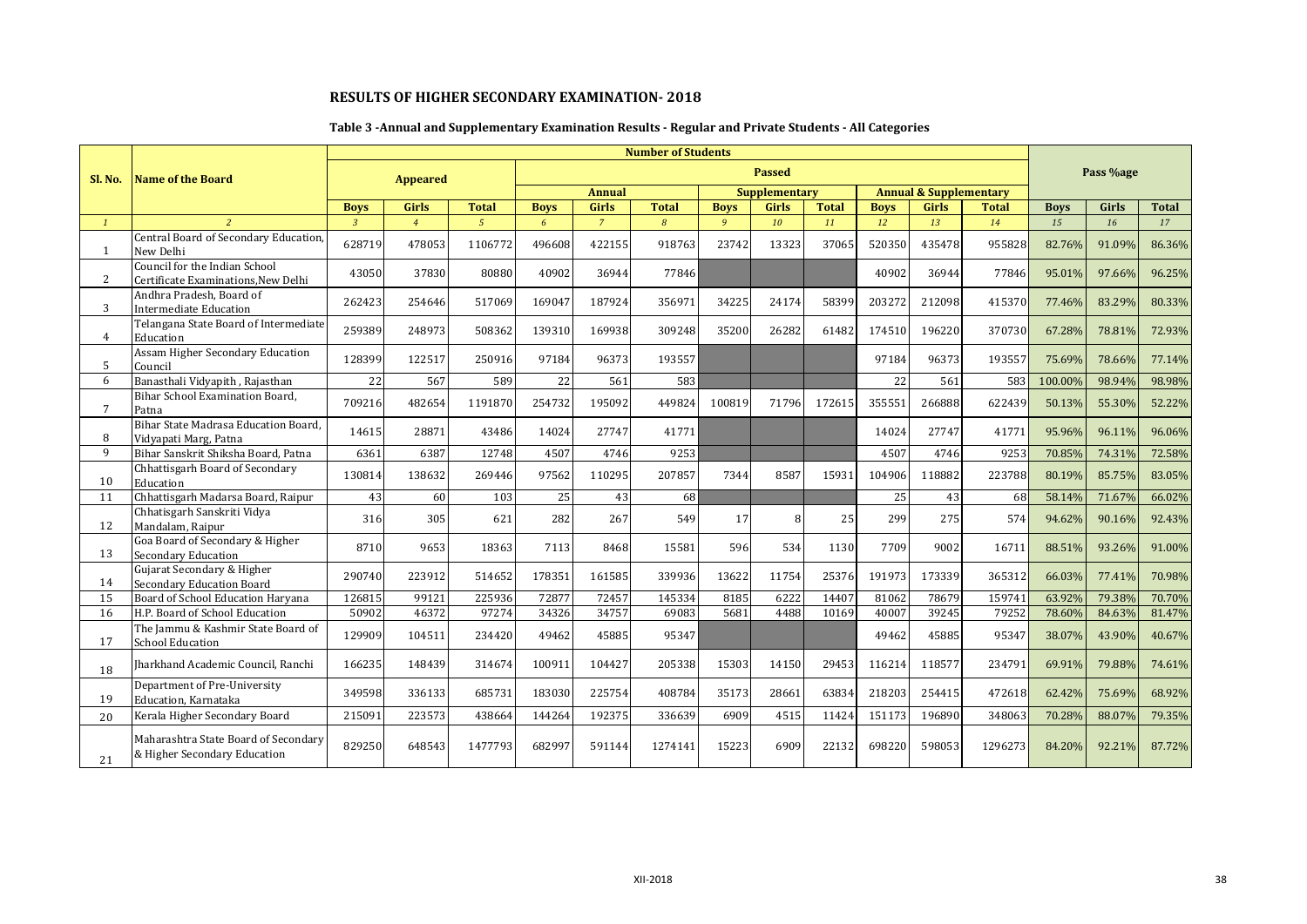## **Table 3 -Annual and Supplementary Examination Results - Regular and Private Students - All Categories**

|              |                                                                          |                |                 |                |             |                | <b>Number of Students</b> |                |                      |              |             |                                   |              |             |           |              |
|--------------|--------------------------------------------------------------------------|----------------|-----------------|----------------|-------------|----------------|---------------------------|----------------|----------------------|--------------|-------------|-----------------------------------|--------------|-------------|-----------|--------------|
| Sl. No.      | Name of the Board                                                        |                | <b>Appeared</b> |                |             |                |                           |                | <b>Passed</b>        |              |             |                                   |              |             | Pass %age |              |
|              |                                                                          |                |                 |                |             | <b>Annual</b>  |                           |                | <b>Supplementary</b> |              |             | <b>Annual &amp; Supplementary</b> |              |             |           |              |
|              |                                                                          | <b>Boys</b>    | <b>Girls</b>    | <b>Total</b>   | <b>Boys</b> | <b>Girls</b>   | <b>Total</b>              | <b>Boys</b>    | <b>Girls</b>         | <b>Total</b> | <b>Boys</b> | <b>Girls</b>                      | <b>Total</b> | <b>Boys</b> | Girls     | <b>Total</b> |
| $\mathbf{1}$ | $\overline{z}$                                                           | $\overline{3}$ | $\overline{4}$  | $\mathfrak{s}$ | 6           | $\overline{7}$ | 8                         | $\overline{9}$ | 10                   | 11           | 12          | 13                                | 14           | 15          | 16        | 17           |
| 22           | Board of Secondary Education,<br>Madhya Pradesh                          | 411931         | 332036          | 743967         | 230049      | 216153         | 446202                    | 36997          | 32061                | 69058        | 267046      | 248214                            | 515260       | 64.83%      | 74.76%    | 69.26%       |
| 23           | Council of Higher Secondary<br>Education, Manipur                        | 14289          | 13288           | 27577          | 9556        | 9033           | 18589                     | 1765           | 1794                 | 3559         | 11321       | 10827                             | 22148        | 79.23%      | 81.48%    | 80.31%       |
| 24           | Meghalaya Board of School Education                                      | 13396          | 15467           | 28863          | 9529        | 12324          | 21853                     |                |                      |              | 9529        | 12324                             | 21853        | 71.13%      | 79.68%    | 75.71%       |
| 25           | Mizoram Board of School Education                                        | 5549           | 5872            | 11421          | 4478        | 4786           | 9264                      | 52             | 57                   | 109          | 4530        | 4843                              | 9373         | 81.64%      | 82.48%    | 82.07%       |
| 26           | Nagaland Board of School Education                                       | 7407           | 7874            | 15281          | 5219        | 6290           | 11509                     |                |                      |              | 5219        | 6290                              | 11509        | 70.46%      | 79.88%    | 75.32%       |
| 27           | <b>Council of Higher Secondary</b><br>Education. Odisha                  |                |                 | 360252         | 121814      | 134182         | 255996                    |                |                      |              | 121814      | 134182                            | 255996       |             |           | 71.06%       |
| 28           | Punjab School Education Board                                            | 194853         | 146049          | 340902         | 116705      | 111991         | 228696                    | 17924          | 10586                | 28510        | 134629      | 122577                            | 257206       | 69.09%      | 83.93%    | 75.45%       |
| 29           | Board of Secondary Education,<br>Raiasthan                               | 480695         | 333029          | 813724         | 415396      | 304905         | 720301                    | 12401          | 8057                 | 20458        | 427797      | 312962                            | 740759       | 89.00%      | 93.97%    | 91.03%       |
| 30           | State Board of School Educaiton Tamil<br>Nadu                            | 421648         | 474348          | 895996         | 354420      | 437232         | 791652                    |                |                      |              | 354420      | 437232                            | 791652       | 84.06%      | 92.18%    | 88.35%       |
| 31           | Tripura Board of Secondary Education                                     | 13383          | 11981           | 25364          | 9300        | 9101           | 18401                     | 193            | 182                  | 375          | 9493        | 9283                              | 18776        | 70.93%      | 77.48%    | 74.03%       |
| 32           | Madhyamik Shiksha Parishad Uttar<br>Pradesh                              | 1412519        | 1191574         | 2604093        | 951406      | 934644         | 1886050                   |                |                      |              | 951406      | 934644                            | 1886050      | 67.36%      | 78.44%    | 72.43%       |
| 33           | Uttarakhand Board of School<br>Education                                 | 64402          | 65691           | 130093         | 48331       | 54420          | 102751                    |                |                      |              | 48331       | 54420                             | 102751       | 75.05%      | 82.84%    | 78.98%       |
| 34           | West Bengal council of Higher<br>Secondary Education                     | 375340         | 429555          | 804895         | 314885      | 348631         | 663516                    |                |                      |              | 314885      | 348631                            | 663516       | 83.89%      | 81.16%    | 82.44%       |
| 35           | West Bengal Board of Madrasah<br>Education                               | 2152           | 1560            | 3712           | 1964        | 1203           | 3167                      |                |                      |              | 1964        | 1203                              | 3167         | 91.26%      | 77.12%    | 85.32%       |
| 36           | Aligarh Muslim University Board of<br>Secondary & Sr.Secondary Education | 1647           | 1391            | 3038           | 1402        | 1323           | 2725                      | 87             | 33                   | 120          | 1489        | 1356                              | 2845         | 90.41%      | 97.48%    | 93.65%       |
| 37           | Maharshi Patanjali Sanskrit<br>Sansthan, Bhopal (Madhya Pradesh)         | 783            | 224             | 1007           | 508         | 121            | 629                       |                |                      |              | 508         | 121                               | 629          | 64.88%      | 54.02%    | 62.46%       |
| 38           | Rashtriya Sanskrit Sansthan New<br>Delhi                                 | 842            | 491             | 1333           | 821         | 482            | 1303                      |                |                      |              | 821         | 482                               | 1303         | 97.51%      | 98.17%    | 97.75%       |
| 39           | U.P. Dayalbag Education Institute                                        | 133            | 159             | 292            | 130         | 154            | 284                       |                | 2                    | 3            | 131         | 156                               | 287          | 98.50%      | 98.11%    | 98.29%       |
| 40           | UP Madhyamik sanskrit Shiksha<br>Parishad@                               | 9576           | 5011            | 14587          | 9032        | 4667           | 13699                     |                |                      |              | 9032        | 4667                              | 13699        | 94.32%      | 93.14%    | 93.91%       |
| 41           | Uttarakhand Sanskriti Shiksha<br>Parishad                                | 818            | 63              | 881            | 787         | 58             | 845                       |                |                      |              | 787         | 58                                | 845          | 96.21%      | 92.06%    | 95.91%       |
|              | <b>Total</b>                                                             | 7781980        | 6675415         | 14817647       | 5373268     | 5280637        | 10653905                  | 371459         | 274175               |              |             | 645634 5744727 5554812            | 11299539     | 73.82%      | 83.21%    | 76.26%       |

*Black cell indicates that either system does not exist or information is not available.*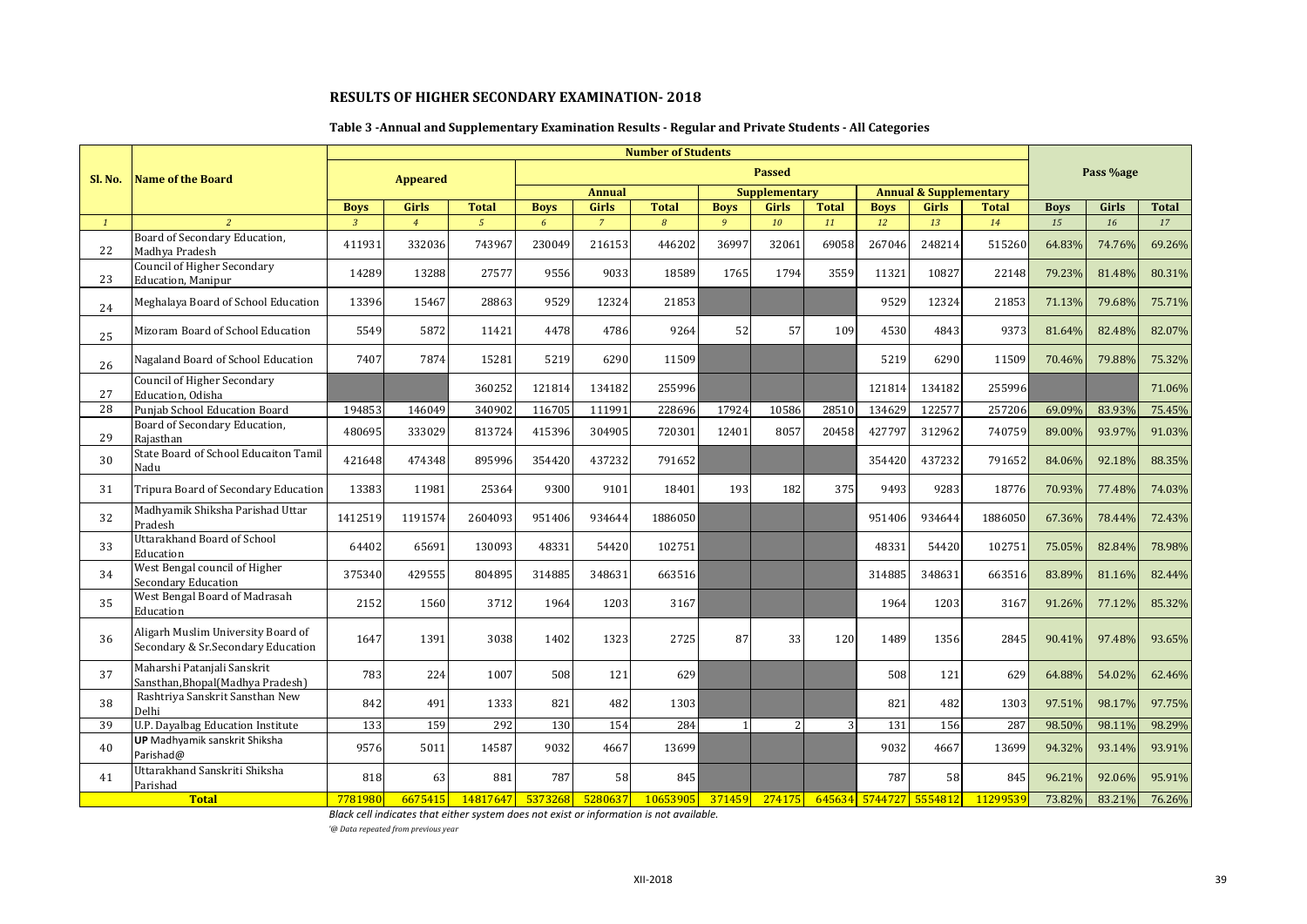## **Table 4 -Annual and Supplementary Examination Results - Regular SC Students**

|                 |                                                                      |                |                 |              |             |                | <b>Number of Students</b> |             |                      |              |             |                                   |              |             |           |         |
|-----------------|----------------------------------------------------------------------|----------------|-----------------|--------------|-------------|----------------|---------------------------|-------------|----------------------|--------------|-------------|-----------------------------------|--------------|-------------|-----------|---------|
| Sl. No.         | Name of the Board                                                    |                | <b>Appeared</b> |              |             |                |                           |             | <b>Passed</b>        |              |             |                                   |              |             | Pass %age |         |
|                 |                                                                      |                |                 |              |             | <b>Annual</b>  |                           |             | <b>Supplementary</b> |              |             | <b>Annual &amp; Supplementary</b> |              |             |           |         |
|                 |                                                                      | <b>Boys</b>    | <b>Girls</b>    | <b>Total</b> | <b>Boys</b> | <b>Girls</b>   | <b>Total</b>              | <b>Boys</b> | <b>Girls</b>         | <b>Total</b> | <b>Boys</b> | <b>Girls</b>                      | <b>Total</b> | <b>Boys</b> | Girls     | Total   |
| $\mathbf{1}$    |                                                                      | $\overline{3}$ | $\overline{4}$  | $\sqrt{5}$   | 6           | $\overline{7}$ | 8                         | 9           | 10                   | 11           | 12          | 13                                | 14           | 15          | 16        | 17      |
| $\mathbf{1}$    | Central Board of Secondary Education,<br>New Delhi                   | 46485          | 37154           | 83639        | 36500       | 32650          | 69150                     | 1893        | 1187                 | 3080         | 38393       | 33837                             | 72230        | 82.59%      | 91.07%    | 86.36%  |
| $\mathbf{2}$    | Council for the Indian School<br>Certificate Examinations, New Delhi | 1740           | 1291            | 3031         | 1639        | 1235           | 2874                      |             |                      |              | 1639        | 1235                              | 2874         | 94.20%      | 95.66%    | 94.82%  |
| 3               | Andhra Pradesh, Board of<br>Intermediate Education                   | 39841          | 45716           | 85557        | 23118       | 31473          | 54591                     |             |                      |              | 23118       | 31473                             | 54591        | 58.03%      | 68.84%    | 63.81%  |
| $4^{\circ}$     | Telangana State Board of Intermediate<br>Education                   | 33302          | 39315           | 72617        | 17677       | 26389          | 44066                     | 4652        | 4467                 | 9119         | 22329       | 30856                             | 53185        | 67.05%      | 78.48%    | 73.24%  |
| 5               | Assam Higher Secondary Education<br>Council                          | 9463           | 9079            | 18542        | 7455        | 7281           | 14736                     |             |                      |              | 7455        | 7281                              | 14736        | 78.78%      | 80.20%    | 79.47%  |
| 6               | Banasthali Vidyapith, Rajasthan                                      |                | 13              | 13           |             | 13             | 13                        |             |                      |              |             | 13                                | 13           |             | 100.00%   | 100.00% |
| $7\overline{ }$ | Bihar School Examination Board,<br>Patna                             | 110597         | 60397           | 170994       | 31120       | 17113          | 48233                     | 17205       | 9847                 | 27052        | 48325       | 26960                             | 75285        | 43.69%      | 44.64%    | 44.03%  |
| 8               | Bihar State Madrasa Education Board.<br>Vidyapati Marg, Patna        | 24             | 47              | 71           | 23          | 42             | 65                        |             |                      |              | 23          | 42                                | 65           | 95.83%      | 89.36%    | 91.55%  |
| 9               | Bihar Sanskrit Shiksha Board, Patna                                  | 1425           | 1510            | 2935         |             |                |                           |             |                      |              |             |                                   |              |             |           |         |
| 10              | Chhattisgarh Board of Secondary<br>Education                         | 18039          | 18713           | 36752        | 12915       | 14400          | 27315                     | 917         | 1172                 | 2089         | 13832       | 15572                             | 29404        | 76.68%      | 83.21%    | 80.01%  |
| 11              | Chhattisgarh Madarsa Board, Raipur                                   |                |                 |              |             |                |                           |             |                      |              | $\Omega$    | $\overline{0}$                    | $\Omega$     |             |           |         |
| 12              | Chhatisgarh Sanskriti Vidya<br>Mandalam, Raipur                      | 26             | 31              | 57           | 25          | 28             | 53                        |             |                      |              | 26          | 29                                |              | 55 100.00%  | 93.55%    | 96.49%  |
| 13              | Goa Board of Secondary & Higher<br><b>Secondary Education</b>        | 114            | 173             | 287          | 89          | 149            | 238                       | 11          | 10                   | 21           | 100         | 159                               | 259          | 87.72%      | 91.91%    | 90.24%  |
| 14              | Gujarat Secondary & Higher<br>Secondary Education Board              | 18170          | 16674           | 34844        | 11511       | 11856          | 23367                     | 834         | 932                  | 1766         | 12345       | 12788                             | 25133        | 67.94%      | 76.69%    | 72.13%  |
| 15              | Board of School Education Harvana                                    | 25239          | 22463           | 47702        | 13252       | 14284          | 27536                     | 1927        | 1888                 | 3815         | 15179       | 16172                             | 31351        | 60.14%      | 71.99%    | 65.72%  |
| 16              | H.P. Board of School Education                                       | 13064          | 12683           | 25747        | 8461        | 9123           | 17584                     | 1513        | 1353                 | 2866         | 9974        | 10476                             | 20450        | 76.35%      | 82.60%    | 79.43%  |
| 17              | The Jammu & Kashmir State Board of<br><b>School Education</b>        | 204            | 114             | 318          | 108         | 67             | 175                       |             |                      |              | 108         | 67                                | 175          | 52.94%      | 58.77%    | 55.03%  |
| 18              | Iharkhand Academic Council, Ranchi                                   | 6196           | 5300            | 11496        | 3846        | 3818           | 7664                      | 486         | 452                  | 938          | 4332        | 4270                              | 8602         | 69.92%      | 80.57%    | 74.83%  |
| 19              | Department of Pre-University<br>Education, Karnataka                 | 40921          | 45450           | 86371        | 22165       | 28525          | 50690                     | 3931        | 3930                 | 7861         | 26096       | 32455                             | 58551        | 63.77%      | 71.41%    | 67.79%  |
| 20              | Kerala Higher Secondary Board                                        | 18218          | 20993           | 39211        | 9724        | 15573          | 25297                     | 711         | 726                  | 1437         | 10435       | 16299                             | 26734        | 57.28%      | 77.64%    | 68.18%  |
| 21              | Maharashtra State Board of Secondary<br>& Higher Secondary Education | 108085         | 87914           | 195999       | 84557       | 77340          | 161897                    | 2400        | 1377                 | 3777         | 86957       | 78717                             | 165674       | 80.45%      | 89.54%    | 84.53%  |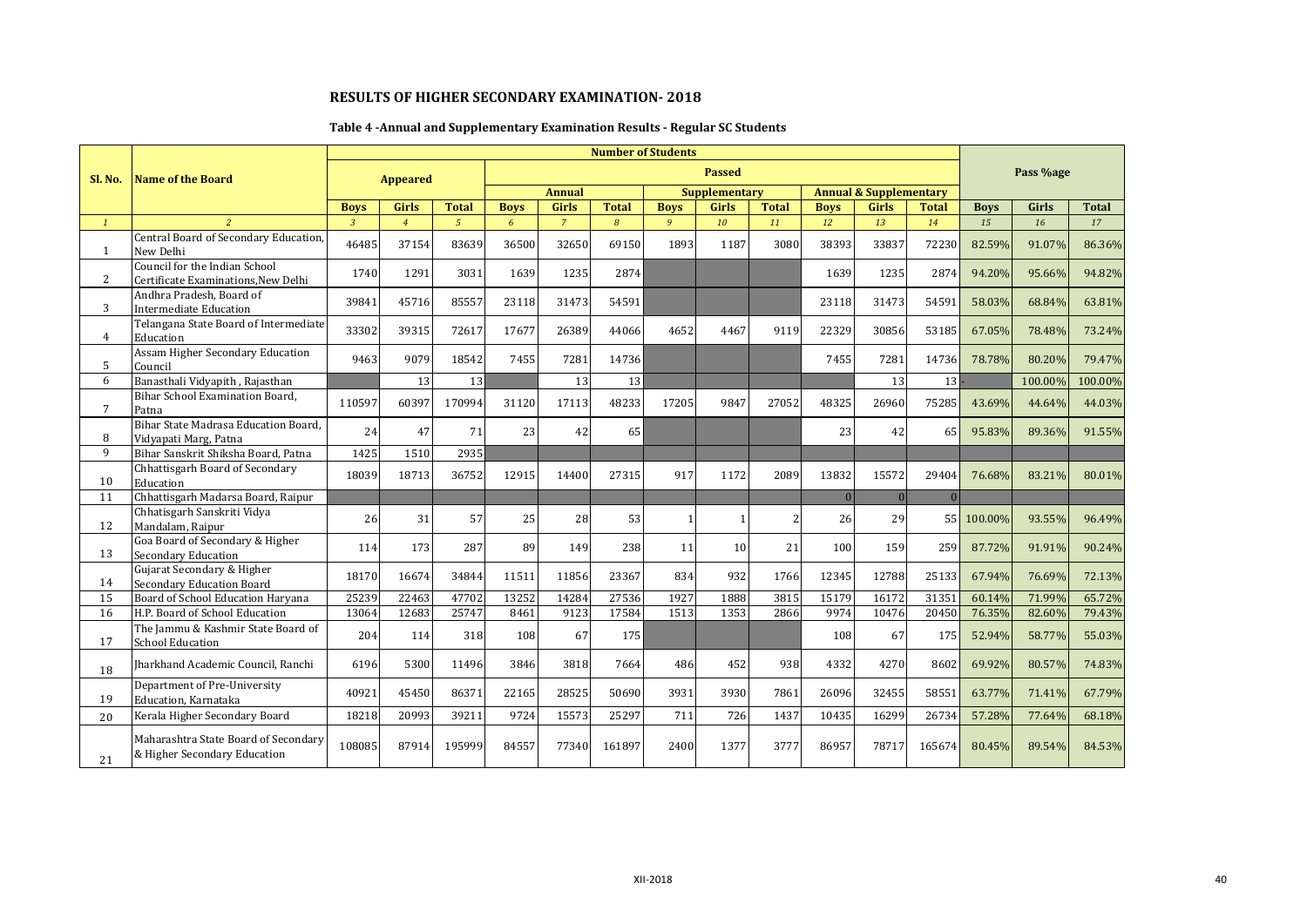## **Table 4 -Annual and Supplementary Examination Results - Regular SC Students**

|              |                                                                          |                |                 |                         |             |                | <b>Number of Students</b> |                |                      |              |             |                                   |                |             |           |              |
|--------------|--------------------------------------------------------------------------|----------------|-----------------|-------------------------|-------------|----------------|---------------------------|----------------|----------------------|--------------|-------------|-----------------------------------|----------------|-------------|-----------|--------------|
| Sl. No.      | Name of the Board                                                        |                | <b>Appeared</b> |                         |             |                |                           |                | <b>Passed</b>        |              |             |                                   |                |             | Pass %age |              |
|              |                                                                          |                |                 |                         |             | <b>Annual</b>  |                           |                | <b>Supplementary</b> |              |             | <b>Annual &amp; Supplementary</b> |                |             |           |              |
|              |                                                                          | <b>Boys</b>    | <b>Girls</b>    | <b>Total</b>            | <b>Boys</b> | <b>Girls</b>   | <b>Total</b>              | <b>Boys</b>    | <b>Girls</b>         | <b>Total</b> | <b>Boys</b> | <b>Girls</b>                      | <b>Total</b>   | <b>Boys</b> | Girls     | <b>Total</b> |
| $\mathbf{1}$ | $\overline{2}$                                                           | $\overline{3}$ | $\overline{4}$  | $5^{\circ}$             | 6           | $\overline{7}$ | $\overline{8}$            | $\overline{9}$ | 10                   | 11           | 12          | 13                                | 14             | 15          | 16        | 17           |
| 22           | Board of Secondary Education,<br>Madhva Pradesh                          | 51817          | 40092           | 91909                   | 31331       | 27487          | 58818                     | 4692           | 3965                 | 8657         | 36023       | 31452                             | 67475          | 69.52%      | 78.45%    | 73.42%       |
| 23           | Council of Higher Secondary<br>Education, Manipur                        | 702            | 682             | 1384                    | 512         | 504            | 1016                      | 88             | 81                   | 169          | 600         | 585                               | 1185           | 85.47%      | 85.78%    | 85.62%       |
| 24           | Meghalaya Board of School Education                                      | 80             | 72              | 152                     | 64          | 62             | 126                       |                |                      |              | 64          | 62                                | 126            | 80.00%      | 86.11%    | 82.89%       |
| 25           | Mizoram Board of School Education                                        | 19             | 17              | 36                      | 15          | 15             | 30                        | $\overline{4}$ | $\overline{2}$       |              | 19          | 17                                |                | 36 100.00%  | 100.00%   | 100.00%      |
| 26           | Nagaland Board of School Education                                       | 46             | 59              | 105                     | 36          | 53             | 89                        |                |                      |              | 36          | 53                                | 89             | 78.26%      | 89.83%    | 84.76%       |
| 27           | Council of Higher Secondary<br>Education, Odisha                         |                |                 | 60017                   |             |                | 38212                     |                |                      |              |             |                                   | 38212          |             |           | 63.67%       |
| 28           | Punjab School Education Board                                            | 54402          | 51359           | 105761                  | 30477       | 37657          | 68134                     | 6035           | 4433                 | 10468        | 36512       | 42090                             | 78602          | 67.12%      | 81.95%    | 74.32%       |
| 29           | Board of Secondary Education,<br>Rajasthan                               | 80854          | 55223           | 136077                  | 70108       | 50219          | 120327                    | 2285           | 1565                 | 3850         | 72393       | 51784                             | 124177         | 89.54%      | 93.77%    | 91.25%       |
| 30           | State Board of School Educaiton Tamil<br>Nadu                            | 89166          | 109999          | 199165                  | 71068       | 98285          | 169353                    |                |                      |              | 71068       | 98285                             | 169353         | 79.70%      | 89.35%    | 85.03%       |
| 31           | Tripura Board of Secondary Education                                     | 2662           | 2334            | 4996                    | 1920        | 1846           | 3766                      | 34             | 39                   | 73           | 1954        | 1885                              | 3839           | 73.40%      | 80.76%    | 76.84%       |
| 32           | Madhyamik Shiksha Parishad Uttar<br>Pradesh                              | 268072         | 232196          | 500268                  | 170778      | 165953         | 336731                    |                |                      |              | 170778      | 165953                            | 336731         | 63.71%      | 71.47%    | 67.31%       |
| 33           | <b>Uttarakhand Board of School</b><br>Education                          | 15297          | 15665           | 30962                   | 11287       | 12541          | 23828                     |                |                      |              | 11287       | 12541                             | 23828          | 73.79%      | 80.06%    | 76.96%       |
| 34           | West Bengal council of Higher<br>Secondary Education                     | 95962          | 99406           | 195368                  | 78845       | 78336          | 157181                    |                |                      |              | 78845       | 78336                             | 157181         | 82.16%      | 78.80%    | 80.45%       |
| 35           | West Bengal Board of Madrasah<br>Education                               |                |                 |                         |             |                |                           |                |                      |              |             |                                   |                |             |           |              |
| 36           | Aligarh Muslim University Board of<br>Secondary & Sr.Secondary Education | 19             | 11              | 30                      | 16          | 11             | 27                        |                |                      |              | 16          | 11                                | 27             | 84.21%      | 100.00%   | 90.00%       |
| 37           | Maharshi Patanjali Sanskrit<br>Sansthan, Bhopal (Madhya Pradesh)         | 56             | 36              | 92                      | 25          | 13             | 38                        |                |                      |              | 25          | 13                                | 38             | 44.64%      | 36.11%    | 41.30%       |
| 38           | Rashtriya Sanskrit Sansthan New<br>Delhi                                 | 63             | 69              | 132                     | 62          | 67             | 129                       |                |                      |              | 62          | 67                                | 129            | 98.41%      | 97.10%    | 97.73%       |
| 39           | U.P. Dayalbag Education Institute                                        | 26             | 25              | 51                      | 26          | 24             | 50                        |                |                      |              | 26          | 24                                | 50             | 100.00%     | 96.00%    | 98.04%       |
| 40           | <b>UP</b> Madhyamik sanskrit Shiksha<br>Parishad@                        | 1029           | 523             | 1552                    | 974         | 478            | 1452                      |                |                      |              | 974         | 478                               | 1452           | 94.66%      | 91.40%    | 93.56%       |
| 41           | Uttarakhand Sanskriti Shiksha<br>Parishad                                | 18             |                 | 19                      | 17          |                | 18                        |                |                      |              | 17          |                                   | 18             | 94.44%      | 100.00%   | 94.74%       |
|              | <b>Total</b>                                                             |                |                 | 1151443 1032799 2244259 | 751746      |                | 764911 1554869            | 49619          | 37427                | 87046        | 801365      |                                   | 802338 1641915 | 69.60%      | 77.69%    | 73.16%       |

*Black cell indicates that either system does not exist or information is not available.*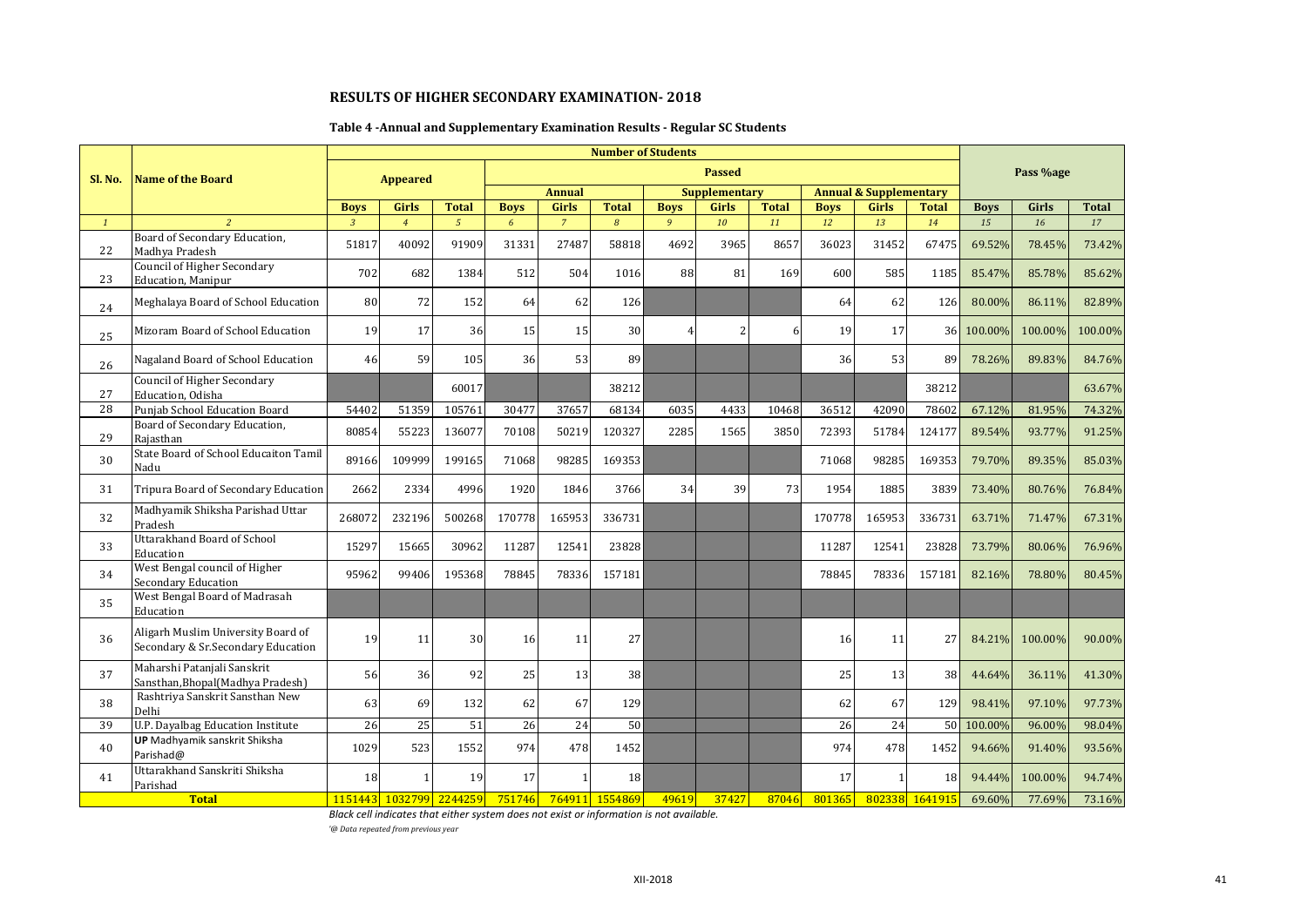## **Table 5 -Annual and Supplementary Examination Results - Private SC Students**

|                |                                                                      |                |                 |              |              |                | <b>Number of Students</b> |             |                      |              |             |                                   |                |             |              |              |
|----------------|----------------------------------------------------------------------|----------------|-----------------|--------------|--------------|----------------|---------------------------|-------------|----------------------|--------------|-------------|-----------------------------------|----------------|-------------|--------------|--------------|
| Sl. No.        | <b>Name of the Board</b>                                             |                | <b>Appeared</b> |              |              |                |                           |             | <b>Passed</b>        |              |             |                                   |                |             | Pass %age    |              |
|                |                                                                      |                |                 |              |              | <b>Annual</b>  |                           |             | <b>Supplementary</b> |              |             | <b>Annual &amp; Supplementary</b> |                |             |              |              |
|                |                                                                      | <b>Boys</b>    | <b>Girls</b>    | <b>Total</b> | <b>Boys</b>  | <b>Girls</b>   | <b>Total</b>              | <b>Boys</b> | Girls                | <b>Total</b> | <b>Boys</b> | <b>Girls</b>                      | <b>Total</b>   | <b>Boys</b> | <b>Girls</b> | <b>Total</b> |
| $\mathcal{I}$  |                                                                      | $\overline{3}$ | $\overline{4}$  | $5^{\circ}$  | 6            | $\overline{7}$ | $\overline{8}$            | 9           | 10                   | 11           | 12          | 13                                | 14             | 15          | 16           | 17           |
| 1              | Central Board of Secondary Education,<br>New Delhi                   | 1476           | 641             | 2117         | 448          | 244            | 692                       | 123         | 34                   | 157          | 571         | 278                               | 849            | 38.69%      | 43.37%       | 40.10%       |
| $\mathbf{2}$   | Council for the Indian School<br>Certificate Examinations, New Delhi | 82             | 16              | 98           | 68           | 15             | 83                        |             |                      |              | 68          | 15                                | 83             | 82.93%      | 93.75%       | 84.69%       |
| 3              | Andhra Pradesh, Board of<br>Intermediate Education                   | 7417           | 5209            | 12626        | 1906         | 1541           | 3447                      |             |                      |              | 1906        | 1541                              | 3447           | 25.70%      | 29.58%       | 27.30%       |
| $\overline{4}$ | Telangana State Board of Intermediate<br>Education                   | 10069          | 7122            | 17191        | 2242         | 2063           | 4305                      | 1433        | 1053                 | 2486         | 3675        | 3116                              | 6791           | 36.50%      | 43.75%       | 39.50%       |
| 5              | Assam Higher Secondary Education<br>Council                          | 1833           | 1242            | 3075         | 874          | 588            | 1462                      |             |                      |              | 874         | 588                               | 1462           | 47.68%      | 47.34%       | 47.54%       |
| 6              | Banasthali Vidyapith, Rajasthan                                      |                |                 |              |              |                |                           |             |                      |              |             |                                   |                |             |              |              |
| $\overline{7}$ | Bihar School Examination Board,<br>Patna                             | 1138           | 968             | 2106         | 632          | 455            | 1087                      |             |                      |              | 632         | 455                               | 1087           | 55.54%      | 47.00%       | 51.61%       |
| 8              | Bihar State Madrasa Education Board.<br>Vidyapati Marg, Patna        | $\Omega$       |                 | 4            | $\Omega$     |                |                           |             |                      |              |             | $\overline{4}$                    | $\overline{4}$ |             | 100.00%      | 100.00%      |
| 9              | Bihar Sanskrit Shiksha Board, Patna                                  |                |                 |              |              |                |                           |             |                      |              |             |                                   |                |             |              |              |
| 10             | Chhattisgarh Board of Secondary<br>Education                         | 963            | 559             | 1522         | 333          | 237            | 570                       | 343         | 255                  | 598          | 676         | 492                               | 1168           | 70.20%      | 88.01%       | 76.74%       |
| 11             | Chhattisgarh Madarsa Board, Raipur                                   |                |                 |              |              |                |                           |             |                      |              | $\Omega$    | $\overline{0}$                    | $\Omega$       |             |              |              |
| 12             | Chhatisgarh Sanskriti Vidya<br>Mandalam, Raipur                      |                |                 |              |              |                |                           |             |                      |              |             |                                   |                |             |              |              |
| 13             | Goa Board of Secondary & Higher<br><b>Secondary Education</b>        | 7              | 3               | 10           | $\mathbf{1}$ | $\mathbf{0}$   |                           | $\Omega$    |                      |              |             | $\mathbf{1}$                      |                | 14.29%      | 33.33%       | 20.00%       |
| 14             | Gujarat Secondary & Higher<br>Secondary Education Board              | 3732           | 1815            | 5547         | 669          | 549            | 1218                      | 232         | 161                  | 393          | 901         | 710                               | 1611           | 24.14%      | 39.12%       | 29.04%       |
| 15             | Board of School Education Haryana                                    |                |                 |              |              |                |                           |             |                      |              |             |                                   |                |             |              |              |
| 16             | H.P. Board of School Education                                       |                |                 |              |              |                |                           |             |                      |              |             |                                   |                |             |              |              |
| 17             | The Jammu & Kashmir State Board of<br><b>School Education</b>        | 533            | 368             | 901          | 112          | 108            | 220                       |             |                      |              | 112         | 108                               | 220            | 21.01%      | 29.35%       | 24.42%       |
| 18             | Iharkhand Academic Council, Ranchi                                   | 3153           | 1415            | 4568         | 1401         | 666            | 2067                      | 359         | 192                  | 551          | 1760        | 858                               | 2618           | 55.82%      | 60.64%       | 57.31%       |
| 19             | Department of Pre-University<br>Education, Karnataka                 | 22366          | 12695           | 35061        | 5252         | 3721           | 8973                      | 3047        | 2064                 | 5111         | 8299        | 5785                              | 14084          | 37.11%      | 45.57%       | 40.17%       |
| 20             | Kerala Higher Secondary Board                                        | 1093           | 856             | 1949         | 95           | 187            | 282                       | 13          | 31                   | 44           | 108         | 218                               | 326            | 9.88%       | 25.47%       | 16.73%       |
| 21             | Maharashtra State Board of Secondary<br>& Higher Secondary Education | 4970           | 2448            | 7418         | 2959         | 1671           | 4630                      | 148         | 56                   | 204          | 3107        | 1727                              | 4834           | 62.52%      | 70.55%       | 65.17%       |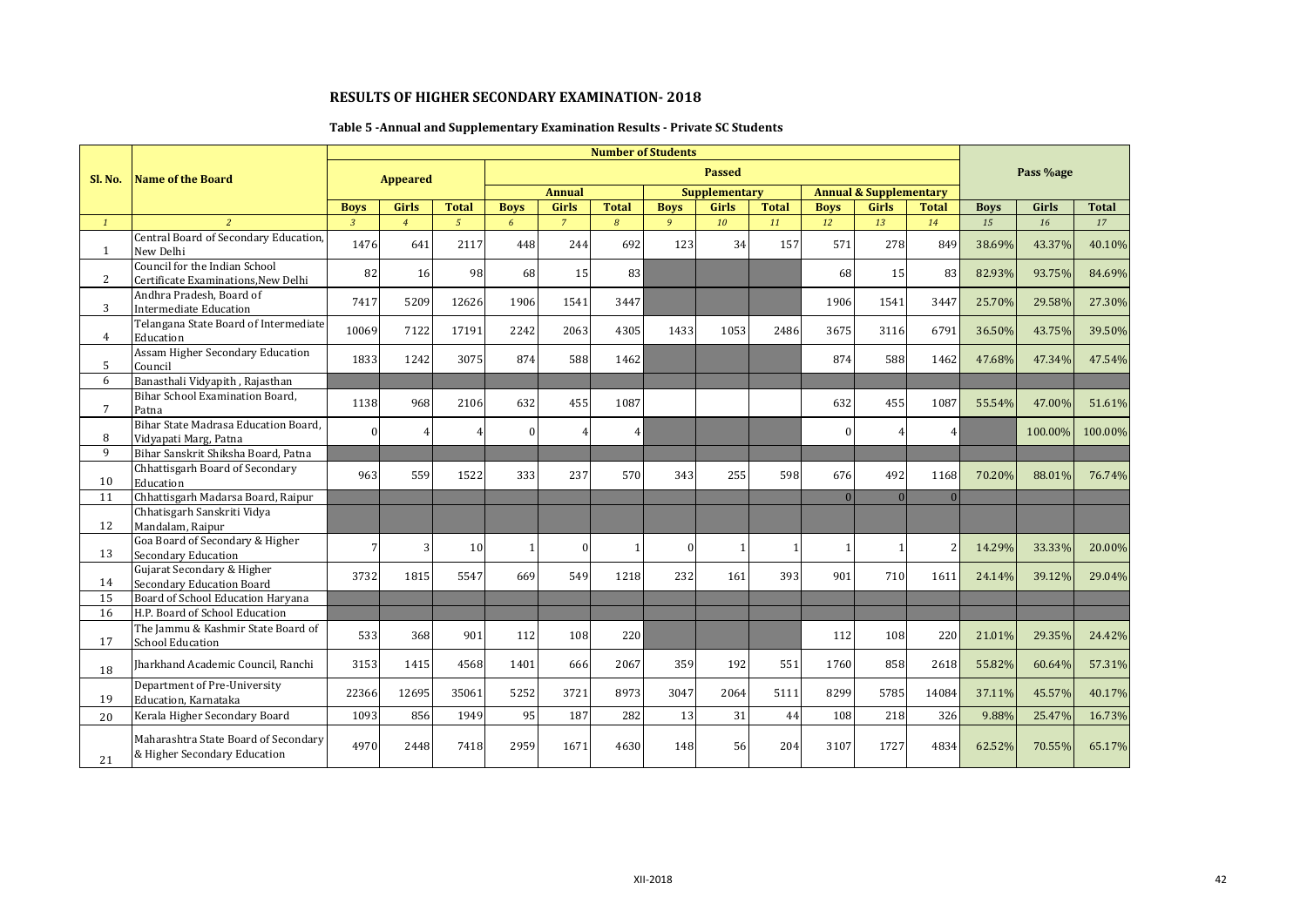## **Table 5 -Annual and Supplementary Examination Results - Private SC Students**

|              |                                                                          |                |                 |                |                |                | <b>Number of Students</b> |              |                      |              |              |                                   |                        |             |              |              |
|--------------|--------------------------------------------------------------------------|----------------|-----------------|----------------|----------------|----------------|---------------------------|--------------|----------------------|--------------|--------------|-----------------------------------|------------------------|-------------|--------------|--------------|
| Sl. No.      | Name of the Board                                                        |                | <b>Appeared</b> |                |                |                |                           |              | <b>Passed</b>        |              |              |                                   |                        |             | Pass %age    |              |
|              |                                                                          |                |                 |                |                | <b>Annual</b>  |                           |              | <b>Supplementary</b> |              |              | <b>Annual &amp; Supplementary</b> |                        |             |              |              |
|              |                                                                          | <b>Boys</b>    | <b>Girls</b>    | <b>Total</b>   | <b>Boys</b>    | <b>Girls</b>   | <b>Total</b>              | <b>Boys</b>  | <b>Girls</b>         | <b>Total</b> | <b>Boys</b>  | <b>Girls</b>                      | <b>Total</b>           | <b>Boys</b> | <b>Girls</b> | <b>Total</b> |
| $\mathbf{1}$ | $\overline{2}$<br>Board of Secondary Education,                          | $\overline{3}$ | $\overline{4}$  | $\mathfrak{s}$ | 6 <sup>1</sup> | $\overline{7}$ | 8                         | 9            | 10                   | 11           | 12           | 13                                | 14                     | 15          | 16           | 17           |
| 22           | Madhva Pradesh                                                           | 16662          | 9485            | 26147          | 4054           | 2640           | 6694                      | 1625         | 1102                 | 2727         | 5679         | 3742                              | 9421                   | 34.08%      | 39.45%       | 36.03%       |
| 23           | Council of Higher Secondary<br><b>Education</b> , Manipur                | 38             | 38              | 76             | 17             | 9              | 26                        | 2            |                      |              | 19           | 14                                | 33                     | 50.00%      | 36.84%       | 43.42%       |
| 24           | Meghalaya Board of School Education                                      | 10             |                 | 17             | 6              | $\overline{4}$ | 10                        |              |                      |              | 6            | $\overline{4}$                    | 10                     | 60.00%      | 57.14%       | 58.82%       |
| 25           | Mizoram Board of School Education                                        | $\mathbf{1}$   |                 | $\mathbf{1}$   |                |                |                           | $\mathbf{1}$ |                      |              | $\mathbf{1}$ |                                   |                        | 100.00%     |              | 100.00%      |
| 26           | Nagaland Board of School Education                                       | 16             |                 | 23             |                | -1             | $\overline{A}$            |              |                      |              |              | $\mathbf{1}$                      | $\boldsymbol{\Lambda}$ | 18.75%      | 14.29%       | 17.39%       |
| 27           | Council of Higher Secondary<br>Education, Odisha                         |                |                 |                |                |                |                           |              |                      |              |              |                                   |                        |             |              |              |
| 28           | Punjab School Education Board                                            | 9878           | 6547            | 16425          | 6035           | 4433           | 10468                     |              |                      |              | 6035         | 4433                              | 10468                  | 61.10%      | 67.71%       | 63.73%       |
| 29           | Board of Secondary Education,<br>Rajasthan                               | 1736           | 722             | 2458           | 473            | 163            | 636                       | 53           | 63                   | 116          | 526          | 226                               | 752                    | 30.30%      | 31.30%       | 30.59%       |
| 30           | State Board of School Educaiton Tamil<br>Nadu                            | 6785           | 3979            | 10764          | 852            | 862            | 1714                      |              |                      |              | 852          | 862                               | 1714                   | 12.56%      | 21.66%       | 15.92%       |
| 31           | Tripura Board of Secondary Education                                     | 43             | 59              | 102            | 19             | 48             | 67                        |              |                      |              | 19           | 48                                | 67                     | 44.19%      | 81.36%       | 65.69%       |
| 32           | Madhyamik Shiksha Parishad Uttar<br>Pradesh                              | 9874           | 5323            | 15197          | 7022           | 4239           | 11261                     |              |                      |              | 7022         | 4239                              | 11261                  | 71.12%      | 79.64%       | 74.10%       |
| 33           | Uttarakhand Board of School<br>Education                                 | 1398           | 909             | 2307           | 552            | 482            | 1034                      |              |                      |              | 552          | 482                               | 1034                   | 39.48%      | 53.03%       | 44.82%       |
| 34           | West Bengal council of Higher<br><b>Secondary Education</b>              | 10310          | 11635           | 21945          | 5917           | 6431           | 12348                     |              |                      |              | 5917         | 6431                              | 12348                  | 57.39%      | 55.27%       | 56.27%       |
| 35           | West Bengal Board of Madrasah<br>Education                               |                |                 |                |                |                |                           |              |                      |              |              |                                   |                        |             |              |              |
| 36           | Aligarh Muslim University Board of<br>Secondary & Sr.Secondary Education | 8              | 18              | 26             |                | 12             | 16                        | 2            |                      | 6            | 6            | 16                                | 22                     | 75.00%      | 88.89%       | 84.62%       |
| 37           | Maharshi Patanjali Sanskrit<br>Sansthan, Bhopal (Madhya Pradesh)         |                |                 |                |                |                |                           |              |                      |              |              |                                   |                        |             |              |              |
| 38           | Rashtriya Sanskrit Sansthan New<br>Delhi                                 |                |                 |                |                |                |                           |              |                      |              |              |                                   |                        |             |              |              |
| 39           | U.P. Dayalbag Education Institute                                        |                |                 |                |                |                |                           |              |                      |              |              |                                   |                        |             |              |              |
| 40           | <b>UP</b> Madhyamik sanskrit Shiksha<br>Parishad@                        | 51             | 50              | 101            | 43             | 46             | 89                        |              |                      |              | 43           | 46                                | 89                     | 84.31%      | 92.00%       | 88.12%       |
| 41           | Uttarakhand Sanskriti Shiksha<br>Parishad                                |                |                 |                |                |                |                           |              |                      |              |              |                                   |                        |             |              |              |
|              | <b>Total</b>                                                             | 115642         | <b>74140</b>    | 189782         | 41989          | 31419          | 73408                     | 7381         | 5021                 | 12402        | 49370        | 36440                             | 85810                  | 42.69%      | 49.15%       | 45.22%       |

*Black cell indicates that either system does not exist or information is not available.*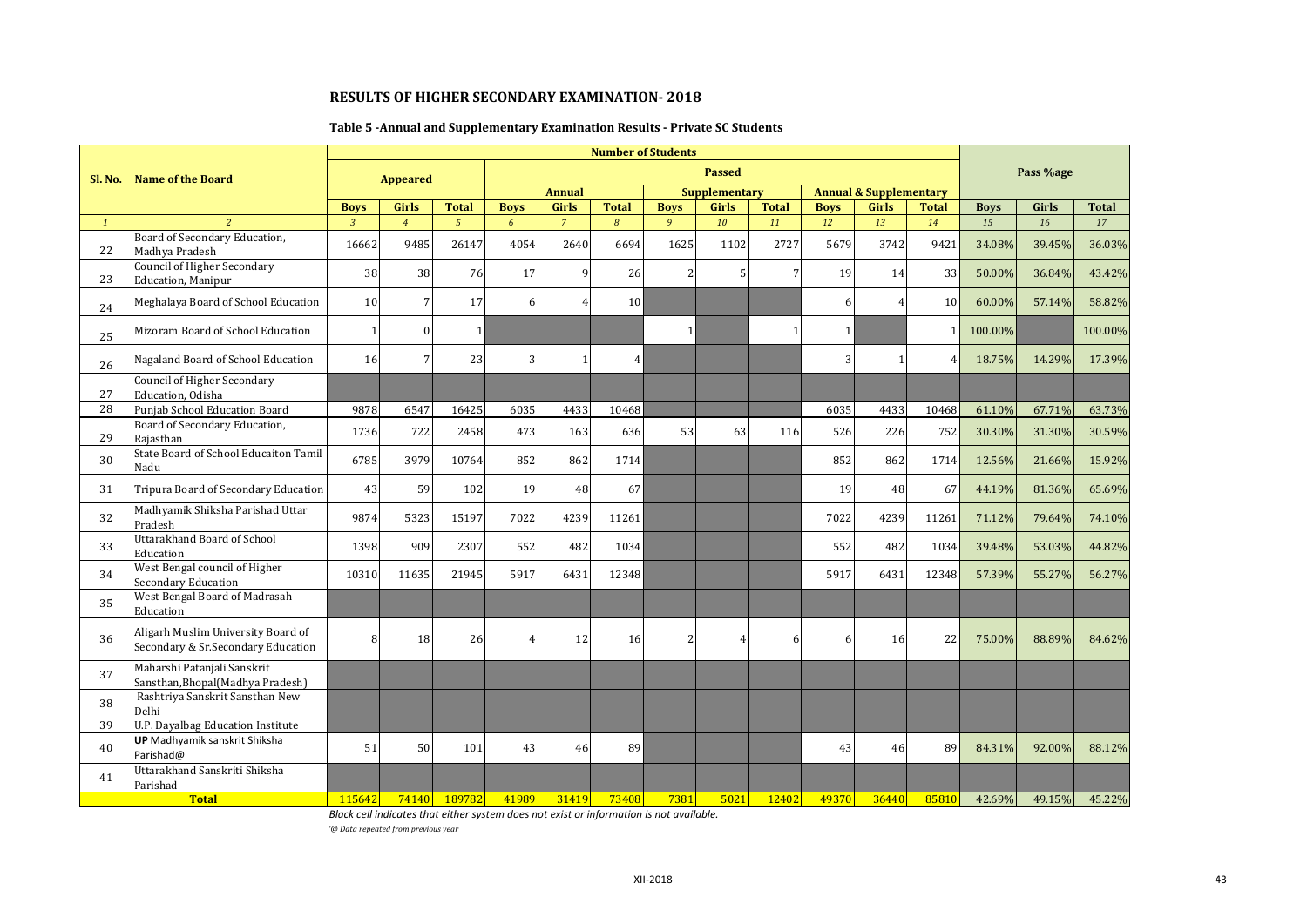## **Table 6 -Annual and Supplementary Examination Results - Regular and Private SC Students**

|                 |                                                                      |                |                 |                |             |                | <b>Number of Students</b> |             |                      |              |             |                                   |              |             |           |              |
|-----------------|----------------------------------------------------------------------|----------------|-----------------|----------------|-------------|----------------|---------------------------|-------------|----------------------|--------------|-------------|-----------------------------------|--------------|-------------|-----------|--------------|
| Sl. No.         | <b>Name of the Board</b>                                             |                | <b>Appeared</b> |                |             |                |                           |             | <b>Passed</b>        |              |             |                                   |              |             | Pass %age |              |
|                 |                                                                      |                |                 |                |             | <b>Annual</b>  |                           |             | <b>Supplementary</b> |              |             | <b>Annual &amp; Supplementary</b> |              |             |           |              |
|                 |                                                                      | <b>Boys</b>    | <b>Girls</b>    | <b>Total</b>   | <b>Boys</b> | <b>Girls</b>   | <b>Total</b>              | <b>Boys</b> | <b>Girls</b>         | <b>Total</b> | <b>Boys</b> | <b>Girls</b>                      | <b>Total</b> | <b>Boys</b> | Girls     | <b>Total</b> |
| $\mathcal{I}$   | $\overline{2}$                                                       | $\overline{3}$ | $\overline{4}$  | 5 <sup>5</sup> | $\epsilon$  | $\overline{7}$ | 8                         | 9           | 10                   | 11           | 12          | 13                                | 14           | 15          | 16        | 17           |
| 1               | Central Board of Secondary Education,<br>New Delhi                   | 47961          | 37795           | 85756          | 36948       | 32894          | 69842                     | 2016        | 1221                 | 3237         | 38964       | 34115                             | 73079        | 81.24%      | 90.26%    | 85.22%       |
| $\mathbf{2}$    | Council for the Indian School<br>Certificate Examinations, New Delhi | 1822           | 1307            | 3129           | 1707        | 1250           | 2957                      |             |                      |              | 1707        | 1250                              | 2957         | 93.69%      | 95.64%    | 94.50%       |
| 3               | Andhra Pradesh, Board of<br><b>Intermediate Education</b>            | 47258          | 50925           | 98183          | 25024       | 33014          | 58038                     | 7151        | 5777                 | 12928        | 32175       | 38791                             | 70966        | 68.08%      | 76.17%    | 72.28%       |
| $\overline{4}$  | Telangana State Board of Intermediate<br>Education                   | 43371          | 46437           | 89808          | 19919       | 28452          | 48371                     | 6085        | 5520                 | 11605        | 26004       | 33972                             | 59976        | 59.96%      | 73.16%    | 66.78%       |
| 5               | Assam Higher Secondary Education<br>Council                          | 11296          | 10321           | 21617          | 8329        | 7869           | 16198                     |             |                      |              | 8329        | 7869                              | 16198        | 73.73%      | 76.24%    | 74.93%       |
| 6               | Banasthali Vidyapith, Rajasthan                                      |                | 13              | 13             |             | 13             | 13                        |             |                      |              |             | 13                                | 13           |             | 100.00%   | 100.00%      |
| $7\overline{ }$ | Bihar School Examination Board,<br>Patna                             | 111735         | 61365           | 173100         | 31752       | 17568          | 49320                     | 17205       | 9847                 | 27052        | 48957       | 27415                             | 76372        | 43.82%      | 44.68%    | 44.12%       |
| 8               | Bihar State Madrasa Education Board,<br>Vidyapati Marg, Patna        | 24             | 51              | 75             | 23          | 46             | 69                        |             |                      |              | 23          | 46                                | 69           | 95.83%      | 90.20%    | 92.00%       |
| 9               | Bihar Sanskrit Shiksha Board, Patna                                  | 1425           | 1510            | 2935           |             |                |                           |             |                      |              |             |                                   |              |             |           |              |
| 10              | Chhattisgarh Board of Secondary<br>Education                         | 19002          | 19272           | 38274          | 13248       | 14637          | 27885                     | 1260        | 1427                 | 2687         | 14508       | 16064                             | 30572        | 76.35%      | 83.35%    | 79.88%       |
| 11              | Chhattisgarh Madarsa Board, Raipur                                   |                |                 |                |             |                |                           |             |                      |              |             |                                   |              |             |           |              |
| 12              | Chhatisgarh Sanskriti Vidya<br>Mandalam, Raipur                      | 26             | 31              | 57             | 25          | 28             | 53                        |             |                      |              | 26          | 29                                | 55           | 100.00%     | 93.55%    | 96.49%       |
| 13              | Goa Board of Secondary & Higher<br><b>Secondary Education</b>        | 121            | 176             | 297            | 90          | 149            | 239                       | 11          | 11                   | 22           | 101         | 160                               | 261          | 83.47%      | 90.91%    | 87.88%       |
| 14              | Gujarat Secondary & Higher<br>Secondary Education Board              | 21902          | 18489           | 40391          | 12180       | 12405          | 24585                     | 1066        | 1093                 | 2159         | 13246       | 13498                             | 26744        | 60.48%      | 73.01%    | 66.21%       |
| 15              | Board of School Education Haryana                                    | 25239          | 22463           | 47702          | 13252       | 14284          | 27536                     | 1927        | 1888                 | 3815         | 15179       | 16172                             | 31351        | 60.14%      | 71.99%    | 65.72%       |
| 16              | H.P. Board of School Education                                       | 13064          | 12683           | 25747          | 8461        | 9123           | 17584                     | 1513        | 1353                 | 2866         | 9974        | 10476                             | 20450        | 76.35%      | 82.60%    | 79.43%       |
| 17              | The Jammu & Kashmir State Board of<br><b>School Education</b>        | 737            | 482             | 1219           | 220         | 175            | 395                       |             |                      |              | 220         | 175                               | 395          | 29.85%      | 36.31%    | 32.40%       |
| 18              | Iharkhand Academic Council, Ranchi                                   | 9349           | 6715            | 16064          | 5247        | 4484           | 9731                      | 845         | 644                  | 1489         | 6092        | 5128                              | 11220        | 65.16%      | 76.37%    | 69.85%       |
| 19              | Department of Pre-University<br>Education, Karnataka                 | 63287          | 58145           | 121432         | 27417       | 32246          | 59663                     | 6978        | 5994                 | 12972        | 34395       | 38240                             | 72635        | 54.35%      | 65.77%    | 59.82%       |
| 20              | Kerala Higher Secondary Board                                        | 19311          | 21849           | 41160          | 9819        | 15760          | 25579                     | 724         | 757                  | 1481         | 10543       | 16517                             | 27060        | 54.60%      | 75.60%    | 65.74%       |
| 21              | Maharashtra State Board of Secondary<br>& Higher Secondary Education | 113055         | 90362           | 203417         | 87516       | 79011          | 166527                    | 2548        | 1433                 | 3981         | 90064       | 80444                             | 170508       | 79.66%      | 89.02%    | 83.82%       |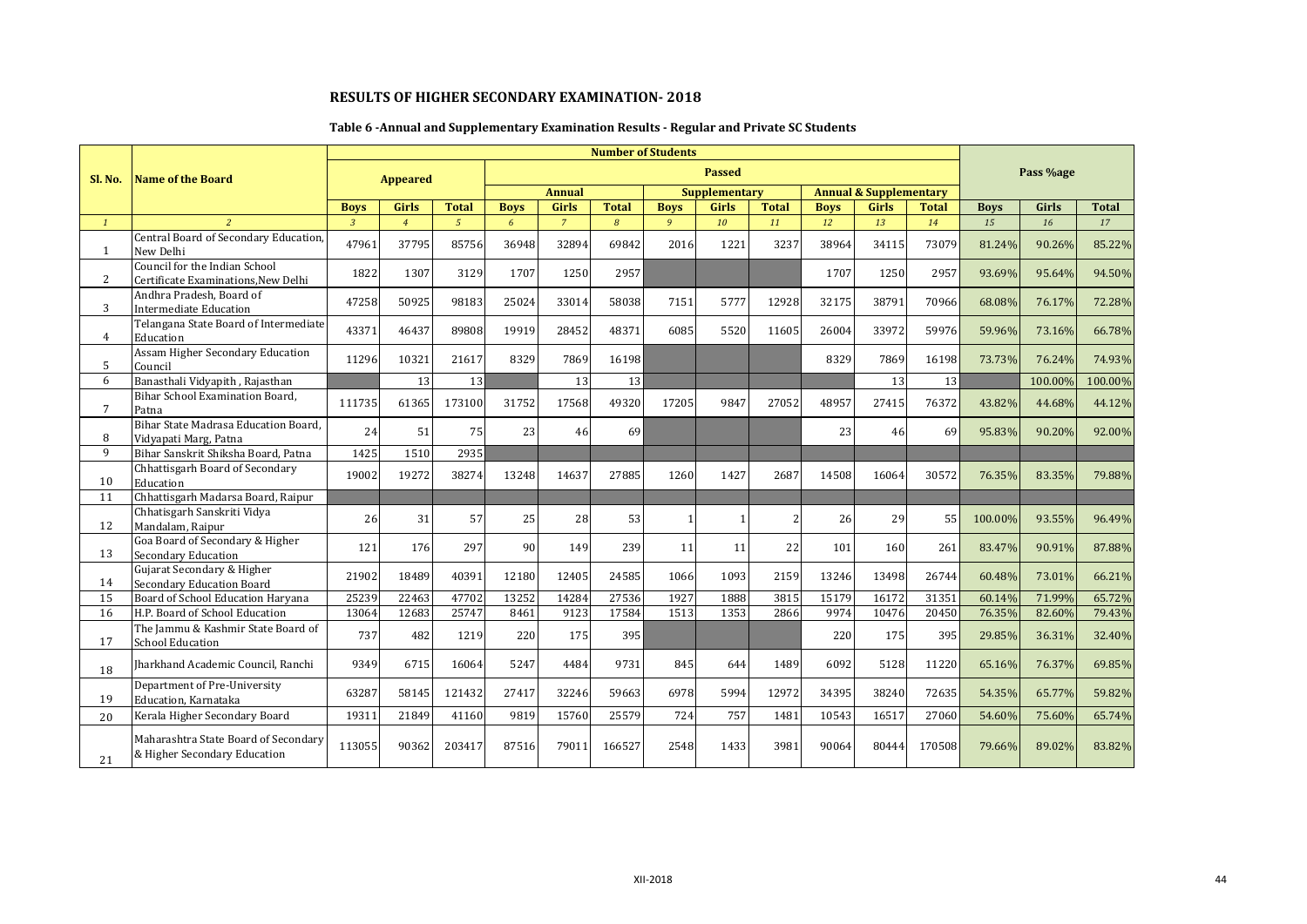## **Table 6 -Annual and Supplementary Examination Results - Regular and Private SC Students**

|              |                                                                          |             |                                                                                  |                         |             |                | <b>Number of Students</b> |                |                          |              |             |                                   |              |             |           |              |
|--------------|--------------------------------------------------------------------------|-------------|----------------------------------------------------------------------------------|-------------------------|-------------|----------------|---------------------------|----------------|--------------------------|--------------|-------------|-----------------------------------|--------------|-------------|-----------|--------------|
| Sl. No.      | <b>Name of the Board</b>                                                 |             | <b>Appeared</b>                                                                  |                         |             |                |                           |                | <b>Passed</b>            |              |             |                                   |              |             | Pass %age |              |
|              |                                                                          |             | <b>Total</b><br>Girls<br>$\overline{3}$<br>5 <sup>5</sup><br>$\overline{4}$<br>6 |                         |             |                |                           |                | <b>Supplementary</b>     |              |             | <b>Annual &amp; Supplementary</b> |              |             |           |              |
|              |                                                                          | <b>Boys</b> |                                                                                  |                         | <b>Boys</b> | <b>Girls</b>   | <b>Total</b>              | <b>Boys</b>    | <b>Girls</b>             | <b>Total</b> | <b>Boys</b> | <b>Girls</b>                      | <b>Total</b> | <b>Boys</b> | Girls     | <b>Total</b> |
| $\mathbf{1}$ | 2                                                                        |             |                                                                                  |                         |             | $\overline{7}$ | 8                         | $\overline{9}$ | 10                       | 11           | 12          | 13                                | 14           | 15          | 16        | 17           |
| 22           | Board of Secondary Education,<br>Madhya Pradesh                          | 68479       | 49577                                                                            | 118056                  | 35385       | 30127          | 65512                     | 6317           | 5067                     | 11384        | 41702       | 35194                             | 76896        | 60.90%      | 70.99%    | 65.14%       |
| 23           | Council of Higher Secondary<br><b>Education</b> , Manipur                | 740         | 720                                                                              | 1460                    | 529         | 513            | 1042                      | 90             | 86                       | 176          | 619         | 599                               | 1218         | 83.65%      | 83.19%    | 83.42%       |
| 24           | Meghalaya Board of School Education                                      | 90          | 79                                                                               | 169                     | 70          | 66             | 136                       |                |                          |              | 70          | 66                                | 136          | 77.78%      | 83.54%    | 80.47%       |
| 25           | Mizoram Board of School Education                                        | 20          | 17                                                                               | 37                      | 15          | 15             | 30                        | 5              | $\overline{\mathcal{L}}$ |              | 20          | 17                                | 37           | 100.00%     | 100.00%   | 100.00%      |
| 26           | Nagaland Board of School Education                                       | 62          | 66                                                                               | 128                     | 39          | 54             | 93                        |                |                          |              | 39          | 54                                | 93           | 62.90%      | 81.82%    | 72.66%       |
| 27           | Council of Higher Secondary<br>Education. Odisha                         |             |                                                                                  | 60017                   |             |                | 38212                     |                |                          |              |             |                                   | 38212        |             |           | 63.67%       |
| 28           | Punjab School Education Board                                            | 64280       | 57906                                                                            | 122186                  | 36512       | 42090          | 78602                     | 6035           | 4433                     | 10468        | 42547       | 46523                             | 89070        | 66.19%      | 80.34%    | 72.90%       |
| 29           | Board of Secondary Education,<br>Raiasthan                               | 82590       | 55945                                                                            | 138535                  | 70581       | 50382          | 120963                    | 2338           | 1628                     | 3966         | 72919       | 52010                             | 124929       | 88.29%      | 92.97%    | 90.18%       |
| 30           | State Board of School Educaiton Tamil<br>Nadu                            | 95951       | 113978                                                                           | 209929                  | 71920       | 99147          | 171067                    |                |                          |              | 71920       | 99147                             | 171067       | 74.95%      | 86.99%    | 81.49%       |
| 31           | Tripura Board of Secondary Education                                     | 2705        | 2393                                                                             | 5098                    | 1939        | 1894           | 3833                      | 34             | 39                       | 73           | 1973        | 1933                              | 3906         | 72.94%      | 80.78%    | 76.62%       |
| 32           | Madhyamik Shiksha Parishad Uttar<br>Pradesh                              | 277946      | 237519                                                                           | 515465                  | 177800      | 170192         | 347992                    |                |                          |              | 177800      | 170192                            | 347992       | 63.97%      | 71.65%    | 67.51%       |
| 33           | <b>Uttarakhand Board of School</b><br>Education                          | 16695       | 16574                                                                            | 33269                   | 11839       | 13023          | 24862                     |                |                          |              | 11839       | 13023                             | 24862        | 70.91%      | 78.57%    | 74.73%       |
| 34           | West Bengal council of Higher<br>Secondary Education                     | 106272      | 111041                                                                           | 217313                  | 84762       | 84767          | 169529                    |                |                          |              | 84762       | 84767                             | 169529       | 79.76%      | 76.34%    | 78.01%       |
| 35           | West Bengal Board of Madrasah<br>Education                               |             |                                                                                  |                         |             |                |                           |                |                          |              |             |                                   |              |             |           |              |
| 36           | Aligarh Muslim University Board of<br>Secondary & Sr.Secondary Education | 27          | 29                                                                               | 56                      | 20          | 23             | 43                        |                |                          |              | 22          | 27                                | 49           | 81.48%      | 93.10%    | 87.50%       |
| 37           | Maharshi Patanjali Sanskrit<br>Sansthan, Bhopal (Madhya Pradesh)         | 56          | 36                                                                               | 92                      | 25          | 13             | 38                        |                |                          |              | 25          | 13 <sup>1</sup>                   | 38           | 44.64%      | 36.11%    | 41.30%       |
| 38           | Rashtriya Sanskrit Sansthan New<br>Delhi                                 | 63          | 69                                                                               | 132                     | 62          | 67             | 129                       |                |                          |              | 62          | 67                                | 129          | 98.41%      | 97.10%    | 97.73%       |
| 39           | U.P. Dayalbag Education Institute                                        | 26          | 25                                                                               | 51                      | 26          | 24             | 50                        |                |                          |              | 26          | 24                                | 50           | 100.00%     | 96.00%    | 98.04%       |
| 40           | <b>UP</b> Madhyamik sanskrit Shiksha<br>Parishad@                        | 1080        | 573                                                                              | 1653                    | 1017        | 524            | 1541                      |                |                          |              | 1017        | 524                               | 1541         | 94.17%      | 91.45%    | 93.22%       |
| 41           | Uttarakhand Sanskriti Shiksha<br>Parishad                                | 18          |                                                                                  | 19                      | 17          |                | 18                        |                |                          |              | 17          |                                   | 18           | 94.44%      | 100.00%   | 94.74%       |
|              | <b>Total</b>                                                             |             |                                                                                  | 1267085 1106939 2434041 | 793735      |                | 796330 1628277            | 64149          | 48221                    | 112370       | 857886      | 844555                            | 1740653      | 67.71%      | 76.30%    | 71.51%       |

*Black cell indicates that either system does not exist or information is not available.*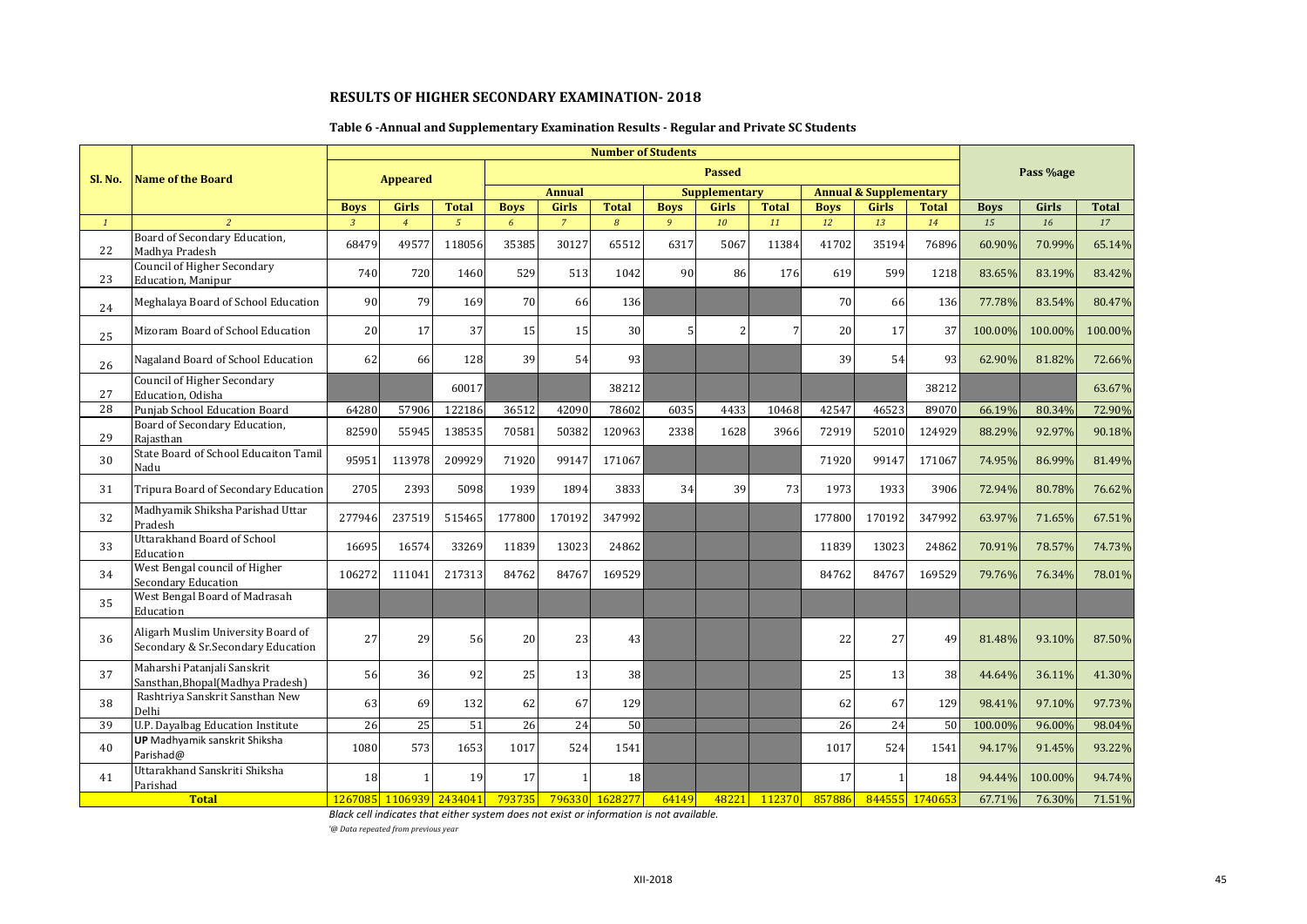## **Table 7 -Annual and Supplementary Examination Results - Regular ST Students**

|              |                                                                      |                |                 |               |             |                | <b>Number of Students</b> |              |                      |              |             |                                   |              |             |           |              |
|--------------|----------------------------------------------------------------------|----------------|-----------------|---------------|-------------|----------------|---------------------------|--------------|----------------------|--------------|-------------|-----------------------------------|--------------|-------------|-----------|--------------|
| Sl. No.      | <b>Name of the Board</b>                                             |                | <b>Appeared</b> |               |             |                |                           |              | <b>Passed</b>        |              |             |                                   |              |             | Pass %age |              |
|              |                                                                      |                |                 |               |             | <b>Annual</b>  |                           |              | <b>Supplementary</b> |              |             | <b>Annual &amp; Supplementary</b> |              |             |           |              |
|              |                                                                      | <b>Boys</b>    | <b>Girls</b>    | <b>Total</b>  | <b>Boys</b> | <b>Girls</b>   | <b>Total</b>              | <b>Boys</b>  | <b>Girls</b>         | <b>Total</b> | <b>Boys</b> | <b>Girls</b>                      | <b>Total</b> | <b>Boys</b> | Girls     | <b>Total</b> |
| $\mathbf{1}$ |                                                                      | $\overline{3}$ | $\overline{4}$  | $\mathcal{L}$ | 6           | $\overline{7}$ | $\overline{R}$            | $\mathbf{q}$ | 10                   | 11           | 12          | 13                                | 14           | 15          | 16        | 17           |
| 1            | Central Board of Secondary Education,<br>New Delhi                   | 20962          | 18808           | 39770         | 14616       | 13913          | 28529                     | 1066         | 1021                 | 2087         | 15682       | 14934                             | 30616        | 74.81%      | 79.40%    | 76.98%       |
| $\mathbf{2}$ | Council for the Indian School<br>Certificate Examinations, New Delhi | 1416           | 1445            | 2861          | 1291        | 1384           | 2675                      |              |                      |              | 1291        | 1384                              | 2675         | 91.17%      | 95.78%    | 93.50%       |
| 3            | Andhra Pradesh, Board of<br><b>Intermediate Education</b>            | 10648          | 11315           | 21963         | 6660        | 7790           | 14450                     |              |                      |              | 6660        | 7790                              | 14450        | 62.55%      | 68.85%    | 65.79%       |
| 4            | Telangana State Board of Intermediate<br>Education                   | 19652          | 19588           | 39240         | 12000       | 13198          | 25198                     | 2630         | 2247                 | 4877         | 14630       | 15445                             | 30075        | 74.45%      | 78.85%    | 76.64%       |
| 5            | Assam Higher Secondary Education<br>Council                          | 19400          | 19206           | 38606         | 14268       | 14610          | 28878                     |              |                      |              | 14268       | 14610                             | 28878        | 73.55%      | 76.07%    | 74.80%       |
| 6            | Banasthali Vidyapith, Rajasthan                                      |                | 12              | 12            |             | 12             | 12                        |              |                      |              |             | 12                                | 12           |             | 100.00%   | 100.00%      |
| $7^{\circ}$  | Bihar School Examination Board,<br>Patna                             | 11946          | 8025            | 19971         | 4594        | 3566           | 8160                      | 1521         | 1108                 | 2629         | 6115        | 4674                              | 10789        | 51.19%      | 58.24%    | 54.02%       |
| 8            | Bihar State Madrasa Education Board,<br>Vidyapati Marg, Patna        |                |                 |               |             |                |                           |              |                      |              |             |                                   |              |             |           |              |
| 9            | Bihar Sanskrit Shiksha Board, Patna                                  | 260            | 264             | 524           |             |                |                           |              |                      |              |             |                                   |              |             |           |              |
| 10           | Chhattisgarh Board of Secondary<br>Education                         | 32136          | 36796           | 68932         | 24407       | 28871          | 53278                     | 1219         | 1745                 | 2964         | 25626       | 30616                             | 56242        | 79.74%      | 83.20%    | 81.59%       |
| 11           | Chhattisgarh Madarsa Board, Raipur                                   |                |                 |               |             |                |                           |              |                      |              | $\Omega$    | $\overline{0}$                    | $\mathbf{0}$ |             |           |              |
| 12           | Chhatisgarh Sanskriti Vidya<br>Mandalam, Raipur                      | 128            | 113             | 241           | 128         | 113            | 241                       |              |                      |              | 128         | 113                               | 241          | 100.00%     | 100.00%   | 100.00%      |
| 13           | Goa Board of Secondary & Higher<br><b>Secondary Education</b>        | 1064           | 1240            | 2304          | 877         | 1066           | 1943                      | 61           | 86                   | 147          | 938         | 1152                              | 2090         | 88.16%      | 92.90%    | 90.71%       |
| 14           | Gujarat Secondary & Higher<br><b>Secondary Education Board</b>       | 32683          | 32773           | 65456         | 16028       | 19118          | 35146                     | 2328         | 2777                 | 5105         | 18356       | 21895                             | 40251        | 56.16%      | 66.81%    | 61.49%       |
| 15           | Board of School Education Haryana                                    |                |                 |               |             |                |                           |              |                      |              |             |                                   |              |             |           |              |
| 16           | H.P. Board of School Education                                       | 3079           | 2935            | 6014          | 2098        | 2160           | 4258                      | 345          | 277                  | 622          | 2443        | 2437                              | 4880         | 79.34%      | 83.03%    | 81.14%       |
| 17           | The Jammu & Kashmir State Board of<br><b>School Education</b>        | 1506           | 1371            | 2877          | 699         | 621            | 1320                      |              |                      |              | 699         | 621                               | 1320         | 46.41%      | 45.30%    | 45.88%       |
| 18           | Jharkhand Academic Council, Ranchi                                   | 17651          | 20614           | 38265         | 12247       | 16038          | 28285                     | 708          | 1058                 | 1766         | 12955       | 17096                             | 30051        | 73.40%      | 82.93%    | 78.53%       |
| 19           | Department of Pre-University<br>Education, Karnataka                 | 15237          | 16190           | 31427         | 8152        | 10738          | 18890                     | 1343         | 1207                 | 2550         | 9495        | 11945                             | 21440        | 62.32%      | 73.78%    | 68.22%       |
| 20           | Kerala Higher Secondary Board                                        | 2395           | 2978            | 5373          | 1341        | 2089           | 3430                      | 72           | 94                   | 166          | 1413        | 2183                              | 3596         | 59.00%      | 73.30%    | 66.93%       |
| 21           | Maharashtra State Board of Secondary<br>& Higher Secondary Education | 57287          | 44007           | 101294        | 44090       | 37152          | 81242                     | 807          | 502                  | 1309         | 44897       | 37654                             | 82551        | 78.37%      | 85.56%    | 81.50%       |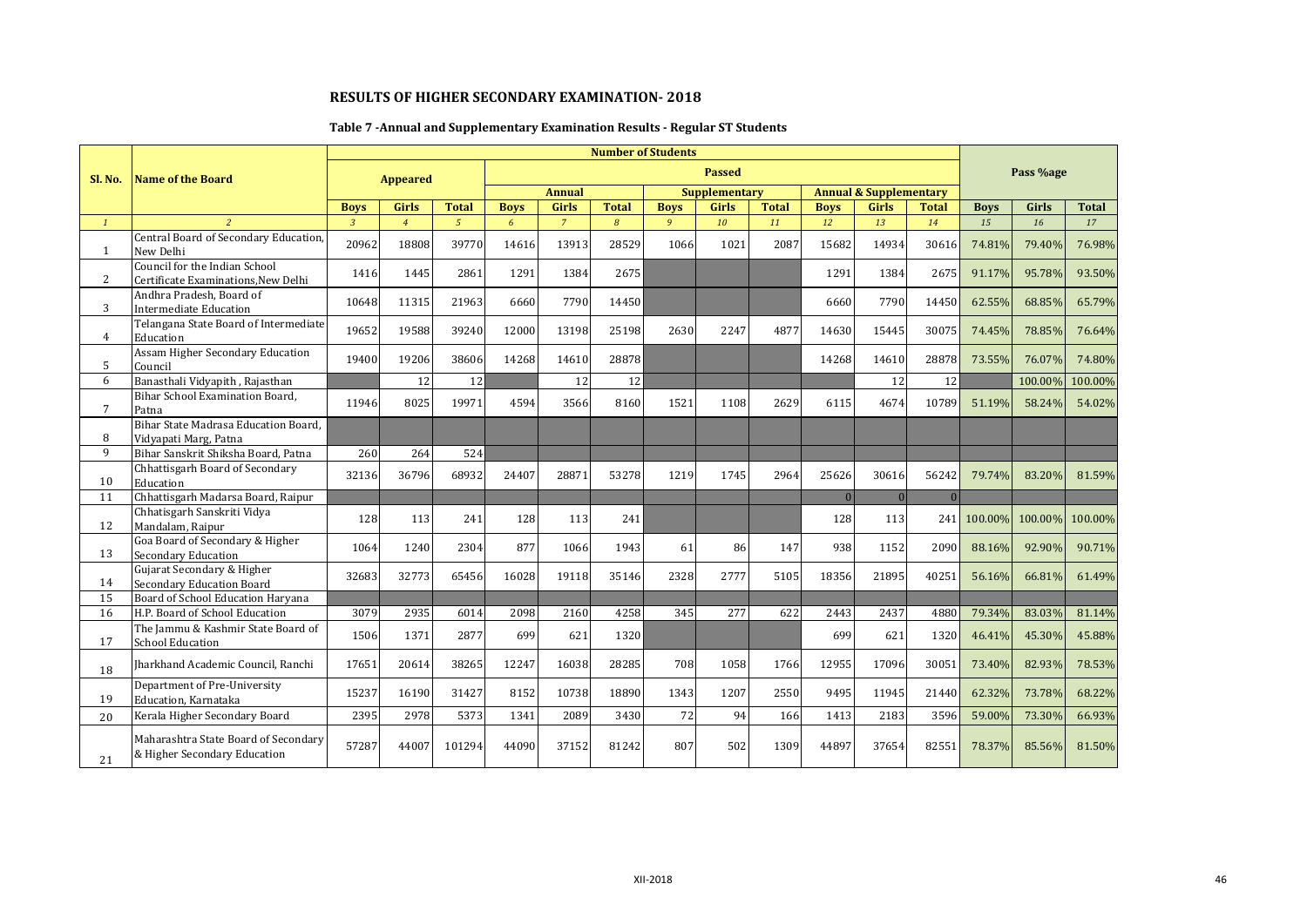## **Table 7 -Annual and Supplementary Examination Results - Regular ST Students**

|              |                                                                          |                |                 |                |             |                | <b>Number of Students</b> |                |                      |                 |             |                                   |              |             |                |              |
|--------------|--------------------------------------------------------------------------|----------------|-----------------|----------------|-------------|----------------|---------------------------|----------------|----------------------|-----------------|-------------|-----------------------------------|--------------|-------------|----------------|--------------|
| Sl. No.      | <b>Name of the Board</b>                                                 |                | <b>Appeared</b> |                |             |                |                           |                | <b>Passed</b>        |                 |             |                                   |              |             | Pass %age      |              |
|              |                                                                          |                |                 |                |             | <b>Annual</b>  |                           |                | <b>Supplementary</b> |                 |             | <b>Annual &amp; Supplementary</b> |              |             |                |              |
|              |                                                                          | <b>Boys</b>    | <b>Girls</b>    | <b>Total</b>   | <b>Boys</b> | <b>Girls</b>   | <b>Total</b>              | <b>Boys</b>    | Girls                | <b>Total</b>    | <b>Boys</b> | <b>Girls</b>                      | <b>Total</b> | <b>Boys</b> | Girls          | <b>Total</b> |
| $\mathbf{1}$ | $\overline{2}$                                                           | $\overline{3}$ | $\overline{4}$  | 5 <sup>5</sup> | 6           | $\overline{7}$ | $\overline{8}$            | 9              | 10                   | 11              | 12          | 13                                | 14           | 15          | 16             | 17           |
| 22           | Board of Secondary Education,<br>Madhva Pradesh                          | 37756          | 39985           | 77741          | 23414       | 24869          | 48283                     | 3722           | 4890                 | 8612            | 27136       | 29759                             | 56895        | 71.87%      | 74.43%         | 73.19%       |
| 23           | Council of Higher Secondary<br><b>Education</b> , Manipur                | 4319           | 4459            | 8778           | 3171        | 3339           | 6510                      | 478            | 559                  | 1037            | 3649        | 3898                              | 7547         | 84.49%      | 87.42%         | 85.98%       |
| 24           | Meghalaya Board of School Education                                      | 9812           | 11963           | 21775          | 7634        | 10066          | 17700                     |                |                      |                 | 7634        | 10066                             | 17700        | 77.80%      | 84.14%         | 81.29%       |
| 25           | Mizoram Board of School Education                                        | 5294           | 5696            | 10990          | 4334        | 4660           | 8994                      | 83             | 92                   | 175             | 4417        | 4752                              | 9169         | 83.43%      | 83.43%         | 83.43%       |
| 26           | Nagaland Board of School Education                                       | 5628           | 6443            | 12071          | 4340        | 5491           | 9831                      |                |                      |                 | 4340        | 5491                              | 9831         | 77.11%      | 85.22%         | 81.44%       |
| 27           | Council of Higher Secondary<br>Education, Odisha                         |                |                 | 65218          |             |                | 38645                     |                |                      |                 |             |                                   | 38645        |             |                | 59.26%       |
| 28           | Punjab School Education Board                                            | 40             | 28              | 68             | 19          | 22             | 41                        | $\overline{4}$ | 3                    | $7\phantom{.0}$ | 23          | 25                                | 48           | 57.50%      | 89.29%         | 70.59%       |
| 29           | Board of Secondary Education,<br>Raiasthan                               | 56459          | 42976           | 99435          | 46854       | 37002          | 83856                     | 2167           | 1675                 | 3842            | 49021       | 38677                             | 87698        | 86.83%      | 90.00%         | 88.20%       |
| 30           | State Board of School Educaiton Tamil<br>Nadu                            | 3489           | 3610            | 7099           | 2906        | 3164           | 6070                      |                |                      |                 | 2906        | 3164                              | 6070         | 83.29%      | 87.65%         | 85.51%       |
| 31           | Tripura Board of Secondary Education                                     | 3486           | 2898            | 6384           | 1943        | 1731           | 3674                      | 42             | 46                   | 88              | 1985        | 1777                              | 3762         | 56.94%      | 61.32%         | 58.93%       |
| 32           | Madhyamik Shiksha Parishad Uttar<br>Pradesh                              | 9533           | 7479            | 17012          | 5705        | 5363           | 11068                     |                |                      |                 | 5705        | 5363                              | 11068        | 59.84%      | 71.71%         | 65.06%       |
| 33           | <b>Uttarakhand Board of School</b><br>Education                          | 2212           | 2644            | 4856           | 1532        | 2061           | 3593                      |                |                      |                 | 1532        | 2061                              | 3593         | 69.26%      | 77.95%         | 73.99%       |
| 34           | West Bengal council of Higher<br><b>Secondary Education</b>              | 16496          | 17310           | 33806          | 12156       | 11761          | 23917                     |                |                      |                 | 12156       | 11761                             | 23917        | 73.69%      | 67.94%         | 70.75%       |
| 35           | West Bengal Board of Madrasah<br>Education                               |                |                 |                |             |                |                           |                |                      |                 |             |                                   |              |             |                |              |
| 36           | Aligarh Muslim University Board of<br>Secondary & Sr.Secondary Education |                |                 | $\mathbf{1}$   |             | $\mathbf{1}$   | 1                         |                |                      |                 |             |                                   | $\mathbf{1}$ |             | 100.00%        | 100.00%      |
| 37           | Maharshi Patanjali Sanskrit<br>Sansthan, Bhopal (Madhya Pradesh)         | 22             | 9               | 31             | 8           | 3              | 11                        |                |                      |                 | 8           | 3                                 | 11           | 36.36%      | 33.33%         | 35.48%       |
| 38           | Rashtriya Sanskrit Sansthan New<br>Delhi                                 | $\mathbf{Q}$   | 13              | 22             | 9           | 13             | 22                        |                |                      |                 | 9           | 13                                | 22           | 100.00%     | 100.00%        | 100.00%      |
| 39           | U.P. Dayalbag Education Institute                                        | 15             | 9               | 24             | 13          | 9              | 22                        | $\mathbf{1}$   |                      |                 | 14          | $\mathbf{q}$                      | 23           | 93.33%      | 100.00%        | 95.83%       |
| 40           | <b>UP</b> Madhyamik sanskrit Shiksha<br>Parishad@                        | 13             | 2               | 15             | 12          | $\overline{2}$ | 14                        |                |                      |                 | 12          | $\mathcal{P}$                     | 14           |             | 92.31% 100.00% | 93.33%       |
| 41           | Uttarakhand Sanskriti Shiksha<br>Parishad                                | 11             |                 | 12             | q           | $\mathbf{1}$   | 10                        |                |                      |                 | 9           |                                   | 10           | 81.82%      | 100.00%        | 83.33%       |
|              | <b>Total</b>                                                             | 402044         | 383206          | 850468         | 277555      | 281997         | 598197                    | 18597          | 19387                | 37984           | 296152      | 301384                            | 636181       | 73.66%      | 78.65%         | 74.80%       |

*Black cell indicates that either system does not exist or information is not available.*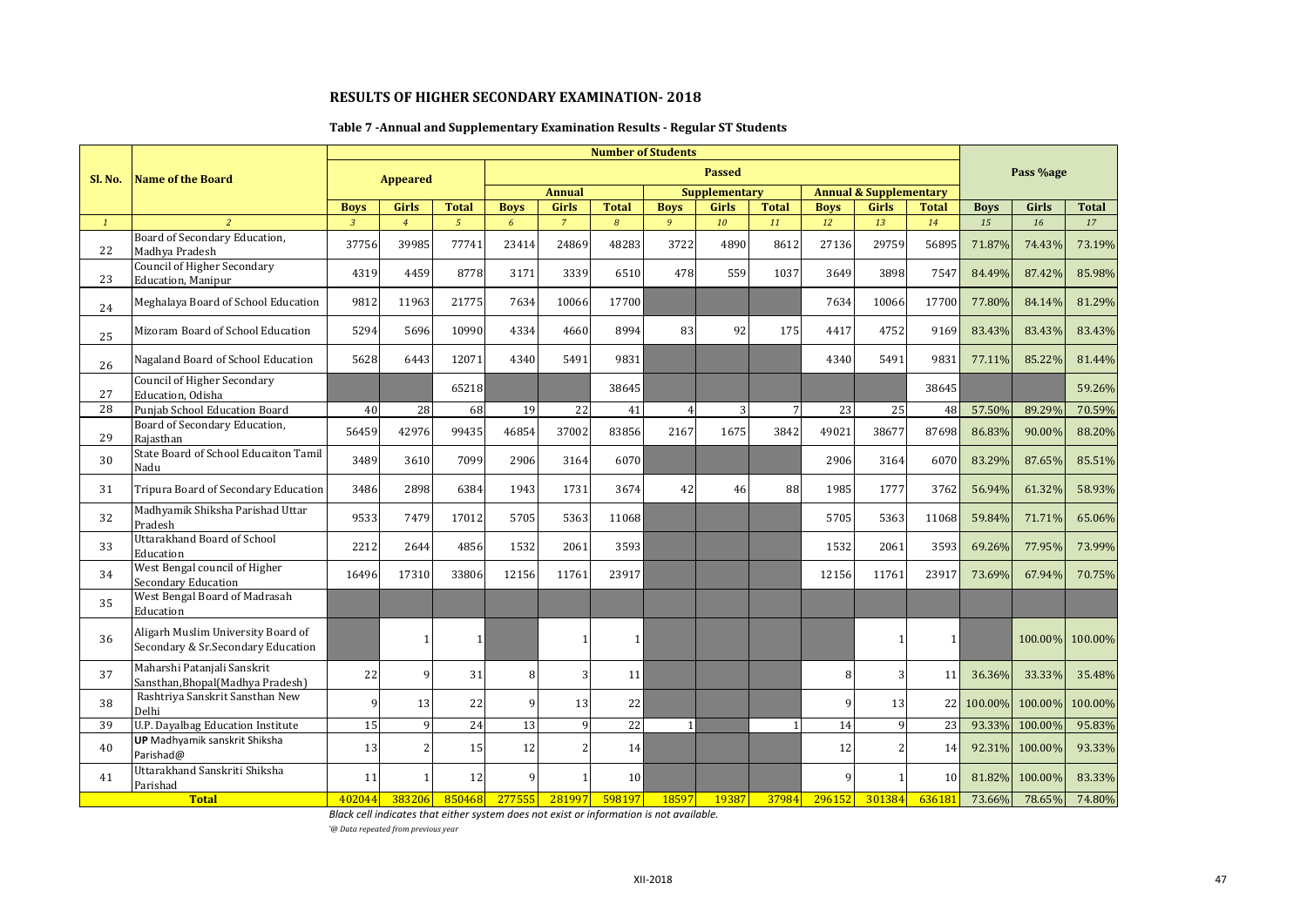## **Table 8 -Annual and Supplementary Examination Results - Private ST Students**

|                 |                                                                      |                |                 |              |             |                |                | <b>Number of Students</b> |                      |              |             |                                   |                |                 |           |              |
|-----------------|----------------------------------------------------------------------|----------------|-----------------|--------------|-------------|----------------|----------------|---------------------------|----------------------|--------------|-------------|-----------------------------------|----------------|-----------------|-----------|--------------|
| Sl. No.         | <b>Name of the Board</b>                                             |                | <b>Appeared</b> |              |             |                |                |                           | <b>Passed</b>        |              |             |                                   |                |                 | Pass %age |              |
|                 |                                                                      |                |                 |              |             | <b>Annual</b>  |                |                           | <b>Supplementary</b> |              |             | <b>Annual &amp; Supplementary</b> |                |                 |           |              |
|                 |                                                                      | <b>Boys</b>    | <b>Girls</b>    | <b>Total</b> | <b>Boys</b> | Girls          | <b>Total</b>   | <b>Boys</b>               | <b>Girls</b>         | <b>Total</b> | <b>Boys</b> | <b>Girls</b>                      | <b>Total</b>   | <b>Boys</b>     | Girls     | <b>Total</b> |
| $\mathbf{1}$    |                                                                      | $\overline{3}$ | $\overline{A}$  | $\sqrt{5}$   | 6           | $\overline{7}$ | $\overline{8}$ | 9                         | 10                   | 11           | 12          | 13                                | 14             | 15              | 16        | 17           |
| 1               | Central Board of Secondary Education,<br>New Delhi                   | 1978           | 1430            | 3408         | 416         | 277            | 693            | 182                       | 159                  | 341          | 598         | 436                               | 1034           | 30.23%          | 30.49%    | 30.34%       |
| 2               | Council for the Indian School<br>Certificate Examinations, New Delhi | 89             | 32              | 121          | 48          | 21             | 69             |                           |                      |              | 48          | 21                                | 69             | 53.93%          | 65.63%    | 57.02%       |
| 3               | Andhra Pradesh, Board of<br>Intermediate Education                   | 1620           | 1203            | 2823         | 468         | 398            | 866            |                           |                      |              | 468         | 398                               | 866            | 28.89%          | 33.08%    | 30.68%       |
| $4^{\circ}$     | Telangana State Board of Intermediate<br>Education                   | 3827           | 2767            | 6594         | 1037        | 835            | 1872           | 634                       | 427                  | 1061         | 1671        | 1262                              | 2933           | 43.66%          | 45.61%    | 44.48%       |
| 5               | Assam Higher Secondary Education<br>Council                          | 5144           | 3903            | 9047         | 2160        | 1695           | 3855           |                           |                      |              | 2160        | 1695                              | 3855           | 41.99%          | 43.43%    | 42.61%       |
| 6               | Banasthali Vidyapith, Rajasthan                                      |                |                 |              |             |                |                |                           |                      |              |             |                                   |                |                 |           |              |
| $\overline{7}$  | Bihar School Examination Board,<br>Patna                             | 212            | 224             | 436          | 118         | 120            | 238            |                           |                      |              | 118         | 120                               | 238            | 55.66%          | 53.57%    | 54.59%       |
| 8               | Bihar State Madrasa Education Board,<br>Vidyapati Marg, Patna        |                |                 |              |             |                |                |                           |                      |              |             |                                   |                |                 |           |              |
| 9               | Bihar Sanskrit Shiksha Board, Patna                                  |                |                 |              |             |                |                |                           |                      |              |             |                                   |                |                 |           |              |
| 10              | Chhattisgarh Board of Secondary<br>Education                         | 1459           | 1126            | 2585         | 471         | 414            | 885            | 347                       | 390                  | 737          | 861         | 804                               | 1622           | 59.01%          | 71.40%    | 62.75%       |
| 11              | Chhattisgarh Madarsa Board, Raipur                                   |                |                 |              |             |                |                |                           |                      |              | $\Omega$    | $\overline{0}$                    | $\overline{0}$ |                 |           |              |
| 12              | Chhatisgarh Sanskriti Vidya<br>Mandalam, Raipur                      | $\overline{3}$ |                 |              | 3           |                | $\overline{4}$ |                           |                      |              | 3           |                                   |                | 100.00% 100.00% |           | 100.00%      |
| 13              | Goa Board of Secondary & Higher<br>Secondary Education               | 35             | 20              | 55           | 14          | 13             | 27             | 3                         | $\mathbf{1}$         | 4            | 17          | 14                                | 31             | 48.57%          | 70.00%    | 56.36%       |
| 14              | Gujarat Secondary & Higher<br>Secondary Education Board              | 2979           | 1315            | 4294         | 464         | 302            | 766            | 213                       | 139                  | 352          | 677         | 441                               | 1118           | 22.73%          | 33.54%    | 26.04%       |
| $\overline{15}$ | Board of School Education Haryana                                    |                |                 |              |             |                |                |                           |                      |              |             |                                   |                |                 |           |              |
| 16              | H.P. Board of School Education                                       |                |                 |              |             |                |                |                           |                      |              |             |                                   |                |                 |           |              |
| 17              | The Jammu & Kashmir State Board of<br><b>School Education</b>        | 487            | 398             | 885          | 127         | 117            | 244            |                           |                      |              | 127         | 117                               | 244            | 26.08%          | 29.40%    | 27.57%       |
| 18              | Iharkhand Academic Council, Ranchi                                   | 7597           | 5410            | 13007        | 3533        | 2631           | 6164           | 684                       | 613                  | 1297         | 4217        | 3244                              | 7461           | 55.51%          | 59.96%    | 57.36%       |
| 19              | Department of Pre-University<br>Education, Karnataka                 | 7354           | 3646            | 11000        | 1843        | 1169           | 3012           | 969                       | 621                  | 1590         | 2812        | 1790                              | 4602           | 38.24%          | 49.09%    | 41.84%       |
| 20              | Kerala Higher Secondary Board                                        | 169            | 124             | 293          | 30          | 27             | 57             | 3                         | $\overline{4}$       | 7            | 33          | 31                                | 64             | 19.53%          | 25.00%    | 21.84%       |
| 21              | Maharashtra State Board of Secondary<br>& Higher Secondary Education | 1263           | 606             | 1869         | 801         | 424            | 1225           | 33                        | 13                   | 46           | 834         | 437                               | 1271           | 66.03%          | 72.11%    | 68.00%       |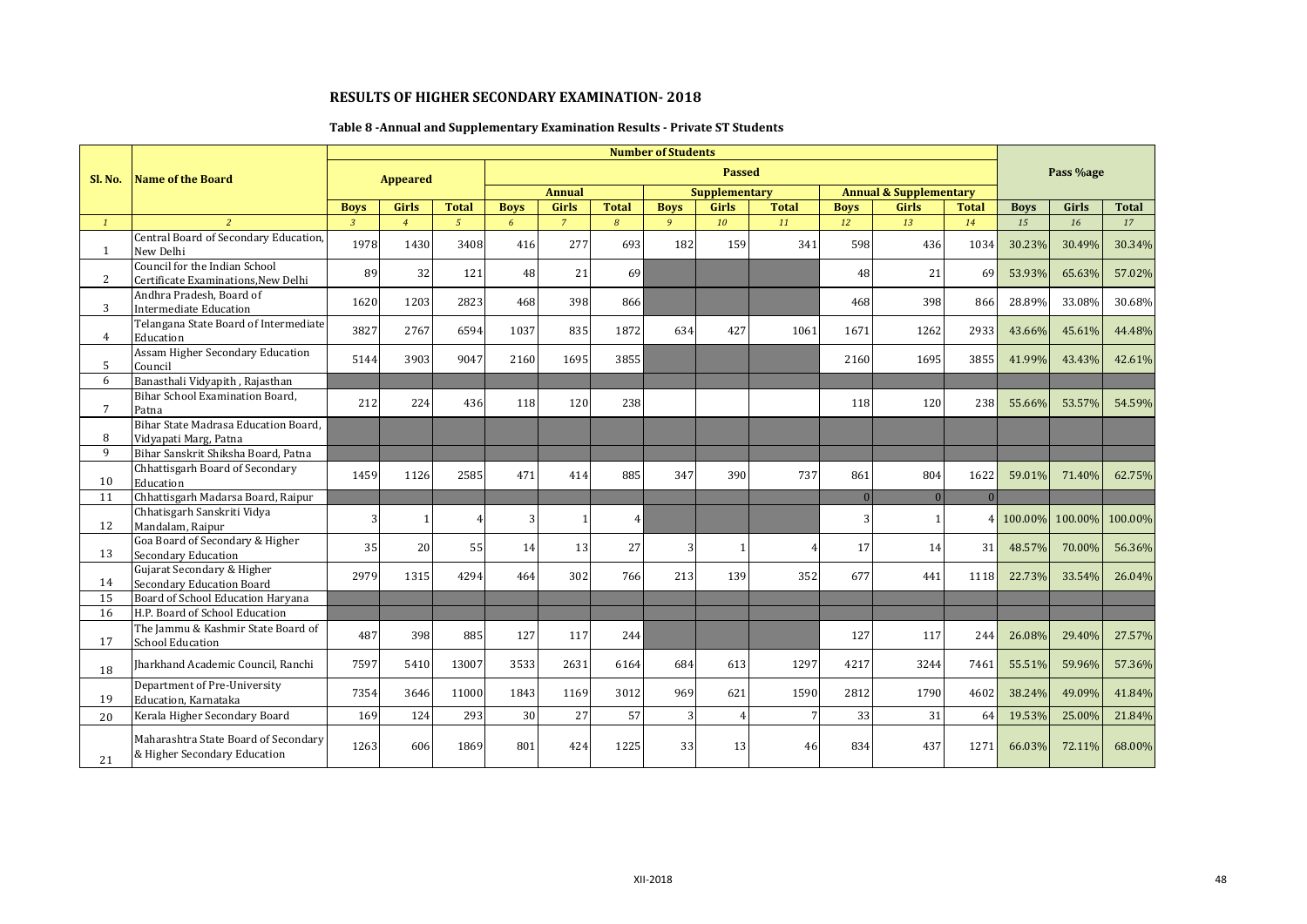## **Table 8 -Annual and Supplementary Examination Results - Private ST Students**

|              |                                                                          |                |                 |                |                |                |               | <b>Number of Students</b> |                             |              |                |                                   |                 |             |           |              |
|--------------|--------------------------------------------------------------------------|----------------|-----------------|----------------|----------------|----------------|---------------|---------------------------|-----------------------------|--------------|----------------|-----------------------------------|-----------------|-------------|-----------|--------------|
| Sl. No.      | <b>Name of the Board</b>                                                 |                | <b>Appeared</b> |                |                |                |               |                           | <b>Passed</b>               |              |                |                                   |                 |             | Pass %age |              |
|              |                                                                          |                |                 |                |                | <b>Annual</b>  |               |                           | <b>Supplementary</b>        |              |                | <b>Annual &amp; Supplementary</b> |                 |             |           |              |
|              |                                                                          | <b>Boys</b>    | <b>Girls</b>    | <b>Total</b>   | <b>Boys</b>    | Girls          | <b>Total</b>  | <b>Boys</b>               | <b>Girls</b>                | <b>Total</b> | <b>Boys</b>    | <b>Girls</b>                      | <b>Total</b>    | <b>Boys</b> | Girls     | <b>Total</b> |
| $\mathbf{1}$ | $\overline{2}$                                                           | $\overline{3}$ | $\overline{4}$  | $\mathfrak{s}$ | 6              | $\overline{7}$ | $\mathcal{B}$ | 9                         | 10                          | 11           | 12             | 13                                | 14              | 15          | 16        | 17           |
| 22           | Board of Secondary Education,<br>Madhva Pradesh                          | 18389          | 13057           | 31446          | 4070           | 2452           | 6522          | 1840                      | 1259                        | 3099         | 5910           | 3711                              | 9621            | 32.14%      | 28.42%    | 30.60%       |
| 23           | <b>Council of Higher Secondary</b><br><b>Education</b> , Manipur         | 441            | 381             | 822            | 162            | 118            | 280           | 62                        | 68                          | 130          | 224            | 186                               | 410             | 50.79%      | 48.82%    | 49.88%       |
| 24           | Meghalaya Board of School Education                                      | 2223           | 2351            | 4574           | 950            | 1333           | 2283          |                           |                             |              | 950            | 1333                              | 2283            | 42.74%      | 56.70%    | 49.91%       |
| 25           | Mizoram Board of School Education                                        | 174            | 88              | 262            | 73             | 51             | 124           | 3                         | 3                           | 6            | 76             | 54                                | 130             | 43.68%      | 61.36%    | 49.62%       |
| 26           | Nagaland Board of School Education                                       | 1096           | 774             | 1870           | 356            | 265            | 621           |                           |                             |              | 356            | 265                               | 621             | 32.48%      | 34.24%    | 33.21%       |
| 27           | <b>Council of Higher Secondary</b><br>Education, Odisha                  |                |                 |                |                |                |               |                           |                             |              |                |                                   |                 |             |           |              |
| 28           | Puniab School Education Board                                            | 8              | 5               | 13             | $\overline{4}$ | 3              |               |                           |                             |              | $\overline{4}$ | 3                                 | $\overline{7}$  | 50.00%      | 60.00%    | 53.85%       |
| 29           | Board of Secondary Education,<br>Rajasthan                               | 472            | 152             | 624            | 105            | 26             | 131           | 15                        | 7                           | 22           | 120            | 33                                | 153             | 25.42%      | 21.71%    | 24.52%       |
| 30           | State Board of School Educaiton Tamil<br>Nadu                            | 167            | 97              | 264            | 27             | 18             | 45            |                           |                             |              | 27             | <b>18</b>                         | 45              | 16.17%      | 18.56%    | 17.05%       |
| 31           | Tripura Board of Secondary Education                                     | 30             | 22              | 52             | $\overline{7}$ | 9              | 16            |                           |                             |              | 7              | $\mathbf{q}$                      | <b>16</b>       | 23.33%      | 40.91%    | 30.77%       |
| 32           | Madhyamik Shiksha Parishad Uttar<br>Pradesh                              | 435            | 200             | 635            | 299            | 150            | 449           |                           |                             |              | 299            | 150                               | 449             | 68.74%      | 75.00%    | 70.71%       |
| 33           | <b>Uttarakhand Board of School</b><br>Education                          | 104            | 84              | 188            | 53             | 50             | 103           |                           |                             |              | 53             | 50                                | 103             | 50.96%      | 59.52%    | 54.79%       |
| 34           | West Bengal council of Higher<br>Secondary Education                     | 2760           | 3627            | 6387           | 1667           | 2012           | 3679          |                           |                             |              | 1667           | 2012                              | 3679            | 60.40%      | 55.47%    | 57.60%       |
| 35           | West Bengal Board of Madrasah<br>Education                               |                |                 |                |                |                |               |                           |                             |              |                |                                   |                 |             |           |              |
| 36           | Aligarh Muslim University Board of<br>Secondary & Sr.Secondary Education | 16             | 29              | 45             | 9              | 14             | 23            | 3                         | $\boldsymbol{\vartriangle}$ | 7            | 12             | 18                                | 30 <sup>1</sup> | 75.00%      | 62.07%    | 66.67%       |
| 37           | Maharshi Patanjali Sanskrit<br>Sansthan, Bhopal (Madhya Pradesh)         |                |                 |                |                |                |               |                           |                             |              |                |                                   |                 |             |           |              |
| 38           | Rashtriya Sanskrit Sansthan New<br>Delhi                                 |                |                 |                |                |                |               |                           |                             |              |                |                                   |                 |             |           |              |
| 39           | U.P. Dayalbag Education Institute                                        |                |                 |                |                |                |               |                           |                             |              |                |                                   |                 |             |           |              |
| 40           | UP Madhyamik sanskrit Shiksha<br>Parishad@                               |                |                 |                |                |                |               |                           |                             |              |                |                                   |                 |             |           |              |
| 41           | Uttarakhand Sanskriti Shiksha<br>Parishad                                |                |                 |                |                |                |               |                           |                             |              |                |                                   |                 |             |           |              |
|              | <b>Total</b>                                                             | 60531          | 43072           | 103603         | 19315          | 14945          | 34260         | 4991                      | 3708                        | 8699         | 24349          | 18653                             | 42959           | 40.23%      | 43.31%    | 41.47%       |

*Black cell indicates that either system does not exist or information is not available.*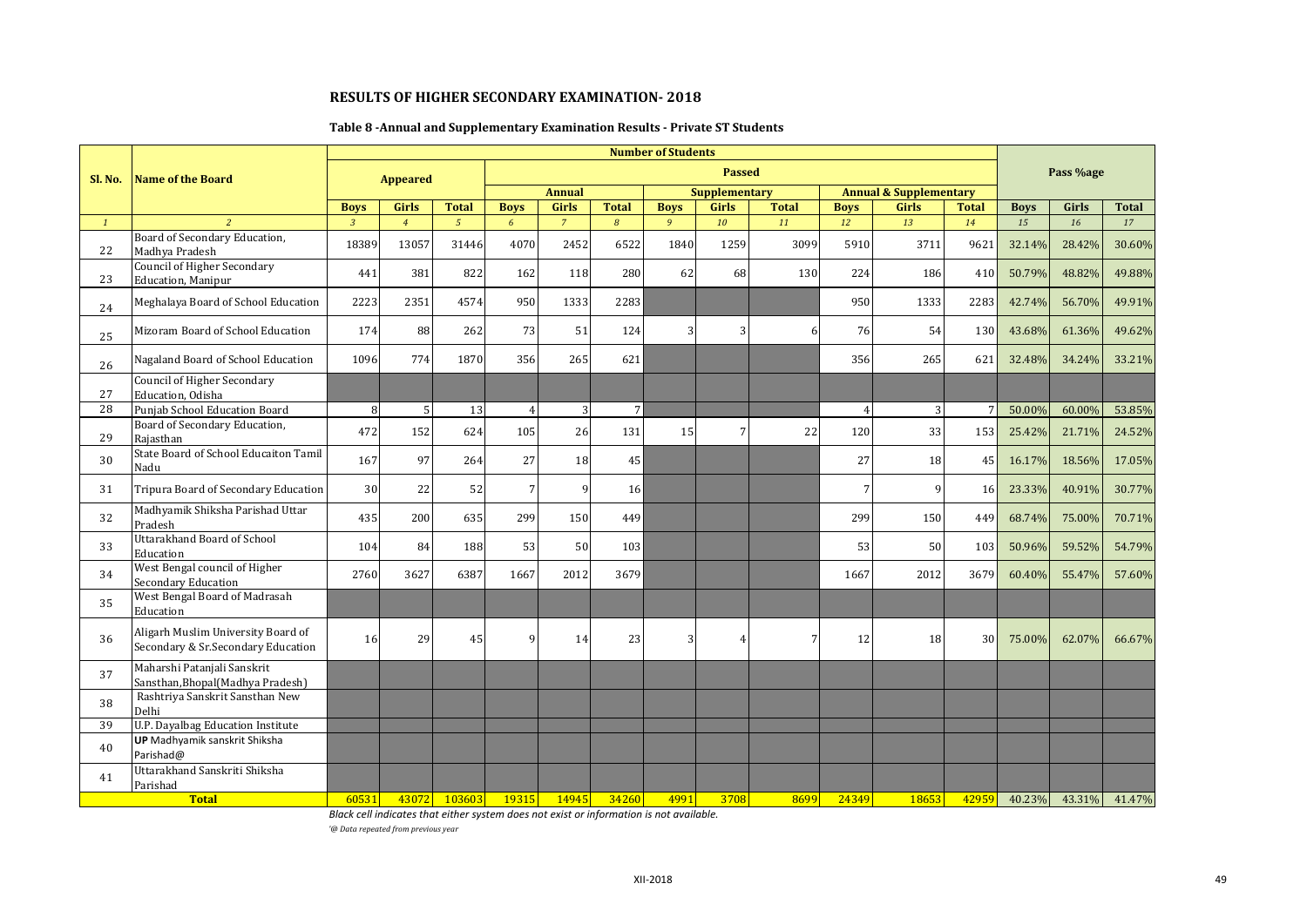## **Table 9 -Annual and Supplementary Examination Results - Regular and Private ST Students**

|                |                                                                      |                |                 |               |             |                |                | <b>Number of Students</b> |                      |              |             |                                   |              |                     |           |              |
|----------------|----------------------------------------------------------------------|----------------|-----------------|---------------|-------------|----------------|----------------|---------------------------|----------------------|--------------|-------------|-----------------------------------|--------------|---------------------|-----------|--------------|
| Sl. No.        | Name of the Board                                                    |                | <b>Appeared</b> |               |             |                |                |                           | <b>Passed</b>        |              |             |                                   |              |                     | Pass %age |              |
|                |                                                                      |                |                 |               |             | <b>Annual</b>  |                |                           | <b>Supplementary</b> |              |             | <b>Annual &amp; Supplementary</b> |              |                     |           |              |
|                |                                                                      | <b>Boys</b>    | <b>Girls</b>    | <b>Total</b>  | <b>Boys</b> | <b>Girls</b>   | <b>Total</b>   | <b>Boys</b>               | <b>Girls</b>         | <b>Total</b> | <b>Boys</b> | <b>Girls</b>                      | <b>Total</b> | <b>Boys</b>         | Girls     | <b>Total</b> |
| $\mathbf{1}$   | $\overline{2}$                                                       | $\overline{3}$ | $\overline{4}$  | $\mathcal{L}$ | 6           | $\overline{7}$ | $\overline{8}$ | 9                         | 10                   | 11           | 12          | 13                                | 14           | 1.5                 | 16        | 17           |
| $\mathbf{1}$   | Central Board of Secondary Education,<br>New Delhi                   | 22940          | 20238           | 43178         | 15032       | 14190          | 29222          | 1248                      | 1180                 | 2428         | 16280       | 15370                             | 31650        | 70.97%              | 75.95%    | 73.30%       |
| $\overline{2}$ | Council for the Indian School<br>Certificate Examinations, New Delhi | 1505           | 1477            | 2982          | 1339        | 1405           | 2744           |                           |                      |              | 1339        | 1405                              | 2744         | 88.97%              | 95.13%    | 92.02%       |
| 3              | Andhra Pradesh, Board of<br><b>Intermediate Education</b>            | 12268          | 12518           | 24786         | 7128        | 8188           | 15316          | 1957                      | 1645                 | 3602         | 9085        | 9833                              | 18918        | 74.05%              | 78.55%    | 76.33%       |
| $\overline{4}$ | Telangana State Board of Intermediate<br>Education                   | 23479          | 22355           | 45834         | 13037       | 14033          | 27070          | 3264                      | 2674                 | 5938         | 16301       | 16707                             | 33008        | 69.43%              | 74.73%    | 72.02%       |
| 5              | <b>Assam Higher Secondary Education</b><br>Council                   | 24544          | 23109           | 47653         | 16428       | 16305          | 32733          |                           |                      |              | 16428       | 16305                             | 32733        | 66.93%              | 70.56%    | 68.69%       |
| 6              | Banasthali Vidyapith, Rajasthan                                      |                | 12              | 12            |             | 12             | 12             |                           |                      |              |             | 12                                | 12           |                     | 100.00%   | 100.00%      |
| $\overline{7}$ | Bihar School Examination Board,<br>Patna                             | 12158          | 8249            | 20407         | 4712        | 3686           | 8398           |                           |                      |              | 6233        | 4794                              | 11027        | 51.27%              | 58.12%    | 54.04%       |
| 8              | Bihar State Madrasa Education Board,<br>Vidyapati Marg, Patna        |                |                 |               |             |                |                |                           |                      |              |             |                                   |              |                     |           |              |
| 9              | Bihar Sanskrit Shiksha Board, Patna                                  | 260            | 264             | 524           |             |                |                |                           |                      |              |             |                                   |              |                     |           |              |
| 10             | Chhattisgarh Board of Secondary<br>Education                         | 33595          | 37922           | 71517         | 24878       | 29285          | 54163          | 1609                      | 2482                 | 3701         | 26487       | 31420                             | 57864        | 78.84%              | 82.85%    | 80.91%       |
| 11             | Chhattisgarh Madarsa Board, Raipur                                   |                |                 |               |             |                |                |                           |                      |              |             |                                   |              |                     |           |              |
| 12             | Chhatisgarh Sanskriti Vidya<br>Mandalam, Raipur                      | 131            | 114             | 245           | 131         | 114            | 245            |                           |                      |              | 131         | 114                               |              | 245 100.00% 100.00% |           | 100.00%      |
| 13             | Goa Board of Secondary & Higher<br>Secondary Education               | 1099           | 1260            | 2359          | 891         | 1079           | 1970           | 64                        | 87                   | 151          | 955         | 1166                              | 2121         | 86.90%              | 92.54%    | 89.91%       |
| 14             | Gujarat Secondary & Higher<br><b>Secondary Education Board</b>       | 35662          | 34088           | 69750         | 16492       | 19420          | 35912          | 2541                      | 2916                 | 5457         | 19033       | 22336                             | 41369        | 53.37%              | 65.52%    | 59.31%       |
| 15             | <b>Board of School Education Haryana</b>                             |                |                 |               |             |                |                |                           |                      |              |             |                                   |              |                     |           |              |
| 16             | H.P. Board of School Education                                       | 3079           | 2935            | 6014          | 2098        | 2160           | 4258           | 345                       | 277                  | 622          | 2443        | 2437                              | 4880         | 79.34%              | 83.03%    | 81.14%       |
| 17             | The Jammu & Kashmir State Board of<br><b>School Education</b>        | 1993           | 1769            | 3762          | 826         | 738            | 1564           |                           |                      |              | 826         | 738                               | 1564         | 41.45%              | 41.72%    | 41.57%       |
| 18             | Iharkhand Academic Council, Ranchi                                   | 25248          | 26024           | 51272         | 15780       | 18669          | 34449          | 1392                      | 1671                 | 3063         | 17172       | 20340                             | 37512        | 68.01%              | 78.16%    | 73.16%       |
| 19             | Department of Pre-University<br>Education, Karnataka                 | 22591          | 19836           | 42427         | 9995        | 11907          | 21902          | 2312                      | 1828                 | 4140         | 12307       | 13735                             | 26042        | 54.48%              | 69.24%    | 61.38%       |
| 20             | Kerala Higher Secondary Board                                        | 2564           | 3102            | 5666          | 1371        | 2116           | 3487           | 75                        | 98                   | 173          | 1446        | 2214                              | 3660         | 56.40%              | 71.37%    | 64.60%       |
| 21             | Maharashtra State Board of Secondary<br>& Higher Secondary Education | 58550          | 44613           | 103163        | 44891       | 37576          | 82467          | 840                       | 515                  | 1355         | 45731       | 38091                             | 83822        | 78.11%              | 85.38%    | 81.25%       |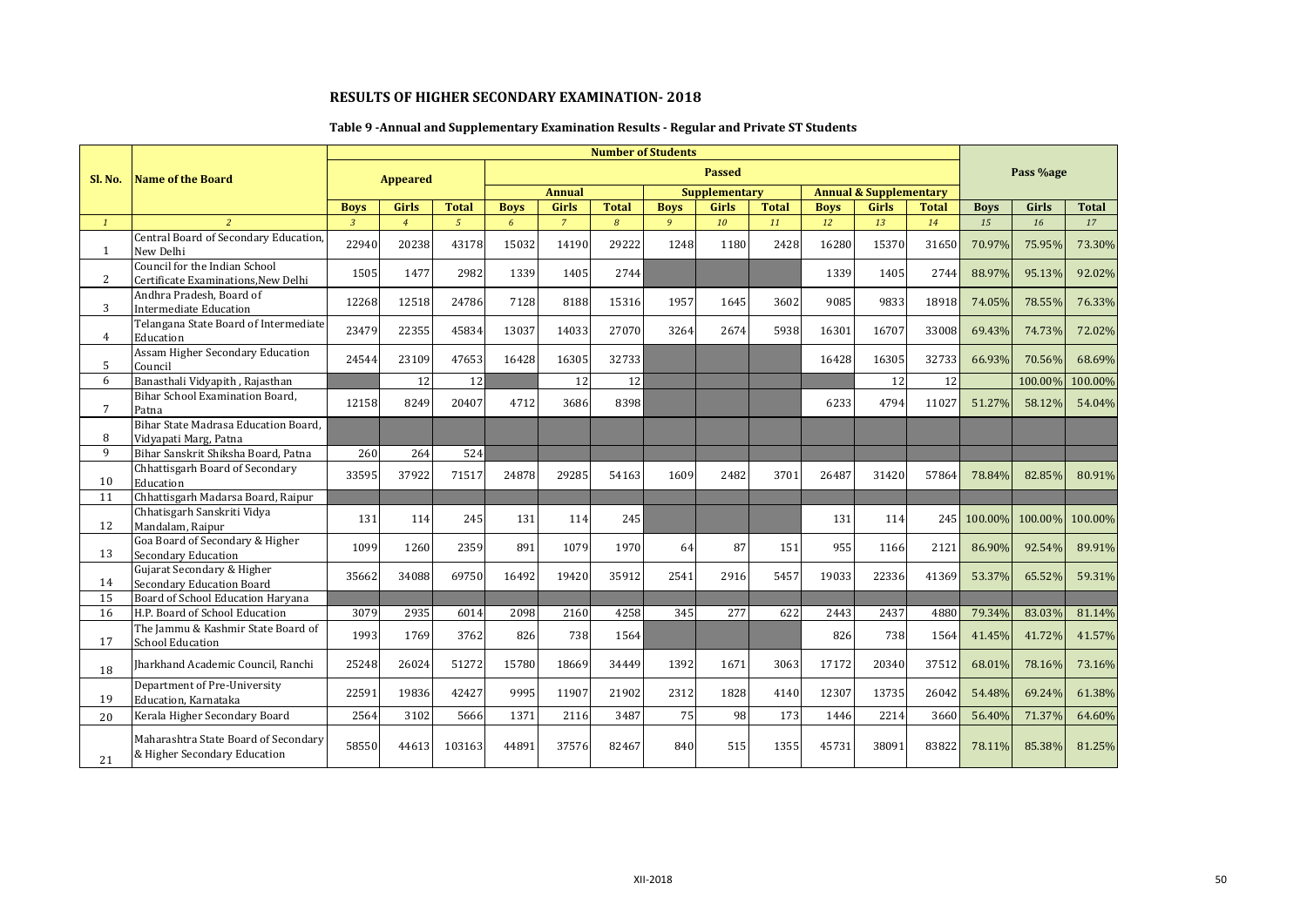## **Table 9 -Annual and Supplementary Examination Results - Regular and Private ST Students**

|              |                                                                          |                |                          |               |             |                | <b>Number of Students</b> |                |                      |                 |              |                                   |              |             |           |              |
|--------------|--------------------------------------------------------------------------|----------------|--------------------------|---------------|-------------|----------------|---------------------------|----------------|----------------------|-----------------|--------------|-----------------------------------|--------------|-------------|-----------|--------------|
| Sl. No.      | <b>Name of the Board</b>                                                 |                | <b>Appeared</b>          |               |             |                |                           |                | <b>Passed</b>        |                 |              |                                   |              |             | Pass %age |              |
|              |                                                                          |                |                          |               |             | <b>Annual</b>  |                           |                | <b>Supplementary</b> |                 |              | <b>Annual &amp; Supplementary</b> |              |             |           |              |
|              |                                                                          | <b>Boys</b>    | <b>Girls</b>             | <b>Total</b>  | <b>Boys</b> | <b>Girls</b>   | <b>Total</b>              | <b>Boys</b>    | <b>Girls</b>         | <b>Total</b>    | <b>Boys</b>  | <b>Girls</b>                      | <b>Total</b> | <b>Boys</b> | Girls     | <b>Total</b> |
| $\mathbf{1}$ | $\overline{2}$                                                           | $\overline{3}$ | $\overline{4}$           | $\mathcal{L}$ | 6           | $\overline{7}$ | $\overline{8}$            | 9              | 10                   | 11              | 12           | 13                                | 14           | 15          | 16        | 17           |
| 22           | Board of Secondary Education,<br>Madhya Pradesh                          | 56145          | 53042                    | 109187        | 27484       | 27321          | 54805                     | 5562           | 6149                 | 11711           | 33046        | 33470                             | 66516        | 58.86%      | 63.10%    | 60.92%       |
| 23           | Council of Higher Secondary<br>Education, Manipur                        | 4760           | 4840                     | 9600          | 3333        | 3457           | 6790                      | 540            | 627                  | 1167            | 3873         | 4084                              | 7957         | 81.37%      | 84.38%    | 82.89%       |
| 24           | Meghalaya Board of School Education                                      | 12035          | 14314                    | 26349         | 8584        | 11399          | 19983                     |                |                      |                 | 8584         | 11399                             | 19983        | 71.33%      | 79.64%    | 75.84%       |
| 25           | Mizoram Board of School Education                                        | 5468           | 5784                     | 11252         | 4407        | 4711           | 9118                      | 86             | 95                   | 181             | 4493         | 4806                              | 9299         | 82.17%      | 83.09%    | 82.64%       |
| 26           | Nagaland Board of School Education                                       | 6724           | 7217                     | 13941         | 4696        | 5756           | 10452                     | $\mathbf{0}$   | $\theta$             | $\Omega$        | 4696         | 5756                              | 10452        | 69.84%      | 79.76%    | 74.97%       |
| 27           | <b>Council of Higher Secondary</b><br>Education, Odisha                  |                |                          | 65218         |             |                | 38645                     |                |                      |                 |              |                                   | 38645        |             |           | 59.26%       |
| 28           | Punjab School Education Board                                            | 48             | 33                       | 81            | 23          | 25             | 48                        | $\overline{4}$ | $\overline{3}$       | $7\phantom{.0}$ | 27           | 28                                | 55           | 56.25%      | 84.85%    | 67.90%       |
| 29           | Board of Secondary Education,<br>Rajasthan                               | 56931          | 43128                    | 100059        | 46959       | 37028          | 83987                     | 2182           | 1682                 | 3864            | 49141        | 38710                             | 87851        | 86.32%      | 89.76%    | 87.80%       |
| 30           | State Board of School Educaiton Tamil<br>Nadu                            | 3656           | 3707                     | 7363          | 2933        | 3182           | 6115                      |                |                      |                 | 2933         | 3182                              | 6115         | 80.22%      | 85.84%    | 83.05%       |
| 31           | Tripura Board of Secondary Education                                     | 3516           | 2920                     | 6436          | 1950        | 1740           | 3690                      | 42             | 46                   | 88              | 1992         | 1786                              | 3778         | 56.66%      | 61.16%    | 58.70%       |
| 32           | Madhyamik Shiksha Parishad Uttar<br>Pradesh                              | 9968           | 7679                     | 17647         | 6004        | 5513           | 11517                     |                |                      |                 | 6004         | 5513                              | 11517        | 60.23%      | 71.79%    | 65.26%       |
| 33           | <b>Uttarakhand Board of School</b><br>Education                          | 2316           | 2728                     | 5044          | 1585        | 2111           | 3696                      |                |                      |                 | 1585         | 2111                              | 3696         | 68.44%      | 77.38%    | 73.28%       |
| 34           | West Bengal council of Higher<br>Secondary Education                     | 19256          | 20937                    | 40193         | 13823       | 13773          | 27596                     |                |                      |                 | 13823        | 13773                             | 27596        | 71.79%      | 65.78%    | 68.66%       |
| 35           | West Bengal Board of Madrasah<br>Education                               |                |                          |               |             |                |                           |                |                      |                 |              |                                   |              |             |           |              |
| 36           | Aligarh Muslim University Board of<br>Secondary & Sr.Secondary Education | 16             | 30                       | 46            | 9           | 15             | 24                        | 3              |                      | 7               | 12           | 19                                | 31           | 75.00%      | 63.33%    | 67.39%       |
| 37           | Maharshi Patanjali Sanskrit<br>Sansthan, Bhopal (Madhya Pradesh)         | 22             | $\mathbf{q}$             | 31            | 8           | $\overline{3}$ | 11                        |                |                      |                 | 8            | 3                                 | 11           | 36.36%      | 33.33%    | 35.48%       |
| 38           | Rashtriya Sanskrit Sansthan New<br>Delhi                                 | $\mathbf{Q}$   | 13                       | 22            | q           | 13             | 22                        |                |                      |                 | 9            | 13                                | 22           | 100.00%     | 100.00%   | 100.00%      |
| 39           | U.P. Dayalbag Education Institute                                        | 15             | 9                        | 24            | 13          | 9              | 22                        | $\mathbf{1}$   |                      |                 | 14           | 9                                 | 23           | 93.33%      | 100.00%   | 95.83%       |
| 40           | UP Madhyamik sanskrit Shiksha<br>Parishad@                               | 13             | $\overline{\mathcal{L}}$ | 15            | 12          | $\overline{2}$ | 14                        |                |                      |                 | 12           |                                   | 14           | 92.31%      | 100.00%   | 93.33%       |
| 41           | Uttarakhand Sanskriti Shiksha<br>Parishad                                | 11             |                          | 12            | q           | 1              | 10                        |                |                      |                 | $\mathbf{q}$ |                                   | 10           | 81.82%      | 100.00%   | 83.33%       |
|              | <b>Total</b>                                                             | 462575         | 426278                   | 954071        | 296870      | 296942         | 632457                    | 24067          | 23979                | 47656           | 322458       | 321682                            | 682742       | 69.71%      | 75.46%    | 71.56%       |

*Black cell indicates that either system does not exist or information is not available.*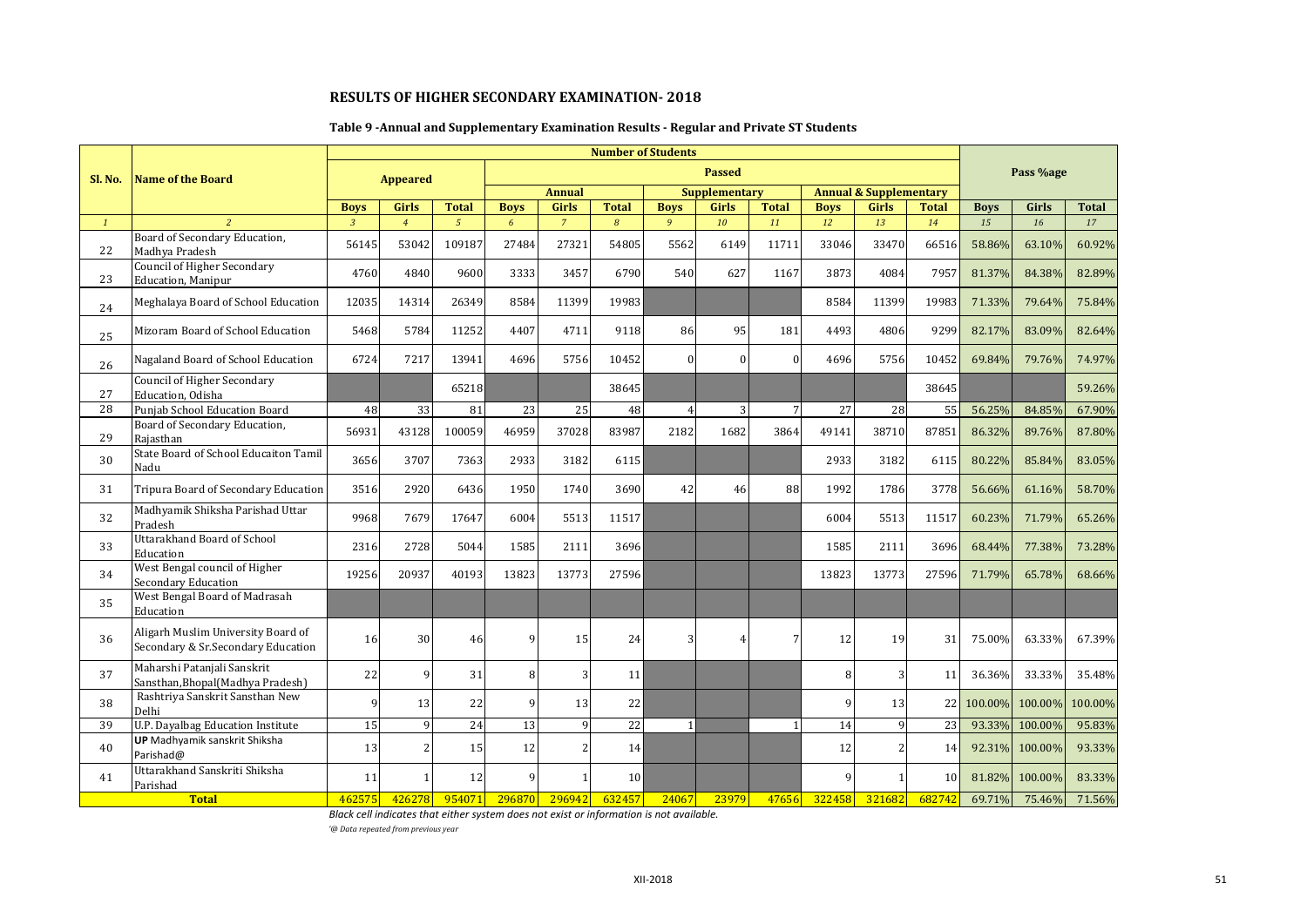## **Table 10 -Annual and Supplementary Examination Results - Percentage-wise-All Categories**

| Sl. No.        | Name of the Board                                                    |                | <b>Total Number of Students Passed</b> |              |             | Out of the Total, Number of Students passed with<br>marks |              |             | <b>Percentage of Students passed with marks</b> |              |
|----------------|----------------------------------------------------------------------|----------------|----------------------------------------|--------------|-------------|-----------------------------------------------------------|--------------|-------------|-------------------------------------------------|--------------|
|                |                                                                      |                |                                        |              |             | <b>60% &amp; above</b>                                    |              |             | <b>60% &amp; above</b>                          |              |
|                |                                                                      | <b>Boys</b>    | Girls                                  | <b>Total</b> | <b>Boys</b> | Girls                                                     | <b>Total</b> | <b>Boys</b> | <b>Girls</b>                                    | <b>Total</b> |
| $\mathbf{1}$   |                                                                      | $\overline{3}$ | $\overline{4}$                         | $\sqrt{5}$   | 6           | $\overline{7}$                                            | 8            | 12          | 13                                              | 14           |
| 1              | Central Board of Secondary Education,<br>New Delhi                   | 520350         | 435478                                 | 955828       | 363829      | 337954                                                    | 701783       | 69.92       | 77.61                                           | 73.42        |
| $\mathbf{2}$   | Council for the Indian School<br>Certificate Examinations. New Delhi | 40902          | 36944                                  | 77846        | 32245       | 32642                                                     | 64887        | 78.83       | 88.36                                           | 83.35        |
| 3              | Andhra Pradesh, Board of<br><b>Intermediate Education</b>            | 203272         | 212098                                 | 415370       | 138246      | 163322                                                    | 301568       | 68.01       | 77.00                                           | 72.60        |
| $\overline{4}$ | Telangana State Board of Intermediate<br>Education                   | 174510         | 196220                                 | 370730       | 117937      | 152627                                                    | 270564       | 67.58       | 77.78                                           | 72.98        |
| 5              | Assam Higher Secondary Education<br>Council                          | 97184          | 96373                                  | 193557       | 18332       | 20467                                                     | 38799        | 18.86       | 21.24                                           | 20.05        |
| 6              | Banasthali Vidyapith, Rajasthan                                      | 22             | 561                                    | 583          | 19          | 429                                                       | 448          | 86.36       | 76.47                                           | 76.84        |
| $\overline{7}$ | Bihar School Examination Board,<br>Patna                             | 355551         | 266888                                 | 622439       | 49115       | 40312                                                     | 89427        | 13.81       | 15.10                                           | 14.37        |
| 8              | Bihar State Madrasa Education Board,<br>Vidyapati Marg, Patna        | 14024          | 27747                                  | 41771        | 769         | 1210                                                      | 1979         | 5.48        | 4.36                                            | 4.74         |
| 9              | Bihar Sanskrit Shiksha Board, Patna                                  | 4507           | 4746                                   | 9253         | 140         | 104                                                       | 244          | 3.11        | 2.19                                            | 2.64         |
| 10             | Chhattisgarh Board of Secondary<br>Education                         | 104906         | 118882                                 | 223788       | 32413       | 37640                                                     | 70053        | 30.90       | 31.66                                           | 31.30        |
| 11             | Chhattisgarh Madarsa Board, Raipur                                   | 25             | 43                                     | 68           |             |                                                           |              |             | $\sim$                                          | $\sim$       |
| 12             | Chhatisgarh Sanskriti Vidya<br>Mandalam, Raipur                      | 299            | 275                                    | 574          | 147         | 124                                                       | 271          | 49.16       | 45.09                                           | 47.21        |
| 13             | Goa Board of Secondary & Higher<br><b>Secondary Education</b>        | 7709           | 9002                                   | 16711        | 3165        | 4917                                                      | 8082         | 41.06       | 54.62                                           | 48.36        |
| 14             | Gujarat Secondary & Higher<br><b>Secondary Education Board</b>       | 191973         | 173339                                 | 365312       | 58989       | 71809                                                     | 130798       | 30.73       | 41.43                                           | 35.80        |
| 15             | Board of School Education Haryana                                    | 81062          | 78679                                  | 159741       | 59727       | 66886                                                     | 126613       | 73.68       | 85.01                                           | 79.26        |
| 16             | H.P. Board of School Education                                       | 40007          | 39245                                  | 79252        | 22307       | 27731                                                     | 50038        | 55.76       | 70.66                                           | 63.14        |
| 17             | The Jammu & Kashmir State Board of<br><b>School Education</b>        | 49462          | 45885                                  | 95347        | 22627       | 22985                                                     | 45612        | 45.75       | 50.09                                           | 47.84        |
| 18             | Iharkhand Academic Council, Ranchi                                   | 116214         | 118577                                 | 234791       | 17268       | 18205                                                     | 35473        | 14.86       | 15.35                                           | 15.11        |
| 19             | Department of Pre-University<br>Education, Karnataka                 | 218203         | 254415                                 | 472618       | 114235      | 161828                                                    | 276063       | 52.35       | 63.61                                           | 58.41        |
| 20             | Kerala Higher Secondary Board                                        | 151173         | 196890                                 | 348063       | 102934      | 173736                                                    | 276670       | 68.09       | 88.24                                           | 79.49        |
| 21             | Maharashtra State Board of Secondary<br>& Higher Secondary Education | 698220         | 598053                                 | 1296273      | 292235      | 341741                                                    | 633976       | 41.85       | 57.14                                           | 48.91        |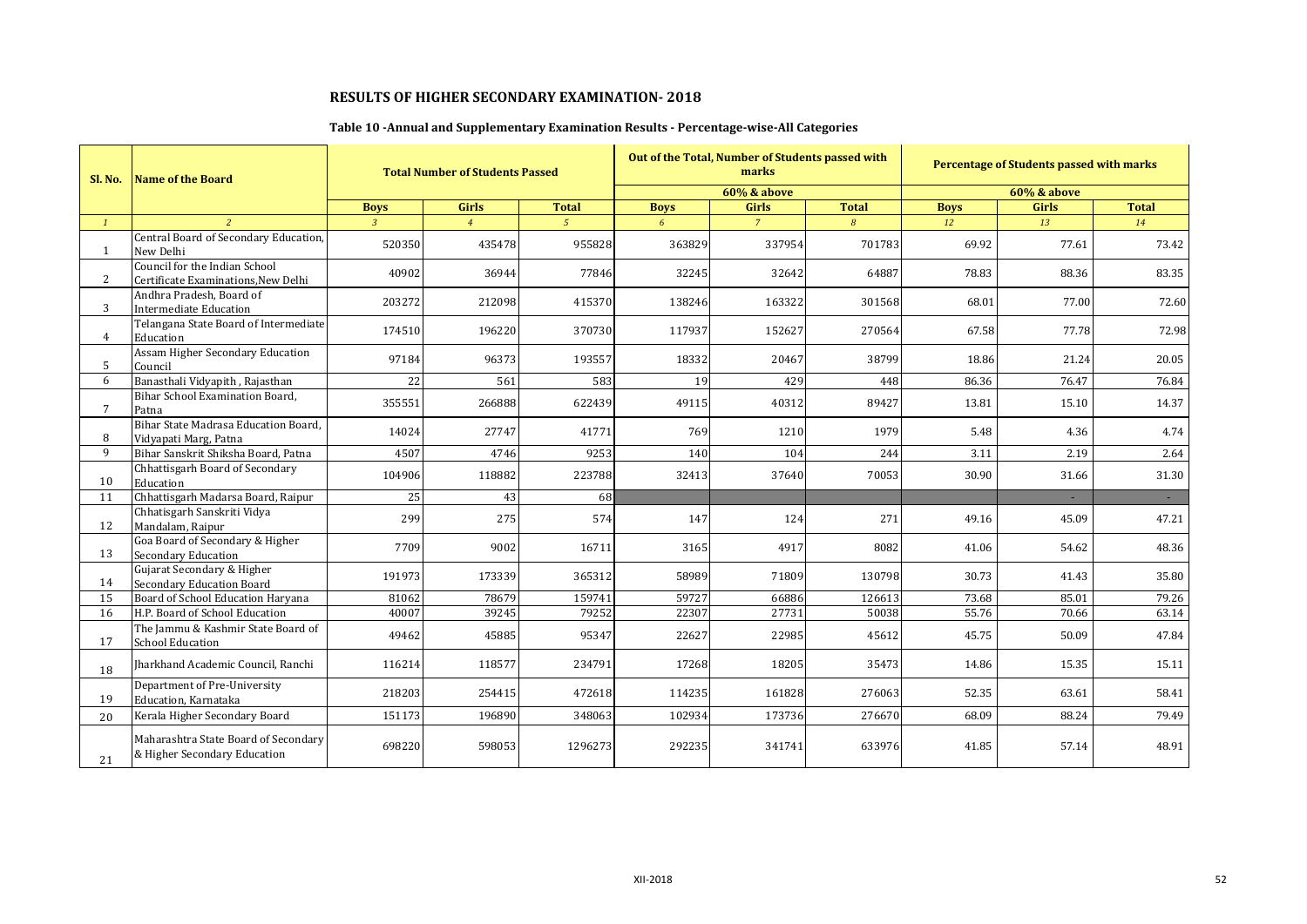## **Table 10 -Annual and Supplementary Examination Results - Percentage-wise-All Categories**

| Sl. No.      | <b>Name of the Board</b>                                                 |                | <b>Total Number of Students Passed</b> |                |             | Out of the Total, Number of Students passed with<br>marks |                |             | <b>Percentage of Students passed with marks</b> |              |
|--------------|--------------------------------------------------------------------------|----------------|----------------------------------------|----------------|-------------|-----------------------------------------------------------|----------------|-------------|-------------------------------------------------|--------------|
|              |                                                                          |                |                                        |                |             | <b>60% &amp; above</b>                                    |                |             | <b>60% &amp; above</b>                          |              |
|              |                                                                          | <b>Boys</b>    | <b>Girls</b>                           | <b>Total</b>   | <b>Boys</b> | Girls                                                     | <b>Total</b>   | <b>Boys</b> | <b>Girls</b>                                    | <b>Total</b> |
| $\mathbf{1}$ | 2                                                                        | $\overline{3}$ | $\overline{4}$                         | 5 <sup>5</sup> | 6           | $\overline{7}$                                            | $\overline{8}$ | 12          | 13                                              | 14           |
| 22           | Board of Secondary Education,<br>Madhya Pradesh                          | 267046         | 248214                                 | 515260         | 124060      | 128573                                                    | 252633         | 46.46       | 51.80                                           | 49.03        |
| 23           | Council of Higher Secondary<br><b>Education</b> , Manipur                | 11321          | 10827                                  | 22148          | 2771        | 3635                                                      | 6406           | 24.48       | 33.57                                           | 28.92        |
| 24           | Meghalaya Board of School Education                                      | 9529           | 12324                                  | 21853          | 800         | 1338                                                      | 2138           | 8.40        | 10.86                                           | 9.78         |
| 25           | Mizoram Board of School Education                                        | 4530           | 4843                                   | 9373           | 1618        | 1750                                                      | 3368           | 35.72       | 36.13                                           | 35.93        |
| 26           | Nagaland Board of School Education                                       | 5219           | 6290                                   | 11509          | 1404        | 2529                                                      | 3933           | 26.90       | 40.21                                           | 34.17        |
| 27           | Council of Higher Secondary<br>Education, Odisha                         | 121814         | 134182                                 | 255996         | 18948       | 24612                                                     | 43560          | 15.55       | 18.34                                           | 17.02        |
| 28           | Punjab School Education Board                                            | 134629         | 122577                                 | 257206         | 59344       | 79329                                                     | 138673         | 44.08       | 64.72                                           | 53.92        |
| 29           | Board of Secondary Education,<br>Raiasthan                               | 427797         | 312962                                 | 740759         | 212627      | 122166                                                    | 334793         | 49.70       | 39.04                                           | 45.20        |
| 30           | State Board of School Educaiton Tamil<br>Nadu                            | 354420         | 437232                                 | 791652         | 76946       | 128709                                                    | 205655         | 21.71       | 29.44                                           | 25.98        |
| 31           | Tripura Board of Secondary Education                                     | 9493           | 9283                                   | 18776          | 1757        | 2117                                                      | 3874           | 18.51       | 22.81                                           | 20.63        |
| 32           | Madhyamik Shiksha Parishad Uttar<br>Pradesh                              | 951406         | 934644                                 | 1886050        | 299705      | 349665                                                    | 649370         | 31.50       | 37.41                                           | 34.43        |
| 33           | Uttarakhand Board of School<br>Education                                 | 48331          | 54420                                  | 102751         | 11937       | 16762                                                     | 28699          | 24.70       | 30.80                                           | 27.93        |
| 34           | West Bengal council of Higher<br><b>Secondary Education</b>              | 314885         | 348631                                 | 663516         | 116984      | 135880                                                    | 252864         | 37.15       | 38.98                                           | 38.11        |
| 35           | West Bengal Board of Madrasah<br>Education                               | 1964           | 1203                                   | 3167           | 1137        | 398                                                       | 1535           | 57.89       | 33.08                                           | 48.47        |
| 36           | Aligarh Muslim University Board of<br>Secondary & Sr.Secondary Education | 1489           | 1356                                   | 2845           | 978         | 1039                                                      | 2017           | 65.68       | 76.62                                           | 70.90        |
| 37           | Maharshi Patanjali Sanskrit<br>Sansthan, Bhopal (Madhya Pradesh)         | 508            | 121                                    | 629            |             |                                                           |                |             |                                                 |              |
| 38           | Rashtriya Sanskrit Sansthan New<br>Delhi                                 | 821            | 482                                    | 1303           | 379         | 278                                                       | 657            | 46.16       | 57.68                                           | 50.42        |
| 39           | U.P. Dayalbag Education Institute                                        | 131            | 156                                    | 287            | 115         | 144                                                       | 259            | 87.79       | 92.31                                           | 90.24        |
| 40           | <b>UP</b> Madhyamik sanskrit Shiksha<br>Parishad@                        | 9032           | 4667                                   | 13699          | 6068        | 2915                                                      | 8983           | 67.18       | 62.46                                           | 65.57        |
| 41           | Uttarakhand Sanskriti Shiksha<br>Parishad                                | 787            | 58                                     | 845            | 183         | 15                                                        | 198            | 23.25       | 25.86                                           | 23.43        |
|              | <b>Total</b>                                                             | 5744727        | 5554812                                | 11299539       | 2384440     | 2678523                                                   | 5062963        | 41.51       | 48.22                                           | 44.81        |

*Black cell indicates that either system does not exist or information is not available.*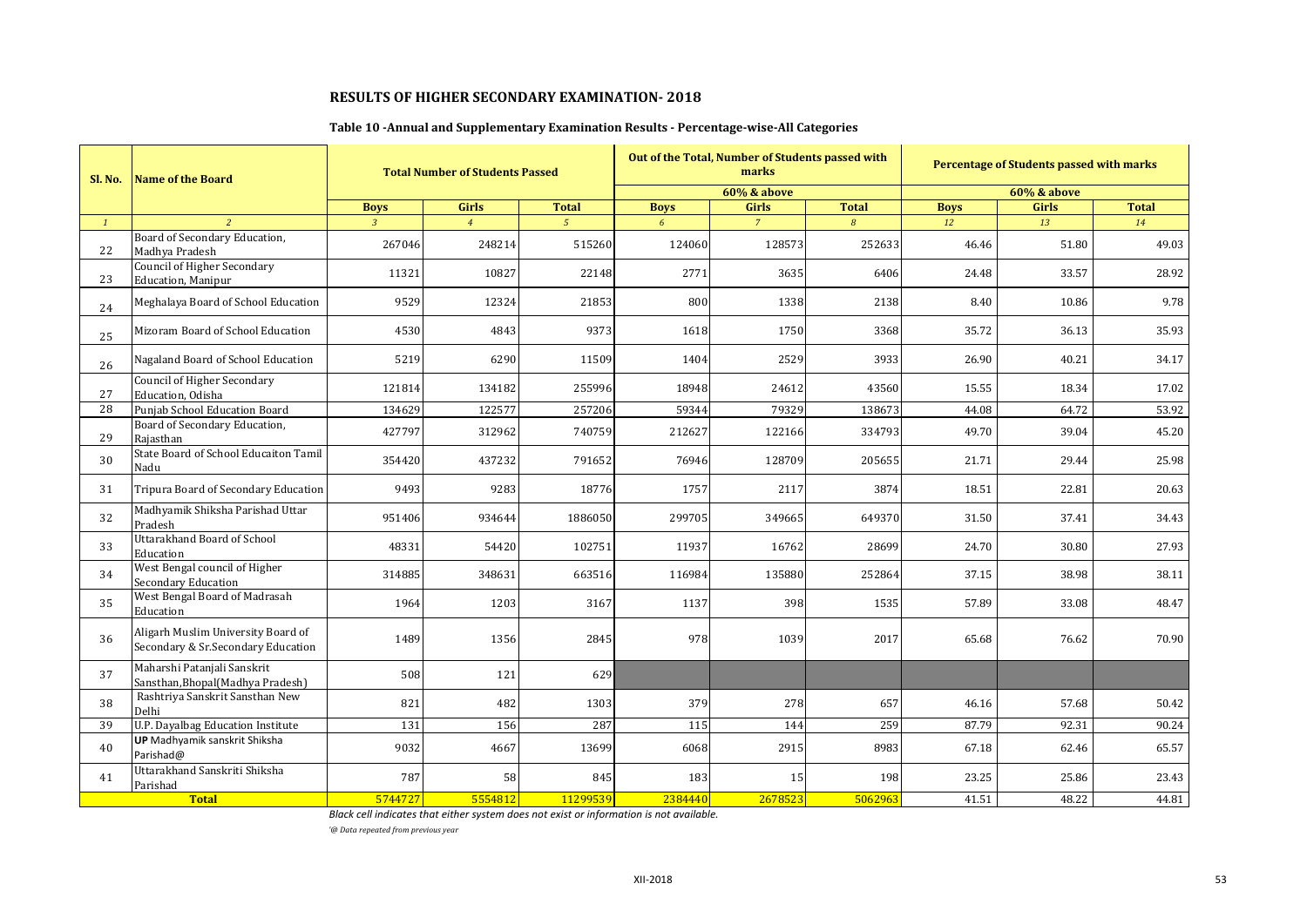## **Table 11 -Annual and Supplementary Examination Results - Percentage-wise-SC Students**

| Sl. No.      | Name of the Board                                                    |              | <b>Total Number of Students Passed</b> |               |                          | Out of the Total, Number of Students passed with<br>marks |                |             | Percentage of Students passed with marks |              |
|--------------|----------------------------------------------------------------------|--------------|----------------------------------------|---------------|--------------------------|-----------------------------------------------------------|----------------|-------------|------------------------------------------|--------------|
|              |                                                                      |              |                                        |               |                          | 60% & above                                               |                |             | <b>60% &amp; above</b>                   |              |
|              |                                                                      | <b>Boys</b>  | <b>Girls</b>                           | <b>Total</b>  | <b>Boys</b>              | <b>Girls</b>                                              | <b>Total</b>   | <b>Boys</b> | <b>Girls</b>                             | <b>Total</b> |
| $\mathbf{1}$ | $\overline{2}$                                                       | $\mathbf{R}$ | $\overline{4}$                         | $\mathcal{L}$ | 6                        | $\overline{7}$                                            | $\overline{g}$ | 12          | 13                                       | 14           |
| $\mathbf{1}$ | Central Board of Secondary Education,<br>New Delhi                   | 38964        | 34115                                  | 73079         | 23714                    | 22473                                                     | 46187          | 60.86       | 65.87                                    | 63.20        |
| 2            | Council for the Indian School<br>Certificate Examinations, New Delhi | 1707         | 1250                                   | 2957          | 1220                     | 1022                                                      | 2242           | 71.47       | 81.76                                    | 75.82        |
| 3            | Andhra Pradesh, Board of<br><b>Intermediate Education</b>            | 32175        | 38791                                  | 70966         | 18208                    | 26851                                                     | 45059          | 56.59       | 69.22                                    | 63.49        |
| 4            | Telangana State Board of Intermediate<br>Education                   | 26004        | 33972                                  | 59976         | 15647                    | 24435                                                     | 40082          | 60.17       | 71.93                                    | 66.83        |
| 5            | Assam Higher Secondary Education<br>Council                          | 8329         | 7869                                   | 16198         | 1300                     | 1231                                                      | 2531           | 15.61       | 15.64                                    | 15.63        |
| 6            | Banasthali Vidyapith, Rajasthan                                      |              | 13                                     | 13            |                          | 7                                                         |                |             | 53.85                                    | 53.85        |
| 7            | Bihar School Examination Board,<br>Patna                             | 48957        | 27415                                  | 76372         | 4231                     | 2533                                                      | 6764           | 8.64        | 9.24                                     | 8.86         |
| 8            | Bihar State Madrasa Education Board.<br>Vidyapati Marg, Patna        | 23           | 46                                     | 69            | $\overline{\mathcal{L}}$ | $\mathbf{1}$                                              | 3              | 8.70        | 2.17                                     | 4.35         |
| 9            | Bihar Sanskrit Shiksha Board, Patna                                  |              |                                        |               |                          |                                                           |                |             |                                          |              |
| 10           | Chhattisgarh Board of Secondary<br>Education                         | 14508        | 16064                                  | 30572         | 4095                     | 4602                                                      | 8697           | 28.23       | 28.65                                    | 28.45        |
| 11           | Chhattisgarh Madarsa Board, Raipur                                   |              |                                        |               |                          |                                                           |                |             |                                          |              |
| 12           | Chhatisgarh Sanskriti Vidya<br>Mandalam, Raipur                      | 26           | 29                                     | 55            | 14                       | 21                                                        | 35             | 53.85       | 72.41                                    | 63.64        |
| 13           | Goa Board of Secondary & Higher<br><b>Secondary Education</b>        | 101          | 160                                    | 261           | 34                       | 65                                                        | 99             | 33.66       | 40.63                                    | 37.93        |
| 14           | Gujarat Secondary & Higher<br>Secondary Education Board              | 13246        | 13498                                  | 26744         | 3527                     | 4851                                                      | 8378           | 26.63       | 35.94                                    | 31.33        |
| 15           | Board of School Education Haryana                                    | 15179        | 16172                                  | 31351         | 9813                     | 12149                                                     | 21962          | 64.65       | 75.12                                    | 70.05        |
| 16           | H.P. Board of School Education                                       | 9974         | 10476                                  | 20450         | 5023                     | 6936                                                      | 11959          | 50.36       | 66.21                                    | 58.48        |
| 17           | The Jammu & Kashmir State Board of<br><b>School Education</b>        | 220          | 175                                    | 395           | 93                       | 68                                                        | 161            | 42.27       | 38.86                                    | 40.76        |
| 18           | Jharkhand Academic Council, Ranchi                                   | 6092         | 5128                                   | 11220         | 748                      | 630                                                       | 1378           | 12.28       | 12.29                                    | 12.28        |
| 19           | Department of Pre-University<br>Education, Karnataka                 | 34395        | 38240                                  | 72635         | 14376                    | 18998                                                     | 33374          | 41.80       | 49.68                                    | 45.95        |
| 20           | Kerala Higher Secondary Board                                        | 10543        | 16517                                  | 27060         | 5331                     | 12967                                                     | 18298          | 50.56       | 78.51                                    | 67.62        |
| 21           | Maharashtra State Board of Secondary<br>& Higher Secondary Education | 90064        | 80444                                  | 170508        | 31380                    | 38127                                                     | 69507          | 34.84       | 47.40                                    | 40.76        |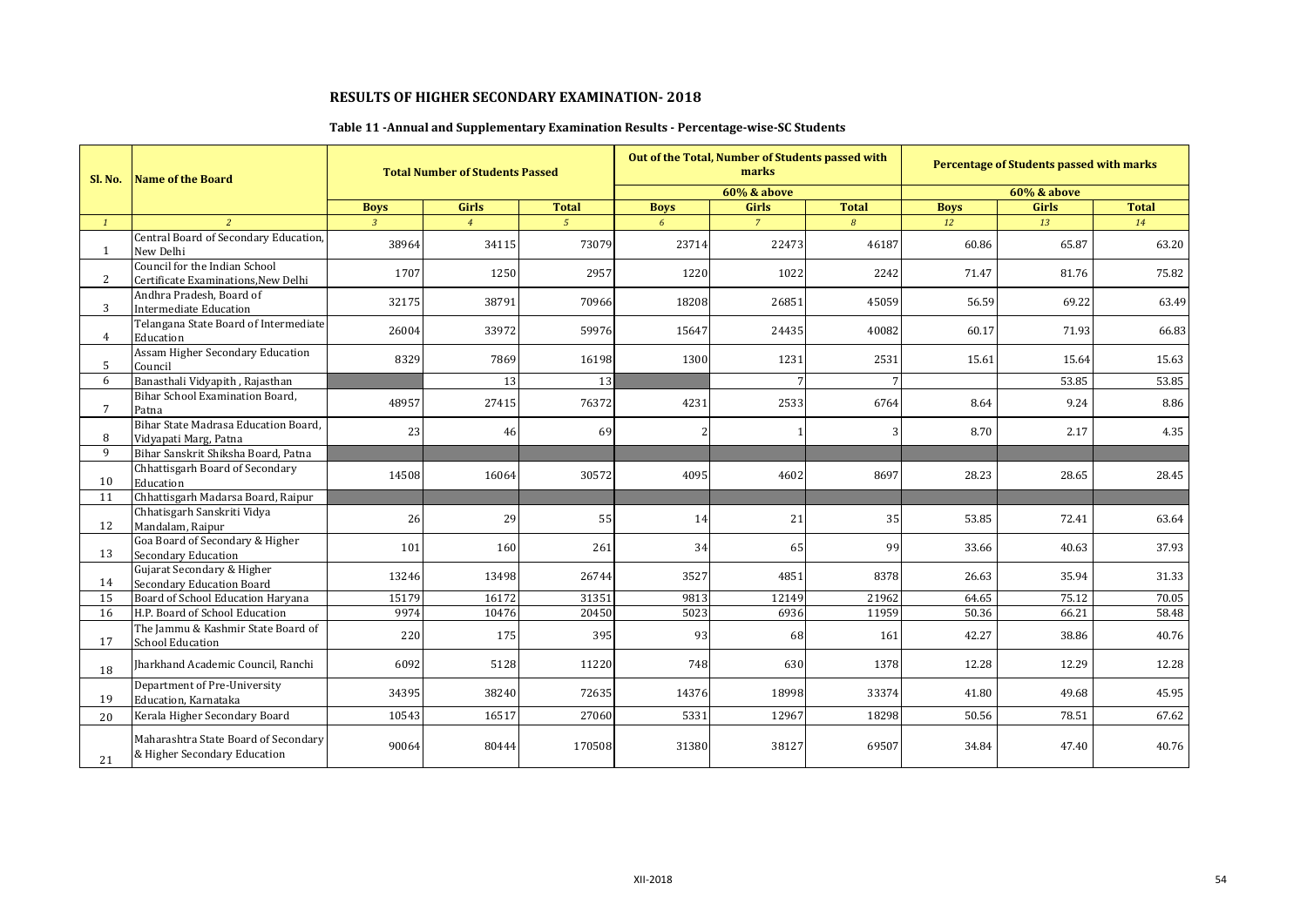## **Table 11 -Annual and Supplementary Examination Results - Percentage-wise-SC Students**

| Sl. No.      | <b>Name of the Board</b>                                                 |                | <b>Total Number of Students Passed</b> |               |                | Out of the Total, Number of Students passed with<br>marks |                |             | <b>Percentage of Students passed with marks</b> |              |
|--------------|--------------------------------------------------------------------------|----------------|----------------------------------------|---------------|----------------|-----------------------------------------------------------|----------------|-------------|-------------------------------------------------|--------------|
|              |                                                                          |                |                                        |               |                | <b>60% &amp; above</b>                                    |                |             | <b>60% &amp; above</b>                          |              |
|              |                                                                          | <b>Boys</b>    | <b>Girls</b>                           | <b>Total</b>  | <b>Boys</b>    | Girls                                                     | <b>Total</b>   | <b>Boys</b> | Girls                                           | <b>Total</b> |
| $\mathbf{1}$ | $\overline{2}$                                                           | $\overline{3}$ | $\overline{4}$                         | $\mathcal{L}$ | 6              | $\overline{7}$                                            | $\overline{R}$ | 12          | 13                                              | 14           |
| 22           | Board of Secondary Education,<br>Madhya Pradesh                          | 41702          | 35194                                  | 76896         | 17737          | 16178                                                     | 33915          | 42.53       | 45.97                                           | 44.11        |
| 23           | <b>Council of Higher Secondary</b><br><b>Education</b> , Manipur         | 619            | 599                                    | 1218          | 167            | 160                                                       | 327            | 26.98       | 26.71                                           | 26.85        |
| 24           | Meghalaya Board of School Education                                      | 70             | 66                                     | 136           | 7              | 6                                                         | 13             | 10.00       | 9.09                                            | 9.56         |
| 25           | Mizoram Board of School Education                                        | 20             | 17                                     | 37            | 2              | 6                                                         | 8              | 10.00       | 35.29                                           | 21.62        |
| 26           | Nagaland Board of School Education                                       | 39             | 54                                     | 93            | 10             | 21                                                        | 31             | 25.64       | 38.89                                           | 33.33        |
| 27           | <b>Council of Higher Secondary</b><br>Education, Odisha                  |                |                                        | 38212         |                |                                                           | 4154           |             |                                                 | 10.87        |
| 28           | Punjab School Education Board                                            | 42547          | 46523                                  | 89070         | 16435          | 26777                                                     | 43212          | 38.63       | 57.56                                           | 48.51        |
| 29           | Board of Secondary Education,<br>Rajasthan                               | 72919          | 52010                                  | 124929        | 40565          | 24375                                                     | 64940          | 55.63       | 46.87                                           | 51.98        |
| 30           | State Board of School Educaiton Tamil<br>Nadu                            | 71920          | 99147                                  | 171067        | 7603           | 14373                                                     | 21976          | 10.57       | 14.50                                           | 12.85        |
| 31           | Tripura Board of Secondary Education                                     | 1973           | 1933                                   | 3906          | 360            | 416                                                       | 776            | 18.25       | 21.52                                           | 19.87        |
| 32           | Madhyamik Shiksha Parishad Uttar<br>Pradesh                              | 177800         | 170192                                 | 347992        | 48135          | 49632                                                     | 97767          | 27.07       | 29.16                                           | 28.09        |
| 33           | Uttarakhand Board of School<br>Education                                 | 11839          | 13023                                  | 24862         | 2140           | 2761                                                      | 4901           | 18.08       | 21.20                                           | 19.71        |
| 34           | West Bengal council of Higher<br>Secondary Education                     | 84762          | 84767                                  | 169529        | 25957          | 25993                                                     | 51950          | 30.62       | 30.66                                           | 30.64        |
| 35           | West Bengal Board of Madrasah<br>Education                               |                |                                        |               |                |                                                           |                |             |                                                 |              |
| 36           | Aligarh Muslim University Board of<br>Secondary & Sr.Secondary Education | 22             | 27                                     | 49            |                |                                                           |                |             |                                                 |              |
| 37           | Maharshi Patanjali Sanskrit<br>Sansthan, Bhopal (Madhya Pradesh)         | 25             | 13                                     | 38            |                |                                                           |                |             |                                                 |              |
| 38           | Rashtriya Sanskrit Sansthan New<br>Delhi                                 | 62             | 67                                     | 129           | 20             | 21                                                        | 41             | 32.26       | 31.34                                           | 31.78        |
| 39           | U.P. Dayalbag Education Institute                                        | 26             | 24                                     | 50            | 20             | 20                                                        | 40             | 76.92       | 83.33                                           | 80.00        |
| 40           | UP Madhyamik sanskrit Shiksha<br>Parishad@                               | 1017           | 524                                    | 1541          | 832            | 375                                                       | 1207           | 81.81       | 71.56                                           | 78.33        |
| 41           | Uttarakhand Sanskriti Shiksha<br>Parishad                                | 17             |                                        | 18            | $\overline{4}$ |                                                           |                | 23.53       |                                                 | 22.22        |
|              | <b>Total</b>                                                             | 857886         | 844555                                 | 1740653       | 298750         | 339081                                                    | 641985         | 34.82       | 40.15                                           | 36.88        |

*Black cell indicates that either system does not exist or information is not available.*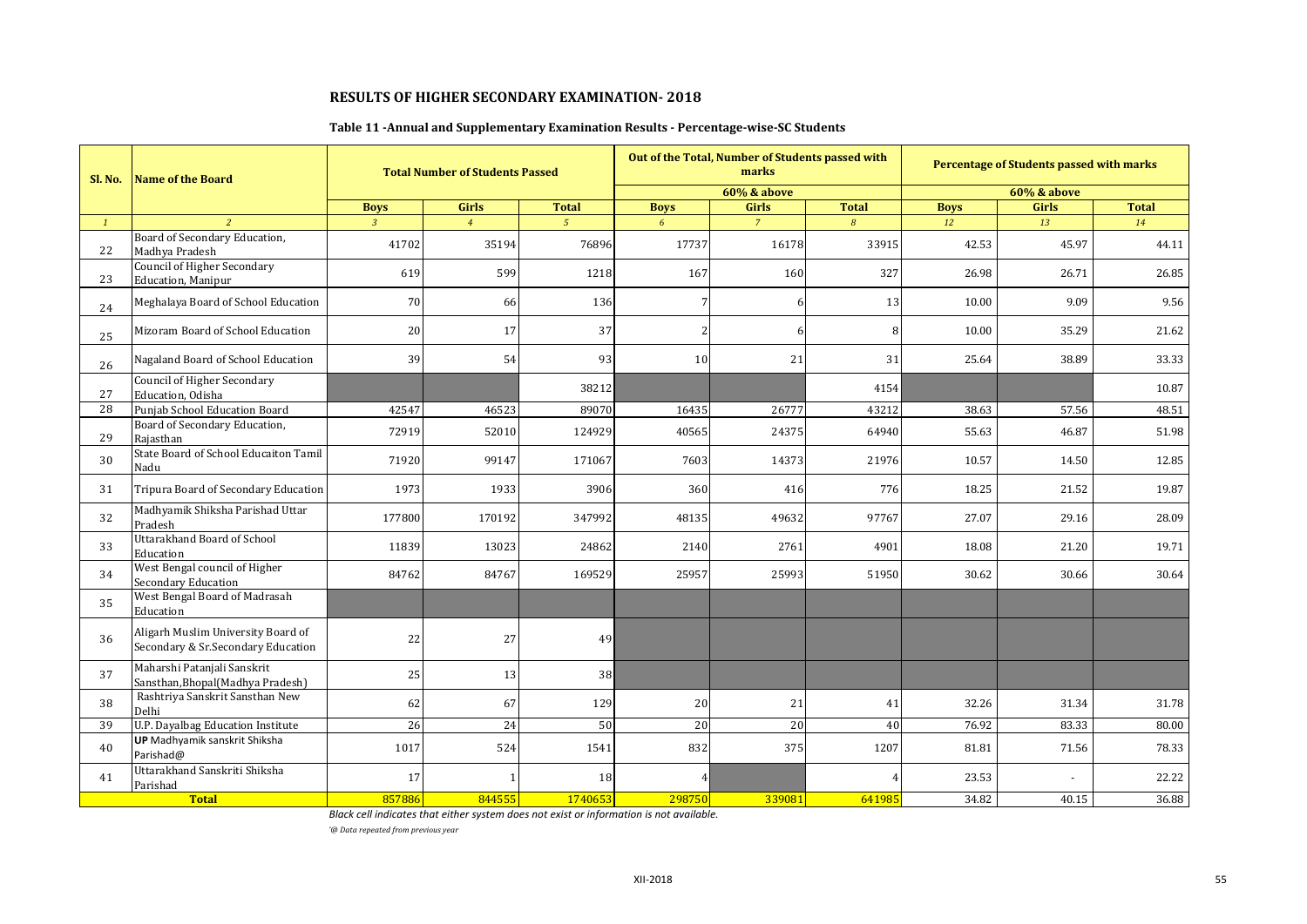## **Table 12 -Annual and Supplementary Examination Results - Percentage-wise-ST Students**

| <b>Sl. No.</b> | <b>Name of the Board</b>                                             |                | <b>Total Number of Students Passed</b> |              |             | Out of the Total, Number of Students passed with<br>marks |                |             | <b>Percentage of Students passed with marks</b> |              |
|----------------|----------------------------------------------------------------------|----------------|----------------------------------------|--------------|-------------|-----------------------------------------------------------|----------------|-------------|-------------------------------------------------|--------------|
|                |                                                                      |                |                                        |              |             | <b>60% &amp; above</b>                                    |                |             | <b>60% &amp; above</b>                          |              |
|                |                                                                      | <b>Boys</b>    | <b>Girls</b>                           | <b>Total</b> | <b>Boys</b> | <b>Girls</b>                                              | <b>Total</b>   | <b>Boys</b> | <b>Girls</b>                                    | <b>Total</b> |
| $\mathcal{I}$  | $\overline{2}$                                                       | $\overline{3}$ | $\overline{4}$                         | $5^{\circ}$  | 6           | $\overline{7}$                                            | $\overline{8}$ | 12          | 13                                              | 14           |
| 1              | Central Board of Secondary Education,<br>New Delhi                   | 16280          | 15370                                  | 31650        | 8749        | 8943                                                      | 17692          | 53.74       | 58.18                                           | 55.90        |
| 2              | Council for the Indian School<br>Certificate Examinations, New Delhi | 1339           | 1405                                   | 2744         | 799         | 1077                                                      | 1876           | 59.67       | 76.65                                           | 68.37        |
| 3              | Andhra Pradesh, Board of<br><b>Intermediate Education</b>            | 9085           | 9833                                   | 18918        | 5284        | 6559                                                      | 11843          | 58.16       | 66.70                                           | 62.60        |
| 4              | Telangana State Board of Intermediate<br>Education                   | 16301          | 16707                                  | 33008        | 10753       | 12048                                                     | 22801          | 65.97       | 72.11                                           | 69.08        |
| 5              | Assam Higher Secondary Education<br>Council                          | 16428          | 16305                                  | 32733        | 1808        | 1999                                                      | 3807           | 11.01       | 12.26                                           | 11.63        |
| 6              | Banasthali Vidyapith, Rajasthan                                      |                | 12                                     | 12           |             | 7                                                         |                | $\sim$      | 58.33                                           | 58.33        |
| 7              | Bihar School Examination Board,<br>Patna                             | 6233           | 4794                                   | 11027        | 661         | 655                                                       | 1316           | 10.60       | 13.66                                           | 11.93        |
| 8              | Bihar State Madrasa Education Board.<br>Vidyapati Marg, Patna        | $\Omega$       |                                        | $\Omega$     | ∩           | $\overline{0}$                                            |                |             |                                                 |              |
| 9              | Bihar Sanskrit Shiksha Board, Patna                                  |                |                                        |              |             |                                                           |                |             |                                                 |              |
| 10             | Chhattisgarh Board of Secondary<br>Education                         | 26487          | 31420                                  | 57864        | 6135        | 6979                                                      | 13114          | 23.16       | 22.21                                           | 22.66        |
| 11             | Chhattisgarh Madarsa Board, Raipur                                   |                |                                        |              |             |                                                           |                |             |                                                 |              |
| 12             | Chhatisgarh Sanskriti Vidya<br>Mandalam, Raipur                      | 131            | 114                                    | 245          | 56          | 44                                                        | 100            | 42.75       | 38.60                                           | 40.82        |
| 13             | Goa Board of Secondary & Higher<br>Secondary Education               | 955            | 1166                                   | 2121         | 401         | 549                                                       | 950            | 41.99       | 47.08                                           | 44.79        |
| 14             | Gujarat Secondary & Higher<br>Secondary Education Board              | 19033          | 22336                                  | 41369        | 3651        | 6267                                                      | 9918           | 19.18       | 28.06                                           | 23.97        |
| 15             | Board of School Education Haryana                                    |                |                                        |              |             |                                                           |                |             |                                                 |              |
| 16             | H.P. Board of School Education                                       | 2443           | 2437                                   | 4880         | 1266        | 1603                                                      | 2869           | 51.82       | 65.78                                           | 58.79        |
| 17             | The Jammu & Kashmir State Board of<br><b>School Education</b>        | 826            | 738                                    | 1564         | 318         | 297                                                       | 615            | 38.50       | 40.24                                           | 39.32        |
| 18             | Iharkhand Academic Council, Ranchi                                   | 17172          | 20340                                  | 37512        | 1822        | 3424                                                      | 5246           | 10.61       | 16.83                                           | 13.98        |
| 19             | Department of Pre-University<br>Education, Karnataka                 | 12307          | 13735                                  | 26042        | 5477        | 7357                                                      | 12834          | 44.50       | 53.56                                           | 49.28        |
| 20             | Kerala Higher Secondary Board                                        | 1446           | 2214                                   | 3660         | 744         | 1578                                                      | 2322           | 51.45       | 71.27                                           | 63.44        |
| 21             | Maharashtra State Board of Secondary<br>& Higher Secondary Education | 45731          | 38091                                  | 83822        | 14692       | 15630                                                     | 30322          | 32.13       | 41.03                                           | 36.17        |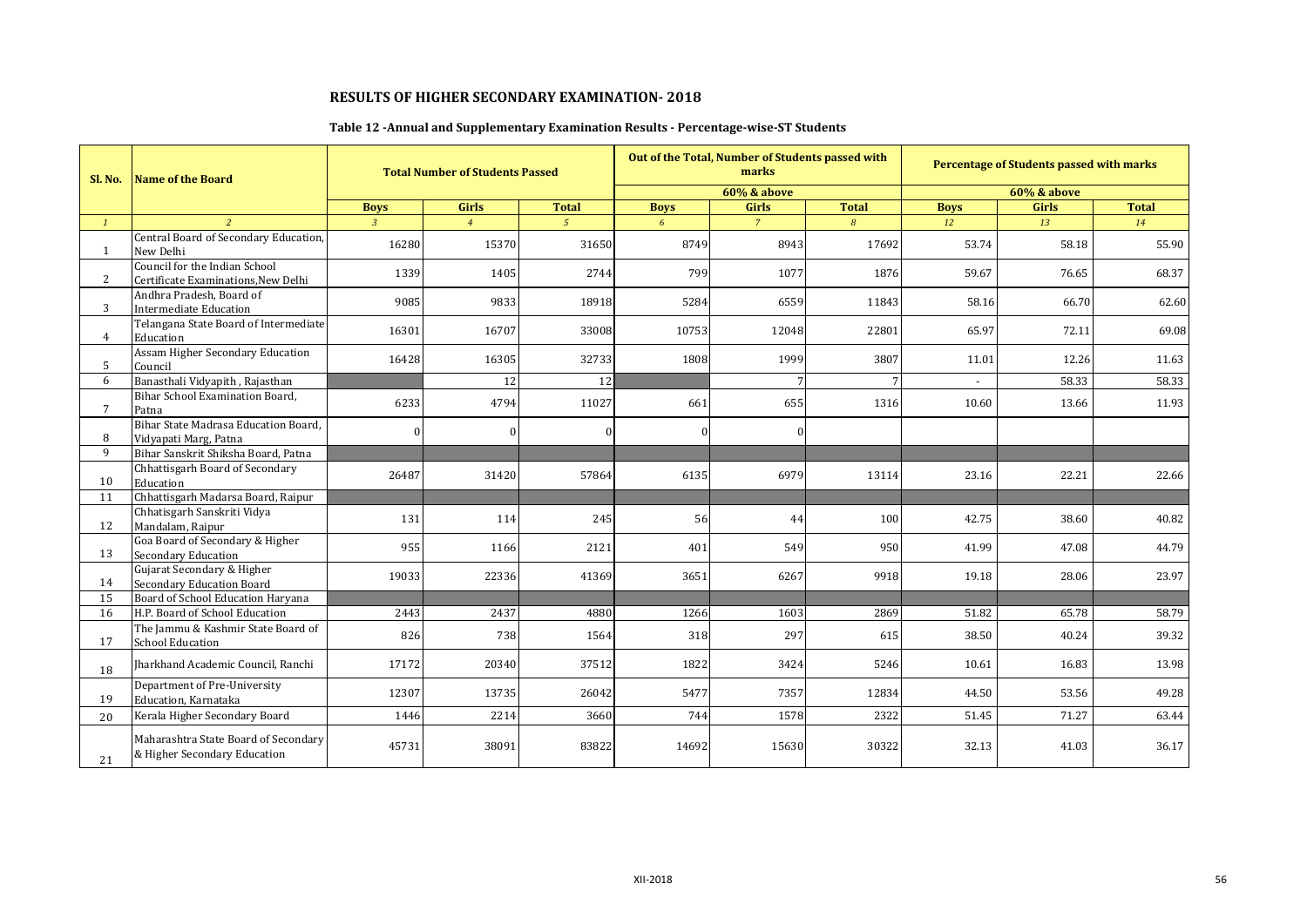## **Table 12 -Annual and Supplementary Examination Results - Percentage-wise-ST Students**

| Sl. No.      | <b>Name of the Board</b>                                                 |                | <b>Total Number of Students Passed</b> |                |             | Out of the Total, Number of Students passed with<br>marks |               |             | <b>Percentage of Students passed with marks</b> |              |
|--------------|--------------------------------------------------------------------------|----------------|----------------------------------------|----------------|-------------|-----------------------------------------------------------|---------------|-------------|-------------------------------------------------|--------------|
|              |                                                                          |                |                                        |                |             | 60% & above                                               |               |             | <b>60% &amp; above</b>                          |              |
|              |                                                                          | <b>Boys</b>    | <b>Girls</b>                           | <b>Total</b>   | <b>Boys</b> | <b>Girls</b>                                              | <b>Total</b>  | <b>Boys</b> | <b>Girls</b>                                    | <b>Total</b> |
| $\mathbf{1}$ | $\overline{2}$                                                           | $\overline{3}$ | $\overline{4}$                         | $\overline{5}$ | 6           | $\overline{7}$                                            | $\mathcal{B}$ | 12          | 13                                              | 14           |
| 22           | Board of Secondary Education,<br>Madhya Pradesh                          | 33046          | 33470                                  | 66516          | 11991       | 11623                                                     | 23614         | 36.29       | 34.73                                           | 35.50        |
| 23           | <b>Council of Higher Secondary</b><br><b>Education</b> , Manipur         | 3873           | 4084                                   | 7957           | 778         | 1266                                                      | 2044          | 20.09       | 31.00                                           | 25.69        |
| 24           | Meghalaya Board of School Education                                      | 8584           | 11399                                  | 19983          | 622         | 1180                                                      | 1802          | 7.25        | 10.35                                           | 9.02         |
| 25           | Mizoram Board of School Education                                        | 4493           | 4806                                   | 9299           | 1590        | 1898                                                      | 3488          | 35.39       | 39.49                                           | 37.51        |
| 26           | Nagaland Board of School Education                                       | 4696           | 5756                                   | 10452          | 1168        | 2244                                                      | 3412          | 24.87       | 38.99                                           | 32.64        |
| 27           | <b>Council of Higher Secondary</b><br>Education, Odisha                  |                |                                        | 38645          |             |                                                           | 2216          |             |                                                 | 5.73         |
| 28           | Punjab School Education Board                                            | 27             | 28                                     | 55             | 11          | 17                                                        | 28            | 40.74       | 60.71                                           | 50.91        |
| 29           | Board of Secondary Education,<br>Rajasthan                               | 49141          | 38710                                  | 87851          | 30255       | 22296                                                     | 52551         | 61.57       | 57.60                                           | 59.82        |
| 30           | State Board of School Educaiton Tamil<br>Nadu                            | 2933           | 3182                                   | 6115           | 257         | 311                                                       | 568           | 8.76        | 9.77                                            | 9.29         |
| 31           | Tripura Board of Secondary Education                                     | 1992           | 1786                                   | 3778           | 134         | 110                                                       | 244           | 6.73        | 6.16                                            | 6.46         |
| 32           | Madhyamik Shiksha Parishad Uttar<br>Pradesh                              | 6004           | 5513                                   | 11517          | 1512        | 1632                                                      | 3144          | 25.18       | 29.60                                           | 27.30        |
| 33           | <b>Uttarakhand Board of School</b><br>Education                          | 1585           | 2111                                   | 3696           | 332         | 518                                                       | 850           | 20.95       | 24.54                                           | 23.00        |
| 34           | West Bengal council of Higher<br><b>Secondary Education</b>              | 13823          | 13773                                  | 27596          | 2670        | 2742                                                      | 5412          | 19.32       | 19.91                                           | 19.61        |
| 35           | West Bengal Board of Madrasah<br>Education                               |                |                                        |                |             |                                                           |               |             |                                                 |              |
| 36           | Aligarh Muslim University Board of<br>Secondary & Sr.Secondary Education |                |                                        |                |             |                                                           |               |             |                                                 |              |
| 37           | Maharshi Patanjali Sanskrit<br>Sansthan, Bhopal (Madhya Pradesh)         | 8              |                                        | 11             |             |                                                           |               |             |                                                 |              |
| 38           | Rashtriya Sanskrit Sansthan New<br>Delhi                                 | 9              | 13                                     | 22             | 3           | 9                                                         | 12            | 33.33       | 69.23                                           | 54.55        |
| 39           | <b>U.P. Dayalbag Education Institute</b>                                 | 14             | $\mathbf{Q}$                           | 23             | 10          | 6                                                         | 16            | 71.43       | 66.67                                           | 69.57        |
| 40           | <b>UP</b> Madhyamik sanskrit Shiksha<br>Parishad@                        | 12             |                                        | 14             | 7           | $\mathbf{1}$                                              | 8             | 58.33       | 50.00                                           | 57.14        |
| 41           | Uttarakhand Sanskriti Shiksha<br>Parishad                                | $\mathbf c$    |                                        | 10             |             |                                                           |               | 11.11       | $\bf{0}$                                        | 10.00        |
|              | <b>Total</b>                                                             | 322446         | 321663                                 | 682711         | 113957      | 120869                                                    | 237042        | 35.34       | $\mathbf{1}$                                    | 34.72        |

*Black cell indicates that either system does not exist or information is not available.*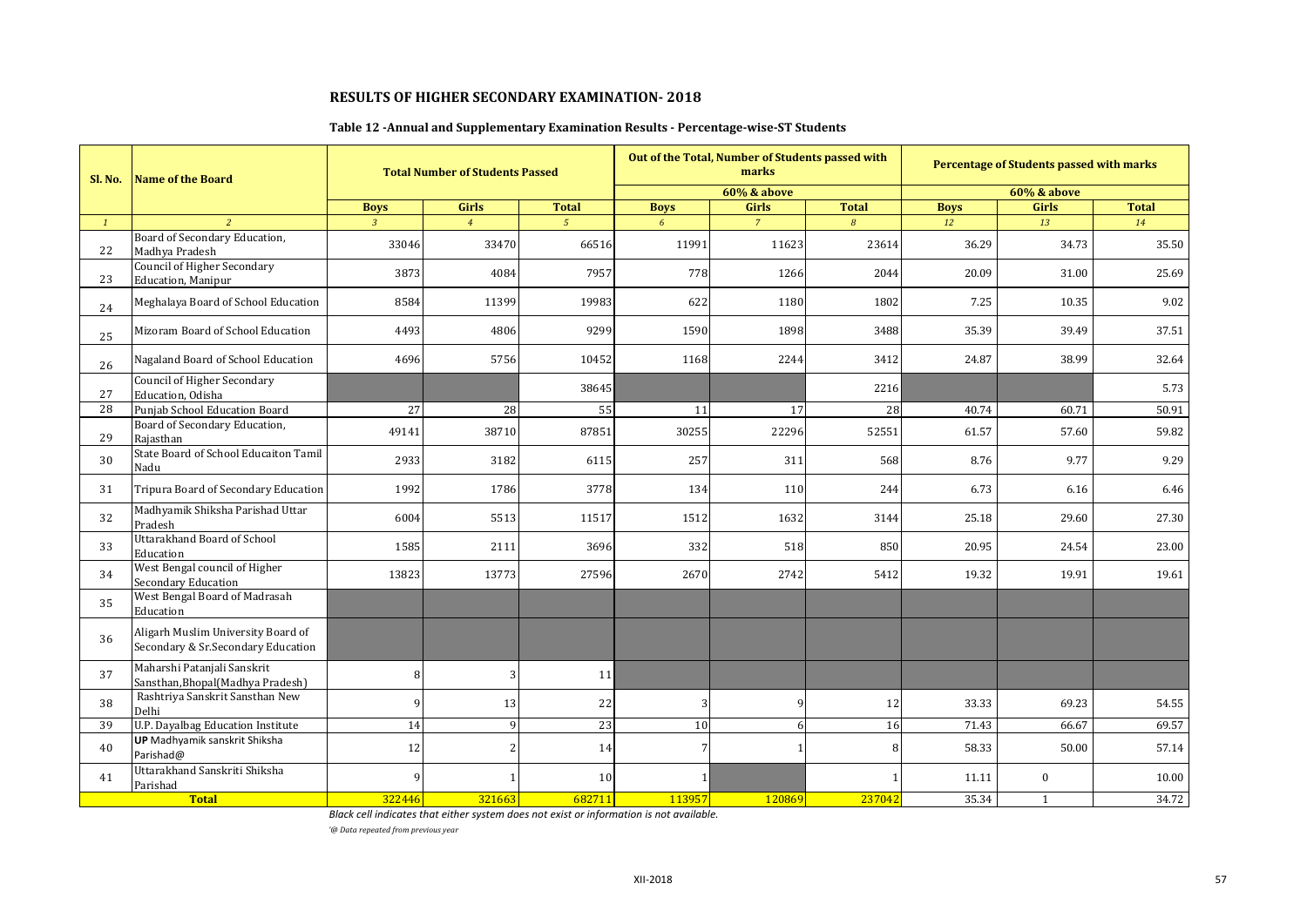#### **Table 13 -Stream-wise Results Annual & Supplementary - Regular and Private Students - All Categories (All schools affiliated under these Boards provide formal schooling )**

|                |                                                                             |                |                    |                |                |                |                | <b>Number of Students Passed</b> |                 |                |             |                |              |             |                   |              |
|----------------|-----------------------------------------------------------------------------|----------------|--------------------|----------------|----------------|----------------|----------------|----------------------------------|-----------------|----------------|-------------|----------------|--------------|-------------|-------------------|--------------|
| Sl. No.        | <b>Name of the Board</b>                                                    |                | <b>All Streams</b> |                |                |                |                |                                  |                 | <b>Streams</b> |             |                |              |             |                   |              |
|                |                                                                             |                |                    |                |                | <b>Arts</b>    |                |                                  | <b>Commerce</b> |                |             | <b>Science</b> |              |             | <b>Vocational</b> |              |
|                |                                                                             | <b>Boys</b>    | Girls              | <b>Total</b>   | <b>Boys</b>    | Girls          | <b>Total</b>   | <b>Boys</b>                      | <b>Girls</b>    | <b>Total</b>   | <b>Boys</b> | <b>Girls</b>   | <b>Total</b> | <b>Boys</b> | Girls             | <b>Total</b> |
|                | 2                                                                           | $\overline{z}$ | $\overline{4}$     | 5 <sup>7</sup> | $\overline{6}$ | $\overline{7}$ | $\overline{B}$ | $\alpha$                         | 10              | 11             | 12          | 13             | 14           | 15          | 16                | 17           |
| -1             | Central Board of Secondary Education, New<br>Delhi                          | 5,20,350       | 4,35,478           | 9,55,828       |                |                |                |                                  |                 |                |             |                |              |             |                   |              |
| $\overline{2}$ | Council for the Indian School Certificate<br>New Delhi<br>Examinations.     | 40,902         | 36.944             | 77.846         | 2,370          | 5.657          | 8.027          | 14.476                           | 14,322          | 28,798         | 24,056      | 16,965         | 41.021       |             |                   |              |
| 3              | Board of Intermediate Education, Andhra<br>Pradesh                          | 2,03,272       | 2,12,098           | 4,15,370       | 6.226          | 7.139          | 13.365         | 34.782                           | 36,172          | 70.954         | 1,50,544    | 1,56,498       | 3.07.042     | 11,720      | 12,289            | 24,009       |
| $\overline{4}$ | Telangana State Board of Intermediate<br>Education                          | 1,74,510       | 1,96,220           | 3,70,730       | 4,686          | 5,013          | 9,699          | 43,989                           | 51,142          | 95,131         | 1,10,792    | 1,26,300       | 2,37,092     | 15,039      | 13,761            | 28,800       |
| .5             | Assam Higher Secondary Education Council                                    | 97,184         | 96.373             | 1,93,557       | 63,613         | 81,823         | 1,45,436       | 11.009                           | 4.044           | 15,053         | 21,959      | 10,196         | 32,155       | 603         | 310               | 913          |
| 6              | Banasthali Vidyapith, Rajasthan                                             | 22             | 561                | 583            |                | 175            | 182            |                                  | 160             | 160            | 15          | 226            | 241          |             |                   |              |
| $\overline{7}$ | Bihar School Examination Board, Patna                                       | 3,55,551       | 2,66,888           | 6,22,439       | 1,11,511       | 1,63,082       | 2,74,593       | 28,956                           | 16,478          | 45,434         | 2,14,773    | 87,150         | 3,01,923     | 307         | 175               | 482          |
| 8              | Bihar State Madrasa Education Board, Vidyapati<br>Marg, Patna               | 14,024         | 27.747             | 41,771         |                |                |                |                                  |                 |                |             |                |              |             |                   |              |
| $\mathbf{q}$   | Bihar Sanskrit Shiksha Board, Patna                                         | 4,507          | 4,746              | 9,253          |                |                |                |                                  |                 |                |             |                |              |             |                   |              |
| 10             | Chhattisgarh Board of Secondary Education                                   | 1,04,906       | 1,18,882           | 2,23,788       | 32,356         | 46,523         | 78.879         | 16,614                           | 15,008          | 31,622         | 48.224      | 52,481         | 1.00.705     |             |                   |              |
| 11             | Chhattisgarh Madarsa Board, Raipur                                          | 25             | 43                 | 68             | 19             | 37             | 56             |                                  |                 | $\overline{3}$ |             | $\mathbf{A}$   |              |             |                   |              |
| 12             | Chhatisgarh Sanskriti Vidya Mandalam,<br>Raipur                             | 299            | 275                | 574            | 224            | 146            | 370            | 31                               | 11              | 42             | 116         | 46             | 162          |             |                   |              |
| 13             | Goa Board of Secondary & Higher Secondary<br>Education                      | 7.709          | 9.002              | 16,711         | 953            | 2.840          | 3.793          | 2,581                            | 2,601           | 5,182          | 2.366       | 2.771          | 5.137        | 1.809       | 790               | 2,599        |
| 14             | Gujarat Secondary & Higher Secondary<br><b>Education Board</b>              | 1,91,973       | 1,73,339           | 3,65,312       | 1,17,697       | 1,23,522       | 2,41,219       | 89                               | 78              | 167            | 60,442      | 37.690         | 98.132       | 123         | 295               | 418          |
| 15             | Board of School Education Haryana                                           | 81.062         | 78.679             | 1.59.741       | 48.054         | 49.916         | 97.970         | 11.367                           | 14.058          | 25,425         | 21.641      | 14,705         | 36.346       |             |                   |              |
| 16             | H.P. Board of School Education, Dharamshala                                 | 40,007         | 39,245             | 79,252         | 19,693         | 22,778         | 42,471         | 6,858                            | 5,307           | 12,165         | 13,456      | 11,160         | 24,616       | 2,120       | 2,189             | 4,309        |
| 17             | The Jammu & Kashmir State Board of School<br>Education                      | 49,462         | 45,885             | 95,347         | 18,678         | 24,369         | 43,047         | 4.061                            | 1,861           | 5.922          | 26,723      | 19.517         | 46,240       |             | 138               | 138          |
| 18             | Iharkhand Academic Council. Ranchi                                          | 1,16,214       | 1,18,577           | 2,34,791       | 54,442         | 78.105         | 1,32,547       | 14,436                           | 12,924          | 27,360         | 32,033      | 13.398         | 45,431       |             |                   |              |
| 19             | Department of Pre-University Education,<br>Karnataka                        | 2,18,203       | 2,54,415           | 4,72,618       | 52.627         | 59.067         | 1,11,694       | 78.787                           | 1,02,886        | 1,81,673       | 86.148      | 92.057         | 1,78,205     |             |                   |              |
| 20             | Kerala Higher Secondary Board                                               | 1,51,173       | 1,96,890           | 3,48,063       | 54,791         | 59,397         | 1,14,188       | 67,520                           | 93,008          | 1,60,528       | 27.891      | 44,089         | 71,980       | 948         | 341               | 1,289        |
| 21             | Maharashtra State Board of Secondary &<br><b>Higher Secondary Education</b> | 6,98,220       | 5,98,053           | 12,96,273      | 1,85,794       | 1,86,544       | 3,72,338       | 1,60,496                         | 1,65,284        | 3,25,780       | 3,17,407    | 2,34,276       | 5,51,683     | 34,523      | 11,949            | 46,472       |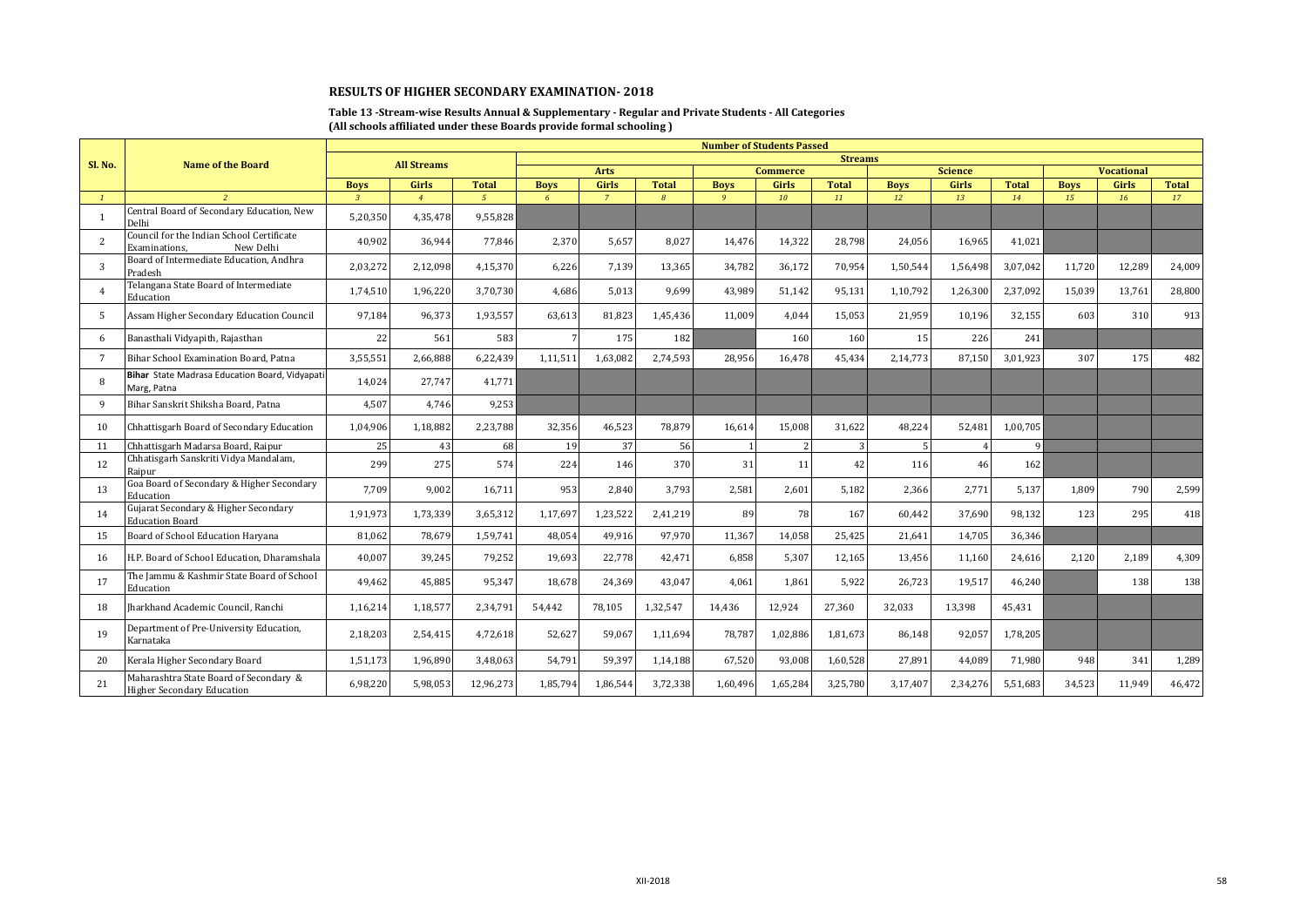#### **Table 13 -Stream-wise Results Annual & Supplementary - Regular and Private Students - All Categories (All schools affiliated under these Boards provide formal schooling )**

|              |                                                                           |                              | <b>Number of Students Passed</b> |                                |                  |                                |                                |                             |                    |                    |                   |                    |                     |                          |                   |                    |
|--------------|---------------------------------------------------------------------------|------------------------------|----------------------------------|--------------------------------|------------------|--------------------------------|--------------------------------|-----------------------------|--------------------|--------------------|-------------------|--------------------|---------------------|--------------------------|-------------------|--------------------|
| Sl. No.      | <b>Name of the Board</b>                                                  |                              | <b>All Streams</b>               |                                |                  |                                |                                |                             |                    | <b>Streams</b>     |                   |                    |                     |                          |                   |                    |
|              |                                                                           |                              |                                  |                                |                  | <b>Arts</b>                    |                                |                             | <b>Commerce</b>    |                    |                   | <b>Science</b>     |                     |                          | <b>Vocational</b> |                    |
|              | $\overline{\phantom{a}}$                                                  | <b>Boys</b><br>$\mathcal{R}$ | <b>Girls</b><br>$\boldsymbol{A}$ | <b>Total</b><br>5 <sup>7</sup> | <b>Boys</b><br>6 | <b>Girls</b><br>$\overline{7}$ | <b>Total</b><br>$\overline{B}$ | <b>Boys</b><br>$\mathbf{q}$ | <b>Girls</b><br>10 | <b>Total</b><br>11 | <b>Boys</b><br>12 | <b>Girls</b><br>13 | <b>Total</b><br>14  | <b>Boys</b><br>15        | Girls<br>16       | <b>Total</b><br>17 |
| 22           | Madhya Pradesh Board of Secondary<br>Education                            | 2,67,046                     | 2.48.214                         | 5.15.260                       | 61,092           | 83,847                         | 1.44.939                       | 47,761                      | 42,866             | 90.627             | 51,330            | 70,869             | 1,22,199            |                          |                   |                    |
| 23           | Council of Higher Secondary Education,<br>mphal, Manipur                  | 11,321                       | 10.827                           | 22,148                         | 2,791            | 3,031                          | 5,822                          | 220                         | 171                | 391                | 8,310             | 7,625              | 15,935              |                          |                   |                    |
| 24           | Meghalaya Board of School Education                                       | 9,529                        | 12,324                           | 21,853                         | 7,152            | 10,126                         | 17,278                         | 1,077                       | 758                | 1,835              | 1,298             | 1,437              | 2,735               | $\overline{\phantom{a}}$ | 3                 |                    |
| 25           | Mizoram Board of School Education                                         | 4,530                        | 4.843                            | 9.373                          | 3,436            | 3,763                          | 7,199                          | 213                         | 187                | 400                | 879               | 895                | 1,774               |                          |                   |                    |
| 26           | Nagaland Board of School Education                                        | 5,219                        | 6,290                            | 11,509                         | 3,580            | 4,745                          | 8,325                          | 589                         | 414                | 1,003              | 1,050             | 1,131              | 2,181               |                          |                   |                    |
| 27           | Council of Higher Secondary Education,<br>Odisha                          | 1,21,814                     | 1,34,182                         | 2,55,996                       |                  |                                | 1,58,378                       |                             |                    | 20,216             | 42.886            | 30,325             | 73,211              |                          |                   |                    |
| 28           | Puniab School Education Board, Mohali                                     | 1,34,629                     | 1.22.577                         | 2,57,206                       | 77,617           | 73,214                         | 1,50,831                       | 19.695                      | 20,863             | 40,558             | 13.600            | 14.724             | 28.324              | 5.793                    | 3,190             | 8.983              |
| 29           | Board of Senior Secondary Education,<br>Rajasthan, Aimer                  | 4,27,797                     | 3,12,962                         | 7,40,759                       | 2,51,732         | 2,33,891                       | 4,85,623                       | 25,549                      | 13,928             | 39,477             | 1,50,513          | 65,143             | 2,15,656            |                          |                   |                    |
| 30           | State Board of School Educaiton Tamil Nadu                                | 3,54,420                     | 4,37,232                         | 7,91,652                       | 89,495           | 1,20,457                       | 2,09,952                       | 4,229                       | 6,899              | 11,128             | 2,28,962          | 2,84,474           | 5,13,436            | 28,250                   | 21,315            | 49,565             |
| 31           | Tripura Board of Secondary Education                                      | 9,493                        | 9.283                            | 18,776                         | 7,047            | 7,736                          | 14,783                         | 548                         | 119                | 667                | 1,705             | 1,246              | 2,951               |                          |                   |                    |
| 32           | Madhyamik Shiksha Parishad Uttar Pradesh                                  | 9,51,406                     | 9,34,644                         | 18,86,050                      | 1,55,777         | 5,08,052                       | 6,63,829                       | 38,227                      | 23.472             | 61.699             | 7,08,441          | 3,86,609           | 10,95,050           | 14,122                   | 14,735            | 28,857             |
| 33           | Uttarakhand Board of School Education                                     | 48,331                       | 54,420                           | 1,02,751                       | 23,057           | 39,708                         | 62,765                         | 2,249                       | 1,238              | 3,487              | 21,909            | 13,363             | 35,272              | 1,116                    | 111               | 1,227              |
| 34           | West Bengal council of Higher Secondary<br>Education                      | 3,14,885                     | 3,48,631                         | 6,63,516                       | 2,35,926         | 3,04,554                       | 5,40,480                       | 25,407                      | 9,381              | 34,788             | 53,552            | 34,696             | 88,248              |                          |                   |                    |
| 35           | West Bengal Board of Madrasah Education                                   | 1.964                        | 1.203                            | 3,167                          |                  |                                |                                |                             |                    |                    |                   |                    |                     |                          |                   |                    |
| 36           | Aligarh Muslim University Board of<br>Secondary & Sr. Secondary Education | 1,489                        | 1,356                            | 2,845                          | 206              | 259                            | 465                            | 308                         | 205                | 513                | 975               | 862                | 1,837               |                          |                   |                    |
| 37           | Maharshi Patanjali Sanskrit<br>Sansthan, Bhopal (Madhya Pradesh)          | 508                          | 121                              | 629                            |                  |                                |                                |                             |                    |                    | 166               | 121                | 287                 |                          |                   |                    |
| 38           | Rashtriya Sanskrit Sansthan New Delhi                                     | 821                          | 482                              | 1,303                          | 821              | 482                            | 1,303                          |                             |                    |                    |                   |                    |                     |                          |                   |                    |
| 39           | JP Dayalbagh Educational Institute                                        | 131                          | 156                              | 287                            |                  | 47                             | 47                             | 51                          | 68                 | 119                | 80                | 41                 | 121                 |                          |                   |                    |
| 40           | UP Madhyamik sanskrit Shiksha Parishad@                                   | 9.032                        | 4.667                            | 13.699                         | 9,032            | 4.667                          | 13,699                         |                             |                    |                    |                   |                    |                     |                          |                   |                    |
| 41           | Uttarakhand Sanskriti Shiksha Parishad                                    | 787                          | 58                               | 845                            | 787              | 58                             | 845                            |                             |                    |                    |                   |                    |                     |                          |                   |                    |
| <b>Total</b> |                                                                           | 57,44,727                    | 55,54,812                        | 112,99,539                     |                  | 17,03,289 23,14,770            | 41,76,437                      | 6,62,176                    |                    | 6,55,915 13,38,307 | 24,44,247         |                    | 18,33,090 42,77,337 | 1,16,475                 | 81,591            | 1,98,066           |

Black cell indicates that either system does not exist or information is not available.

*@ Data repeated from previous year*

*The total of Streamwise data may not match with total of Boys and Girls data due to non availability of Gender Sagregated data from some Boards*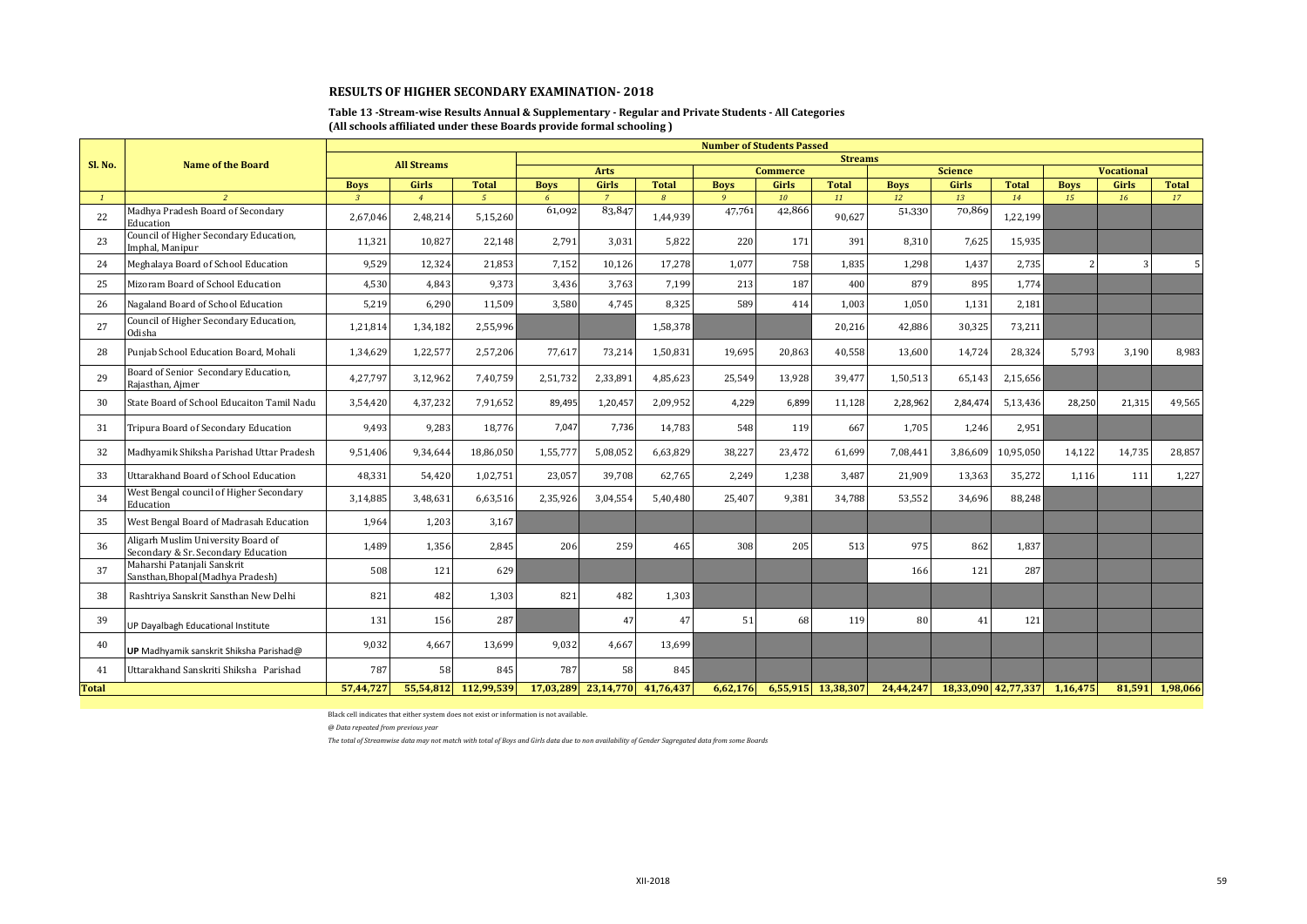### **Table 14 -Share of Pass Out Students in Different Streams - All Categories**

|                 |                                                                             |                | Arts           |              |             | <b>Commerce</b> |                |             | <b>Science</b> |              |             | <b>Vocational</b> |              |
|-----------------|-----------------------------------------------------------------------------|----------------|----------------|--------------|-------------|-----------------|----------------|-------------|----------------|--------------|-------------|-------------------|--------------|
| Sl. No.         | <b>Name of the Board</b>                                                    | <b>Boys</b>    | <b>Girls</b>   | <b>Total</b> | <b>Boys</b> | <b>Girls</b>    | <b>Total</b>   | <b>Boys</b> | <b>Girls</b>   | <b>Total</b> | <b>Boys</b> | <b>Girls</b>      | <b>Total</b> |
|                 | $\overline{2}$                                                              | $\overline{3}$ | $\overline{4}$ | $\sqrt{5}$   | 6           | $\overline{7}$  | $\overline{B}$ | 9           | 10             | 11           | 12          | 13                | 14           |
| $\overline{1}$  | Central Board of Secondary Education, New<br>Delhi                          |                |                |              |             |                 |                |             |                |              |             |                   |              |
| 2               | Council for the Indian School Certificate<br>New Delhi<br>Examinations.     | 5.79           | 15.31          | 10.31        | 35.39       | 38.77           | 36.99          | 58.81       | 45.92          | 52.70        |             |                   |              |
| 3               | Board of Intermediate Education, Andhra<br>Pradesh                          | 3.06           | 3.37           | 3.22         | 17.11       | 17.05           | 17.08          | 74.06       | 73.79          | 73.92        | 5.77        | 5.79              | 5.78         |
|                 | Telangana State Board of Intermediate<br>Education                          | 2.69           | 2.55           | 2.62         | 25.21       | 26.06           | 25.66          | 63.49       | 64.37          | 63.95        | 8.62        | 7.01              | 7.77         |
| .5              | Assam Higher Secondary Education Council                                    | 65.46          | 84.90          | 75.14        | 11.33       | 4.20            | 7.78           | 22.60       | 10.58          | 16.61        | 0.62        | 0.32              | 0.47         |
| 6               | Banasthali Vidyapith, Rajasthan                                             | 31.82          | 31.19          | 31.22        |             | 28.52           | 27.44          | 68.18       | 40.29          | 41.34        |             |                   |              |
| $7\phantom{.0}$ | Bihar School Examination Board, Patna                                       | 31.36          | 61.11          | 44.12        | 8.14        | 6.17            | 7.30           | 60.41       | 32.65          | 48.51        | 0.09        | 0.07              | 0.08         |
| 8               | Bihar State Madrasa Education Board, Vidyapati<br>Marg, Patna               |                |                |              |             |                 |                |             |                |              |             |                   |              |
| $\mathbf{q}$    | Bihar Sanskrit Shiksha Board, Patna                                         |                |                |              |             |                 |                |             |                |              |             |                   |              |
| 10              | Chhattisgarh Board of Secondary Education                                   | 30.84          | 39.13          | 35.25        | 15.84       | 12.62           | 14.13          | 45.97       | 44.15          | 45.00        |             |                   |              |
| 11              | Chhattisgarh Madarsa Board, Raipur                                          | 76.00          | 86.05          | 82.35        | 4.00        | 4.65            | 4.41           | 20.00       | 9.30           | 13.24        |             |                   |              |
| 12              | Chhatisgarh Sanskriti Vidya Mandalam,<br>Raipur                             | 74.92          | 53.09          | 64.46        | 10.37       | 4.00            | 7.32           | 38.80       | 16.73          | 28.22        |             |                   |              |
| 13              | Goa Board of Secondary & Higher Secondary<br>Education                      | 12.36          | 31.55          | 22.70        | 33.48       | 28.89           | 31.01          | 30.69       | 30.78          | 30.74        | 23.47       | 8.78              | 15.55        |
| 14              | Gujarat Secondary & Higher Secondary<br><b>Education Board</b>              | 61.31          | 71.26          | 66.03        | 0.05        | 0.04            | 0.05           | 31.48       | 21.74          | 26.86        | 0.06        | 0.17              | 0.11         |
| 15              | Board of School Education Haryana                                           | 59.28          | 63.44          | 61.33        | 14.02       | 17.87           | 15.92          | 26.70       | 18.69          | 22.75        |             |                   |              |
| 16              | H.P. Board of School Education, Dharamshala                                 | 49.22          | 58.04          | 53.59        | 17.14       | 13.52           | 15.35          | 33.63       | 28.44          | 31.06        |             |                   |              |
| 17              | The Jammu & Kashmir State Board of School<br>Education                      | 37.76          | 53.11          | 45.15        | 8.21        | 4.06            | 6.21           | 54.03       | 42.53          | 48.50        |             | 0.30              | 0.14         |
| 18              | Iharkhand Academic Council, Ranchi                                          | 46.85          | 65.87          | 56.45        | 12.42       | 10.90           | 11.65          | 27.56       | 11.30          | 19.35        |             |                   |              |
| 19              | Department of Pre-University Education,<br>Karnataka                        | 24.12          | 23.22          | 23.63        | 36.11       | 40.44           | 38.44          | 39.48       | 36.18          | 37.71        |             |                   |              |
| 20              | Kerala Higher Secondary Board                                               | 36.24          | 30.17          | 32.81        | 44.66       | 47.24           | 46.12          | 18.45       | 22.39          | 20.68        | 0.63        | 0.17              | 0.37         |
| 21              | Maharashtra State Board of Secondary &<br><b>Higher Secondary Education</b> | 26.61          | 31.19          | 28.72        | 22.99       | 27.64           | 25.13          | 45.46       | 39.17          | 42.56        | 4.94        | 2.00              | 3.59         |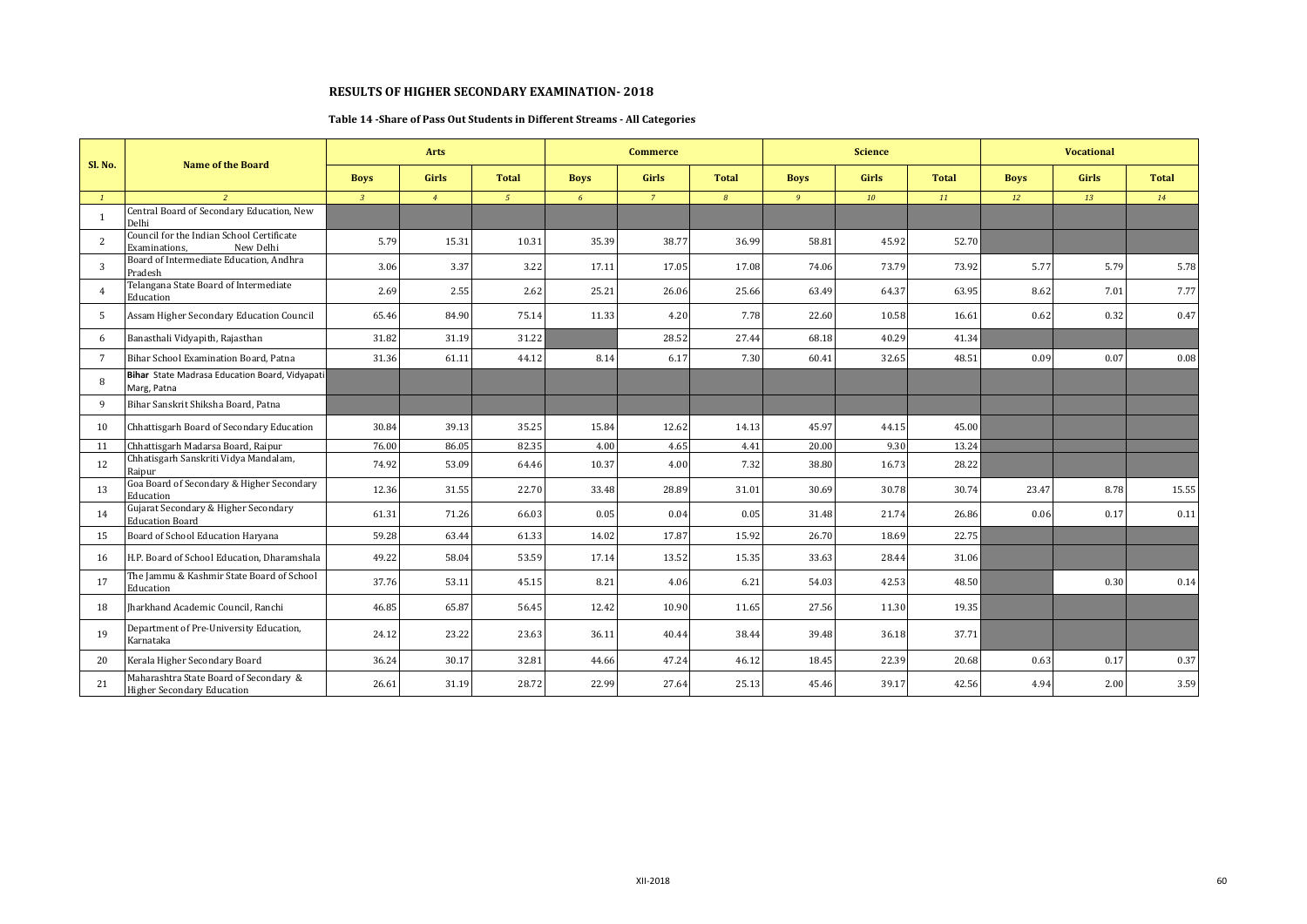#### **Table 14 -Share of Pass Out Students in Different Streams - All Categories**

|              | <b>Name of the Board</b>                                                  |                | Arts           |              |             | <b>Commerce</b> |              |                | <b>Science</b> |              |             | <b>Vocational</b> |              |
|--------------|---------------------------------------------------------------------------|----------------|----------------|--------------|-------------|-----------------|--------------|----------------|----------------|--------------|-------------|-------------------|--------------|
| Sl. No.      |                                                                           | <b>Boys</b>    | Girls          | <b>Total</b> | <b>Boys</b> | Girls           | <b>Total</b> | <b>Boys</b>    | Girls          | <b>Total</b> | <b>Boys</b> | <b>Girls</b>      | <b>Total</b> |
|              |                                                                           | $\overline{3}$ | $\overline{4}$ | $5^{\circ}$  | 6           | $7^{\circ}$     | 8            | 9 <sup>°</sup> | 10             | 11           | 12          | 13                | 14           |
| 22           | Madhya Pradesh Board of Secondary<br>Education                            | 22.88          | 33.78          | 28.13        | 17.88       | 17.27           | 17.59        | 19.22          | 28.55          | 23.72        |             |                   |              |
| 23           | Council of Higher Secondary Education,<br>Imphal, Manipur                 | 24.65          | 27.99          | 26.29        | 1.94        | 1.58            | 1.77         | 73.40          | 70.43          | 71.95        |             |                   |              |
| 24           | Meghalaya Board of School Education                                       | 75.06          | 82.16          | 79.06        | 11.30       | 6.15            | 8.40         | 13.62          | 11.66          | 12.52        | 0.02        | 0.02              | 0.02         |
| 25           | Mizoram Board of School Education                                         | 75.85          | 77.70          | 76.81        | 4.70        | 3.86            | 4.27         | 19.40          | 18.48          | 18.93        |             |                   |              |
| 26           | Nagaland Board of School Education                                        | 68.60          | 75.44          | 72.33        | 11.29       | 6.58            | 8.71         | 20.12          | 17.98          | 18.95        |             |                   |              |
| 27           | Council of Higher Secondary Education,<br>Odisha                          |                |                | 61.87        |             |                 | 7.90         | 35.21          | 22.60          | 28.60        |             |                   |              |
| 28           | Punjab School Education Board, Mohali                                     | 57.65          | 59.73          | 58.64        | 14.63       | 17.02           | 15.77        | 10.10          | 12.01          | 11.01        | 4.30        | 2.60              | 3.49         |
| 29           | Board of Senior Secondary Education,<br>Rajasthan, Ajmer                  | 58.84          | 74.73          | 65.56        | 5.97        | 4.45            | 5.33         | 35.18          | 20.81          | 29.11        |             |                   |              |
| 30           | State Board of School Educaiton Tamil Nadu                                | 25.25          | 27.55          | 26.52        | 1.19        | 1.58            | 1.41         | 64.60          | 65.06          | 64.86        | 7.97        | 4.87              | 6.26         |
| 31           | Tripura Board of Secondary Education                                      | 74.23          | 83.34          | 78.73        | 5.77        | 1.28            | 3.55         | 17.96          | 13.42          | 15.72        |             |                   |              |
| 32           | Madhyamik Shiksha Parishad Uttar Pradesh                                  | 16.37          | 54.36          | 35.20        | 4.02        | 2.51            | 3.27         | 74.46          | 41.36          | 58.06        | 1.48        | 1.58              | 1.53         |
| 33           | Uttarakhand Board of School Education                                     | 47.71          | 72.97          | 61.08        | 4.65        | 2.27            | 3.39         | 45.33          | 24.56          | 34.33        | 2.31        | 0.20              | 1.19         |
| 34           | West Bengal council of Higher Secondary<br>Education                      | 74.92          | 87.36          | 81.46        | 8.07        | 2.69            | 5.24         | 17.01          | 9.95           | 13.30        |             |                   |              |
| 35           | West Bengal Board of Madrasah Education                                   |                |                |              |             |                 |              |                |                |              |             |                   |              |
| 36           | Aligarh Muslim University Board of<br>Secondary & Sr. Secondary Education | 13.83          | 19.10          | 16.34        | 20.69       | 15.12           | 18.03        | 65.48          | 63.57          | 64.57        |             |                   |              |
| 37           | Maharshi Patanjali Sanskrit<br>Sansthan, Bhopal (Madhya Pradesh)          |                |                |              |             |                 |              | 32.68          | 100.00         | 45.63        |             |                   |              |
| 38           | Rashtriya Sanskrit Sansthan New Delhi                                     | 100.00         | 100.00         | 100.00       |             |                 |              |                |                |              |             |                   |              |
| 39           | UP Dayalbagh Educational Institute                                        |                | 30.13          | 16.38        | 38.93       | 43.59           | 41.46        | 61.07          | 26.28          | 42.16        |             |                   |              |
| 40           | UP Madhyamik sanskrit Shiksha Parishad@                                   | 100.00         | 100.00         | 100.00       |             |                 |              |                |                |              |             |                   |              |
| 41           | Uttarakhand Sanskriti Shiksha Parishad                                    | 100.00         | 100.00         | 100.00       |             |                 |              |                |                |              |             |                   |              |
| <b>Total</b> |                                                                           | 32.73          | 45.52          | 40.59        | 12.72       | 12.90           | 13.01        | 46.97          | 36.04          | 41.57        | 2.88        | 1.13              | 2.01         |

Black cell indicates that either system does not exist or information is not available.

@ Data repeated from previous year

The total of Streamwise data may not match with total of Boys and Girls data due to non availability of Gender Sagregated data from some Boards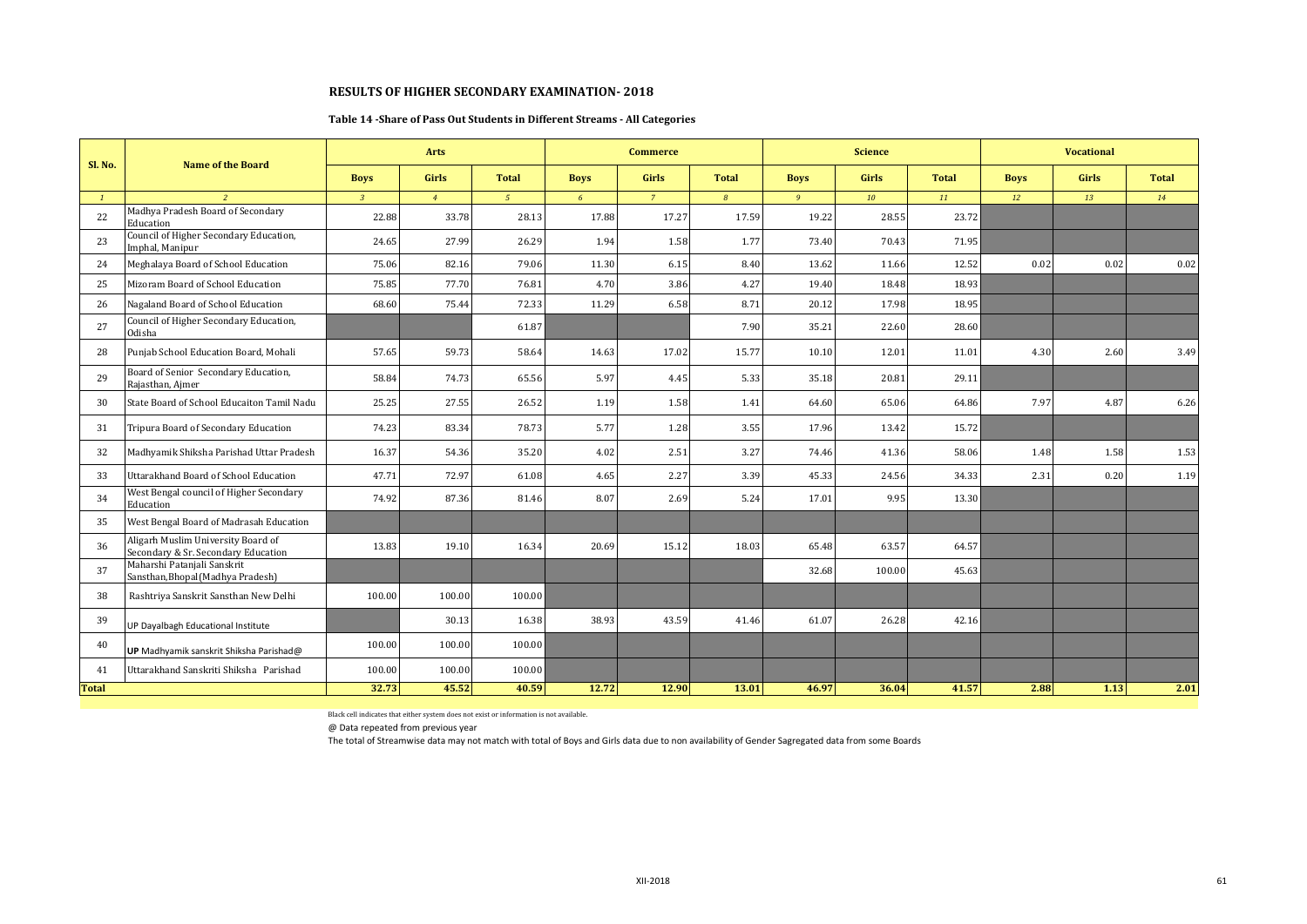### **Table 15 -Stream-wise Results Annual & Supplementary - Regular and Private Students - SC Students**

|                 |                                                                             |                               |                         |                                |                           |                         |                                |                         | <b>Number of Students Passed</b> |                    |                   |                |                    |                   |                   |                    |
|-----------------|-----------------------------------------------------------------------------|-------------------------------|-------------------------|--------------------------------|---------------------------|-------------------------|--------------------------------|-------------------------|----------------------------------|--------------------|-------------------|----------------|--------------------|-------------------|-------------------|--------------------|
| Sl. No.         | <b>Name of the Board</b>                                                    |                               | <b>All Streams</b>      |                                |                           |                         |                                |                         |                                  | <b>Streams</b>     |                   |                |                    |                   |                   |                    |
|                 |                                                                             |                               |                         |                                |                           | <b>Arts</b>             |                                |                         | <b>Commerce</b>                  |                    |                   | <b>Science</b> |                    |                   | <b>Vocational</b> |                    |
|                 | $\overline{c}$                                                              | <b>Boys</b><br>$\overline{3}$ | Girls<br>$\overline{4}$ | <b>Total</b><br>5 <sup>7</sup> | <b>Boys</b><br>$\epsilon$ | Girls<br>$\overline{z}$ | <b>Total</b><br>$\overline{R}$ | <b>Boys</b><br>$\alpha$ | Girls<br>10                      | <b>Total</b><br>11 | <b>Boys</b><br>12 | Girls<br>13    | <b>Total</b><br>14 | <b>Boys</b><br>18 | Girls<br>19       | <b>Total</b><br>20 |
|                 | Central Board of Secondary Education, New<br>Delhi                          | 38,964                        | 34,115                  | 73,079                         |                           |                         |                                |                         |                                  |                    |                   |                |                    |                   |                   |                    |
| $\overline{2}$  | Council for the Indian School Certificate<br>New Delhi<br>Examinations.     | 1.707                         | 1,250                   | 2,957                          | 123                       | 178                     | 301                            | 331                     | 314                              | 645                | 1,253             | 758            | 2,011              |                   |                   |                    |
| 3               | Board of Intermediate Education, Andhra<br>Pradesh                          | 32,175                        | 38,791                  | 70.966                         | 1.723                     | 1.987                   | 3.710                          | 7.883                   | 8.035                            | 15.918             | 19.023            | 24,211         | 43,234             | 3.546             | 4,558             | 8,104              |
|                 | Telangana State Board of Intermediate<br>Education                          | 26,004                        | 33,972                  | 59,976                         | 1,180                     | 1.091                   | 2,271                          | 7,317                   | 8,737                            | 16,054             | 13,456            | 19,617         | 33,073             | 4,051             | 4,526             | 8,577              |
| .5              | Assam Higher Secondary Education Council                                    | 8,329                         | 7,869                   | 16,198                         | 5.847                     | 6,959                   | 12,806                         | 938                     | 292                              | 1,230              | 1,544             | 618            | 2,162              |                   |                   |                    |
| 6               | Banasthali Vidyapith, Rajasthan                                             |                               | 13                      | 13                             |                           |                         |                                |                         |                                  |                    |                   |                |                    |                   |                   |                    |
| $7\phantom{.0}$ | Bihar School Examination Board, Patna                                       | 48,957                        | 27,415                  | 76,372                         | 20,821                    | 18,950                  | 39,771                         | 2,888                   | 1,136                            | 4,024              | 25,214            | 7,304          | 32,518             | 24                | 18                | 42                 |
| $\mathbf{R}$    | Bihar State Madrasa Education Board, Vidyapati<br>Marg, Patna               | 23                            | 46                      | 69                             |                           |                         |                                |                         |                                  |                    |                   |                |                    |                   |                   |                    |
| q               | Bihar Sanskrit Shiksha Board, Patna                                         |                               |                         |                                |                           |                         |                                |                         |                                  |                    |                   |                |                    |                   |                   |                    |
| 10              | Chhattisgarh Board of Secondary Education                                   | 14,508                        | 16,064                  | 30,572                         | 4.702                     | 6.407                   | 11,109                         | 1,952                   | 1,771                            | 3,723              | 7,014             | 7,377          | 14,391             |                   |                   |                    |
| 11              | Chhattisgarh Madarsa Board, Raipur                                          |                               |                         |                                |                           |                         |                                |                         |                                  |                    |                   |                |                    |                   |                   |                    |
| 12              | Chhatisgarh Sanskriti Vidya Mandalam,<br>Raipur                             | 26                            | 29                      | 55                             | 11                        | 16                      | 27                             |                         | 3                                |                    |                   |                | 18                 |                   |                   |                    |
| 13              | Goa Board of Secondary & Higher Secondary<br>Education                      | 101                           | 160                     | 261                            | 16                        | 52                      | 68                             | 31                      | 58                               | 89                 | 29                | 38             | 67                 | 25                | 12                | 37                 |
| 14              | Gujarat Secondary & Higher Secondary<br><b>Education Board</b>              | 13,246                        | 13,498                  | 26,744                         | 8,758                     | 10,088                  | 18,846                         |                         | 10                               | 15                 | 3,397             | 2,293          | 5,690              | 20                | 14                | 34                 |
| 15              | Board of School Education Haryana                                           | 15.179                        | 16,172                  | 31,351                         | 10.612                    | 12.331                  | 22.943                         | 1.810                   | 2.146                            | 3.956              | 2.757             | 1.695          | 4,452              |                   |                   |                    |
| 16              | H.P. Board of School Education. Dharamshala                                 | 9,974                         | 10,476                  | 20,450                         | 5.929                     | 6,988                   | 12,917                         | 1,605                   | 1,427                            | 3,032              | 2,440             | 2,061          | 4,501              |                   |                   |                    |
| 17              | The Jammu & Kashmir State Board of School<br>Education                      | 220                           | 175                     | 395                            | 93                        | 105                     | 198                            |                         |                                  | 13                 | 118               | 65             | 183                |                   |                   |                    |
| 18              | Jharkhand Academic Council, Ranchi                                          | 6,092                         | 5,128                   | 11,220                         | 2,910                     | 3,500                   | 6,410                          | 635                     | 436                              | 1,071              | 1,702             | 548            | 2,250              |                   |                   |                    |
| 19              | Department of Pre-University Education,<br>Karnataka                        | 34,395                        | 38,240                  | 72,635                         | 13,244                    | 13,846                  | 27,090                         | 11,298                  | 14,359                           | 25,657             | 9,741             | 9,973          | 19,714             |                   |                   |                    |
| 20              | Kerala Higher Secondary Board                                               | 10,543                        | 16,517                  | 27,060                         |                           |                         |                                | 4,111                   | 5,530                            | 9,641              | 3,626             | 6,291          | 9,917              | 71                | 37                | 108                |
| 21              | Maharashtra State Board of Secondary &<br><b>Higher Secondary Education</b> | 90,064                        | 80,444                  | 1,70,508                       | 33,195                    | 31,275                  | 64,470                         | 15,900                  | 17,801                           | 33,701             | 34,749            | 28,846         | 63,595             | 6,220             | 2,522             | 8,742              |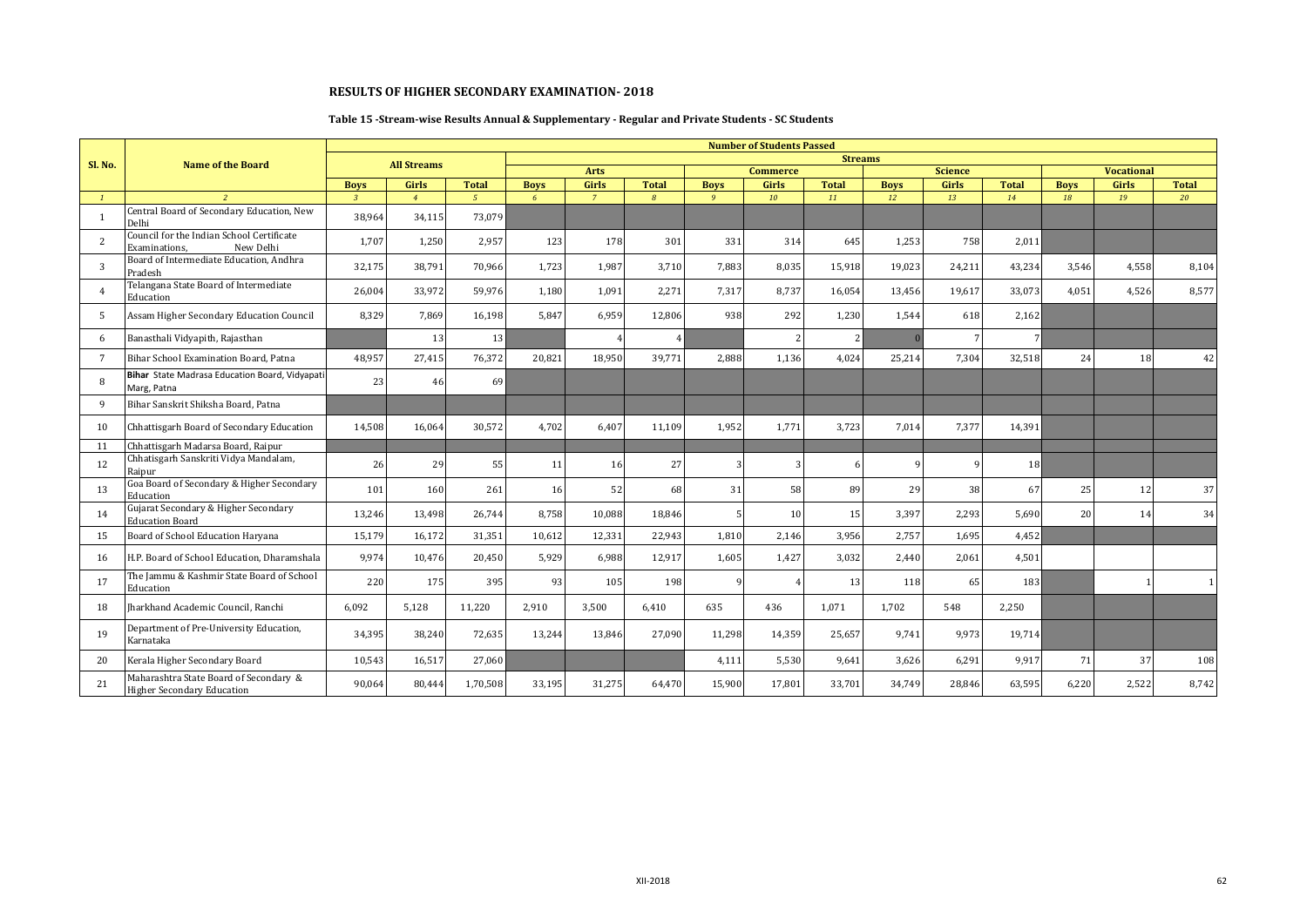### **Table 15 -Stream-wise Results Annual & Supplementary - Regular and Private Students - SC Students**

|              |                                                                           |                |                    |                |             |                      |                |             | <b>Number of Students Passed</b> |                |             |                                |              |             |                            |              |
|--------------|---------------------------------------------------------------------------|----------------|--------------------|----------------|-------------|----------------------|----------------|-------------|----------------------------------|----------------|-------------|--------------------------------|--------------|-------------|----------------------------|--------------|
| Sl. No.      | <b>Name of the Board</b>                                                  |                | <b>All Streams</b> |                |             |                      |                |             |                                  | <b>Streams</b> |             |                                |              |             |                            |              |
|              |                                                                           | <b>Boys</b>    | Girls              | <b>Total</b>   | <b>Boys</b> | <b>Arts</b><br>Girls | <b>Total</b>   | <b>Boys</b> | <b>Commerce</b><br>Girls         | <b>Total</b>   | <b>Boys</b> | <b>Science</b><br><b>Girls</b> | <b>Total</b> | <b>Boys</b> | <b>Vocational</b><br>Girls | <b>Total</b> |
|              | $\overline{c}$                                                            | $\overline{3}$ | $\overline{4}$     | 5 <sup>5</sup> | 6           | $\overline{7}$       | $\overline{R}$ | $\alpha$    | 10                               | 11             | 12          | 13                             | 14           | 18          | 19                         | 20           |
| 22           | Madhya Pradesh Board of Secondary<br>Education                            | 41,702         | 35,194             | 76,896         | 12,333      | 14,269               | 26,602         | 6,184       | 5,465                            | 11,649         | 8,203       | 9,664                          | 17,867       |             |                            |              |
| 23           | Council of Higher Secondary Education,<br>Imphal, Manipur                 | 619            | 599                | 1,218          | 72          | 73                   | 145            | 28          | 22                               | 50             | 519         | 504                            | 1,023        |             |                            |              |
| 24           | Meghalaya Board of School Education                                       | 70             | 66                 | 136            | 34          | 48                   | 82             | 28          | 10                               | 38             |             |                                | 16           |             |                            |              |
| 25           | Mizoram Board of School Education                                         | 20             | 17                 | 37             |             |                      | 14             |             |                                  |                |             | 10                             | 14           |             |                            |              |
| 26           | Nagaland Board of School Education                                        | 39             | 54                 | 93             | 20          | 26                   | 46             |             | 15                               | 24             | 10          | 13                             | 23           |             |                            |              |
| 27           | Council of Higher Secondary Education,<br>Odisha                          |                |                    | 38,212         |             |                      | 27,527         |             |                                  | 1,837          |             |                                | 8,194        |             |                            |              |
| 28           | Punjab School Education Board, Mohali                                     | 42,547         | 46,523             | 89,070         | 27,329      | 32,187               | 59,516         | 3,823       | 4,465                            | 8,288          | 2,553       | 3,583                          | 6,136        | 2,807       | 1,855                      | 4,662        |
| 29           | Board of Senior Secondary Education,<br>Rajasthan, Ajmer                  | 72,919         | 52,010             | 1,24,929       | 49,638      | 42,320               | 91,958         | 2,541       | 1,303                            | 3,844          | 20,740      | 8,387                          | 29,127       |             |                            |              |
| 30           | State Board of School Educaiton Tamil Nadu                                | 71.920         | 99.147             | 1,71,067       | 18.937      | 26.132               | 45.069         | 1.461       | 2.549                            | 4.010          | 43,207      | 62,923                         | 1,06,130     | 7.463       | 6.681                      | 14,144       |
| 31           | Tripura Board of Secondary Education                                      | 1,973          | 1,933              | 3,906          | 1,521       | 1,635                | 3,156          | 97          | 16                               | 113            | 321         | 243                            | 564          |             |                            |              |
| 32           | Madhyamik Shiksha Parishad Uttar Pradesh                                  | 1,77,800       | 1,70,192           | 3,47,992       | 36,646      | 1,02,647             | 1,39,293       | 5,797       | 3,291                            | 9,088          | 1,25,190    | 60,580                         | 1,85,770     | 3,137       | 3,329                      | 6,466        |
| 33           | Uttarakhand Board of School Education                                     | 11,839         | 13,023             | 24,862         | 6.812       | 10,550               | 17,362         | 407         | 241                              | 648            | 4,261       | 2,200                          | 6,461        | 359         | 32                         | 391          |
| 34           | West Bengal council of Higher Secondary<br>Education                      | 84,762         | 84,767             | 1,69,529       | 73,136      | 79,149               | 1,52,285       | 3,302       | 915                              | 4,217          | 8,324       | 4,703                          | 13,027       |             |                            | $\Omega$     |
| 35           | West Bengal Board of Madrasah Education                                   |                |                    |                |             |                      |                |             |                                  |                |             |                                |              |             |                            |              |
| 36           | Aligarh Muslim University Board of<br>Secondary & Sr. Secondary Education | 22             | 27                 | 49             |             |                      |                |             |                                  |                |             |                                |              |             |                            |              |
| 37           | Maharshi Patanjali Sanskrit<br>Sansthan, Bhopal (Madhya Pradesh)          | 25             | 13                 | 38             |             |                      |                |             |                                  |                | 11          |                                | 19           |             |                            |              |
| 38           | Rashtriya Sanskrit Sansthan New Delhi                                     | 62             | 67                 | 129            | 62          | 67                   | 129            |             |                                  |                |             |                                |              |             |                            |              |
| 39           | UP Dayalbagh Educational Institute                                        | 26             | 24                 | 50             |             |                      |                | 11          | 12                               | 23             | 15          |                                | 18           |             |                            |              |
| 40           | UP Madhyamik sanskrit Shiksha Parishad@                                   | 1,017          | 524                | 1,541          | 1,017       | 524                  | 1,541          |             |                                  |                |             |                                |              |             |                            |              |
| 41           | Uttarakhand Sanskriti Shiksha Parishad                                    | 17             |                    | 18             | 17          |                      | <b>18</b>      |             |                                  |                |             |                                |              |             |                            |              |
| <b>Total</b> |                                                                           | 8,00,649       | 8,00,008           | 16,38,869      | 3,35,725    | 4,22,897             | 7,86,149       | 80,406      | 80.365                           | 1,62,608       | 3,39,427    | 2,64,536                       | 6,12,157     | 27.723      | 23,600                     | 51,323       |

Black cell indicates that either system does not exist or information is not available.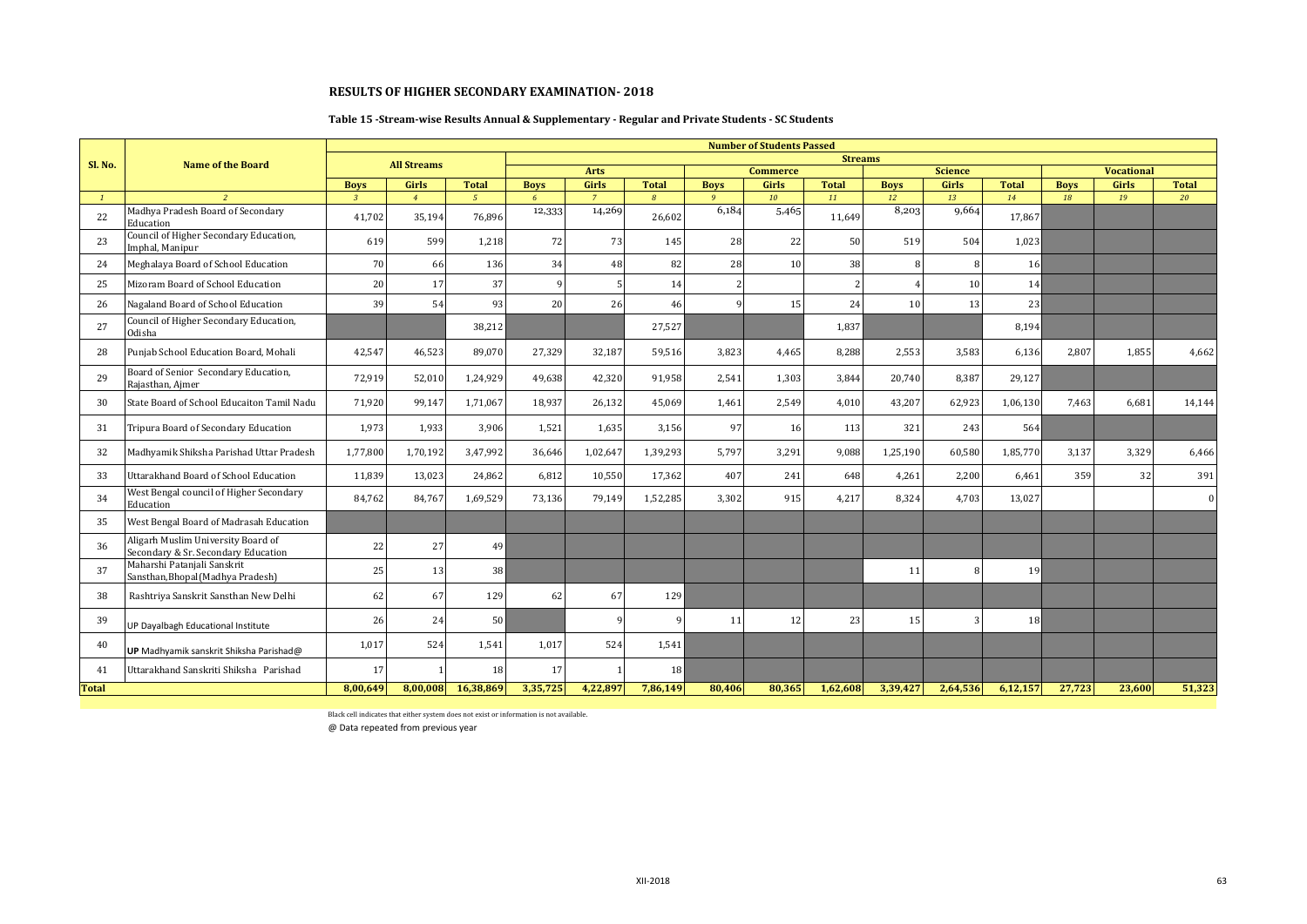#### **Table 16 -Share of Pass Out Students in Different Streams- SC Students**

|                |                                                                             | Arts           |                |              |             | <b>Commerce</b> |               |                | <b>Science</b> |              |             | other stream |              |             | <b>Vocational</b> |              |
|----------------|-----------------------------------------------------------------------------|----------------|----------------|--------------|-------------|-----------------|---------------|----------------|----------------|--------------|-------------|--------------|--------------|-------------|-------------------|--------------|
| Sl. No.        | <b>Name of the Board</b>                                                    | <b>Boys</b>    | <b>Girls</b>   | <b>Total</b> | <b>Boys</b> | <b>Girls</b>    | <b>Total</b>  | <b>Boys</b>    | <b>Girls</b>   | <b>Total</b> | <b>Boys</b> | <b>Girls</b> | <b>Total</b> | <b>Boys</b> | Girls             | <b>Total</b> |
| $\mathbf{1}$   | $\overline{2}$                                                              | $\overline{3}$ | $\overline{4}$ | $\sqrt{5}$   | 6           | $\overline{7}$  | $\mathcal{B}$ | $\overline{q}$ | 10             | 11           | 12          | 13           | 14           | 15          | 16                | 17           |
| $\overline{1}$ | Central Board of Secondary Education, New<br>Delhi                          |                |                |              |             |                 |               |                |                |              |             |              |              |             |                   |              |
| $\overline{2}$ | Council for the Indian School Certificate<br>New Delhi<br>Examinations,     | 7.21           | 14.24          | 10.18        | 19.39       | 25.12           | 21.81         | 73.40          | 60.64          | 68.01        |             |              |              |             |                   |              |
| $\overline{3}$ | Board of Intermediate Education, Andhra<br>Pradesh                          | 5.36           | 5.12           | 5.23         | 24.50       | 20.71           | 22.43         | 59.12          | 62.41          | 60.92        |             |              |              | 11.02       | 11.75             | 11.42        |
|                | Telangana State Board of Intermediate<br>Education                          | 4.54           | 3.21           | 3.79         | 28.14       | 25.72           | 26.77         | 51.75          | 57.74          | 55.14        |             |              |              | 15.58       | 13.32             | 14.30        |
| .5             | Assam Higher Secondary Education Council                                    | 70.20          | 88.44          | 79.06        | 11.26       | 3.71            | 7.59          | 18.54          | 7.85           | 13.35        |             |              |              |             |                   |              |
| 6              | Banasthali Vidyapith, Rajasthan                                             |                | 30.77          | 30.77        |             | 15.38           | 15.38         |                | 53.85          | 53.85        |             |              |              |             |                   |              |
| 7              | Bihar School Examination Board, Patna                                       | 42.53          | 69.12          | 52.08        | 5.90        | 4.14            | 5.27          | 51.50          | 26.64          | 42.58        |             |              |              | 0.05        | 0.07              | 0.05         |
| -8             | Bihar State Madrasa Education Board, Vidyapati<br>Marg, Patna               |                |                |              |             |                 |               |                |                |              |             |              |              |             |                   |              |
| q              | Bihar Sanskrit Shiksha Board, Patna                                         |                |                |              |             |                 |               |                |                |              |             |              |              |             |                   |              |
| 10             | Chhattisgarh Board of Secondary Education                                   | 32.41          | 39.88          | 36.34        | 13.45       | 11.02           | 12.18         | 48.35          | 45.92          | 47.07        | 5.79        | 3.17         | 4.41         |             |                   |              |
| 11             | Chhattisgarh Madarsa Board, Raipur                                          |                |                |              |             |                 |               |                |                |              |             |              |              |             |                   |              |
| 12             | Chhatisgarh Sanskriti Vidya Mandalam,<br>Raipur                             | 42.31          | 55.17          | 49.09        | 11.54       | 10.34           | 10.91         | 34.62          | 31.03          | 32.73        |             |              |              |             |                   |              |
| 13             | Goa Board of Secondary & Higher Secondary<br>Education                      | 15.84          | 32.50          | 26.05        | 30.69       | 36.25           | 34.10         | 28.71          | 23.75          | 25.67        |             |              |              | 24.75       | 7.50              | 14.18        |
| 14             | Gujarat Secondary & Higher Secondary<br><b>Education Board</b>              | 66.12          | 74.74          | 70.47        | 0.04        | 0.07            | 0.06          | 25.65          | 16.99          | 21.28        |             |              |              | 0.15        | 0.10              | 0.13         |
| 15             | Board of School Education Haryana                                           | 69.91          | 76.25          | 73.18        | 11.92       | 13.27           | 12.62         | 18.16          | 10.48          | 14.20        |             |              |              |             |                   |              |
| 16             | H.P. Board of School Education, Dharamshala                                 | 59.44          | 66.70          | 63.16        | 16.09       | 13.62           | 14.83         | 24.46          | 19.67          | 22.01        |             |              |              |             |                   |              |
| 17             | The Jammu & Kashmir State Board of School<br>Education                      | 42.27          | 60.00          | 50.13        | 4.09        | 2.29            | 3.29          | 53.64          | 37.14          | 46.33        |             |              |              |             | 0.57              | 0.25         |
| 18             | Iharkhand Academic Council, Ranchi                                          | 47.77          | 68.25          | 57.13        | 10.42       | 8.50            | 9.55          | 27.94          | 10.69          | 20.05        |             |              |              |             |                   |              |
| 19             | Department of Pre-University Education,<br>Karnataka                        | 38.51          | 36.21          | 37.30        | 32.85       | 37.55           | 35.32         | 28.32          | 26.08          | 27.14        |             |              |              |             |                   |              |
| 20             | Kerala Higher Secondary Board                                               |                |                |              | 38.99       | 33.48           | 35.63         | 34.39          | 38.09          | 36.65        | 25.94       | 28.21        | 27.32        | 0.67        | 0.22              | 0.40         |
| 21             | Maharashtra State Board of Secondary &<br><b>Higher Secondary Education</b> | 36.86          | 38.88          | 37.81        | 17.65       | 22.13           | 19.77         | 38.58          | 35.86          | 37.30        |             |              |              | 6.91        | 3.14              | 5.13         |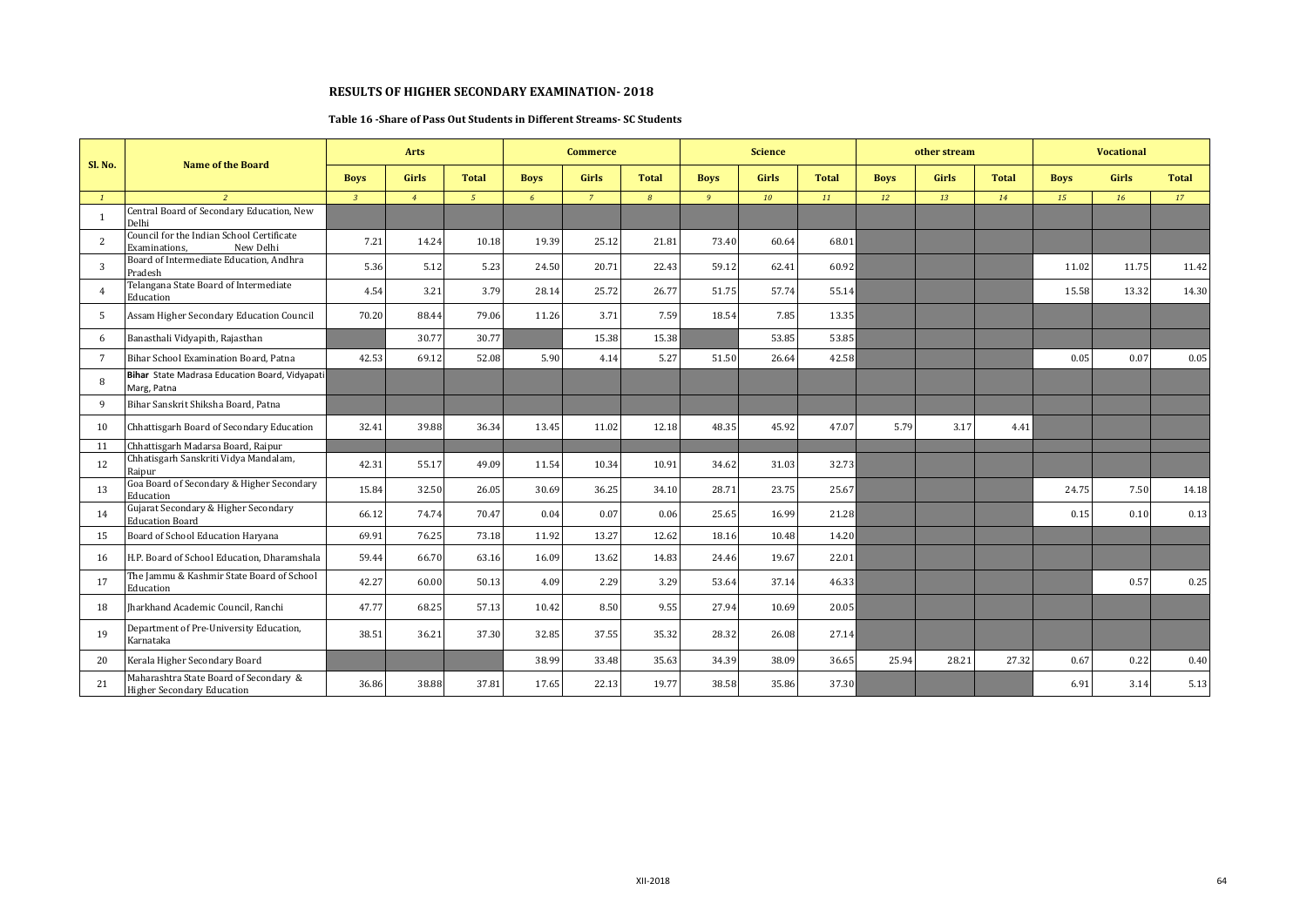#### **Table 16 -Share of Pass Out Students in Different Streams- SC Students**

|              | <b>Name of the Board</b>                                                  | Arts           |                |                |             | <b>Commerce</b> |               |              | <b>Science</b> |              |             | other stream |              |             | <b>Vocational</b> |              |
|--------------|---------------------------------------------------------------------------|----------------|----------------|----------------|-------------|-----------------|---------------|--------------|----------------|--------------|-------------|--------------|--------------|-------------|-------------------|--------------|
| Sl. No.      |                                                                           | <b>Boys</b>    | Girls          | <b>Total</b>   | <b>Boys</b> | <b>Girls</b>    | <b>Total</b>  | <b>Boys</b>  | <b>Girls</b>   | <b>Total</b> | <b>Boys</b> | <b>Girls</b> | <b>Total</b> | <b>Boys</b> | Girls             | <b>Total</b> |
|              |                                                                           | $\overline{3}$ | $\overline{4}$ | 5 <sup>5</sup> | 6           | $\overline{7}$  | $\mathcal{B}$ | $\mathbf{q}$ | 10             | 11           | 12          | 13           | 14           | 15          | 16                | 17           |
| 22           | Madhya Pradesh Board of Secondary<br>Education                            | 29.57          | 40.54          | 34.59          | 14.83       | 15.53           | 15.15         | 19.67        | 27.46          | 23.24        | 35.93       | 16.47        | 27.02        |             |                   |              |
| 23           | Council of Higher Secondary Education,<br>Imphal, Manipur                 | 11.63          | 12.19          | 11.90          | 4.52        | 3.67            | 4.11          | 83.84        | 84.14          | 83.99        |             |              |              |             |                   |              |
| 24           | Meghalaya Board of School Education                                       | 48.57          | 72.73          | 60.29          | 40.00       | 15.15           | 27.94         | 11.43        | 12.12          | 11.76        |             |              |              |             |                   |              |
| 25           | Mizoram Board of School Education                                         | 45.00          | 29.41          | 37.84          | 10.00       |                 | 5.41          | 20.00        | 58.82          | 37.84        |             |              |              |             |                   |              |
| 26           | Nagaland Board of School Education                                        | 51.28          | 48.15          | 49.46          | 23.08       | 27.78           | 25.81         | 25.64        | 24.07          | 24.73        |             |              |              |             |                   |              |
| 27           | Council of Higher Secondary Education,<br>Odisha                          |                |                | 72.04          |             |                 | 4.81          |              |                | 21.44        |             |              |              |             |                   |              |
| 28           | Punjab School Education Board, Mohali                                     | 64.23          | 69.19          | 66.82          | 8.99        | 9.60            | 9.31          | 6.00         | 7.70           | 6.89         |             |              |              | 6.60        | 3.99              | 5.23         |
| 29           | Board of Senior Secondary Education,<br>Rajasthan, Ajmer                  | 68.07          | 81.37          | 73.61          | 3.48        | 2.51            | 3.08          | 28.44        | 16.13          | 23.31        |             |              |              |             |                   |              |
| 30           | State Board of School Educaiton Tamil Nadu                                | 26.33          | 26.36          | 26.35          | 2.03        | 2.57            | 2.34          | 60.08        | 63.46          | 62.04        |             |              |              | 10.38       | 6.74              | 8.27         |
| 31           | Tripura Board of Secondary Education                                      | 77.09          | 84.58          | 80.80          | 4.92        | 0.83            | 2.89          | 16.27        | 12.57          | 14.44        |             |              |              |             |                   |              |
| 32           | Madhyamik Shiksha Parishad Uttar Pradesh                                  | 20.61          | 60.31          | 40.03          | 3.26        | 1.93            | 2.61          | 70.41        | 35.60          | 53.38        | 3.95        | 0.20         | 2.12         | 1.76        | 1.96              | 1.86         |
| 33           | Uttarakhand Board of School Education                                     | 57.54          | 81.01          | 69.83          | 3.44        | 1.85            | 2.61          | 35.99        | 16.89          | 25.99        |             |              |              | 3.03        | 0.25              | 1.57         |
| 34           | West Bengal council of Higher Secondary<br>Education                      | 86.28          | 93.37          | 89.83          | 3.90        | 1.08            | 2.49          | 9.82         | 5.55           | 7.68         |             |              |              |             |                   |              |
| 35           | West Bengal Board of Madrasah Education                                   |                |                |                |             |                 |               |              |                |              |             |              |              |             |                   |              |
| 36           | Aligarh Muslim University Board of<br>Secondary & Sr. Secondary Education |                |                |                |             |                 |               |              |                |              |             |              |              |             |                   |              |
| 37           | Maharshi Patanjali Sanskrit<br>Sansthan, Bhopal (Madhya Pradesh)          |                |                |                |             |                 |               | 44.00        | 61.54          | 50.00        | 56.00       | 38.46        | 50.00        |             |                   |              |
| 38           | Rashtriya Sanskrit Sansthan New Delhi                                     | 100.00         | 100.00         | 100.00         |             |                 |               |              |                |              |             |              |              |             |                   |              |
| 39           | UP Dayalbagh Educational Institute                                        |                | 37.50          | 18.00          | 42.31       | 50.00           | 46.00         | 57.69        | 12.50          | 36.00        |             |              |              |             |                   |              |
| 40           | UP Madhyamik sanskrit Shiksha Parishad@                                   | 100.00         | 100.00         | 100.00         |             |                 |               |              |                |              |             |              |              |             |                   |              |
| 41           | Uttarakhand Sanskriti Shiksha Parishad                                    | 100.00         | 100.00         | 100.00         |             |                 |               |              |                |              |             |              |              |             |                   |              |
| <b>Total</b> |                                                                           | 44.08          | 55.22          | 50.21          | 10.56       | 10.49           | 10.39         | 44.57        | 34.54          | 39.10        |             |              |              | 3.64        | 3.08              | 3.28         |

Black cell indicates that either system does not exist or information is not available.

@ Data repeated from previous year

The total of Streamwise data may not match with total of Boys and Girls data due to non availability of Gender Sagregated data from some Boards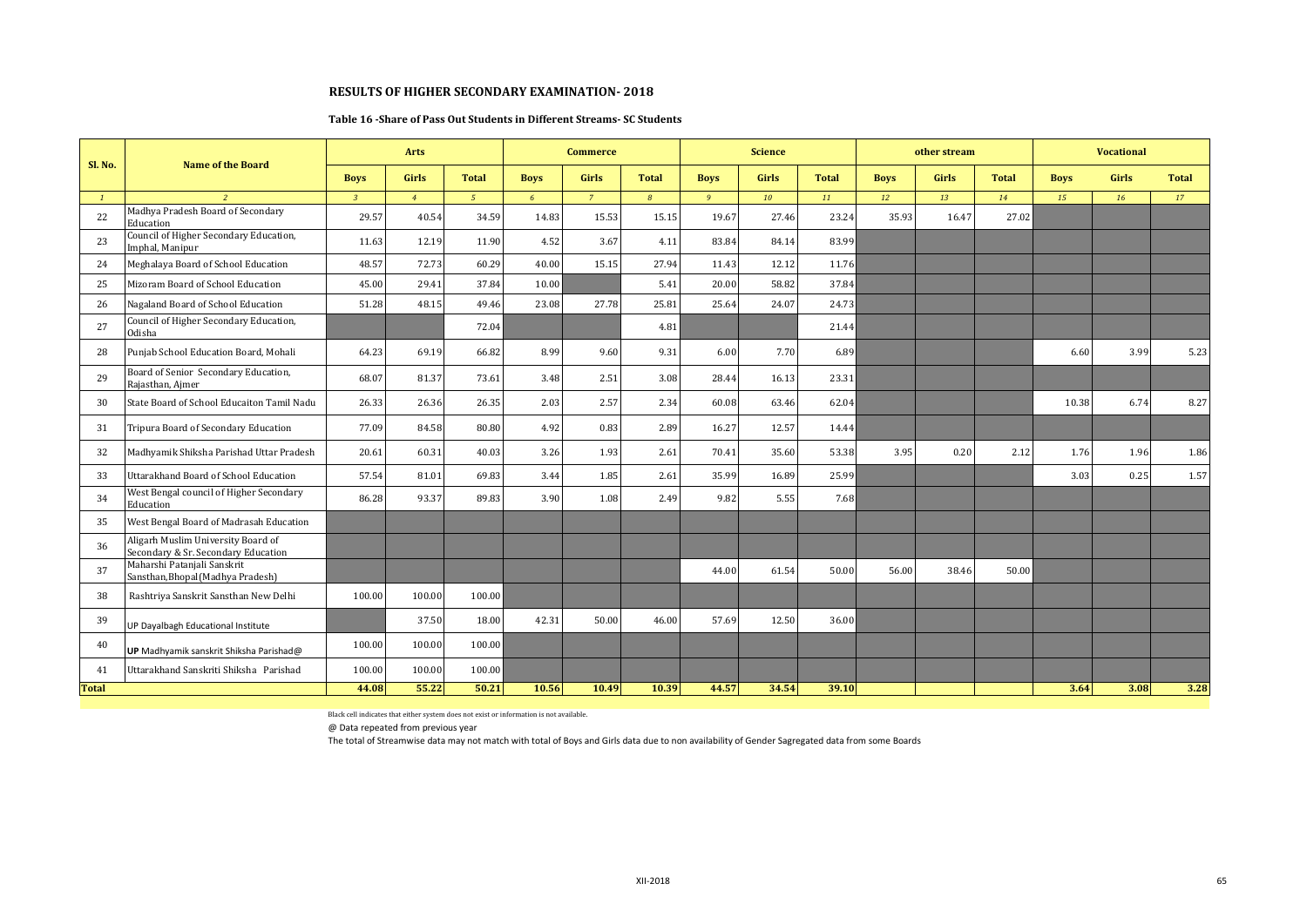### **Table 17 -Stream-wise Results Annual & Supplementary - Regular and Private Students - ST Students**

|                 |                                                                             |                               |                                |                                |                  |                      |               |                             | <b>Number of Students Passed</b> |                |                   |                         |                    |                   |                   |                    |
|-----------------|-----------------------------------------------------------------------------|-------------------------------|--------------------------------|--------------------------------|------------------|----------------------|---------------|-----------------------------|----------------------------------|----------------|-------------------|-------------------------|--------------------|-------------------|-------------------|--------------------|
| Sl. No.         | <b>Name of the Board</b>                                                    |                               | <b>All Streams</b>             |                                |                  |                      |               |                             |                                  |                | <b>Streams</b>    |                         |                    |                   |                   |                    |
|                 |                                                                             |                               |                                |                                |                  | <b>Arts</b><br>Girls | <b>Total</b>  |                             | <b>Commerce</b>                  | <b>Total</b>   |                   | <b>Science</b><br>Girls |                    |                   | <b>Vocational</b> |                    |
| $\mathbf{1}$    | <sup>2</sup>                                                                | <b>Boys</b><br>$\overline{3}$ | <b>Girls</b><br>$\overline{4}$ | <b>Total</b><br>5 <sup>7</sup> | <b>Bovs</b><br>6 | $\overline{7}$       | $\mathcal{B}$ | <b>Boys</b><br>$\mathbf{Q}$ | <b>Girls</b><br>10               | 11             | <b>Boys</b><br>12 | 13                      | <b>Total</b><br>14 | <b>Boys</b><br>15 | Girls<br>16       | <b>Total</b><br>17 |
| -1              | Central Board of Secondary Education, New<br>Delhi                          | 16,280                        | 15,370                         | 31,650                         |                  |                      |               |                             |                                  |                |                   |                         |                    |                   |                   |                    |
| 2               | Council for the Indian School Certificate<br>New Delhi<br>Examinations,     | 1,339                         | 1,405                          | 2,744                          | 414              | 575                  | 989           | 316                         | 267                              | 583            | 609               | 563                     | 1,172              |                   |                   |                    |
| 3               | Board of Intermediate Education, Andhra<br>Pradesh                          | 9,085                         | 9,833                          | 18,918                         | 1,056            | 1,057                | 2,113         | 1,855                       | 1,564                            | 3,419          | 4,856             | 5,657                   | 10,513             | 1,318             | 1,555             | 2,873              |
| $\overline{4}$  | Telangana State Board of Intermediate<br>Education                          | 16,301                        | 16,707                         | 33,008                         | 937              | 829                  | 1,766         | 3,702                       | 3,589                            | 7,291          | 9,741             | 9,759                   | 19,500             | 1,921             | 2,530             | 4,451              |
| .5              | Assam Higher Secondary Education Council                                    | 16,428                        | 16,305                         | 32,733                         | 11,769           | 13,967               | 25,736        | 1,359                       | 483                              | 1.842          | 3.300             | 1,855                   | 5,155              |                   |                   |                    |
| 6               | Banasthali Vidyapith, Rajasthan                                             |                               | 12                             | 12                             |                  | 6                    |               |                             |                                  |                |                   |                         |                    |                   |                   |                    |
| $7\phantom{.0}$ | Bihar School Examination Board, Patna                                       | 6,233                         | 4,794                          | 11,027                         | 2.833            | 3.260                | 6.093         | 401                         | 225                              | 626            | 2.995             | 1,308                   | 4,303              |                   | 1                 |                    |
| 8               | <b>Bihar</b> State Madrasa Education Board, Vidyapati<br>Marg, Patna        | $\Omega$                      | $\Omega$                       | $\Omega$                       |                  |                      |               |                             |                                  |                |                   |                         |                    |                   |                   |                    |
| 9               | Bihar Sanskrit Shiksha Board, Patna                                         |                               |                                |                                |                  |                      |               |                             |                                  |                |                   |                         |                    |                   |                   |                    |
| 10              | Chhattisgarh Board of Secondary Education                                   | 26,487                        | 31,420                         | 57,907                         | 9,358            | 13,978               | 23,336        | 2,960                       | 2,331                            | 5,291          | 11,201            | 12,918                  | 24,119             |                   |                   |                    |
| 11              | Chhattisgarh Madarsa Board, Raipur                                          | $\Omega$                      | $\Omega$                       | $\Omega$                       |                  |                      |               |                             |                                  |                |                   |                         |                    |                   |                   |                    |
| 12              | Chhatisgarh Sanskriti Vidya Mandalam,<br>Raipur                             | 131                           | 114                            | 245                            | 126              | 46                   | 172           | $\overline{4}$              |                                  | $\overline{7}$ |                   | 27                      | 27                 |                   |                   |                    |
| 13              | Goa Board of Secondary & Higher Secondary<br>Education                      | 955                           | 1,166                          | 2,121                          | 155              | 432                  | 587           | 275                         | 294                              | 569            | 202               | 277                     | 479                | 323               | 163               | 486                |
| 14              | Gujarat Secondary & Higher Secondary<br><b>Education Board</b>              | 19,033                        | 22,336                         | 41,369                         | 12,846           | 15,791               | 28,637        | 12                          | 24                               | 36             | 3,625             | 3,574                   | 7,199              |                   | 31                | 40                 |
| 15              | Board of School Education Haryana                                           |                               |                                |                                |                  |                      |               |                             |                                  |                |                   |                         |                    |                   |                   |                    |
| 16              | H.P. Board of School Education, Dharamshala                                 | 2,443                         | 2,437                          | 4,880                          | 1,412            | 1,609                | 3,021         | 324                         | 242                              | 566            | 707               | 586                     | 1,293              |                   |                   |                    |
| 17              | The Jammu & Kashmir State Board of School<br>Education                      | 826                           | 738                            | 1,564                          | 369              | 264                  | 633           | 27                          | 12                               | 39             | 430               | 461                     | 891                |                   | 1                 |                    |
| 18              | Iharkhand Academic Council, Ranchi                                          | 17,172                        | 20,340                         | 37,512                         | 10,624           | 15,271               | 25,895        | 2.549                       | 1.741                            | 4.290          | 2,607             | 1.657                   | 4.264              |                   |                   |                    |
| 19              | Department of Pre-University Education,<br>Karnataka                        | 12,307                        | 13,735                         | 26,042                         | 5,446            | 5,383                | 10,829        | 3,803                       | 4,937                            | 8,740          | 3,029             | 3,382                   | 6,411              |                   |                   |                    |
| 20              | Kerala Higher Secondary Board                                               | 1,446                         | 2,214                          | 3,660                          |                  |                      |               | 507                         | 640                              | 1,147          | 373               | 682                     | 1,055              |                   | $\overline{4}$    | 13                 |
| 21              | Maharashtra State Board of Secondary &<br><b>Higher Secondary Education</b> | 45,731                        | 38,091                         | 83,822                         | 24,448           | 21,951               | 46,399        | 4,164                       | 3,960                            | 8,124          | 15,514            | 11,537                  | 27,051             | 1,605             | 643               | 2,248              |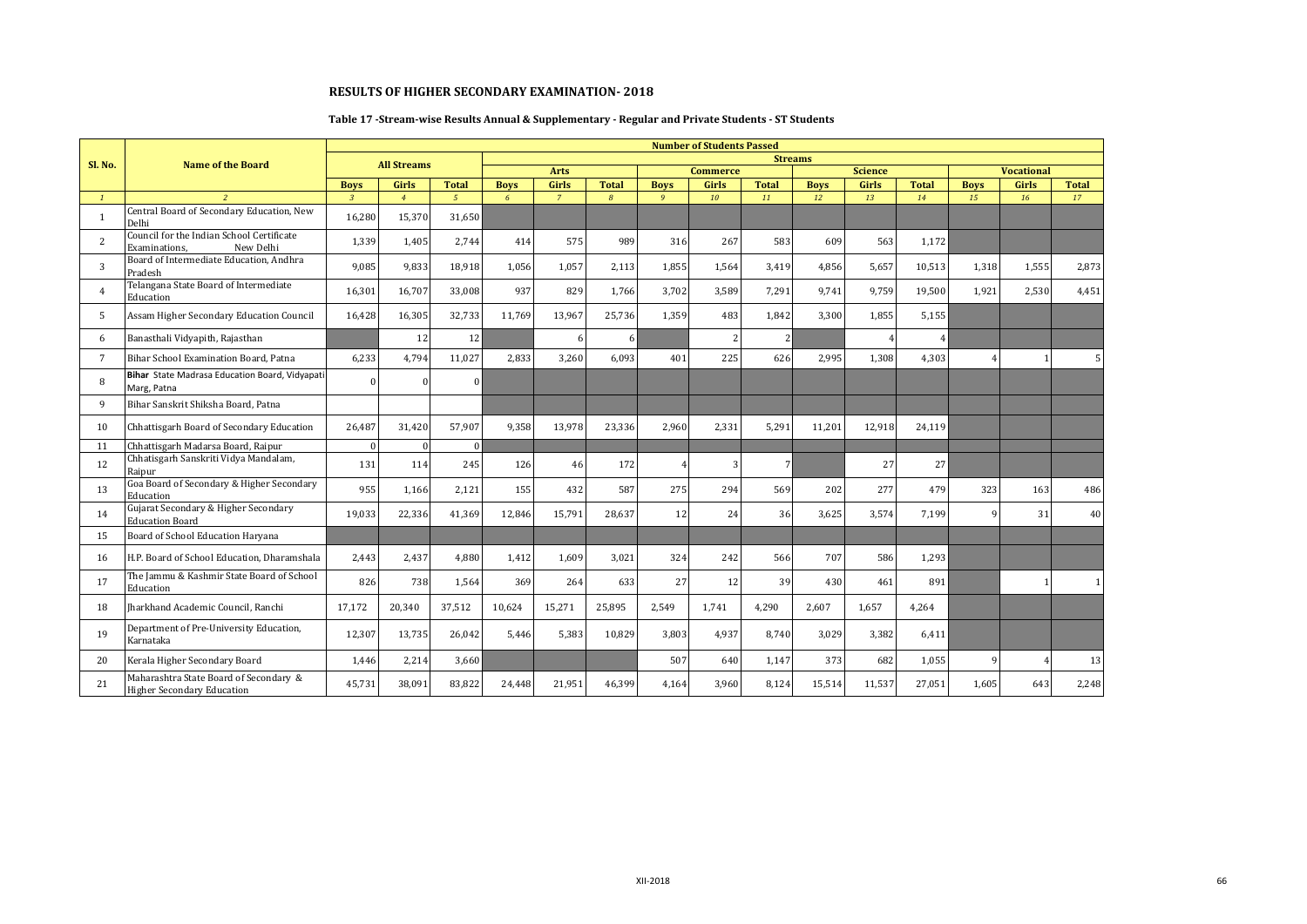### **Table 17 -Stream-wise Results Annual & Supplementary - Regular and Private Students - ST Students**

|              |                                                                           |                |                    |                |             |                          |                |                | <b>Number of Students Passed</b> |              |                |                         |              |             |                            |                |
|--------------|---------------------------------------------------------------------------|----------------|--------------------|----------------|-------------|--------------------------|----------------|----------------|----------------------------------|--------------|----------------|-------------------------|--------------|-------------|----------------------------|----------------|
| Sl. No.      | <b>Name of the Board</b>                                                  |                | <b>All Streams</b> |                |             |                          |                |                |                                  |              | <b>Streams</b> |                         |              |             |                            |                |
|              |                                                                           | <b>Boys</b>    | <b>Girls</b>       | <b>Total</b>   | <b>Bovs</b> | <b>Arts</b><br>Girls     | <b>Total</b>   | <b>Boys</b>    | <b>Commerce</b><br><b>Girls</b>  | <b>Total</b> | <b>Boys</b>    | <b>Science</b><br>Girls | <b>Total</b> | <b>Boys</b> | <b>Vocational</b><br>Girls | <b>Total</b>   |
| $\mathbf{1}$ | $\overline{2}$                                                            | $\overline{3}$ | $\overline{4}$     | 5 <sup>7</sup> | 6           | $\overline{7}$           | $\overline{B}$ | $\overline{9}$ | 10                               | 11           | 12             | 13                      | 14           | 15          | 16                         | 17             |
| 22           | Madhya Pradesh Board of Secondary<br>Education                            | 33,046         | 33,470             | 66,516         | 10,791      | 14,143                   | 24,934         | 2,850          | 2,111                            | 4,961        | 7,593          | 10,458                  | 18,051       |             |                            | $\mathbf{0}$   |
| 23           | Council of Higher Secondary Education,<br>Imphal, Manipur                 | 3,873          | 4,084              | 7,957          | 2,221       | 2,295                    | 4,516          | 142            | 98                               | 240          | 1,510          | 1,691                   | 3,201        |             |                            |                |
| 24           | Meghalaya Board of School Education                                       | 8,584          | 11,399             | 19,983         | 6,778       | 9,555                    | 16,333         | 751            | 556                              | 1,307        | 1,053          | 1,285                   | 2,338        |             | 3                          |                |
| 25           | Mizoram Board of School Education                                         | 4,493          | 4,806              | 9,299          | 3,370       | 3,688                    | 7.058          | 200            | 177                              | 377          | 837            | 846                     | 1,683        |             |                            |                |
| 26           | Nagaland Board of School Education                                        | 4,696          | 5,756              | 10,452         | 3,448       | 4,522                    | 7,970          | 318            | 199                              | 517          | 930            | 1,035                   | 1,965        |             |                            |                |
| 27           | Council of Higher Secondary Education,<br>Odisha                          |                |                    | 38,645         |             |                          | 28,526         |                |                                  | 2,575        | 3,821          | 3,197                   | 7,018        |             |                            |                |
| 28           | Punjab School Education Board, Mohali                                     | 27             | 28                 | 55             | 13          | 18                       | 31             | 8              | 6                                | 14           | 2              |                         | 3            |             | $\mathbf{0}$               | $\overline{0}$ |
| 29           | Board of Senior Secondary Education,<br>Rajasthan, Ajmer                  | 49,141         | 38,710             | 87,851         | 33,674      | 32,060                   | 65,734         | 768            | 277                              | 1,045        | 14,699         | 6,373                   | 21,072       |             |                            |                |
| 30           | State Board of School Educaiton Tamil Nadu                                | 2,933          | 3.182              | 6,115          | 642         | 677                      | 1.319          | 45             | 57                               | 102          | 2.032          | 2,254                   | 4,286        | 187         | 176                        | 363            |
| 31           | Tripura Board of Secondary Education                                      | 1,992          | 1,786              | 3,778          | 1,744       | 1,640                    | 3,384          | 85             | 18                               | 103          | 121            | 82                      | 203          |             |                            |                |
| 32           | Madhyamik Shiksha Parishad Uttar Pradesh                                  | 6,004          | 5,513              | 11,517         | 1,187       | 3,002                    | 4,189          | 150            | 89                               | 239          | 4,438          | 2,367                   | 6,805        | 56          | 46                         | 102            |
| 33           | Uttarakhand Board of School Education                                     | 1.585          | 2,111              | 3,696          | 767         | 1,555                    | 2.322          | 45             | 27                               | 72           | 747            | 528                     | 1,275        | 26          |                            | 27             |
| 34           | West Bengal council of Higher Secondary<br>Education                      | 13,823         | 13,773             | 27,596         | 12,836      | 13,209                   | 26,045         | 303            | 104                              | 407          | 684            | 460                     | 1,144        |             |                            | $\bf{0}$       |
| 35           | West Bengal Board of Madrasah Education                                   | $\Omega$       |                    | $\theta$       |             |                          |                |                |                                  |              |                |                         |              |             |                            |                |
| 36           | Aligarh Muslim University Board of<br>Secondary & Sr. Secondary Education | 12             | 19                 | 31             |             |                          | $\Omega$       |                |                                  |              |                |                         | $\Omega$     |             |                            |                |
| 37           | Maharshi Patanjali Sanskrit<br>Sansthan, Bhopal (Madhya Pradesh)          | 8              |                    | 11             |             |                          | $\Omega$       |                |                                  |              | 3              |                         | 6            |             |                            |                |
| 38           | Rashtriya Sanskrit Sansthan New Delhi                                     | $\mathbf{Q}$   | 13                 | 22             |             | 13                       | 22             |                |                                  |              |                |                         | $\Omega$     |             |                            |                |
| 39           | UP Dayalbagh Educational Institute                                        | 14             |                    | 23             |             |                          |                | 7              |                                  | 15           |                |                         | 8            |             |                            |                |
| 40           | UP Madhyamik sanskrit Shiksha Parishad@                                   | 12             |                    | 14             | 12          | $\overline{\phantom{a}}$ | 14             |                |                                  |              |                |                         |              |             |                            |                |
| 41           | Uttarakhand Sanskriti Shiksha Parishad                                    |                |                    | 10             |             |                          | <b>10</b>      |                |                                  |              |                |                         |              |             |                            |                |
| <b>Total</b> |                                                                           | 3,04,627       | 3,05,197           | 6,48,426       | 1,59,295    | 1,80,821                 | 3,68,642       | 27,930         | 24,041                           | 54,546       | 97,702         | 84,825                  | 1,82,527     | 5,460       | 5,154                      | 10,614         |

Black cell indicates that either system does not exist or information is not available.

@ Data repeated from previous year

The total of Streamwise data may not match with total of Boys and Girls data due to non availability of Gender Sagregated data from some Boards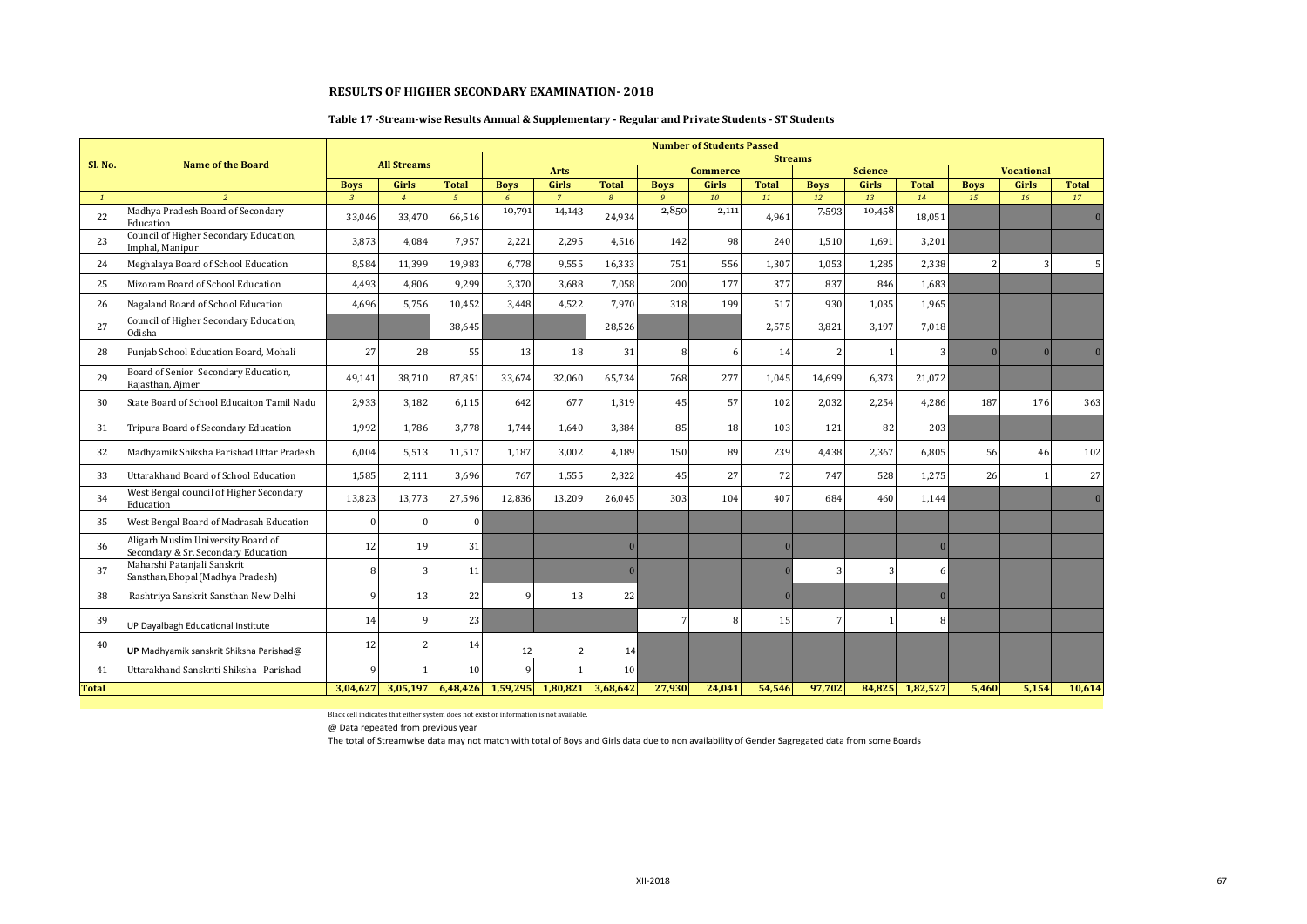#### **Table 18 -Share of Pass Out Students in Different Streams - ST Students**

| Sl. No.        | <b>Name of the Board</b>                                                    | Arts           |                |                 |             | <b>Commerce</b> |                |                | <b>Science</b> |              |             | <b>Vocational</b> |              |             | <b>Total Share</b> |              |
|----------------|-----------------------------------------------------------------------------|----------------|----------------|-----------------|-------------|-----------------|----------------|----------------|----------------|--------------|-------------|-------------------|--------------|-------------|--------------------|--------------|
|                |                                                                             | <b>Boys</b>    | <b>Girls</b>   | <b>Total</b>    | <b>Boys</b> | <b>Girls</b>    | <b>Total</b>   | <b>Boys</b>    | <b>Girls</b>   | <b>Total</b> | <b>Boys</b> | <b>Girls</b>      | <b>Total</b> | <b>Boys</b> | <b>Girls</b>       | <b>Total</b> |
|                | $\overline{\phantom{a}}$                                                    | $\overline{3}$ | $\overline{4}$ | $5\overline{5}$ | 6           | $\overline{7}$  | $\overline{R}$ | $\overline{9}$ | 10             | 11           | 12          | 13                | 14           | 15          | 16                 | 17           |
| $\overline{1}$ | Central Board of Secondary Education, New<br>Delhi                          |                |                |                 |             |                 |                |                |                |              |             |                   |              |             |                    |              |
| $\overline{c}$ | Council for the Indian School Certificate<br>Examinations.<br>New Delhi     | 30.92          | 40.93          | 36.04           | 23.60       | 19.00           | 21.25          | 45.48          | 40.07          | 42.71        |             |                   |              | 100.00      | 100.00             | 100.00       |
| 3              | Board of Intermediate Education, Andhra<br>Pradesh                          | 11.62          | 10.75          | 11.17           | 20.42       | 15.91           | 18.07          | 53.45          | 57.53          | 55.57        | 14.51       | 15.81             | 15.19        | 100.00      | 100.00             | 100.00       |
|                | Telangana State Board of Intermediate<br>Education                          | 5.75           | 4.96           | 5.35            | 22.71       | 21.48           | 22.09          | 59.76          | 58.41          | 59.08        | 11.78       | 15.14             | 13.48        | 100.00      | 100.00             | 100.00       |
| -5             | Assam Higher Secondary Education Council                                    | 71.64          | 85.66          | 78.62           | 8.27        | 2.96            | 5.63           | 20.09          | 11.38          | 15.75        |             |                   |              | 100.00      | 100.00             | 100.00       |
| 6              | Banasthali Vidyapith, Rajasthan                                             |                | 50.00          | 50.00           |             | 16.67           | 16.67          |                | 16.67          | 16.67        |             |                   |              | 0.00        | 83.33              | 83.33        |
| $\overline{7}$ | Bihar School Examination Board, Patna                                       | 45.45          | 68.00          | 55.26           | 6.43        | 4.69            | 5.68           | 48.05          | 27.28          | 39.02        | 0.06        | 0.02              | 0.05         | 100.00      | 100.00             | 100.00       |
| -8             | Bihar State Madrasa Education Board, Vidyapati<br>Marg, Patna               |                |                |                 |             |                 |                |                |                |              |             |                   |              |             |                    |              |
| q              | Bihar Sanskrit Shiksha Board, Patna                                         |                |                |                 |             |                 |                |                |                |              |             |                   |              |             |                    |              |
| 10             | Chhattisgarh Board of Secondary Education                                   | 35.33          | 44.49          | 40.30           | 11.18       | 7.42            | 9.14           | 42.29          | 41.11          | 41.65        |             |                   |              | 88.79       | 93.02              | 91.09        |
| 11             | Chhattisgarh Madarsa Board, Raipur                                          |                |                |                 |             |                 |                |                |                |              |             |                   |              |             |                    |              |
| 12             | Chhatisgarh Sanskriti Vidya Mandalam,<br>Raipur                             | 96.18          | 40.35          | 70.20           | 3.05        | 2.63            | 2.86           |                | 23.68          | 11.02        |             |                   |              |             | 66.67              | 84.08        |
| 13             | Goa Board of Secondary & Higher Secondary<br>Education                      | 16.23          | 37.05          | 27.68           | 28.80       | 25.21           | 26.83          | 21.15          | 23.76          | 22.58        | 33.82       | 13.98             | 22.91        | 100.00      | 100.00             | 100.00       |
| 14             | Gujarat Secondary & Higher Secondary<br><b>Education Board</b>              | 67.49          | 70.70          | 69.22           | 0.06        | 0.11            | 0.09           | 19.05          | 16.00          | 17.40        | 0.05        | 0.14              | 0.10         | 86.65       | 86.94              | 86.81        |
| 15             | Board of School Education Haryana                                           |                |                |                 |             |                 |                |                |                |              |             |                   |              |             |                    |              |
| 16             | H.P. Board of School Education, Dharamshala                                 | 57.80          | 66.02          | 61.91           | 13.26       | 9.93            | 11.60          | 28.94          | 24.05          | 26.50        |             |                   |              | 100.00      | 100.00             | 100.00       |
| 17             | The Jammu & Kashmir State Board of School<br>Education                      | 44.67          | 35.77          | 40.47           | 3.27        | 1.63            | 2.49           | 52.06          | 62.47          | 56.97        |             |                   |              | 100.00      | 99.86              | 99.94        |
| 18             | Jharkhand Academic Council, Ranchi                                          | 61.87          | 75.08          | 69.03           | 14.84       | 8.56            | 11.44          | 15.18          | 8.15           | 11.37        |             |                   |              | 91.89       | 91.78              | 91.83        |
| 19             | Department of Pre-University Education,<br>Karnataka                        | 44.25          | 39.19          | 41.58           | 30.90       | 35.94           | 33.56          | 24.61          | 24.62          | 24.62        |             |                   |              | 99.76       | 99.76              | 99.76        |
| 20             | Kerala Higher Secondary Board                                               |                |                |                 | 35.06       | 28.91           | 31.34          | 25.80          | 30.80          | 28.83        | 0.62        | 0.18              | 0.36         | 61.48       | 59.89              | 60.52        |
| 21             | Maharashtra State Board of Secondary &<br><b>Higher Secondary Education</b> | 53.46          | 57.63          | 55.35           | 9.11        | 10.40           | 9.69           | 33.92          | 30.29          | 32.27        | 3.51        | 1.69              | 2.68         | 100.00      | 100.00             | 100.00       |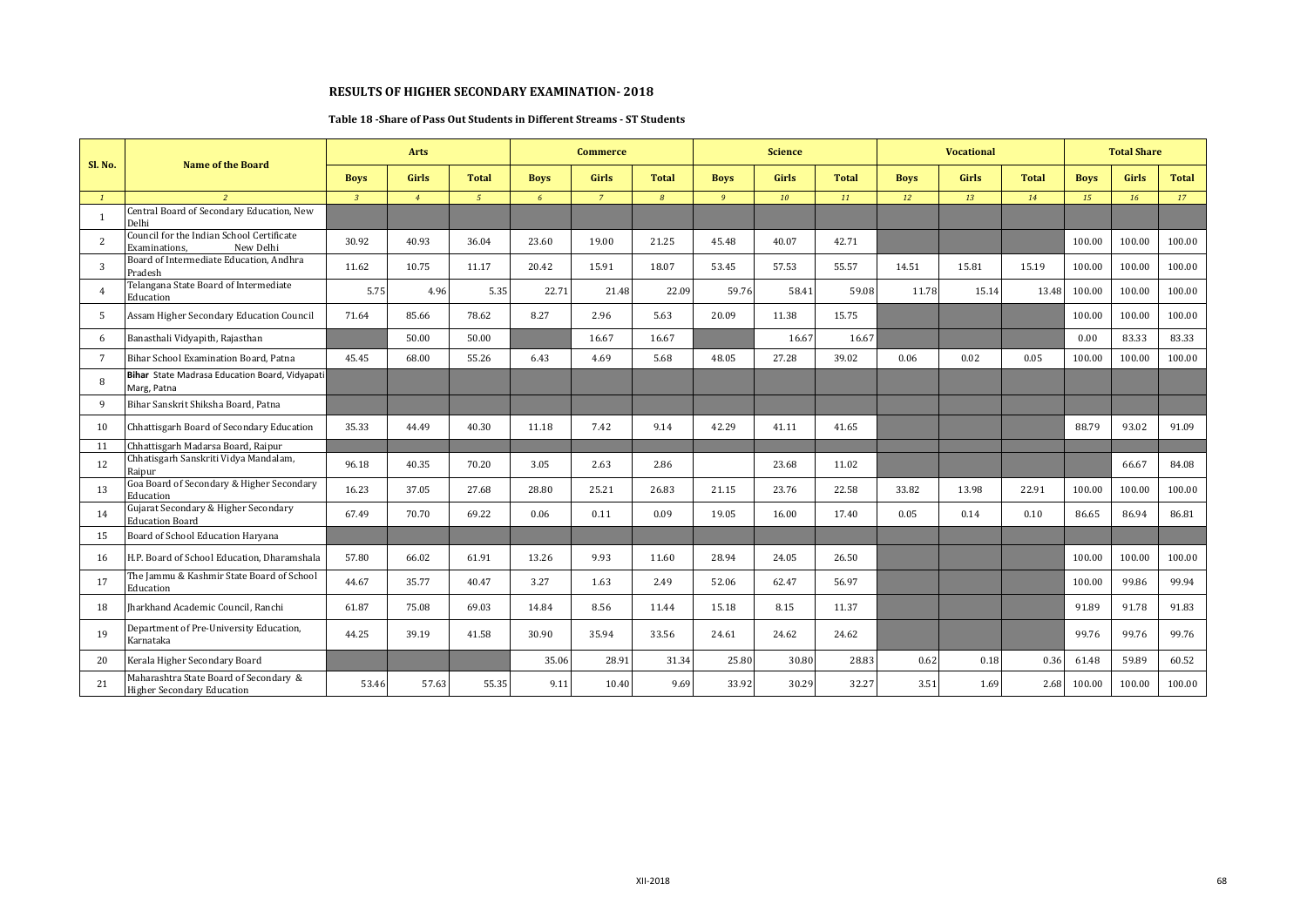#### **Table 18 -Share of Pass Out Students in Different Streams - ST Students**

| Sl. No.      | Name of the Board                                                         |                | <b>Arts</b>    |                |             | <b>Commerce</b> |                |             | <b>Science</b> |              |             | <b>Vocational</b> |              |             | <b>Total Share</b> |              |
|--------------|---------------------------------------------------------------------------|----------------|----------------|----------------|-------------|-----------------|----------------|-------------|----------------|--------------|-------------|-------------------|--------------|-------------|--------------------|--------------|
|              |                                                                           | <b>Boys</b>    | <b>Girls</b>   | <b>Total</b>   | <b>Boys</b> | <b>Girls</b>    | <b>Total</b>   | <b>Boys</b> | <b>Girls</b>   | <b>Total</b> | <b>Boys</b> | <b>Girls</b>      | <b>Total</b> | <b>Boys</b> | <b>Girls</b>       | <b>Total</b> |
|              |                                                                           | $\overline{3}$ | $\overline{4}$ | 5 <sup>7</sup> | 6           | $\overline{7}$  | $\overline{B}$ | 9           | 10             | 11           | 12          | 13                | 14           | 15          | 16                 | 17           |
| 22           | Madhya Pradesh Board of Secondary<br>Education                            | 32.65          | 42.26          | 37.49          | 8.62        | 6.31            | 7.46           | 22.98       | 31.25          | 27.14        |             |                   |              | 64.26       | 79.81              | 72.08        |
| 23           | Council of Higher Secondary Education,<br>Imphal, Manipur                 | 57.35          | 56.19          | 56.76          | 3.67        | 2.40            | 3.02           | 38.99       | 41.41          | 40.23        |             |                   |              | 100.00      | 100.00             | 100.00       |
| 24           | Meghalaya Board of School Education                                       | 78.96          | 83.82          | 81.73          | 8.75        | 4.88            | 6.54           | 12.27       | 11.27          | 11.70        | 0.02        | 0.03              | 0.03         | 100.00      | 100.00             | 100.00       |
| 25           | Mizoram Board of School Education                                         | 75.01          | 76.74          | 75.90          | 4.45        | 3.68            | 4.05           | 18.63       | 17.60          | 18.10        |             |                   |              | 98.09       | 98.02              | 98.05        |
| 26           | Nagaland Board of School Education                                        | 73.42          | 78.56          | 76.25          | 6.77        | 3.46            | 4.95           | 19.80       | 17.98          | 18.80        |             |                   |              | 100.00      | 100.00             | 100.00       |
| 27           | Council of Higher Secondary Education,<br>Odisha                          |                |                | 73.82          |             |                 | 6.66           |             |                | 18.16        |             |                   |              |             |                    | 98.64        |
| 28           | Punjab School Education Board, Mohali                                     | 48.15          | 64.29          | 56.36          | 29.63       | 21.43           | 25.45          | 7.41        | 3.57           | 5.45         |             |                   |              | 85.19       | 89.29              | 87.27        |
| 29           | Board of Senior Secondary Education,<br>Rajasthan, Ajmer                  | 68.53          | 82.82          | 74.82          | 1.56        | 0.72            | 1.19           | 29.91       | 16.46          | 23.99        |             |                   |              | 100.00      | 100.00             | 100.00       |
| 30           | State Board of School Educaiton Tamil Nadu                                | 21.89          | 21.28          | 21.57          | 1.53        | 1.79            | 1.67           | 69.28       | 70.84          | 70.09        | 6.38        | 5.53              | 5.94         | 99.08       | 99.43              | 99.26        |
| 31           | Tripura Board of Secondary Education                                      | 87.55          | 91.83          | 89.57          | 4.27        | 1.01            | 2.73           | 6.07        | 4.59           | 5.37         |             |                   |              | 97.89       | 97.42              | 97.67        |
| 32           | Madhyamik Shiksha Parishad Uttar Pradesh                                  | 19.77          | 54.45          | 36.37          | 2.50        | 1.61            | 2.08           | 73.92       | 42.93          | 59.09        | 0.93        | 0.83              | 0.89         | 97.12       | 99.84              | 98.42        |
| 33           | Uttarakhand Board of School Education                                     | 48.39          | 73.66          | 62.82          | 2.84        | 1.28            | 1.95           | 47.13       | 25.01          | 34.50        | 1.64        | 0.05              | 0.73         | 100.00      | 100.00             | 100.00       |
| 34           | West Bengal council of Higher Secondary<br>Education                      | 92.86          | 95.91          | 94.38          | 2.19        | 0.76            | 1.47           | 4.95        | 3.34           | 4.15         |             |                   |              | 100.00      | 100.00             | 100.00       |
| 35           | West Bengal Board of Madrasah Education                                   |                |                |                |             |                 |                |             |                |              |             |                   |              |             |                    |              |
| 36           | Aligarh Muslim University Board of<br>Secondary & Sr. Secondary Education |                |                |                |             |                 |                |             |                |              |             |                   |              |             |                    |              |
| 37           | Maharshi Patanjali Sanskrit<br>Sansthan, Bhopal (Madhya Pradesh)          |                |                |                |             |                 |                | 37.50       | 100.00         | 54.55        |             |                   |              | 37.50       | 100.00             | 54.55        |
| 38           | Rashtriya Sanskrit Sansthan New Delhi                                     | 100.00         | 100.00         | 100.00         |             |                 |                |             |                |              |             |                   |              | 100.00      | 100.00             | 100.00       |
| 39           | UP Dayalbagh Educational Institute                                        |                |                |                | 50.00       | 88.89           | 65.22          | 50.00       | 11.11          | 34.78        |             |                   |              | 100.00      | 100.00             | 100.00       |
| 40           | UP Madhyamik sanskrit Shiksha Parishad@                                   | 100.00         | 100.00         | 100.00         |             |                 |                |             |                |              |             |                   |              |             |                    |              |
| 41           | Uttarakhand Sanskriti Shiksha Parishad                                    | 100.00         | 100.00         | 100.00         |             |                 |                |             |                |              |             |                   |              |             |                    |              |
| <b>Total</b> |                                                                           | 52.29          | 59.25          | 56.85          | 9.17        | 7.88            | 8.41           | 32.07       | 27.79          | 28.15        | 1.79        | 1.69              | 1.64         | 95.33       | 96.61              | 95.05        |

Black cell indicates that either system does not exist or information is not available.

@ Data repeated from previous year

The total of Streamwise data may not match with total of Boys and Girls data due to non availability of Gender Sagregated data from some Boards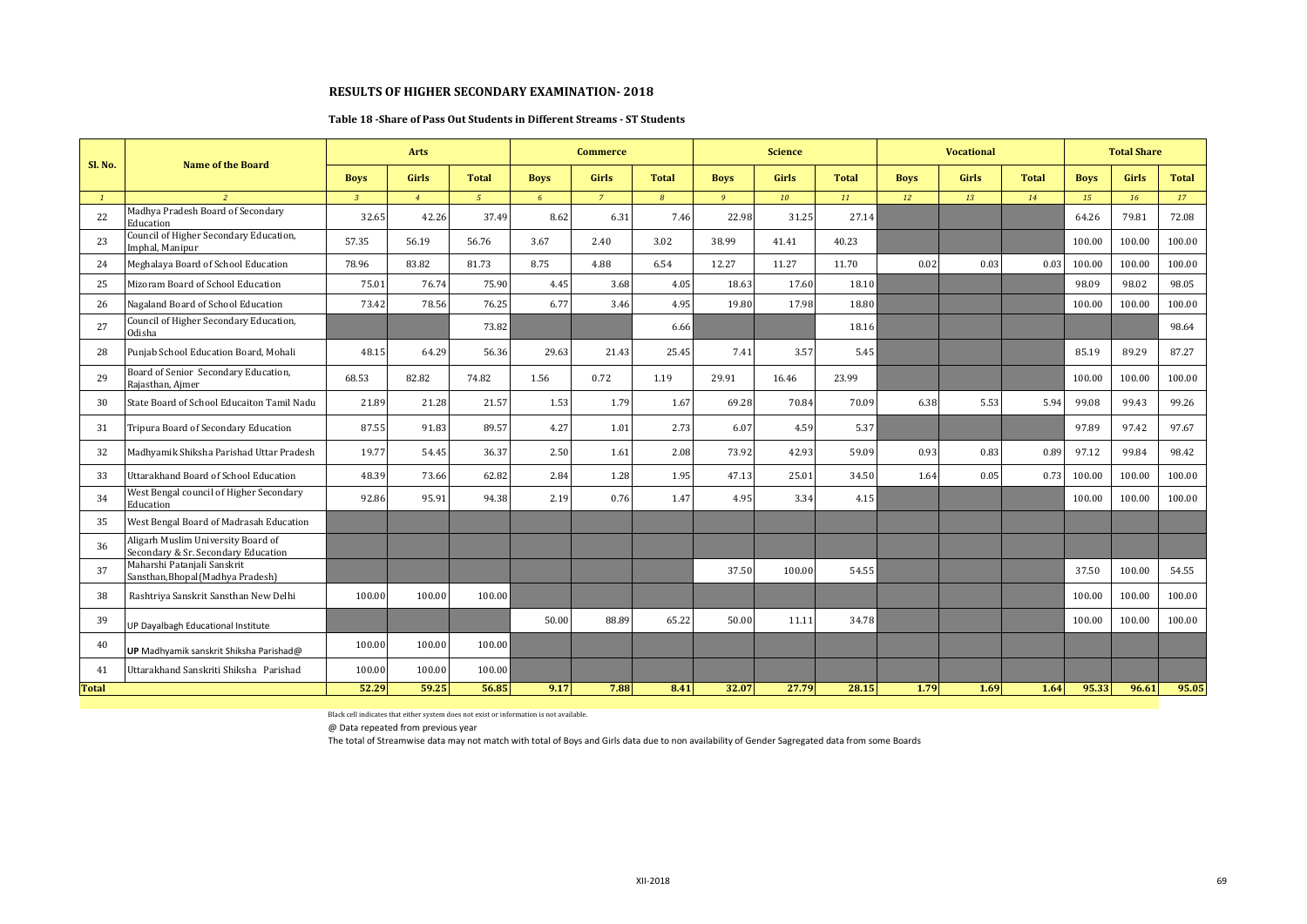|                |                                                   |                                           |                 |                |             | <b>Table 19 A- Open Schooling Board</b> |              |             |                    |              |
|----------------|---------------------------------------------------|-------------------------------------------|-----------------|----------------|-------------|-----------------------------------------|--------------|-------------|--------------------|--------------|
| Sl. No.        | <b>Name of the Board</b>                          | <b>Number of Students- All Categories</b> |                 |                |             |                                         |              |             |                    |              |
|                |                                                   |                                           | <b>Appeared</b> |                |             | <b>Passed</b>                           |              |             | <b>Passed %age</b> |              |
|                |                                                   | <b>Boys</b>                               | <b>Girls</b>    | <b>Total</b>   | <b>Boys</b> | <b>Girls</b>                            | <b>Total</b> | <b>Boys</b> | <b>Girls</b>       | <b>Total</b> |
| $\mathbf{1}$   | 2 <sup>1</sup>                                    | 3                                         | $\overline{4}$  | 5 <sup>1</sup> | 6           | $\overline{7}$                          | 8            | 9           | 10                 | 11           |
| $\mathbf{1}$   | Andhra Pradesh Open School<br>Society             | 34,012                                    | 21,463          | 55,475         | 25,275      | 16,670                                  | 41,945       | 74.31       | 77.67              | 75.61        |
| $\overline{2}$ | Telangana Open School Society,<br>Hyderabad       | 27,172                                    | 12,389          | 39,561         | 8,034       | 4,711                                   | 12,745       | 29.57       | 38.03              | 32.22        |
| 3              | Chhattisgarh State Open School                    | 29,623                                    | 27,799          | 57,422         | 25,083      | 25,218                                  | 50,301       | 84.67       | 90.72              | 87.60        |
| 4              | Rajasthan State Open School                       | 19,011                                    | 18,816          | 37,827         | 9,274       | 11,352                                  | 20,626       | 48.78       | 60.33              | 54.53        |
| 5              | MP State Open School Education<br>board, Bhopal   | 62,451                                    | 41,634          | 1,04,085       | 28,502      | 19,000                                  | 47,502       | 45.64       | 45.64              | 45.64        |
| 6              | Assam State Open School                           | 11,587                                    | 9,482           | 21,069         | 5,556       | 4,025                                   | 9,581        | 47.95       | 42.45              | 45.47        |
| 7              | National Institute of Open Schooling              | 1,96,258                                  | 96,913          | 2,93,171       | 71,637      | 34,999                                  | 1,06,636     | 36.50       | 36.11              | 36.37        |
| 8              | Punjab Open School Board                          | 19,575                                    | 9,157           | 28,732         | 6,173       | 4,327                                   | 10,500       | 31.54       | 47.25              | 36.54        |
| 9              | West Bengal Council of Rabindra<br>Open Schooling | 4,724                                     | 6,835           | 11,559         | 1,424       | 2,256                                   | 3,680        | 30.14       | 33.01              | 31.84        |
|                | <b>Total</b>                                      | 4,04,413                                  | 2,44,488        | 6,48,901       | 1,80,958    | 1,22,558                                | 3,03,516     | 44.75       | 50.13              | 46.77        |

*Note: In Open Schooling System, candidates are not classified as 'Regular' or 'Private".*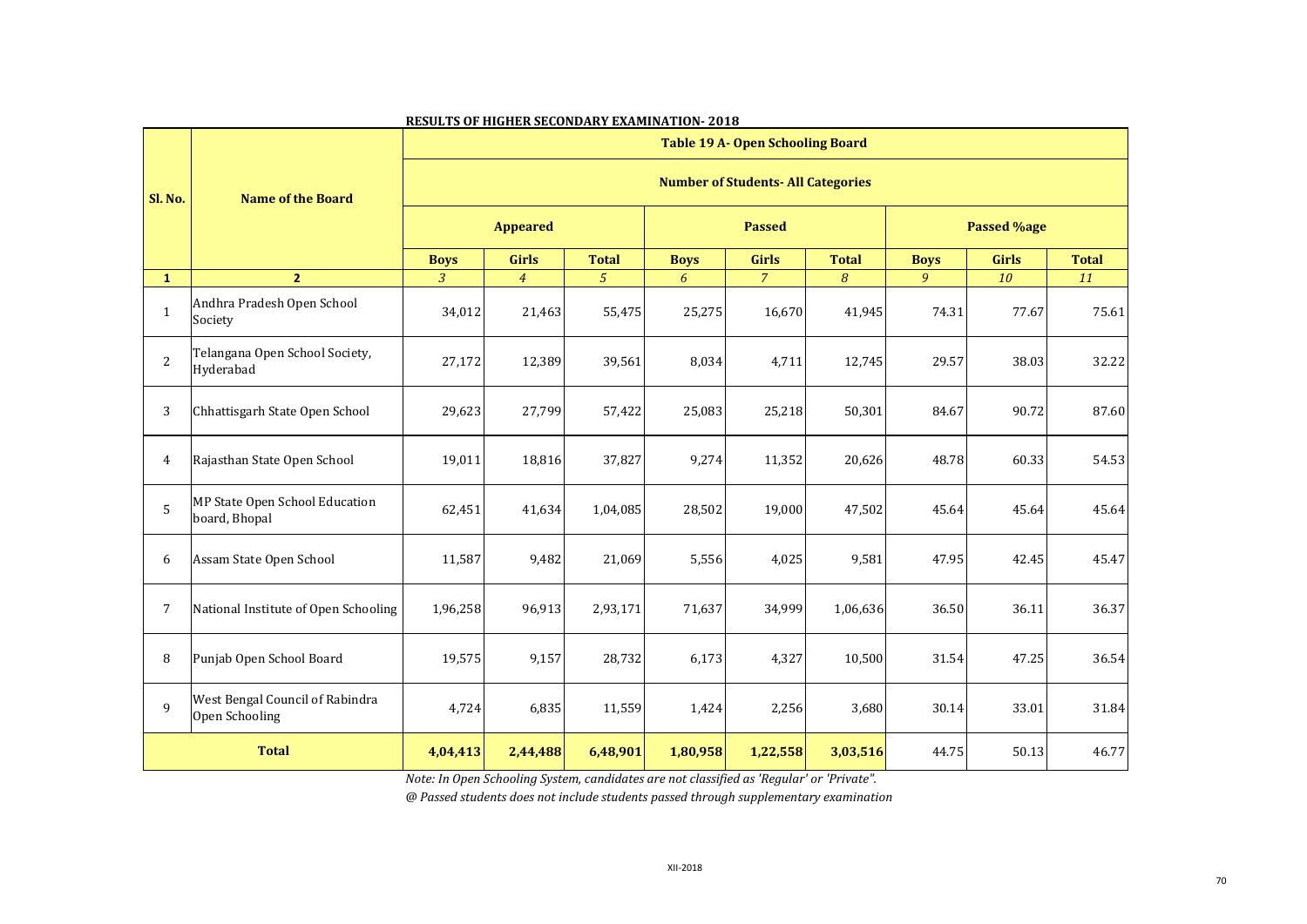|                |                                                   |                | <u>KOODIS OF MAMDIN SOCONDINIT DAMINIMITION FOTO</u> |                |             |                                                                       | Table 19 B- Open Schooling Board Students' performance |             |                                                                |              |
|----------------|---------------------------------------------------|----------------|------------------------------------------------------|----------------|-------------|-----------------------------------------------------------------------|--------------------------------------------------------|-------------|----------------------------------------------------------------|--------------|
|                |                                                   |                |                                                      |                |             | <b>All Categories</b>                                                 |                                                        |             |                                                                |              |
| Sl. No.        | <b>Name of the Board</b>                          |                | <b>Total numder of Students Passed</b>               |                |             | Out of the Total, Number of Students<br>passed with marks 60% & above |                                                        |             | <b>Percentage of Students passed with</b><br>marks 60% & above |              |
|                |                                                   | <b>Boys</b>    | <b>Girls</b>                                         | <b>Total</b>   | <b>Boys</b> | <b>Girls</b>                                                          | <b>Total</b>                                           | <b>Boys</b> | <b>Girls</b>                                                   | <b>Total</b> |
| $\mathbf{1}$   | 2 <sup>1</sup>                                    | $\overline{3}$ | $\overline{4}$                                       | 5 <sup>1</sup> | 6           | $\overline{7}$                                                        | 8                                                      | 9           | 10                                                             | 11           |
| $\mathbf{1}$   | Andhra Pradesh Open School<br>Society             | 25,275         | 16,670                                               | 41,945         | 9,149       | 6,766                                                                 | 15,915                                                 | 36.20       | 40.59                                                          | 37.94        |
| $\overline{2}$ | Telangana Open School Society,<br>Hyderabad       | 8,034          | 4,711                                                | 12,745         | 801         | 718                                                                   | 1,519                                                  | 9.97        | 15.24                                                          | 11.92        |
| 3              | Chhattisgarh State Open School                    | 25,083         | 25,218                                               | 50,301         | 4,107       | 3,611                                                                 | 7,718                                                  | 16.37       | 14.32                                                          | 15.34        |
| $\overline{4}$ | Rajasthan State Open School                       | 9,274          | 11,352                                               | 20,626         | 1,279       | 1,839                                                                 | 3,118                                                  | 13.79       | 16.20                                                          | 15.12        |
| 5              | MP State Open School Education<br>board, Bhopal   | 28,502         | 19,000                                               | 47,502         | 1,673       | 716                                                                   | 2,389                                                  | 5.87        | 3.77                                                           | 5.03         |
| 6              | Assam State Open School                           | 5,556          | 4,025                                                | 9,581          | 1,359       | 859                                                                   | 2,218                                                  | 24.46       | 21.34                                                          | 23.15        |
| $\overline{7}$ | National Institute of Open Schooling              | 71,637         | 34,999                                               | 1,06,636       | 32,100      | 16,421                                                                | 48,521                                                 | 44.81       | 46.92                                                          | 45.50        |
| 8              | Punjab Open School Board                          | 6,173          | 4,327                                                | 10,500         |             |                                                                       |                                                        |             |                                                                |              |
| 9              | West Bengal Council of Rabindra<br>Open Schooling | 1,424          | 2,256                                                | 3,680          |             |                                                                       |                                                        |             |                                                                |              |
|                | <b>Total</b>                                      | 1,80,958       | 1,22,558                                             | 3,03,516       | 50,468      | 30,930                                                                | 81,398                                                 | 27.89       | 25.24                                                          | 26.82        |

*Note: In Open Schooling System, candidates are not classified as 'Regular' or 'Private".*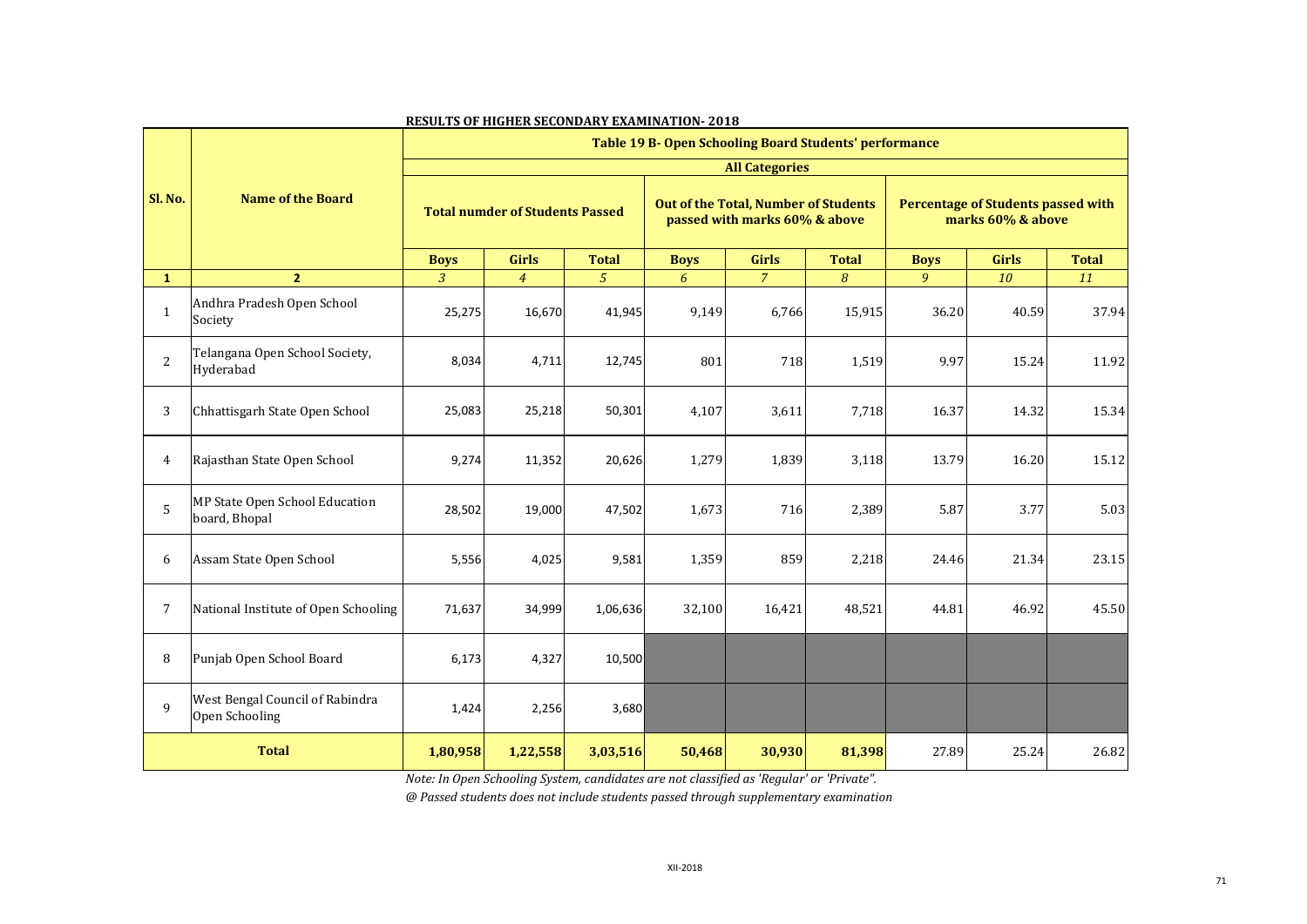|                |                                                   |                |                 |                |             | <b>Table 20 A- Open Schooling Board</b>   |              |             |                    |              |
|----------------|---------------------------------------------------|----------------|-----------------|----------------|-------------|-------------------------------------------|--------------|-------------|--------------------|--------------|
| <b>Sl. No.</b> | <b>Name of the Board</b>                          |                |                 |                |             | <b>Number of Students- Schedule Caste</b> |              |             |                    |              |
|                |                                                   |                | <b>Appeared</b> |                |             | <b>Passed</b>                             |              |             | <b>Passed %age</b> |              |
|                |                                                   | <b>Boys</b>    | <b>Girls</b>    | <b>Total</b>   | <b>Boys</b> | <b>Girls</b>                              | <b>Total</b> | <b>Boys</b> | <b>Girls</b>       | <b>Total</b> |
| $\mathbf{1}$   | 2 <sup>1</sup>                                    | $\mathfrak{Z}$ | $\overline{4}$  | 5 <sup>1</sup> | 6           | $\overline{7}$                            | 8            | 9           | 10                 | <b>11</b>    |
| $\mathbf{1}$   | Andhra Pradesh Open School<br>Society             | 8,190          | 5,071           | 13,261         | 6,143       | 3,917                                     | 10,060       | 75.01       | 77.24              | 75.86        |
| $\overline{c}$ | Telangana Open School Society,<br>Hyderabad       | 5,130          | 2,721           | 7,851          | 1,752       | 940                                       | 2,692        | 34.15       | 34.55              | 34.29        |
| 3              | Chhattisgarh State Open School                    | 4,069          | 3,681           | 7,750          | 3,507       | 3,531                                     | 7,038        | 86.19       | 95.93              | 90.81        |
| 4              | Rajasthan State Open School                       | 2,941          | 1,923           | 4,864          | 1,493       | 1,379                                     | 2,872        | 50.77       | 71.71              | 59.05        |
| 5              | MP State Open School Education<br>board, Bhopal   | 9,992          | 6,661           | 16,653         | 4,560       | 3,040                                     | 7,600        | 45.64       | 45.64              | 45.64        |
| 6              | Assam State Open School                           |                |                 |                |             |                                           |              |             |                    |              |
| 7              | National Institute of Open Schooling              | 19,973         | 8,520           | 28,493         | 7,056       | 3,350                                     | 10,406       | 35.33       | 39.32              | 36.52        |
| 8              | Punjab Open School Board                          | 4,421          | 2,331           | 6,752          | 1,231       | 973                                       | 2,204        | 27.84       | 41.74              | 32.64        |
| 9              | West Bengal Council of Rabindra<br>Open Schooling | 848            | 875             | 1,723          | 239         | 282                                       | 521          | 28.18       | 32.23              | 30.24        |
|                | <b>Total</b>                                      | 55,564         | 31,783          | 87,347         | 25,981      | 17,412                                    | 43,393       | 46.76       | 54.78              | 49.68        |

*Note: In Open Schooling System, candidates are not classified as 'Regular' or 'Private".*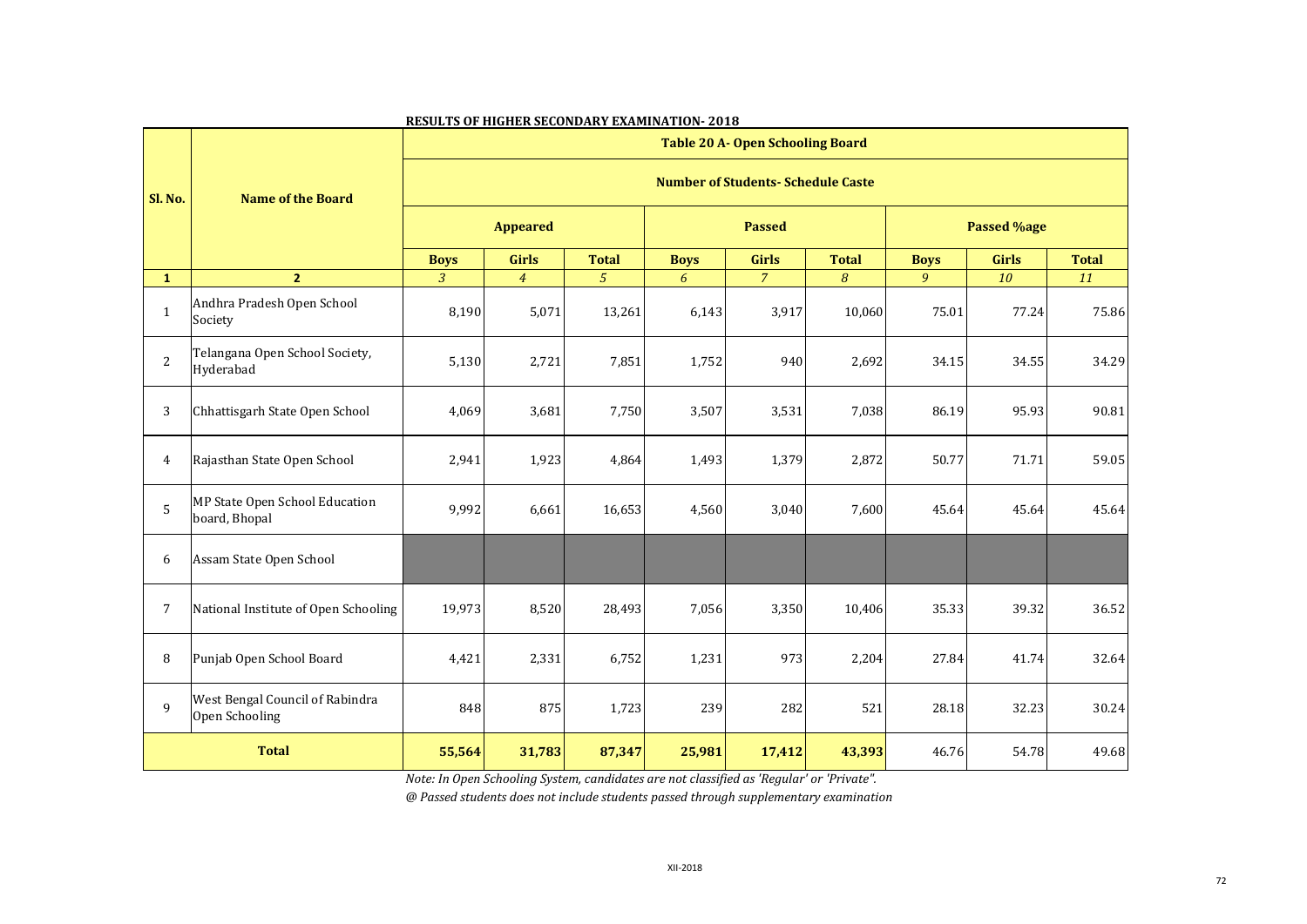|                |                                                   |                |                                        |                |             |                                                                       | Table 20 B- Open Schooling Board Students' performance |             |                                                                |              |
|----------------|---------------------------------------------------|----------------|----------------------------------------|----------------|-------------|-----------------------------------------------------------------------|--------------------------------------------------------|-------------|----------------------------------------------------------------|--------------|
|                |                                                   |                |                                        |                |             | <b>Schedule Caste</b>                                                 |                                                        |             |                                                                |              |
| Sl. No.        | <b>Name of the Board</b>                          |                | <b>Total numder of Students Passed</b> |                |             | Out of the Total, Number of Students<br>passed with marks 60% & above |                                                        |             | <b>Percentage of Students passed with</b><br>marks 60% & above |              |
|                |                                                   | <b>Boys</b>    | <b>Girls</b>                           | <b>Total</b>   | <b>Boys</b> | <b>Girls</b>                                                          | <b>Total</b>                                           | <b>Boys</b> | <b>Girls</b>                                                   | <b>Total</b> |
| $\mathbf{1}$   | 2 <sup>1</sup>                                    | $\overline{3}$ | $\overline{4}$                         | 5 <sup>1</sup> | 6           | $\overline{7}$                                                        | 8                                                      | 9           | 10                                                             | 11           |
| $\mathbf{1}$   | Andhra Pradesh Open School<br>Society             | 6,143          | 3,917                                  | 10,060         | 2,033       | 1,435                                                                 | 3,468                                                  | 33.1        | 36.6                                                           | 34.5         |
| $\overline{2}$ | Telangana Open School Society,<br>Hyderabad       | 1,752          | 940                                    | 2,692          | 155         | 86                                                                    | 241                                                    | 8.8         | 9.1                                                            | 9.0          |
| 3              | Chhattisgarh State Open School                    | 3,507          | 3,531                                  | 7,038          | 545         | 451                                                                   | 996                                                    | 15.5        | 12.8                                                           | 14.2         |
| 4              | Rajasthan State Open School                       | 1,493          | 1,379                                  | 2,872          | 146         | 178                                                                   | 324                                                    | 9.8         | 12.9                                                           | 11.3         |
| 5              | MP State Open School Education<br>board, Bhopal   | 4,560          | 3,040                                  | 7,600          | 66          | 28                                                                    | 94                                                     | 1.4         | 0.9                                                            | $1.2\,$      |
| 6              | Assam State Open School                           |                |                                        |                |             |                                                                       |                                                        |             |                                                                |              |
| 7              | National Institute of Open Schooling              | 7,056          | 3,350                                  | 10,406         | 2,325       | 1,138                                                                 | 3,463                                                  | 33.0        | 34.0                                                           | 33.3         |
| 8              | Punjab Open School Board                          | 1,231          | 973                                    | 2,204          |             |                                                                       |                                                        |             |                                                                |              |
| 9              | West Bengal Council of Rabindra<br>Open Schooling | 239            | 282                                    | 521            |             |                                                                       |                                                        |             |                                                                |              |
|                | <b>Total</b>                                      | 25,981         | 17,412                                 | 43,393         | 5,270       | 3,316                                                                 | 8,586                                                  | 20.28       | 19.04                                                          | 19.79        |

*Note: In Open Schooling System, candidates are not classified as 'Regular' or 'Private".*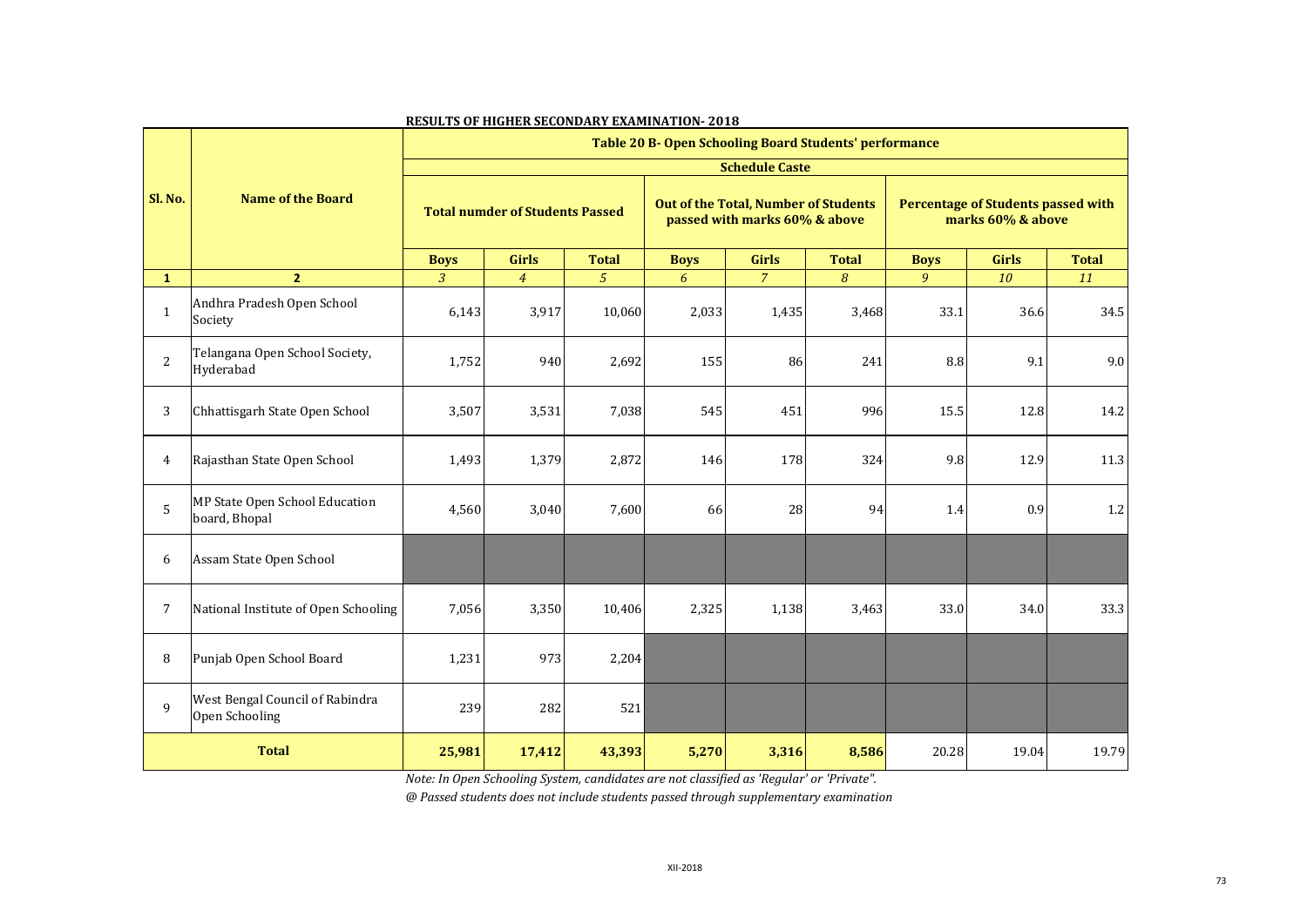|                                                                                  |                                                   |                |                 |                |              | <b>Table 21 A- Open Schooling Board</b> |              |             |                    |              |
|----------------------------------------------------------------------------------|---------------------------------------------------|----------------|-----------------|----------------|--------------|-----------------------------------------|--------------|-------------|--------------------|--------------|
| <b>Number of Students- Schedule Tribe</b><br><b>Name of the Board</b><br>Sl. No. |                                                   |                |                 |                |              |                                         |              |             |                    |              |
|                                                                                  |                                                   |                | <b>Appeared</b> |                |              | <b>Passed</b>                           |              |             | <b>Passed %age</b> |              |
|                                                                                  |                                                   | <b>Boys</b>    | <b>Girls</b>    | <b>Total</b>   | <b>Boys</b>  | <b>Girls</b>                            | <b>Total</b> | <b>Boys</b> | <b>Girls</b>       | <b>Total</b> |
| $\mathbf{1}$                                                                     | 2 <sup>1</sup>                                    | $\mathfrak{Z}$ | $\overline{4}$  | 5 <sup>1</sup> | 6            | $\overline{7}$                          | 8            | 9           | 10                 | 11           |
| $\mathbf{1}$                                                                     | Andhra Pradesh Open School<br>Society             | 2591           | 2031            | 4622           | 1980         | 1607                                    | 3587         | 76.42       | 79.12              | 77.61        |
| 2                                                                                | Telangana Open School Society,<br>Hyderabad       | 3195           | 1461            | 4656           | 989          | 468                                     | 1457         | 30.95       | 32.03              | 31.29        |
| 3                                                                                | Chhattisgarh State Open School                    | 8670           | 9366            | 18036          | 6387         | 7612                                    | 13999        | 73.67       | 81.27              | 77.62        |
| $\overline{4}$                                                                   | Rajasthan State Open School                       | 1709           | 1306            | 3015           | 976          | 892                                     | 1868         | 57.11       | 68.30              | 61.96        |
| 5                                                                                | MP State Open School Education<br>board, Bhopal   | 8743           | 5828            | 14571          | 3990         | 2660                                    | 6650         | 45.64       | 45.64              | 45.64        |
| 6                                                                                | Assam State Open School                           |                |                 |                |              |                                         |              |             |                    |              |
| $\overline{7}$                                                                   | National Institute of Open Schooling              | 12745          | 10435           | 23180          | 4373         | 3679                                    | 8052         | 34.31       | 35.26              | 34.74        |
| 8                                                                                | Punjab Open School Board                          | $\overline{7}$ | 3               | 10             | $\mathbf{1}$ | 3                                       | 4            | 14.29       | 100.00             | 40.00        |
| 9                                                                                | West Bengal Council of Rabindra<br>Open Schooling | 253            | 352             | 605            | 58           | 81                                      | 139          | 22.92       | 23.01              | 22.98        |
|                                                                                  | <b>Total</b>                                      | 37913          | 30782           | 68695          | 18754        | 17002                                   | 35756        | 49.47       | 55.23              | 52.05        |

*Note: In Open Schooling System, candidates are not classified as 'Regular' or 'Private".*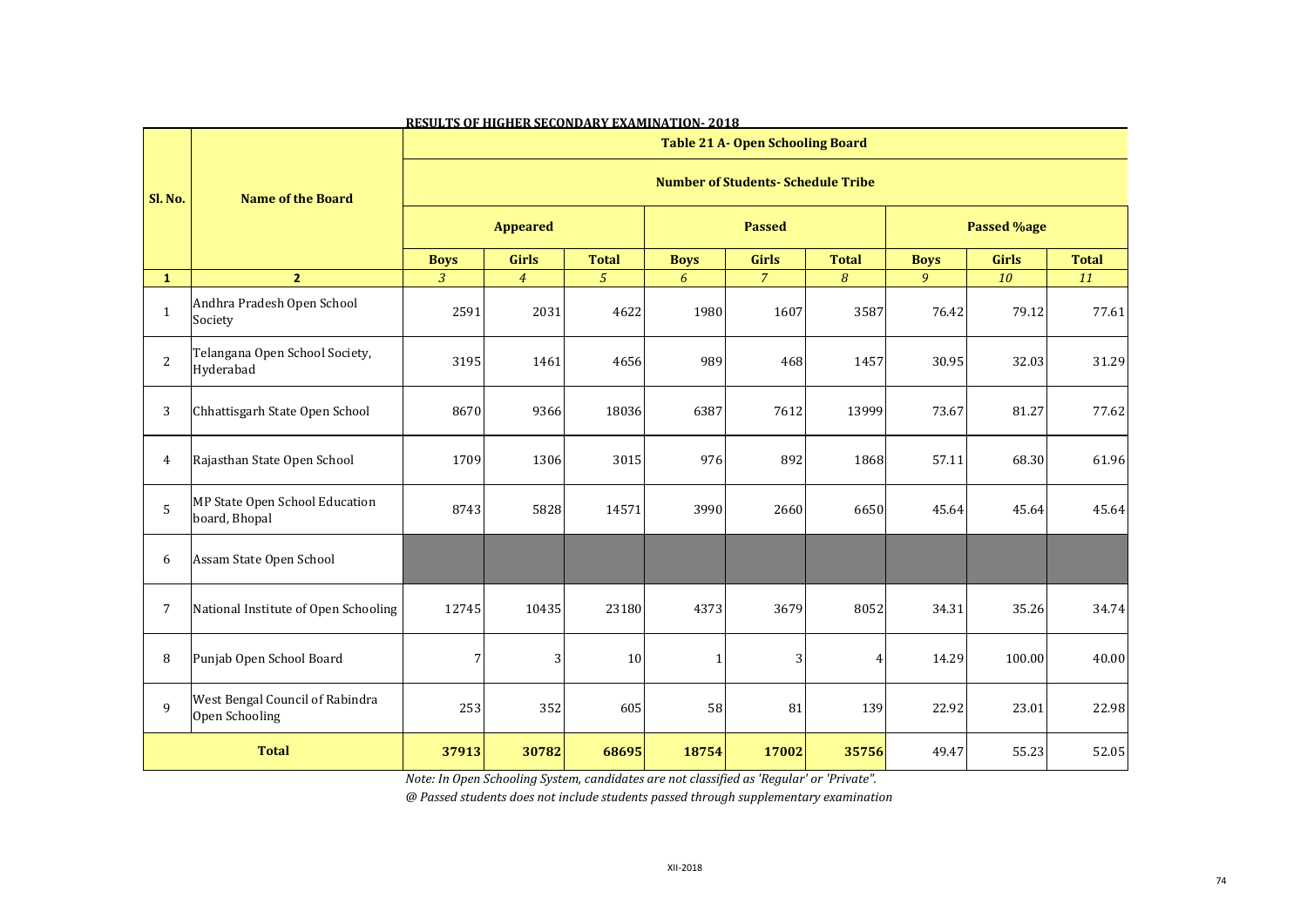|                |                                                   |                |                                        |              |             |                                                                                                 | Table 21 B- Open Schooling Board Students' performance |             |                                                                |              |
|----------------|---------------------------------------------------|----------------|----------------------------------------|--------------|-------------|-------------------------------------------------------------------------------------------------|--------------------------------------------------------|-------------|----------------------------------------------------------------|--------------|
| Sl. No.        | <b>Name of the Board</b>                          |                | <b>Total numder of Students Passed</b> |              |             | <b>Schedule Tribes</b><br>Out of the Total, Number of Students<br>passed with marks 60% & above |                                                        |             | <b>Percentage of Students passed with</b><br>marks 60% & above |              |
|                |                                                   | <b>Boys</b>    | <b>Girls</b>                           | <b>Total</b> | <b>Boys</b> | <b>Girls</b>                                                                                    | <b>Total</b>                                           | <b>Boys</b> | <b>Girls</b>                                                   | <b>Total</b> |
| $\mathbf{1}$   | 2 <sup>1</sup>                                    | $\overline{3}$ | $\overline{4}$                         | 5            | 6           | $\overline{7}$                                                                                  | 8                                                      | 9           | 10                                                             | 11           |
| $\mathbf{1}$   | Andhra Pradesh Open School<br>Society             | 1980           | 1607                                   | 3587         | 562         | 495                                                                                             | 1057                                                   | 28.38       | 30.80                                                          | 29.47        |
| $\overline{2}$ | Telangana Open School Society,<br>Hyderabad       | 989            | 468                                    | 1457         | 111         | 50                                                                                              | 161                                                    | 11.22       | 10.68                                                          | 11.05        |
| 3              | Chhattisgarh State Open School                    | 6387           | 7612                                   | 13999        | 1346        | 1399                                                                                            | 2745                                                   | 21.07       | 18.38                                                          | 19.61        |
| 4              | Rajasthan State Open School                       | 976            | 892                                    | 1868         | 59          | 62                                                                                              | 121                                                    | 6.05        | 6.95                                                           | 6.48         |
| 5              | MP State Open School Education<br>board, Bhopal   | 3990           | 2660                                   | 6650         | 33          | 14                                                                                              | 47                                                     | 0.83        | 0.53                                                           | 0.71         |
| 6              | Assam State Open School                           |                |                                        |              |             |                                                                                                 |                                                        |             |                                                                |              |
| 7              | National Institute of Open Schooling              | 4373           | 3679                                   | 8052         | 1795        | 1598                                                                                            | 3393                                                   | 41.05       | 43.44                                                          | 42.14        |
| 8              | Punjab Open School Board                          |                | 3                                      | 4            |             |                                                                                                 |                                                        |             |                                                                |              |
| 9              | West Bengal Council of Rabindra<br>Open Schooling | 58             | 81                                     | 139          |             |                                                                                                 |                                                        |             |                                                                |              |
|                | <b>Total</b>                                      | 18754          | 17002                                  | 35756        | 3906        | 3618                                                                                            | 7524                                                   | 20.83       | 21.28                                                          | 21.04        |

*Note: In Open Schooling System, candidates are not classified as 'Regular' or 'Private".*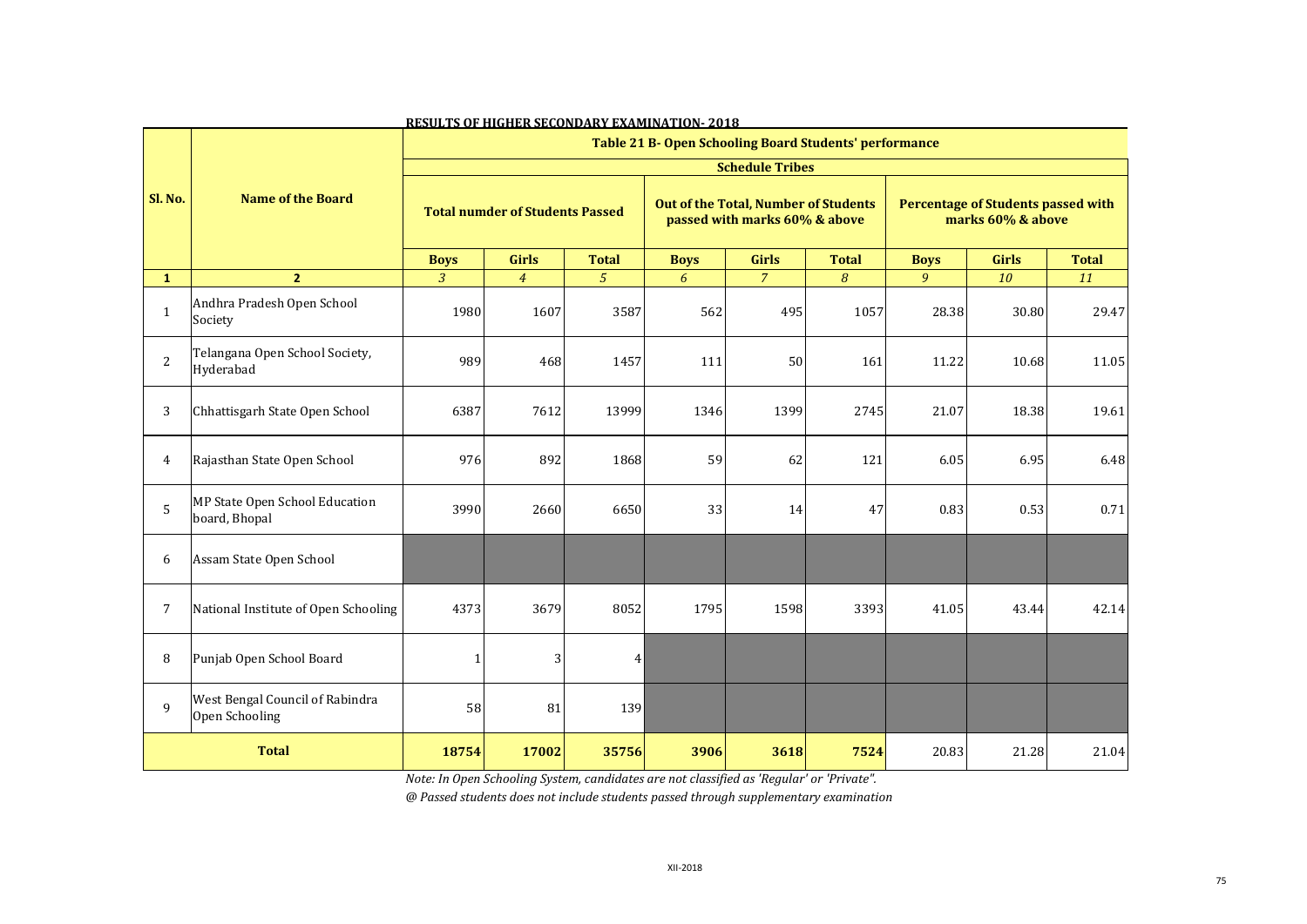# **Table22 - HIGHER SECONDARY EXAMINATION RESULTS DURING 2010 - 2018 (CENTRAL/STATE BOARDS )**

|      |                         |             |                 |                       |             |               | <b>Number of Students</b> |             |           |                        |             |               |              |
|------|-------------------------|-------------|-----------------|-----------------------|-------------|---------------|---------------------------|-------------|-----------|------------------------|-------------|---------------|--------------|
| Year | <b>Coverage (No. of</b> |             |                 | <b>All Categories</b> |             |               |                           |             |           | <b>Scheduled Caste</b> |             |               |              |
|      | <b>Boards</b> )         |             | <b>Appeared</b> |                       |             | <b>Passed</b> |                           |             | Appeared  |                        |             | <b>Passed</b> |              |
|      |                         | <b>Boys</b> | <b>Girls</b>    | <b>Total</b>          | <b>Boys</b> | Girls         | <b>Total</b>              | <b>Boys</b> | Girls     | <b>Total</b>           | <b>Boys</b> | <b>Girls</b>  | <b>Total</b> |
|      |                         |             |                 |                       |             |               |                           |             | 10        | 11                     | 12          | 13            | 14           |
| 2010 | 33                      | 58,65,200   | 45,46,093       | 104,11,293            | 42,93,235   | 37,07,328     | 80,00,563                 | 8,35,645    | 6,11,160  | 14,46,805              | 5,61,056    | 4,63,444      | 10,24,500    |
| 2011 | 33                      | 62,88,517   | 50,04,828       | 113,01,705            | 44,42,145   | 40,53,554     | 85,02,660                 | 8,90,474    | 6,68,381  | 15,58,855              | 5,65,582    | 5,12,523      | 10,78,105    |
| 2012 | 33                      | 68,81,305   | 53,98,678       | 122,81,267            | 51,99,631   | 45,36,532     | 97,37,015                 | 9,91,664    | 7,60,206  | 17,51,870              | 7,02,447    | 6,17,825      | 13,20,272    |
| 2013 | 34                      | 75,26,390   | 59,81,636       | 135,12,266            | 57,18,974   | 49,72,230     | 106,94,106                | 11,82,026   | 9,42,005  | 21,24,031              | 8,55,509    | 7,38,276      | 15,93,785    |
| 2014 | 34                      | 79,32,354   | 64,44,520       | 143.76.874            | 61,12,192   | 54.60.867     | 115,73,059                | 12,82,949   | 10,54,549 | 23,39,062              | 9,27,913    | 8,49,262      | 17,77,948    |
| 2015 | 34                      | 79,51,803   | 65,88,245       | 145,40,048            | 60,84,077   | 55,64,741     | 116,48,818                | 12,77,994   | 10,70,562 | 23,48,556              | 9,32,537    | 8,55,168      | 17,87,705    |
| 2016 | 41                      | 82,08,808   | 67,50,127       | 149,58,935            | 60,96,443   | 55,50,770     | 116,47,213                | 13,39,325   | 11,10,733 | 24,50,058              | 9,45,954    | 8,64,119      | 18,10,073    |
| 2017 | 41                      | 78,33,015   | 67,84,407       | 146.17.422            | 56,96,250   | 53,93,357     | 110,89,607                | 12,54,641   | 10,97,520 | 23,97,346              | 8,51,626    | 8,41,939      | 17,32,895    |
| 2018 |                         | 77,81,980   | 66,75,415       | 148,17,647            | 57,44,727   | 55,54,812     | 112,99,539                | 12,67,085   | 11,06,939 | 24,34,041              | 8,57,886    | 8,44,555      | 17,40,653    |

## **Table23 - HIGHER SECONDARY EXAMINATION RESULTS DURING 2010 - 2018 (OPEN SCHOOL BOARDS)**

|      |                  |             |                 |                       |             |               | <b>Number of Students</b> |             |                 |                        |             |               |              |
|------|------------------|-------------|-----------------|-----------------------|-------------|---------------|---------------------------|-------------|-----------------|------------------------|-------------|---------------|--------------|
| Year | Coverage (No. of |             |                 | <b>All Categories</b> |             |               |                           |             |                 | <b>Scheduled Caste</b> |             |               |              |
|      | <b>Boards</b> )  |             | <b>Appeared</b> |                       |             | <b>Passed</b> |                           |             | Appeared        |                        |             | <b>Passed</b> |              |
|      |                  | <b>Boys</b> | <b>Girls</b>    | <b>Total</b>          | <b>Boys</b> | <b>Girls</b>  | <b>Total</b>              | <b>Boys</b> | <b>Girls</b>    | <b>Total</b>           | <b>Boys</b> | <b>Girls</b>  | <b>Total</b> |
|      |                  |             |                 |                       | $\sqrt{2}$  |               | $\overline{g}$            |             | 10 <sup>1</sup> | 11                     | 12          | 13            | 14           |
| 2010 |                  | 1,95,578    | 1,09,404        | 3,04,982              | 1,11,146    | 53,948        | 1,65,094                  | 25,065      | 11,848          | 36,913                 | 12,837      | 5,820         | 18,657       |
| 2011 |                  | 1,94,944    | 1,17,616        | 3,12,560              | 1,15,218    | 65,943        | 1,81,161                  | 29,830      | 14,496          | 44,326                 | 13,207      | 7,415         | 20,622       |
| 2012 |                  | 2,75,590    | 1,57,416        | 4,33,006              | 1,90,382    | 1,08,332      | 2,98,714                  | 42,930      | 22,027          | 64,957                 | 27,211      | 13,914        | 41,125       |
| 2013 |                  | 2,91,855    | 1,68,709        | 4,60,564              | 1,90,349    | 1,09,184      | 2,99,533                  | 47,343      | 24,969          | 72,312                 | 28,245      | 15,268        | 43,513       |
| 2014 |                  | 3,71,263    | 2,27,722        | 5,98,985              | 1,74,756    | 1,07,480      | 2,82,236                  | 50,180      | 27,431          | 77,611                 | 23,073      | 13,910        | 36,983       |
| 2015 |                  | 2,35,315    | 1,51,108        | 3,86,423              | 1,42,123    | 96,883        | 2,39,006                  | 34,060      | 20,599          | 54,659                 | 21,268      | 14,015        | 35,283       |
| 2016 |                  | 2,54,953    | 1,79,055        | 4,34,008              | 1,09,491    | 86,270        | 1,95,761                  | 41,232      | 28,674          | 69,906                 | 19,037      | 13,897        | 32,934       |
| 2017 |                  | 4,43,827    | 2,47,693        | 6,91,520              | 1,75,640    | 1,13,067      | 2,88,707                  | 60,203      | 34,995          | 95,198                 | 24,724      | 16,826        | 41,550       |
| 2018 |                  | 4,04,413    | 2,44,488        | 6,48,901              | 1,80,958    | 1,22,558      | 3,03,516                  | 55,564      | 31,783          | 87,347                 | 25,981      | 17,412        | 43,393       |

## **Table 24 - HIGHER SECONDARY EXAMINATION RESULTS DURING 2010 - 2018 (ALL BOARDS)**

|             |                         |             |           |                       |             |               | <b>Number of Students</b> |             |              |                        |             |               |              |
|-------------|-------------------------|-------------|-----------|-----------------------|-------------|---------------|---------------------------|-------------|--------------|------------------------|-------------|---------------|--------------|
| <b>Year</b> | <b>Coverage (No. of</b> |             |           | <b>All Categories</b> |             |               |                           |             |              | <b>Scheduled Caste</b> |             |               |              |
|             | <b>Boards</b>           |             | Appeared  |                       |             | <b>Passed</b> |                           |             | Appeared     |                        |             | <b>Passed</b> |              |
|             |                         | <b>Boys</b> | Girls     | <b>Total</b>          | <b>Boys</b> | Girls         | <b>Total</b>              | <b>Boys</b> | <b>Girls</b> | <b>Total</b>           | <b>Boys</b> | <b>Girls</b>  | <b>Total</b> |
|             |                         |             |           |                       | 6           |               |                           |             | 10           | 11                     | 12          | 13            | 14           |
| 2010        | 39                      | 60,60,778   | 46,55,497 | 107,16,275            | 44,04,381   | 37,61,276     | 81,65,657                 | 8,60,710    | 6,23,008     | 14,83,718              | 5,73,893    | 4,69,264      | 10,43,157    |
| 2011        | 39                      | 64,83,461   | 51,22,444 | 116,14,265            | 45,57,363   | 41.19.497     | 86,83,821                 | 9,20,304    | 6,82,877     | 16,03,181              | 5,78,789    | 5,19,938      | 10,98,727    |
| 2012        | 40                      | 71,56,895   | 55,56,094 | 127, 14, 273          | 53,90,013   | 46,44,864     | 100,35,729                | 10,34,594   | 7,82,233     | 18,16,827              | 7,29,658    | 6,31,739      | 13,61,397    |
| 2013        | 41                      | 78,18,245   | 61,50,345 | 139,72,830            | 59,09,323   | 50,81,414     | 109,93,639                | 12,29,369   | 9,66,974     | 21,96,343              | 8,83,754    | 7,53,544      | 16,37,298    |
| 2014        | 41                      | 83,03,617   | 66,72,242 | 149,75,859            | 62,86,948   | 55,68,347     | 118,55,295                | 13,33,129   | 10,81,980    | 24,16,673              | 9,50,986    | 8,63,172      | 18,14,931    |
| 2015        | 41                      | 81,87,118   | 67,39,353 | 149,26,471            | 62,26,200   | 56,61,624     | 118,87,824                | 13,12,054   | 10,91,161    | 24,03,215              | 9,53,805    | 8,69,183      | 18,22,988    |
| 2016        | 49                      | 84,63,761   | 69,29,182 | 153,92,943            | 62,05,934   | 56,37,040     | 118,42,974                | 13,80,557   | 11,39,407    | 25,19,964              | 9,64,991    | 8,78,016      | 18,43,007    |
| 2017        | 49                      | 82,76,842   | 70,32,100 | 153,08,942            | 58,71,890   | 55,06,424     | 113,78,314                | 13,14,844   | 11,32,515    | 24,92,544              | 8,76,350    | 8,58,765      | 17,74,445    |
| 2018        | 50                      | 81,86,393   | 69,19,903 | 154,66,548            | 59,25,685   | 56,77,370     | 116,03,055                | 13,22,649   | 11,38,722    | 25,21,388              | 8,83,867    | 8,61,967      | 17,84,046    |